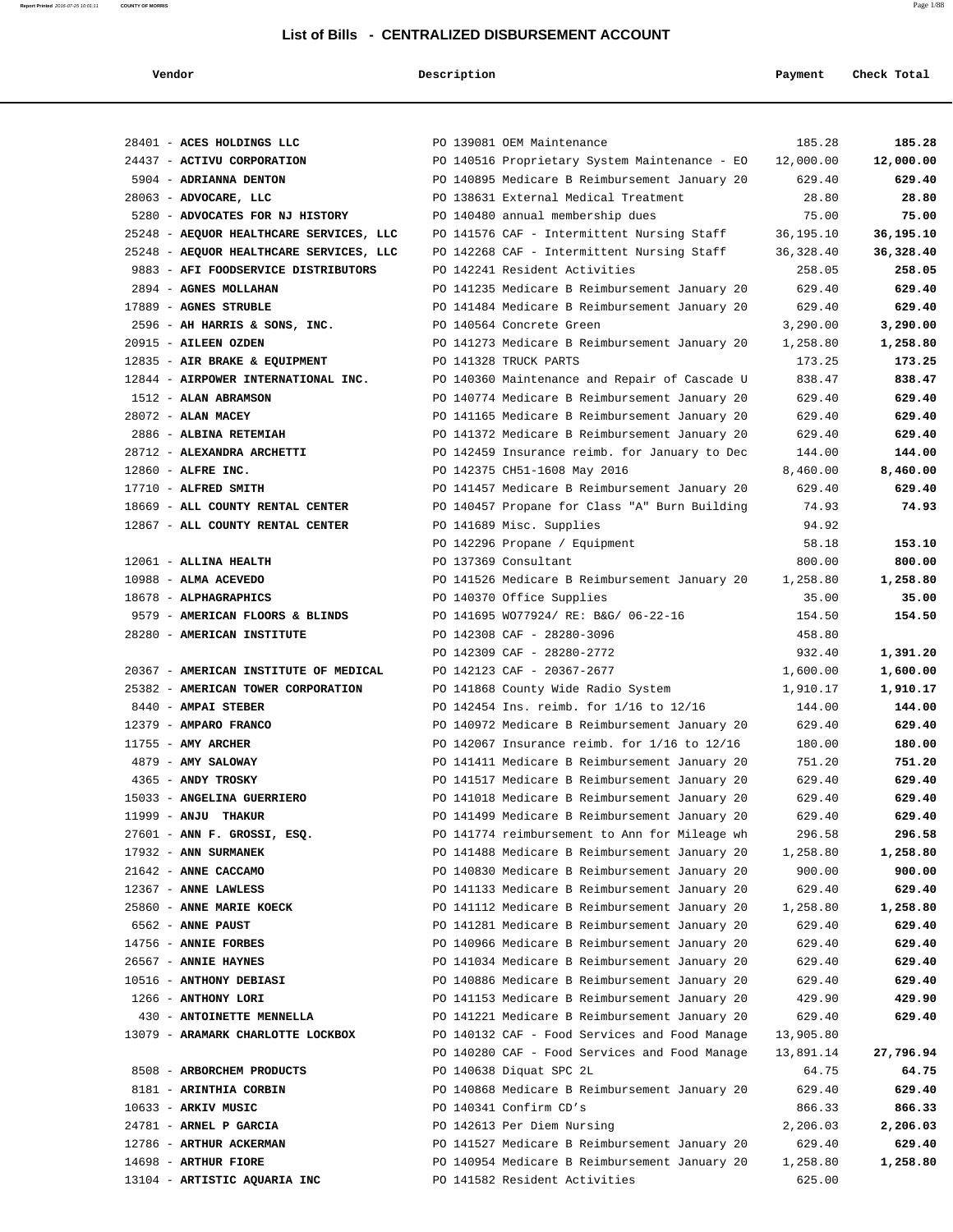#### **Report Printed** 2016-07-25 10:01:11 **COUNTY OF MORRIS** Page 2/88

### **List of Bills - CENTRALIZED DISBURSEMENT ACCOUNT**

| Vendor                                   | Description         |                                               | Payment  | Check Total |
|------------------------------------------|---------------------|-----------------------------------------------|----------|-------------|
|                                          |                     |                                               |          |             |
|                                          |                     | PO 142242 Resident Activities                 | 575.00   | 1,200.00    |
| 24767 - ASHLEY NORTON, INC.              |                     | PO 141744 CAF - OJT-16M-06-DW                 | 4,999.95 | 4,999.95    |
| 24763 - ASHOKKUMAR SHAH                  |                     | PO 141438 Medicare B Reimbursement January 20 | 1,258.80 | 1,258.80    |
| 12880 - ASSOCIATED SALES AND BAG CO.     |                     | PO 139616 Nursing Supplies                    | 992.94   | 992.94      |
| $4696 - AT&T$                            |                     | PO 140001 phone service for Sussex One-Stop   | 45.68    | 45.68       |
| $13142 - AT&T$                           |                     | PO 140430 Long Distance Monthly Bill          | 135.66   | 135.66      |
| 7658 - AT&T MOBILITY                     |                     | PO 140433 AT&T Wireless Service - Monthly Cha | 298.93   | 298.93      |
| 27591 - ATLANTIC CONSOLIDATED LABORATORY | PO 140600 Lab fees  |                                               | 7,373.00 | 7,373.00    |
| 13153 - ATLANTIC HEALTH SYSTEM/MMH       |                     | PO 142371 GIA-1649 May 2016                   | 680.00   | 680.00      |
| 10650 - ATLANTIC TACTICAL OF NJ, INC.    |                     | PO 140287 HAT BADGES                          | 1,477.75 | 1,477.75    |
| 11713 - ATLANTIC TRAINING CENTER         | PO 138254 CPR CARDS |                                               | 100.00   | 100.00      |
| 27023 - AUGUSTUS PETTI                   |                     | PO 141291 Medicare B Reimbursement January 20 | 1,258.80 | 1,258.80    |
| 13835 - AVIS MCINTOSH                    |                     | PO 141209 Medicare B Reimbursement January 20 | 629.40   | 629.40      |
| 25854 - AVRIL CRAIGIE                    |                     | PO 140870 Medicare B Reimbursement March 2016 | 487.20   | 487.20      |
| 3899 - AVTECH INSTITUTE                  |                     | PO 141766 CAF - 3899-2593                     | 800.00   |             |
|                                          |                     | PO 141767 CAF - 3899-2702                     | 800.00   |             |
|                                          |                     | PO 141768 CAF - 3899-2587                     | 800.00   |             |
|                                          |                     | PO 142122 CAF - 3899-2529                     | 800.00   |             |
|                                          |                     | PO 142286 CAF - 3899-3020                     | 1,624.00 |             |
|                                          |                     | PO 142287 CAF - 3899-2845                     | 1,296.00 |             |
|                                          |                     | PO 142288 CAF - 3899-2517                     | 1,528.00 |             |
|                                          |                     | PO 142320 CAF - 3899-3074                     | 1,168.00 | 8,816.00    |
| 3899 - AVTECH INSTITUTE                  |                     | PO 142321 CAF - 3899-3032                     | 1,845.33 |             |
|                                          |                     | PO 142322 CAF - 3899-2940                     | 1,064.00 |             |
|                                          |                     | PO 142323 CAF - 3899-2787                     | 968.89   |             |
|                                          |                     | PO 142324 CAF - 3899-2703                     | 1,226.67 |             |
|                                          |                     | PO 142325 CAF - 3899-3021                     | 1,568.00 |             |
|                                          |                     | PO 142326 CAF - 3899-2932                     | 952.00   |             |
|                                          |                     | PO 142327 CAF - 3899-2871                     | 896.00   |             |
|                                          |                     | PO 142328 CAF - 3899-3080                     | 1,244.44 | 9,765.33    |
| 3899 - AVTECH INSTITUTE                  |                     | PO 142329 CAF - 3899-2933                     | 1,020.00 |             |
|                                          |                     | PO 142292 CAF - 3899-2824                     | 1,034.67 |             |
|                                          |                     | PO 142330 CAF - 3899-2789                     | 1,525.34 |             |
|                                          |                     | PO 142331 CAF - 3899-2792                     | 773.34   |             |
|                                          |                     | PO 142332 CAF - 3899-2837                     | 1,680.00 |             |
|                                          |                     | PO 142333 CAF -3899-2793                      | 522.67   |             |
|                                          |                     | PO 142334 CAF - 3899-2727                     | 376.00   |             |
|                                          |                     | PO 142335 CAF - 3899-2970                     | 1,057.77 | 7,989.79    |
| 13217 - BAKER & TAYLOR BOOKS             |                     | PO 140342 Received Books                      | 21.15    | 21.15       |
| 5364 - BARBARA POBURSKI                  |                     | PO 141298 Medicare B Reimbursement January 20 | 629.40   | 629.40      |
| 7126 - BARBARA FLINT                     |                     | PO 140960 Medicare B Reimbursement January 20 | 629.40   | 629.40      |
| 12576 - BARBARA KENNEDY                  |                     | PO 142054 Mi. & Insurance reimb. for 4/16 to  | 83.55    | 83.55       |
| 7507 - BARBARA MCLAUGHLIN                |                     | PO 141212 Medicare B Reimbursement January 20 | 1,258.80 | 1,258.80    |
| 16131 - BARBARA MENZEL                   |                     | PO 141222 Medicare B Reimbursement January 20 | 629.40   | 629.40      |
| 9377 - BARBARA MUELLER                   |                     | PO 141239 Medicare B Reimbursement January 20 | 1,258.80 | 1,258.80    |
| 20141 - BARBARA SANGSTER                 |                     | PO 141414 Medicare B Reimbursement January 20 | 629.40   | 629.40      |
| 20636 - BARBARA SCHECKMAN                |                     | PO 141427 Medicare B Reimbursement January 20 | 629.40   | 629.40      |
| 776 - BARBARULA LAW OFFICE               |                     | PO 142435 For professional legal services ren | 516.00   | 516.00      |
| 12060 - BARKEL FLEMMING                  |                     | PO 142614 Per Diem Nursing                    | 1,416.94 | 1,416.94    |
| 691 - BATTINA ALRAZI                     |                     | PO 141534 Medicare B Reimbursement January 20 | 629.40   | 629.40      |
| 25847 - BEATRICE DANIEL                  |                     | PO 140880 Medicare B Reimbursement January 20 | 1,258.80 | 1,258.80    |
| 9456 - BEATRICE MCGOVERN                 |                     | PO 141203 Medicare B Reimbursement January 20 | 629.40   | 629.40      |
| 18751 - BEN MEADOWS                      |                     | PO 139745 Misc. Supplies                      | 524.46   | 524.46      |
| 4646 - BERARDINO SQUEO                   |                     | PO 141472 Medicare B Reimbursement January 20 | 1,258.80 | 1,258.80    |
| 6319 - BERNAN                            |                     | PO 140404 Received Social Security Handbook   | 76.00    | 76.00       |
| 1353 - BETTY DIXON                       |                     | PO 140911 Medicare B Reimbursement January 20 | 629.40   | 629.40      |
| 28372 - BETTY KITCHENS                   |                     | PO 141104 Medicare B Reimbursement January 20 | 634.80   | 634.80      |
| 9988 - BETTY MCBURNEY                    |                     | PO 141197 Medicare B Reimbursement January 20 | 1,258.80 | 1,258.80    |
| 9378 - BEVERLY FANOK                     |                     | PO 140945 Medicare B Reimbursement January 20 | 1,258.80 | 1,258.80    |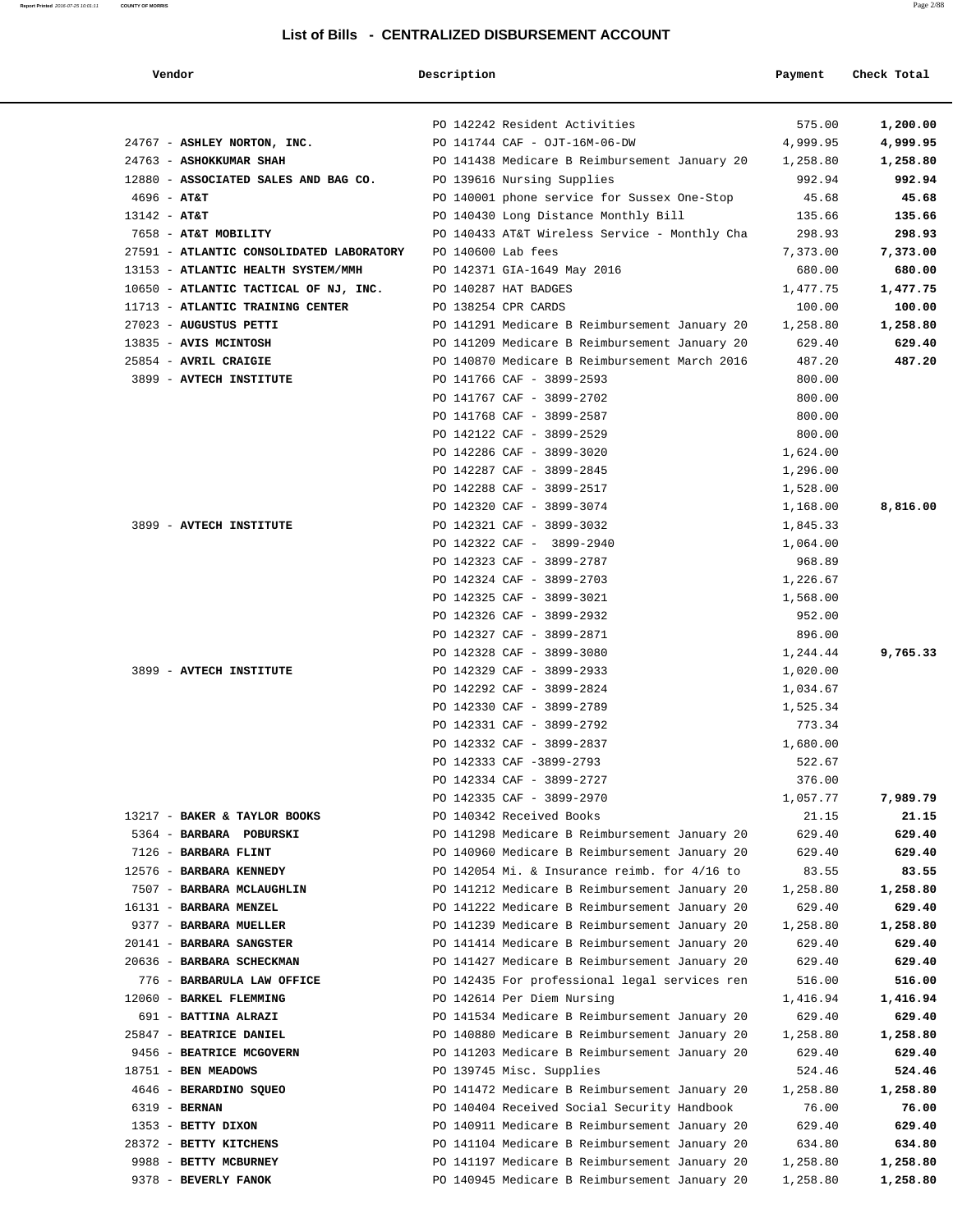#### **Report Printed** 2016-07-25 10:01:11 **COUNTY OF MORRIS** Page 3/88

### **List of Bills - CENTRALIZED DISBURSEMENT ACCOUNT**

| Vendor                                                                                    | Description |                                               | Payment    | Check Total |
|-------------------------------------------------------------------------------------------|-------------|-----------------------------------------------|------------|-------------|
| 24955 - BEVERLY M. CLARKE                                                                 |             | PO 140855 Medicare B Reimbursement June 2016  | 121.80     | 121.80      |
| 5260 - BIG BROTHERS BIG SISTERS OF                                                        |             | PO 142378 CAF - 2016 State Community Partners | 2,189.00   | 2,189.00    |
| 27939 - BILLY CONTRACTING & RESTORATION INC PO 142347 CAF - Window Replacements for Court |             |                                               | 118,275.00 | 118,275.00  |
| 9476 - BINSKY SERVICE LLC                                                                 |             | PO 140131 WATER GAUGE REPAIR                  | 1,603.88   | 1,603.88    |
| 6725 - BIO-REFERENCE LABORATORIES, INC.                                                   |             | PO 139617 Resident Medical Testing & Lab Work | 1,214.97   | 1,214.97    |
| 13239 - BOB BARKER COMPANY, INC.                                                          |             | PO 141686 Cleaning supplies                   | 353.74     | 353.74      |
| 24192 - BOBBIE CLARY                                                                      |             | PO 140856 Medicare B Reimbursement January 20 | 1,258.80   | 1,258.80    |
| 12031 - BON VENTURE SERVICES LLC                                                          |             | PO 140091 Advertising for Admissions          | 377.00     | 377.00      |
| 13560 - BOROUGH OF BUTLER                                                                 |             | PO 141738 Borough of Butler Electric          | 221.12     |             |
|                                                                                           |             | PO 141740 Boro of Butler Electric             | 222.84     | 443.96      |
|                                                                                           |             |                                               |            |             |
| 18454 - BOROUGH OF WHARTON                                                                |             | PO 142075 SEWER - WHARTON                     | 221.25     | 221.25      |
| 21703 - BOSWELL ENGINEERING INC                                                           |             | PO 142236 CAF - Design & Survey Services for  | 9,810.00   | 9,810.00    |
| 21703 - BOSWELL ENGINEERING INC                                                           |             | PO 142417 CAF - Engineering Design and Survey | 269.59     | 269.59      |
| 21703 - BOSWELL ENGINEERING INC                                                           |             | PO 142418 CAF - Engineering Design and Survey | 311.50     | 311.50      |
| 27001 - BRENDA MILLER                                                                     |             | PO 141225 Medicare B Reimbursement January 20 | 1,023.00   | 1,023.00    |
| 5645 - BRIAN HAMILTON                                                                     |             | PO 141596 NJAEO Regional Meeting 6-29-16 - Br | 44.95      | 44.95       |
| $13490$ - BRODART CO                                                                      |             | PO 140343 Confirm Materials for Processing Li | 507.64     | 507.64      |
| 20985 - BTII INSTITUTE, LLC                                                               |             | PO 141811 CAF - 20985-2653                    | 1,208.00   | 1,208.00    |
| 20985 - BTII INSTITUTE, LLC                                                               |             | PO 142125 CAF - 20985-3077                    | 1,280.00   | 1,280.00    |
| 20985 - BTII INSTITUTE, LLC                                                               |             | PO 142126 CAF - 20985-2995                    | 704.00     | 704.00      |
| 20985 - BTII INSTITUTE, LLC                                                               |             | PO 142127 CAF - 20985-2998                    | 896.00     | 896.00      |
| 20985 - BTII INSTITUTE, LLC                                                               |             | PO 142128 CAF - 20985-3051                    | 2,528.00   | 2,528.00    |
| 28504 - BUILD RITE LLC                                                                    |             | PO 140505 CAF - Roof Replacement at Public Sa | 25,605.00  | 25,605.00   |
| 8451 - CABLEVISION                                                                        |             | PO 138997 Cablevision Internet Service for MC | 2,460.00   | 2,460.00    |
| 13856 - CABLEVISION                                                                       |             | PO 140452 Optimum Online                      | 484.81     | 484.81      |
| 8451 - CABLEVISION                                                                        |             | PO 142412 Cable Service                       | 242.49     | 242.49      |
| 13591 - CABLEVISION                                                                       |             | PO 141583 Cable & Internet Connection for Mor | 3,634.54   |             |
|                                                                                           |             | PO 141584 Cable for Morris County School & Yo | 1,247.40   | 4,881.94    |
| $13609$ - CALEA                                                                           |             | PO 137661 Education, School, Training         | 1,310.00   | 1,310.00    |
| 8777 - CALVIN CHAMBERS                                                                    |             | PO 140842 Medicare B Reimbursement January 20 | 629.40     | 629.40      |
| 28532 - CANDIDO CAMPOS                                                                    |             | PO 140836 Medicare B Reimbursement February 2 | 852.50     | 852.50      |
| 437 - CARL GROSS                                                                          |             | PO 141011 Medicare B Reimbursement January 20 | 1,258.80   | 1,258.80    |
| 9852 - CARLOS FONSECA, M.D.                                                               |             | PO 141326 Reimbursement                       | 695.00     | 695.00      |
| 1939 - CARLOS RIVERA                                                                      |             | PO 141382 Medicare B Reimbursement January 20 | 629.40     | 629.40      |
| 9273 - CARMAGNOLA & RITARDI LLC                                                           |             | PO 142237 For Professional Services Rendered  | 3,487.20   | 3,487.20    |
| 157 - CARMELLA WILLIAMS                                                                   |             | PO 141665 Medicare B Reimbursement January 20 | 1,258.80   | 1,258.80    |
| 25848 - CARMEN FRANKLIN                                                                   |             | PO 140973 Medicare B Reimbursement January 20 | 1,258.80   | 1,258.80    |
| 13194 - CARMEN N. AYALA                                                                   |             | PO 141539 Medicare B Reimbursement January 20 | 629.40     | 629.40      |
| 11986 - CARMEN PEREZ                                                                      |             | PO 141286 Medicare B Reimbursement January 20 | 629.40     | 629.40      |
| 6056 - CARMINE PARRILLO                                                                   |             | PO 141278 Medicare B Reimbursement January 20 | 1,258.80   | 1,258.80    |
| 20316 - CAROL ALCOCK                                                                      |             | PO 141530 Medicare B Reimbursement January 20 | 1,258.80   | 1,258.80    |
| 9536 - CAROL CLEMMER                                                                      |             | PO 140857 Medicare B Reimbursement January 20 | 730.80     | 730.80      |
| 14287 - CAROL DI ANTHONY                                                                  |             | PO 140909 Medicare B Reimbursement January 20 | 629.40     | 629.40      |
| 17539 - CAROL SCHABLIK                                                                    |             | PO 141426 Medicare B Reimbursement January 20 | 1,258.80   | 1,258.80    |
| 21362 - CAROLANN ROBERTO                                                                  |             | PO 141385 Medicare B Reimbursement January 20 | 629.40     | 629.40      |
| 8171 - CAROLE PIERSON                                                                     |             | PO 141293 Medicare B Reimbursement January 20 | 629.40     | 629.40      |
| 5253 - CAROLINE GREENE                                                                    |             | PO 141009 Medicare B Reimbursement January 20 | 1,258.80   | 1,258.80    |
| 26506 - CAROLYN O'GRADY                                                                   |             | PO 141265 Medicare B Reimbursement January 20 | 629.40     | 629.40      |
| 25474 - CARRELLE L CALIXTE                                                                |             | PO 142615 Per Diem Nursing                    | 2,902.03   | 2,902.03    |
| 5603 - CARRIER CORPORATION                                                                |             | PO 140151 CAF - Labor Rates HVAC Repairs & Se | 544.00     | 544.00      |
| 25462 - CASTLE PRINTING                                                                   |             | PO 141697 Business Cards - Sheriff E. Rochfor | 35.00      | 35.00       |
| 13964 - CATHERINE CONKLIN                                                                 |             | PO 140864 Medicare B Reimbursement January 20 | 1,153.90   | 1,153.90    |
| 4440 - CATHERINE GUIN                                                                     |             | PO 141019 Medicare B Reimbursement January 20 | 1,258.80   | 1,258.80    |
| 24450 - CATHY GADDIS                                                                      |             | PO 140981 Medicare B Reimbursement January 20 | 629.40     | 629.40      |
| 4598 - CDW GOVERNMENT LLC                                                                 |             | PO 139095 OIT Stock - Telephone Headsets      | 1,064.94   | 1,064.94    |
| 1171 - CELESTE KALINA                                                                     |             | PO 141075 Medicare B Reimbursement January 20 | 629.40     | 629.40      |
| 793 - CENTENNIAL PRODUCTS INC.                                                            |             | PO 141161 Morgue Supplies                     | 1,518.83   | 1,518.83    |
| 20487 - CENTURYLINK                                                                       |             | PO 135047 Nutrition Telephone Expense         | 44.66      | 44.66       |
| 20487 - CENTURYLINK                                                                       |             | PO 136639 Nutrition expense                   | 44.56      | 44.56       |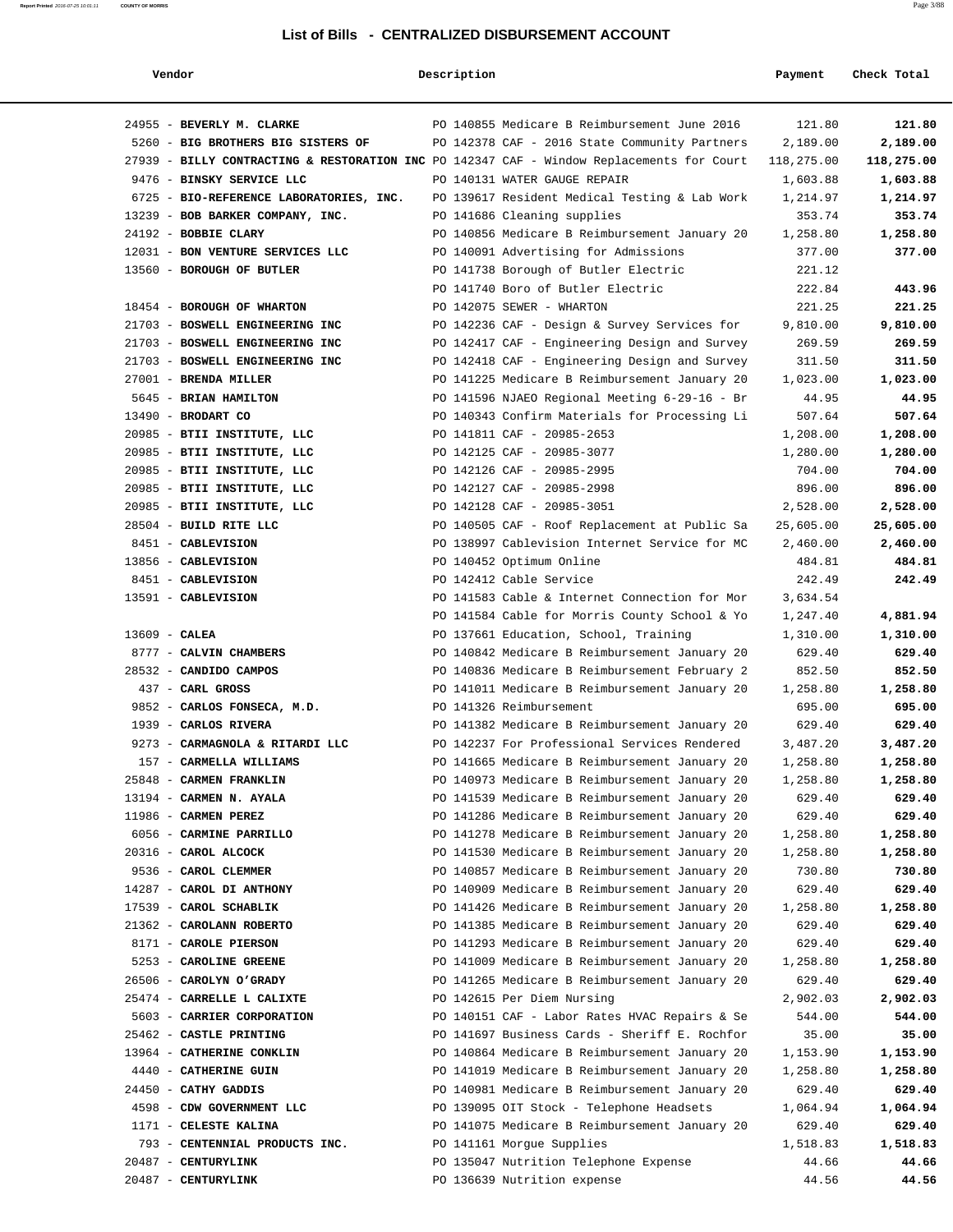| Vendor                                 | Description        |                                                 | Payment     | Check Total |
|----------------------------------------|--------------------|-------------------------------------------------|-------------|-------------|
| 24625 - CFCS - HOPE HOUSE              |                    | PO 141994 CAF - Grant in Aid 2016 - the AIDS    | 3,062.00    | 3,062.00    |
| 24625 - CFCS - HOPE HOUSE              | PO 141998 gia 1639 |                                                 | 2,692.00    | 2,692.00    |
| 24625 - CFCS - HOPE HOUSE              | PO 141999 GIA 1625 |                                                 | 2,346.00    | 2,346.00    |
| 24625 - CFCS - HOPE HOUSE              |                    | PO 142000 OAA 111B 16-14-051 CHORE              | 3,552.00    | 3,552.00    |
| 24625 - CFCS - HOPE HOUSE              |                    | PO 142001 16-14-051 SHTP FIX-IT                 | 3,327.00    | 3,327.00    |
| 24625 - CFCS - HOPE HOUSE              |                    | PO 142002 CHORE GIASS 1603                      | 4,702.00    | 4,702.00    |
| 24625 - CFCS - HOPE HOUSE              |                    | PO 142376 CH51-1606 MAy 2016                    | 4,975.00    | 4,975.00    |
| 24625 - CFCS - HOPE HOUSE              |                    | PO 142377 GIA 1605 May 2016                     | 3,860.00    | 3,860.00    |
| 24625 - CFCS - HOPE HOUSE              |                    | PO 142396 CAF - Grant in Aid 2016 - the AIDS    | 6,359.00    | 6,359.00    |
| 26173 - CHARLENE GUERRA                |                    | PO 141017 Medicare B Reimbursement January 20   | 1,258.80    | 1,258.80    |
| 26287 - CHARLES BRIGHT                 |                    | PO 140806 Medicare B Reimbursement January 20   | 629.40      | 629.40      |
| 24189 - CHARLES MAROTTA                |                    | PO 141187 Medicare B Reimbursement January 20   | 629.40      | 629.40      |
| 26522 - CHARLES MOORE                  |                    | PO 142225 Cell Phone                            | 60.00       | 60.00       |
| 24918 - CHARLIE KRANZ                  |                    | PO 141121 Medicare B Reimbursement January 20   | 629.40      | 629.40      |
| 10993 - CHARLOTTE SIMANDY              |                    | PO 141448 Medicare B Reimbursement January 20   | 1,258.80    | 1,258.80    |
| 13788 - CHERRY WEBER & ASSOC. PC       |                    | PO 142233 CAF - Construction Inspection servi   | 9,328.00    |             |
|                                        |                    | PO 142425 CAF - Design Services for County Br   | 7,181.96    | 16,509.96   |
| 28687 - CHERYL ANN HAYES               |                    | PO 142616 Per Diem Nursing                      | 320.79      | 320.79      |
| 13803 - CHILD & FAMILY RESOURCES, INC. |                    | PO 142390 CAF - Grant in Aid 2016 - Family Da   | 19,385.90   | 19,385.90   |
| 11375 - CHIRON TRAINING CENTER         |                    | PO 141761 CAF - 11375-2770                      | 785.00      | 785.00      |
| 5868 - CHRISTINA DORR                  |                    | PO 140918 Medicare B Reimbursement January 20   | 629.40      | 629.40      |
| 21648 - CHRISTINE BRAUN                |                    | PO 140800 Medicare B Reimbursement January 20   | 629.40      | 629.40      |
| 1807 - CHRISTINE SAWYER                |                    | PO 141420 Medicare B Reimbursement January 20   | 629.40      | 629.40      |
| 8334 - CHRISTINE VALMY INTERNATIONAL   |                    | PO 142312 CAF - 8334-2907                       | 937.17      | 937.17      |
| 13478 - CLARENCE BRICKMAN              |                    | PO 140804 Medicare B Reimbursement January 20   | 629.40      | 629.40      |
| 1177 - CLARENCE HOLLENBECK             |                    | PO 141045 Medicare B Reimbursement January 20   | 1,258.80    | 1,258.80    |
| 12000 - CLARIS BERNARD                 |                    | PO 141610 Medicare B Reimbursement January 20   | 629.40      | 629.40      |
| 13300 - CLAUDIA BELL                   |                    | PO 141606 Medicare B Reimbursement January 20   | 629.40      | 629.40      |
| 25388 - CLAUDIA BROWN                  |                    | PO 140815 Medicare B Reimbursement January 20   | 629.40      | 629.40      |
| 20319 - CLAUDIA BUDDY                  |                    | PO 140822 Medicare B Reimbursement January 20   | 1,258.80    | 1,258.80    |
| 25571 - CLEARY GIACOBBE ALFIERI &      |                    | PO 142060 Labor Manager - $5/24/16$ - $6/23/16$ | 6,000.00    | 6,000.00    |
| 25571 - CLEARY GIACOBBE ALFIERI &      |                    | PO 142172 Various legal services June, 2016     | 15,855.38   | 15,855.38   |
| 25571 - CLEARY GIACOBBE ALFIERI &      |                    | PO 142221 For professional legal services ren   | 602.00      | 602.00      |
| 12856 - CLEMENCE ALEONG                |                    | PO 141531 Medicare B Reimbursement January 20   | 629.40      | 629.40      |
| 28659 - COACHING SYSTEMS, LLC          |                    | PO 140447 CEVO 3 Fire Response Books            | 153.00      | 153.00      |
| 26074 - COMMUNICATIONS SERVICE         |                    | SHERIFF'S OF<br>PO 141333 Vehicle Service -     | 125.00      | 125.00      |
| 13917 - COMMUNITY HOPE INC.            |                    | PO 140596 CAF - Grant in Aid Funding 2015       | 33, 379. 74 | 33,379.74   |
| 9486 - COMPLETE SECURITY SYSTEMS, INC. |                    | PO 134446 Door Access Control - OIT Remote Of   | 2,650.00    |             |
|                                        |                    | PO 138151 SECURITY IMPROVEMENT                  | 3,370.00    |             |
|                                        |                    | PO 140324 SECURITY UPGRADES                     | 2,360.00    | 8,380.00    |
| 25489 - CONCRETE CONSTRUCTION CORP.    |                    | PO 142303 CAF - Intersection Improvements (US   | 402,261.77  | 402,261.77  |
| 25489 - CONCRETE CONSTRUCTION CORP.    |                    | PO 142343 CAF - Intersection Improvements to    | 435,114.66  | 435,114.66  |
| 15556 - CONNIE KATSAKOS                |                    | PO 141083 Medicare B Reimbursement January 20   | 629.40      | 629.40      |
| 27936 - CONTINENTAL HARDWARE, INC.     |                    | PO 141177 BUILD MAINT                           | 3,297.00    | 3,297.00    |
| 28502 - CONVERTECH, INC.               |                    | PO 141801 CAF - OJT-16M-16-Adult                | 2,082.94    | 2,082.94    |
| 28502 - CONVERTECH, INC.               |                    | PO 141802 CAF - OJT-16M-15-Adult                | 1,323.00    | 1,323.00    |
| 14643 - CORNERSTONE FAMILY             |                    | PO 141585 CAF - Social Work Services            | 25,700.00   |             |
|                                        |                    | PO 142272 CAF - Social Work Services            | 25,160.00   | 50,860.00   |
| 14644 - CORNERSTONE FAMILY PROGRAMS    |                    | PO 142395 CAF - Grant in Aid 2016 - Crisis in   | 15,097.00   | 15,097.00   |
| 20592 - CORRESTINE TROWERS             |                    | PO 141518 Medicare B Reimbursement January 20   | 1,258.80    | 1,258.80    |
| 14029 - COUNTY COLLEGE OF MORRIS       |                    | PO 140284 Aging Expense                         | 600.00      | 600.00      |
| 14027 - COUNTY COLLEGE OF MORRIS       |                    | PO 141825 Expenditures in connection with maj   | 2,940.00    | 2,940.00    |
| 13 - COUNTY OF MORRIS                  |                    | PO 141952 OT Reimbursement for HazMat           | 1,088.84    | 1,088.84    |
| 13 - COUNTY OF MORRIS                  |                    | PO 141953 Salary Reimbursement for Health Man   | 14,875.39   | 14,875.39   |
| 13 - COUNTY OF MORRIS                  |                    | PO 142678 1ST HALF OF JULY 2016 METERED MAIL    | 9,711.72    | 9,711.72    |
| 13 - COUNTY OF MORRIS                  |                    | PO 142679 1ST HALF OF JULY 2016 METERED MAIL    | 175.71      | 175.71      |
| $20928 - CRAA$                         |                    | PO 141756 CAF - 20928-2872                      | 3,200.00    | 3,200.00    |
| 25373 - CREATING WITH CLAY LLC         |                    | PO 141586 Resident Activities                   | 100.00      | 100.00      |
| $19233 - \text{CULLIGAN}$              |                    | PO 140172 SOLAR SALT                            | 1,260.00    | 1,260.00    |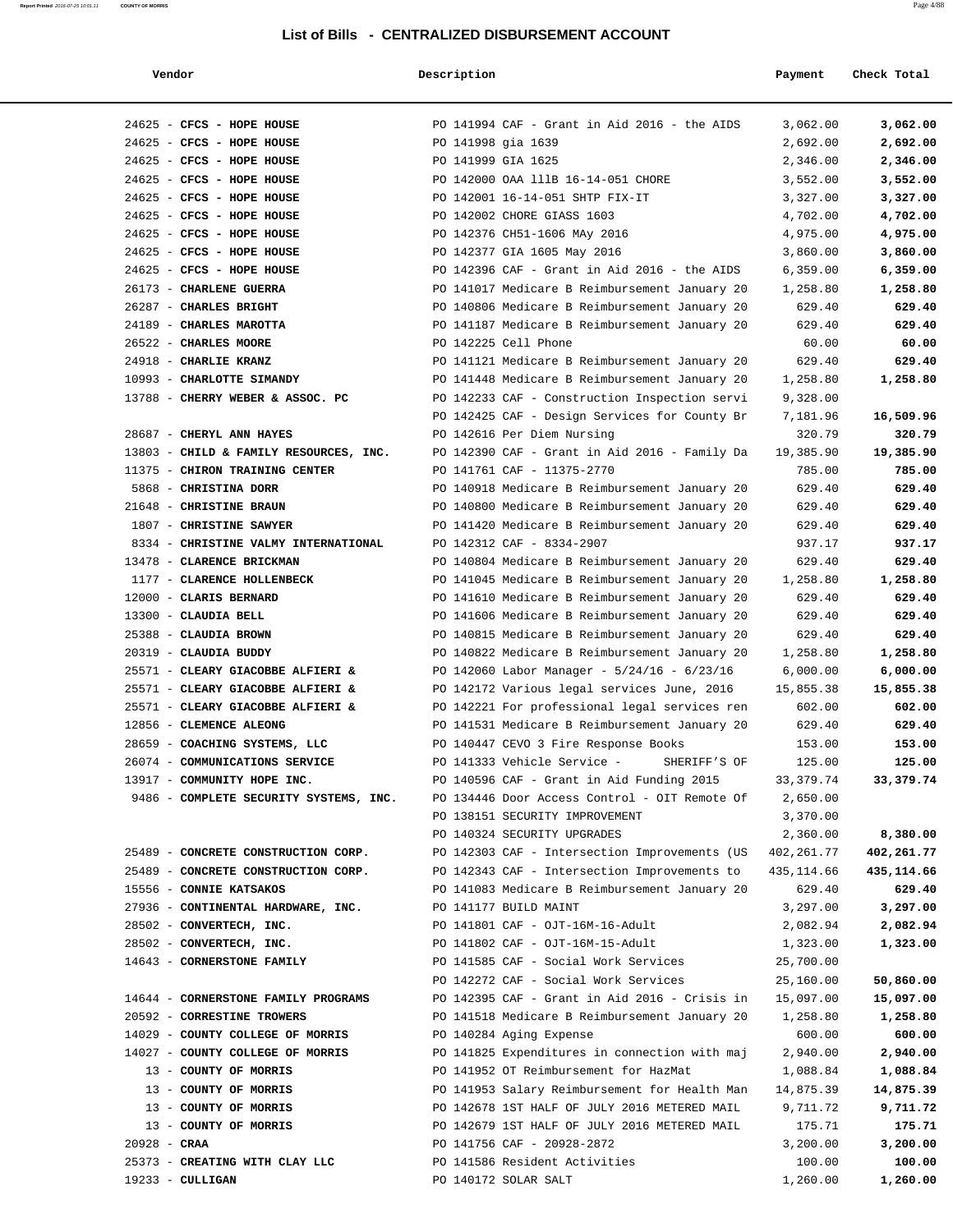| Vendor                                   | Description        |                                               | Payment   | Check Total |
|------------------------------------------|--------------------|-----------------------------------------------|-----------|-------------|
| 28647 - CURRENT ELEVATOR TECHNOLOGY      |                    | PO 141176 CAF - Elevator Maintenance          | 1,750.00  | 1,750.00    |
| 14092 - CURRENT THERAPEUTICS, INC.       |                    | PO 141587 Safety Inspection of Rehabilitation | 354.95    | 354.95      |
| 14102 - CY DRAKE LOCKSMITHS, INC.        |                    | PO 139676 KEYS AND LOCK CYLINDERS             | 495.80    |             |
|                                          | PO 140545 Supply   |                                               | 13.20     | 509.00      |
| 1189 - CYNTHIA CRAMOND                   |                    | PO 140871 Medicare B Reimbursement January 20 | 1,258.80  | 1,258.80    |
| 11976 - CYNTHIA MILLER                   |                    | PO 141227 Medicare B Reimbursement January 20 | 629.40    | 629.40      |
| 12683 - D. C. EXPRESS INC                |                    | PO 140362 CAF - Delivery of Voting Machines & | 52,333.00 | 52,333.00   |
| 24337 - DAILY RECORD                     |                    | PO 136312 Daily Record Advertising Morris Cou | 675.01    | 675.01      |
| 14123 - DAILY RECORD                     |                    | PO 141080 6/22/16 Meeting Ordinances - Adopti | 169.64    | 169.64      |
| 14123 - DAILY RECORD                     | PO 141688 Legal Ad |                                               | 72.84     | 72.84       |
| 14123 - DAILY RECORD                     |                    | PO 141830 Publish of Synopsis of County Audi  | 193.40    | 193.40      |
| 14123 - DAILY RECORD                     |                    | PO 142059 Bid Advertisement                   | 123.88    | 123.88      |
| 14123 - DAILY RECORD                     |                    | PO 142271 FRAC & Transp. Board - Legal Notice | 73.72     | 73.72       |
| 14123 - DAILY RECORD                     |                    | PO 142656 ADVERTISEMENT                       | 203.76    | 203.76      |
| 10992 - DAISY WATSON                     |                    | PO 141650 Medicare B Reimbursement January 20 | 1,258.80  | 1,258.80    |
| 27177 - DAMACINA L. OKE                  |                    | PO 142617 Per Diem Nursing                    | 1,325.88  | 1,325.88    |
| 5875 - DANIEL FEBUS                      |                    | PO 140947 Medicare B Reimbursement January 20 | 629.40    | 629.40      |
| 11155 - DANILO LAPID                     |                    | PO 142618 Per Diem Nursing                    | 1,184.74  | 1,184.74    |
| 21394 - DAPHNE E JEFFREY                 |                    | PO 141060 Medicare B Reimbursement January 20 | 730.80    | 730.80      |
| 27013 - DARLENE CRINCOLI                 |                    | PO 140875 Medicare B Reimbursement January 20 | 1,258.80  | 1,258.80    |
| 27908 - DATA NETWORK SOLUTIONS           |                    | PO 140436 Monthly Local Telephone Services    | 19,084.60 | 19,084.60   |
| 12376 - DAVID HORUTZ                     |                    | PO 141049 Medicare B Reimbursement January 20 | 629.40    | 629.40      |
| 25386 - DAVID JEAN-LOUIS                 |                    | PO 142619 Per Diem Nursing                    | 1,862.96  | 1,862.96    |
| 16091 - DAVID MCKIM                      |                    | PO 141210 Medicare B Reimbursement January 20 | 629.40    | 629.40      |
| 27942 - DAVID PHELAN                     |                    | PO 141292 Medicare B Reimbursement January 20 | 1,258.80  | 1,258.80    |
| 11434 - DAWN CENTER FOR INDEPENDENT      |                    | PO 142173 CAF - Grant in Aid 2016 - Care Mana | 4,492.00  |             |
|                                          |                    | PO 142174 CAF - Grant in Aid 2016 - Recreatio | 1,160.00  |             |
|                                          |                    | PO 142175 CAF - Grant in Aid Senior 2016 - Ca | 4,610.00  | 10,262.00   |
| 14181 - DAYTOP VILLAGE OF NJ, INC.       |                    | PO 142370 CH51-1607 May 2016                  | 11,384.00 | 11,384.00   |
| 24051 - DEBORAH VANDERHOOF               |                    | PO 141622 Medicare B Reimbursement January 20 | 629.40    | 629.40      |
| 14202 - DECOTIIS, FITZPATRICK &          |                    | PO 142419 For professional legal services ren | 7,866.50  | 7,866.50    |
| 14228 - DELL MARKETING L.P.              |                    | PO 134409 Megan Law Equipment WN23AGW         | 2,767.42  | 2,767.42    |
| 25850 - DENNIS COLDITZ                   |                    | PO 140861 Medicare B Reimbursement January 20 | 629.40    | 629.40      |
| 21638 - DENNIS GRAU                      |                    | PO 141588 Resident Activities                 | 300.00    | 300.00      |
| 14267 - DENVILLE LINE PAINTING INC       |                    | PO 140678 CAF - Pavement Markings             | 20,135.00 | 20,135.00   |
| 26687 - DESMAN ASSOCIATES                |                    | PO 142300 CAF - Professional Services: Constr | 66,285.00 |             |
|                                          |                    | PO 142301 CAF - Professional Services: Constr | 33,650.00 | 99,935.00   |
| 12371 - DIANE STRECKFUSS                 |                    | PO 141483 Medicare B Reimbursement January 20 | 1,258.80  | 1,258.80    |
| 26686 - DIEGNAN & BROPHY, LLC.           |                    | PO 142222 APS-professional legal services ren | 2,736.94  | 2,736.94    |
| 28007 - DIEGO MALDONADO                  |                    | PO 142073 2016 WORK BOOTS - HILL              | 90.00     | 90.00       |
| 5793 - DIPALI PATEL                      |                    | PO 142055 Insurance reimb. for 7/16 to 12/16  | 72.00     | 72.00       |
| 24349 - DIRECT ENERGY BUSINESS MARKETING |                    | PO 141699 NATURAL GAS DIRECT ENERGY ACCOUNT # | 417.96    | 417.96      |
| 24349 - DIRECT ENERGY BUSINESS MARKETING |                    | PO 142187 NATURAL GAS                         | 107.79    | 107.79      |
| 4806 - DIVISION OF CRIMINAL JUSTICE      | PO 140413 Training |                                               | 900.00    | 900.00      |
| 2032 - DOLORES VICENTE                   |                    | PO 141629 Medicare B Reimbursement January 20 | 1,258.80  | 1,258.80    |
| 27007 - DOMENIC ROBERTAZZI               |                    | PO 141384 Medicare B Reimbursement January 20 | 629.40    | 629.40      |
| 25851 - DOMINIC GALLO                    |                    | PO 140985 Medicare B Reimbursement January 20 | 1,258.80  | 1,258.80    |
| 8347 - DOMINICK ESPOSITO                 |                    | PO 140939 Medicare B Reimbursement January 20 | 1,258.80  | 1,258.80    |
| 1175 - DONALD BERLIN                     |                    | PO 141609 Medicare B Reimbursement January 20 | 1,258.80  | 1,258.80    |
| 6031 - DONALD KOSTKA                     |                    | PO 141117 Medicare B Reimbursement January 20 | 1,258.80  | 1,258.80    |
| 20837 - DONNA BUCHANAN                   |                    | PO 141737 travel reimbursement                | 370.91    | 370.91      |
| 28496 - DONNA FEUERZEIG                  |                    | PO 140951 Medicare B Reimbursement May 2016 t | 487.20    | 487.20      |
| 15638 - DONNA KOWALSKI                   |                    | PO 141118 Medicare B Reimbursement January 20 | 1,258.80  | 1,258.80    |
| 20139 - DONNIS ZIESSE                    |                    | PO 141685 Medicare B Reimbursement January 20 | 1,258.80  | 1,258.80    |
| $14334$ - DORIS DOLAN                    |                    | PO 140914 Medicare B Reimbursement January 20 | 1,258.80  | 1,258.80    |
| 1224 - DOROTHY ALLEN                     |                    | PO 141533 Medicare B Reimbursement January 20 | 629.40    | 629.40      |
| 8170 - DOROTHY BARON                     |                    | PO 141541 Medicare B Reimbursement January 20 | 629.40    | 629.40      |
| 1168 - DOROTHY BROOME                    |                    | PO 140810 Medicare B Reimbursement January 20 | 629.40    | 629.40      |
| 4652 - DOROTHY MCCORMICK                 |                    | PO 141199 Medicare B Reimbursement January 20 | 629.40    | 629.40      |
|                                          |                    |                                               |           |             |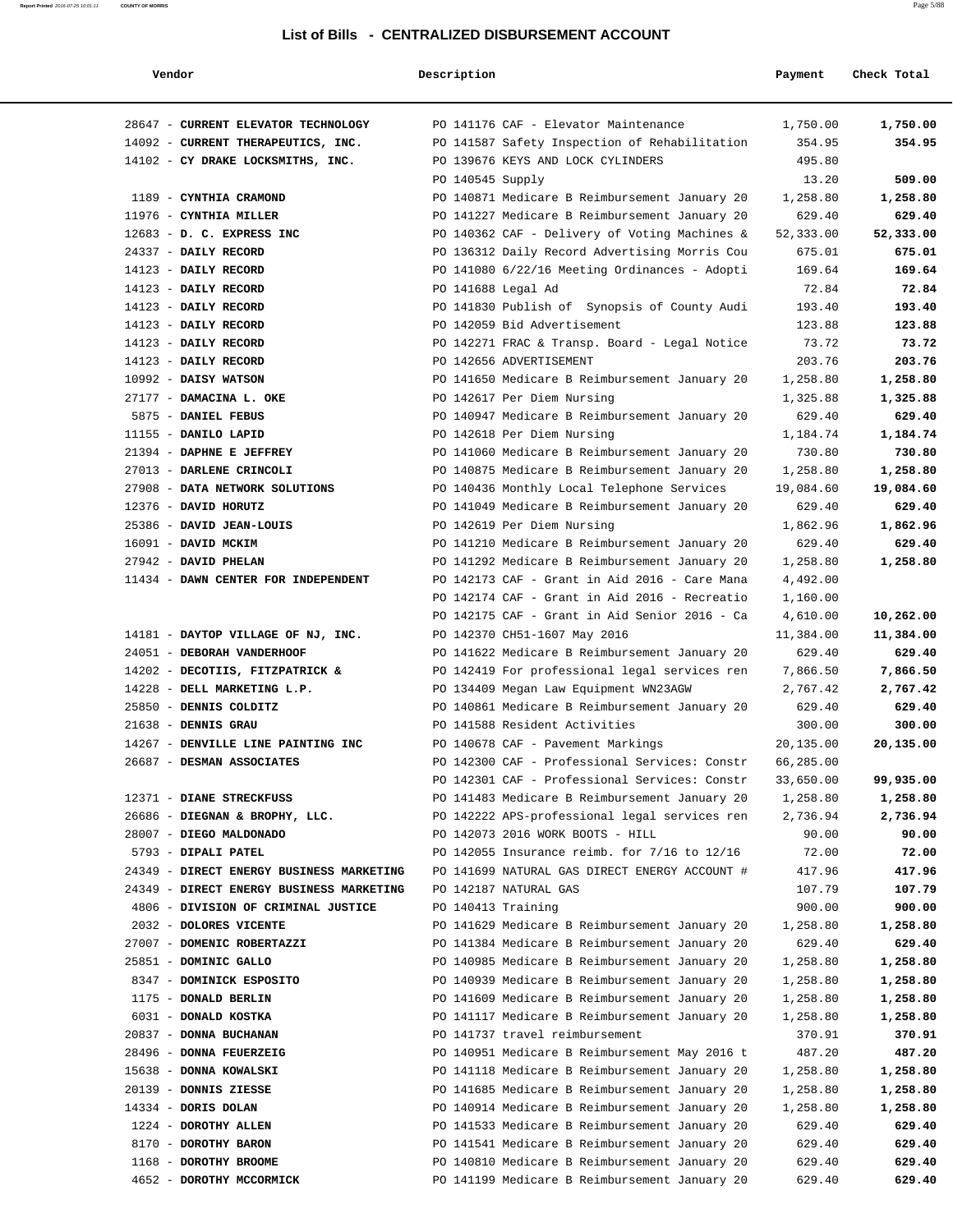| Vendor                                             | Description |                                                                                                | Payment              | Check Total          |
|----------------------------------------------------|-------------|------------------------------------------------------------------------------------------------|----------------------|----------------------|
| 8178 - DOROTHY STEPHENS                            |             | PO 141479 Medicare B Reimbursement January 20                                                  | 629.40               | 629.40               |
| 13421 - DOUGLAS BOOSER                             |             | PO 140794 Medicare B Reimbursement January 20                                                  | 629.40               | 629.40               |
| 5876 - DOUGLAS HINTON                              |             | PO 141044 Medicare B Reimbursement January 20                                                  | 629.40               | 629.40               |
| 24352 - DYNASTY CHEMICAL CORPORATION               |             | PO 140681 Soy-Clean Concentrate                                                                | 2,783.00             | 2,783.00             |
| 14627 - E-PROBATE LLC                              |             | PO 138386 software maintenance on surrogate's                                                  | 1,320.00             | 1,320.00             |
| 9394 - EARL NIELSEN                                |             | PO 141251 Medicare B Reimbursement January 20                                                  | 1,258.80             | 1,258.80             |
| 27492 - EASTMAN MICROGRAPHICS, INC.                |             | PO 140685 processing -16mm proc-16-215                                                         | 327.27               | 327.27               |
| 4435 - EDITH VANDER PLOEG                          |             | PO 141621 Medicare B Reimbursement January 20                                                  | 1,258.80             | 1,258.80             |
| 12467 - EDITHA MARQUEZ                             |             | PO 142620 Per Diem Nursing                                                                     | 1,628.00             | 1,628.00             |
| 7292 - EDUARDO VARGAS                              |             | PO 141624 Medicare B Reimbursement January 20                                                  | 629.40               | 629.40               |
| 14806 - EDWARD FRONZUTO                            |             | PO 140976 Medicare B Reimbursement January 20                                                  | 1,258.80             | 1,258.80             |
| 3814 - EDWARD J. BUZAK, ESQ.                       |             | PO 142194 For professional legal services ren                                                  | 30.00                | 30.00                |
| 27123 - EDWARD SARTORIUS                           |             | PO 142594 EXPENSE VOUCHER                                                                      | 49.76                | 49.76                |
| 26117 - EDWARDS LEARNING CENTER                    |             | PO 141798 CAF - Edwards-JR/JS-16-WFNJ (cost-r                                                  | 4,562.80             | 4,562.80             |
| 26117 - EDWARDS LEARNING CENTER                    |             | PO 142310 CAF - Edwards-JR/JS-16-WFNJ (perfor                                                  | 1,359.00             | 1,359.00             |
| 26218 - EDWIN GUEVARA                              |             | PO 141995 NUTRITION EXPENSE                                                                    | 59.57                | 59.57                |
| 12378 - EILEEN BONFANTI<br>20917 - EILEEN TRONCONE |             | PO 140792 Medicare B Reimbursement January 20<br>PO 141516 Medicare B Reimbursement January 20 | 1,258.80<br>1,258.80 | 1,258.80<br>1,258.80 |
| 14491 - EL PRIMER PASO, LTD.                       |             | PO 142392 CAF - Grant in Aid 2016 - El Primer                                                  | 7,363.00             | 7,363.00             |
| 4433 - ELAINE COOPER                               |             | PO 140866 Medicare B Reimbursement January 20                                                  | 629.40               | 629.40               |
| 20614 - ELBERITA DELABASTIDE                       |             | PO 140887 Medicare B Reimbursement January 20                                                  | 1,258.80             | 1,258.80             |
| 21649 - ELEANOR CARROLL                            |             | PO 140840 Medicare B Reimbursement January 20                                                  | 629.40               | 629.40               |
| $20909$ - ELEANOR SGRO                             |             | PO 141437 Medicare B Reimbursement January 20                                                  | 1,258.80             | 1,258.80             |
| 10560 - ELEANOR SHANN                              |             | PO 141440 Medicare B Reimbursement January 20                                                  | 629.40               | 629.40               |
| 17946 - ELEANOR SYLVESTER                          |             | PO 141490 Medicare B Reimbursement January 20                                                  | 1,067.40             | 1,067.40             |
| 336 - ELECTION GRAPHICS, INC.                      |             | PO 141916 Election Graphics Inv. 11915 Primar                                                  | 44,897.00            | 44,897.00            |
| 11241 - ELISABETH LUTZ                             |             | PO 141159 Medicare B Reimbursement January 20                                                  | 1,258.80             | 1,258.80             |
| 21722 - ELITE TRANSCRIPTS INC.                     |             | PO 140721 Transcription                                                                        | 120.12               | 120.12               |
| 21722 - ELITE TRANSCRIPTS INC.                     |             | PO 141356 Transcript                                                                           | 98.67                | 98.67                |
| 17613 - ELIZABETH SHANKLIN                         |             | PO 141439 Medicare B Reimbursement January 20                                                  | 629.40               | 629.40               |
| 1462 - ELIZABETH A. JACOBSON                       |             | PO 142046 May - June 2016 Mileage expenses                                                     | 164.40               | 164.40               |
| 14343 - ELIZABETH DONEGAN                          |             | PO 140915 Medicare B Reimbursement January 20                                                  | 1,258.80             | 1,258.80             |
| 8779 - ELIZABETH JAEGER                            |             | PO 141057 Medicare B Reimbursement January 20                                                  | 629.40               | 629.40               |
| 26566 - ELIZABETH JOHNSON                          |             | PO 141065 Medicare B Reimbursement January 20                                                  | 629.40               | 629.40               |
| 13263 - ELIZABETH LASSITER                         |             | PO 141129 Medicare B Reimbursement January 20                                                  | 629.40               | 629.40               |
| 24768 - ELIZABETH LEHMANN                          |             | PO 141140 Medicare B Reimbursement January 20                                                  | 629.40               | 629.40               |
| 1802 - ELIZABETH LORI                              |             | PO 141152 Medicare B Reimbursement January 20                                                  | 429.90               | 429.90               |
| 13305 - ELIZABETH N. BELZ                          |             | PO 141608 Medicare B Reimbursement January 20                                                  | 629.40               | 629.40               |
| 8192 - ELIZABETH PANZER                            |             | PO 141277 Medicare B Reimbursement January 20                                                  | 1,258.80             | 1,258.80             |
| 14505 - ELIZABETHTOWN GAS COMPANY                  |             | PO 142641 NATURAL GAS - LONG VALLEY                                                            | 61.74                | 61.74                |
| 14301 - ELLEN DIDIMAMOFF                           |             | PO 140910 Medicare B Reimbursement January 20                                                  | 1,258.80             | 1,258.80             |
| 27141 - ELLEN M. NOLL<br>10977 - ELLORINE PITTER   |             | PO 142621 Per Diem Nursing<br>PO 141295 Medicare B Reimbursement January 20                    | 1,198.28<br>629.40   | 1,198.28<br>629.40   |
| 2054 - ELSIE BOWEN                                 |             | PO 140796 Medicare B Reimbursement January 20                                                  | 1,258.80             | 1,258.80             |
| 7419 - ELSIE PATTERSON                             |             | PO 141280 Medicare B Reimbursement January 20                                                  | 629.40               | 629.40               |
| 25853 - ELTON WALLACE                              |             | PO 141643 Medicare B Reimbursement January 20                                                  | 1,258.80             | 1,258.80             |
| 11345 - EMBROIDME                                  |             | PO 140520 Public Safety Youth Academy                                                          | 1,721.75             | 1,721.75             |
| 5245 - EMELDA WALCOTT                              |             | PO 141641 Medicare B Reimbursement January 20                                                  | 629.40               | 629.40               |
| 25417 - EMILY O'GORMAN                             |             | PO 141264 Medicare B Reimbursement January 20                                                  | 1,258.80             | 1,258.80             |
| 2047 - EMPLOYMENT HORIZONS, INC.                   |             | PO 142070 CAF - Office Cleaning                                                                | 45,379.00            | 45,379.00            |
| 26495 - ERNEST H FITZHERBERT JR                    |             | PO 140956 Medicare B Reimbursement January 20                                                  | 1,258.80             | 1,258.80             |
| 26492 - ERROL WOLLARY                              |             | PO 142439 Cell Phone                                                                           | 60.00                | 60.00                |
| 14673 - ETHEL FENTZLAFF                            |             | PO 140948 Medicare B Reimbursement January 20                                                  | 1,258.80             | 1,258.80             |
| 21666 - ETHEL HAWKINS                              |             | PO 141032 Medicare B Reimbursement January 20                                                  | 629.40               | 629.40               |
| 8771 - ETHEL WEISSMANN                             |             | PO 141657 Medicare B Reimbursement January 20                                                  | 629.40               | 629.40               |
| 440 - EUNICE A REYNOLDS                            |             | PO 141376 Medicare B Reimbursement January 20                                                  | 629.40               | 629.40               |
| 21287 - EUNICE FREEMAN                             |             | PO 140975 Medicare B Reimbursement January 20                                                  | 629.40               | 629.40               |
| 11531 - EVELYN BROWN                               |             | PO 140814 Medicare B Reimbursement January 20                                                  | 629.40               | 629.40               |
| 12366 - EVELYN CAFFREY                             |             | PO 140831 Medicare B Reimbursement January 20                                                  | 1,258.80             | 1,258.80             |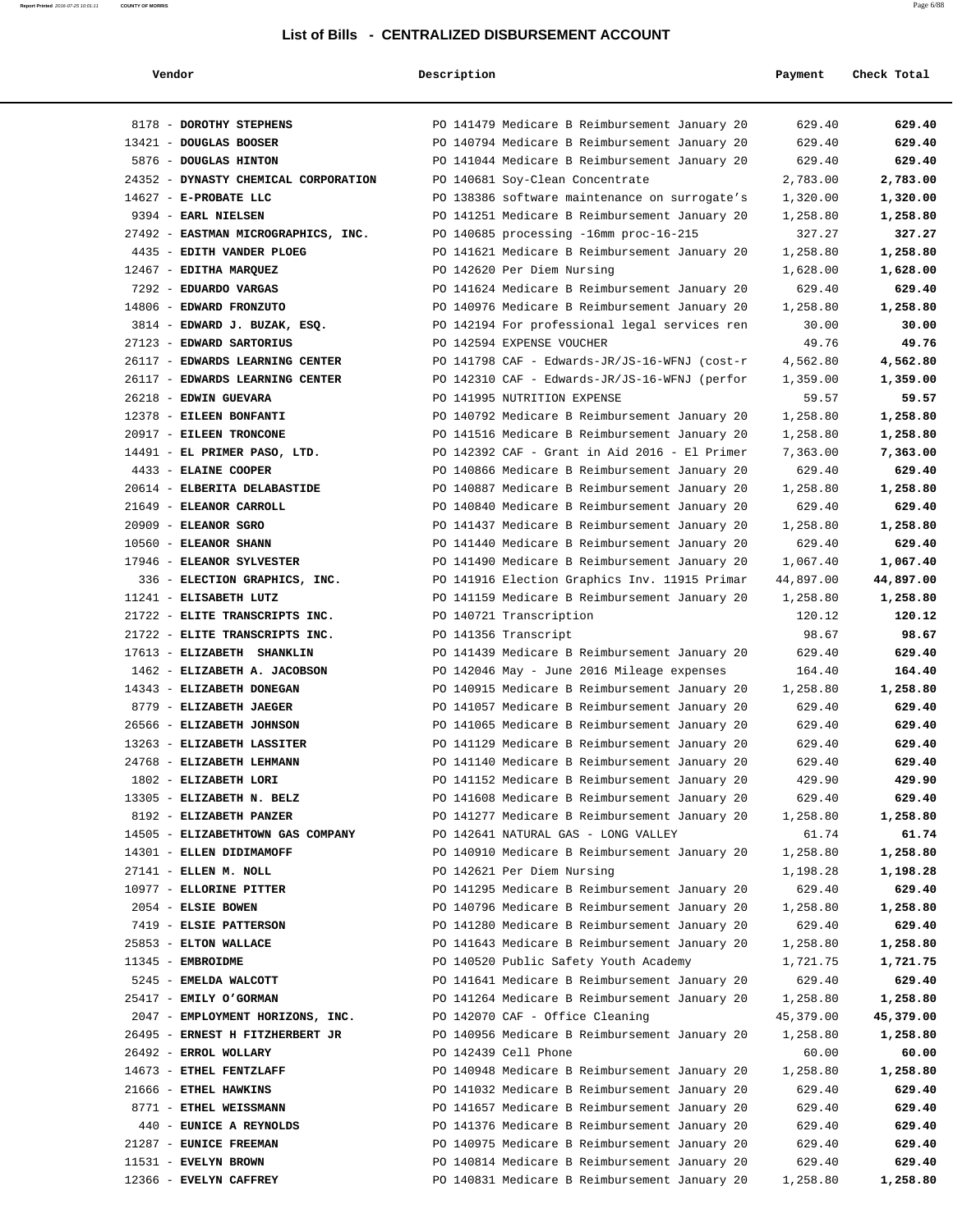#### **Report Printed** 2016-07-25 10:01:11 **COUNTY OF MORRIS** Page 7/88

### **List of Bills - CENTRALIZED DISBURSEMENT ACCOUNT**

| Vendor                                                 | Description        |                                                                                    | Payment            | Check Total          |
|--------------------------------------------------------|--------------------|------------------------------------------------------------------------------------|--------------------|----------------------|
|                                                        |                    |                                                                                    |                    |                      |
| 20265 - EVELYN TOLENTINO                               |                    | PO 142622 Per Diem Nursing                                                         | 1,480.00           | 1,480.00             |
| 10525 - EVERETTE SOLOMON                               |                    | PO 141466 Medicare B Reimbursement January 20                                      | 1,258.80           | 1,258.80             |
| 14604 - EXTEL COMMUNICATIONS                           |                    | PO 140169 WIRING FOR VIDEO CONFERENCE ROOM                                         | 235.00             | 235.00               |
| 3549 - EZ WHEELS DRIVING SCHOOL                        |                    | PO 141752 CAF - 3549-3031                                                          | 1,069.80           |                      |
|                                                        |                    | PO 141753 CAF - 3549-2945                                                          | 950.84             |                      |
|                                                        |                    | PO 141778 CAF - 3549-3070                                                          | 1,126.00           |                      |
|                                                        |                    | PO 141810 CAF - 3549-3081                                                          | 793.20             |                      |
|                                                        |                    | PO 142319 CAF - 3549-2678                                                          | 799.80             | 4,739.64             |
| 417 - EZRA BUCHWALD                                    |                    | PO 140821 Medicare B Reimbursement January 20                                      | 1,461.60           | 1,461.60             |
| 14641 - FAMILY INTERVENTION                            |                    | PO 142380 CAF - 2016 State Community Partners                                      | 42,389.00          | 42,389.00            |
| 15382 - FAMILY PROMISE OF                              |                    | PO 142393 CAF - Grant in Aid 2016 - Our Promi                                      | 5,559.20           |                      |
|                                                        |                    | PO 142394 CAF - Grant in Aid 2016 - Tenant Ba                                      | 3,900.00           | 9,459.20             |
| $10515$ - FAYE STEELE                                  |                    | PO 141475 Medicare B Reimbursement January 20                                      | 629.40             | 629.40               |
| $14668$ - FEDEX                                        | PO 140319 Postage  |                                                                                    | 56.21              |                      |
|                                                        | PO 140412 Shipping |                                                                                    | 67.50              |                      |
|                                                        |                    | PO 140416 Express Ship                                                             | 39.89              |                      |
|                                                        | PO 142190 Shipping |                                                                                    | 75.24              | 238.84               |
| 9388 - FF1 PROFESSIONAL SAFETY SERVICES                | PO 138709 Uniform  |                                                                                    | 123.73             | 123.73               |
| 9388 - FF1 PROFESSIONAL SAFETY SERVICES                |                    | PO 141332 Uniforms, Accessories                                                    | 112.49             | 112.49               |
| 9388 - FF1 PROFESSIONAL SAFETY SERVICES                |                    | PO 142428 Staff Gear                                                               | 2,506.75           | 2,506.75             |
| 27803 - FINE WALL CORPORATION                          |                    | PO 142045 CAF - Phase III Renovations at the                                       | 28,866.42          | 28,866.42            |
| 747 - FISHER HEALTHCARE                                |                    | PO 140528 Morgue Supplies                                                          | 498.16             | 498.16               |
| 28666 - FLAGSHIP HEALTH SYSTEMS, INC.                  |                    | PO 140550 Jan 2016 Flagship - Main County, Mo                                      | 3,089.00           |                      |
|                                                        |                    | PO 140551 Feb 2016 Flagship - Main County, Mo                                      | 3,305.23           |                      |
|                                                        |                    | PO 140552 March 2016 Flagship-Main County, Mo                                      | 3,367.01           |                      |
|                                                        |                    | PO 140553 April 2016 Flagship-Main County, Mo                                      | 3,428.79           | 13,190.03            |
| 28666 - FLAGSHIP HEALTH SYSTEMS, INC.                  |                    | PO 140554 May 2016 Flagship-Main County, Morr                                      | 3,428.79           |                      |
|                                                        |                    | PO 140555 June 2016 Flagship-Main County, Mor                                      | 3,490.57           | 6,919.36             |
| 14772 - FOWLER EQUIP CO INC.                           |                    | PO 137453 WASHER/DRYER PARTS/REPAIRS                                               | 1,426.70           |                      |
|                                                        |                    | PO 139662 WASHER PARTS/REPAIRS                                                     | 1,441.18           | 2,867.88             |
| 10980 - FRANCES DUFF                                   |                    | PO 140923 Medicare B Reimbursement January 20                                      | 1,258.80           | 1,258.80             |
| 16249 - FRANCES MOGIELNICKI                            |                    | PO 141233 Medicare B Reimbursement January 20                                      | 629.40             | 629.40               |
| 16981 - FRANCES PERKALIS                               |                    | PO 141288 Medicare B Reimbursement January 20                                      | 629.40             | 629.40               |
| 10978 - FRANCES SLAYTON                                |                    | PO 141452 Medicare B Reimbursement January 20                                      | 629.40             | 629.40               |
| 13205 - FRANCES SPICER                                 |                    | PO 141469 Medicare B Reimbursement January 20                                      | 629.40             | 629.40               |
| 13282 - FRANCIS DASCOLL                                |                    | PO 140881 Medicare B Reimbursement January 20                                      | 629.40             | 629.40               |
| 9393 - FRANK DEL NEGRO                                 |                    | PO 140890 Medicare B Reimbursement January 20                                      | 1,258.80           | 1,258.80             |
| 10971 - FRANK DRUETZLER                                |                    | PO 140920 Medicare B Reimbursement January 20                                      | 629.40             | 629.40               |
| 17295 - FRANK REILLY                                   |                    | PO 141370 Medicare B Reimbursement January 20                                      | 629.40             | 629.40               |
| 20596 - FRANK SORIANO                                  |                    | PO 141467 Medicare B Reimbursement January 20                                      | 629.40             | 629.40               |
| 24212 - FRANKIE SATCHER                                |                    | PO 141416 Medicare B Reimbursement January 20                                      | 1,258.80           | 1,258.80             |
| 28260 - FRANKLIN-GRIFFITH LLC                          |                    | PO 140147 ELECTRICAL SUPPLIES R28 01-13-16<br>PO 140381 CAF - Electrical Supplies  | 104.42             |                      |
|                                                        |                    |                                                                                    | 192.98             |                      |
| $27014$ - FRED E HEIDER                                |                    | PO 140548 PLANT OPS - MORRIS VIEW<br>PO 141036 Medicare B Reimbursement January 20 | 805.97<br>1,258.80 | 1,103.37<br>1,258.80 |
|                                                        |                    | PO 141297 Medicare B Reimbursement January 20                                      |                    |                      |
| 27809 - FRED PLECHATA                                  |                    |                                                                                    | 629.40             | 629.40               |
| 14786 - FRED PRYOR SEMINARS                            | PO 140150 TRAINING |                                                                                    | 149.00             | 149.00               |
| 28530 - FREDERICK NUBER JR.                            |                    | PO 141258 Medicare B Reimbursement April 2016                                      | 365.40             | 365.40               |
| 25300 - FREDRIC M. KNAPP<br>14787 - FREEDOM HOUSE INC. |                    | PO 141079 Reimbursement<br>PO 142368 Grant in Aid 2016 GIA -1612 May 201           | 100.00<br>4,160.00 | 100.00<br>4,160.00   |
| 28238 - FRIENDLY CARE MEDICAL                          |                    | PO 139597 Resident Transport                                                       | 506.00             | 506.00               |
| 7373 - GAILE THOMPSON                                  |                    | PO 141503 Medicare B Reimbursement January 20                                      | 629.40             | 629.40               |
|                                                        |                    |                                                                                    |                    |                      |
| $14839 - GALE$                                         |                    | PO 140344 Received Books                                                           | 495.83             | 495.83               |
| $714$ - GALLS, LLC                                     |                    | PO 139629 SCBA BAGS                                                                | 63.52              |                      |
|                                                        |                    | PO 140145 STACK ON GEAR BOXES                                                      | 211.90             | 275.42               |
| 24185 - GARY COLBURN                                   |                    | PO 140860 Medicare B Reimbursement January 20                                      | 629.40             | 629.40               |
| 27015 - GARY L KEEFER                                  |                    | PO 141085 Medicare B Reimbursement January 20                                      | 1,258.80           | 1,258.80             |
| $21652$ - GARY RIETH<br>$27026$ - GENE A SHAW          |                    | PO 141379 Medicare B Reimbursement January 20                                      | 1,258.80           | 1,258.80             |
|                                                        |                    | PO 141441 Medicare B Reimbursement January 20                                      | 1,258.80           | 1,258.80             |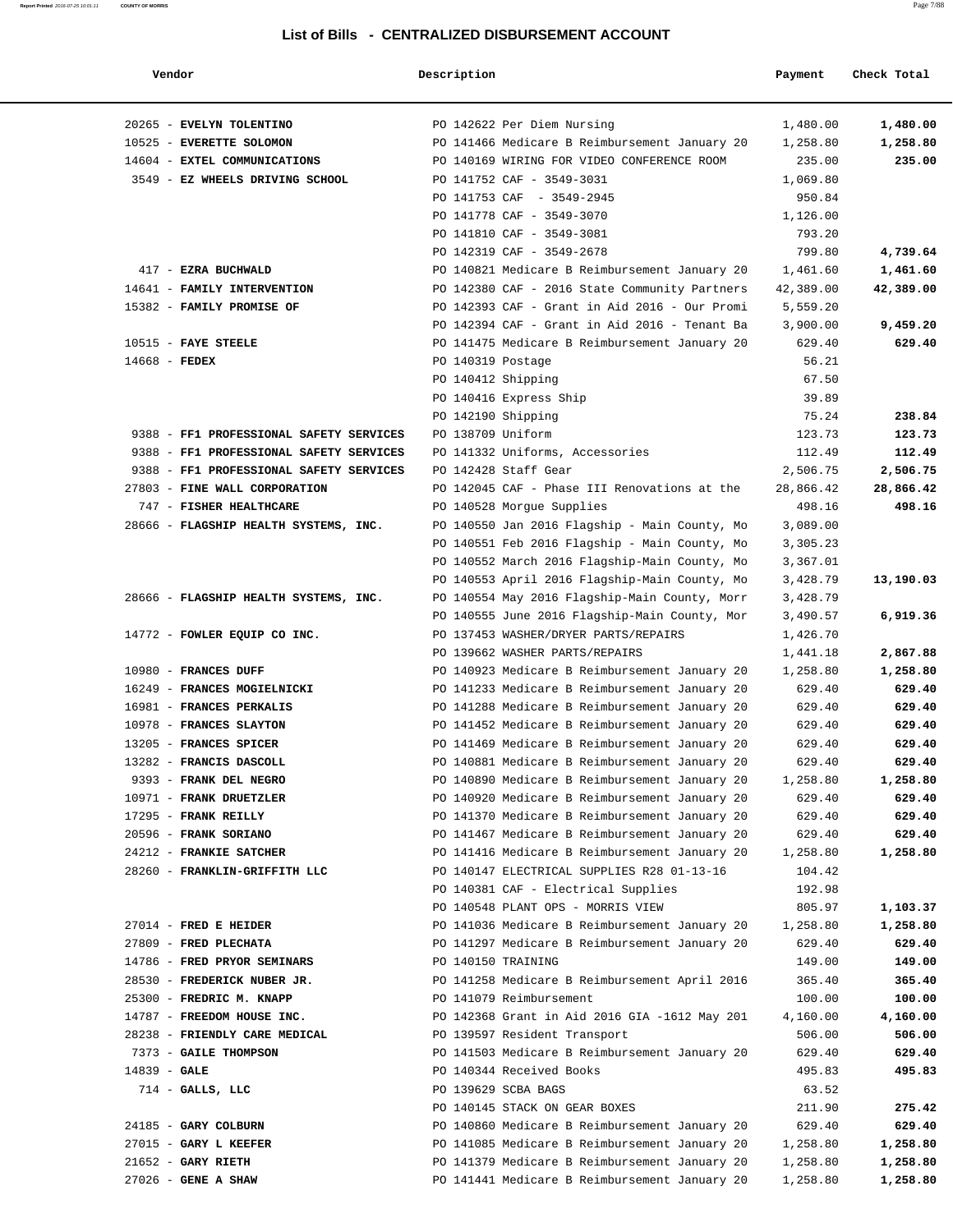| Vendor                                                         | Description |                                                                             | Payment            | Check Total        |
|----------------------------------------------------------------|-------------|-----------------------------------------------------------------------------|--------------------|--------------------|
| 8167 - GENEVA JACKSON                                          |             | PO 141053 Medicare B Reimbursement January 20                               | 629.40             | 629.40             |
| 10047 - GENEVIEVE HAYES                                        |             | PO 141033 Medicare B Reimbursement January 20                               | 629.40             | 629.40             |
| 11985 - BOTSKO GEORGE JR                                       |             | PO 140795 Medicare B Reimbursement January 20                               | 629.40             | 629.40             |
| 8269 - GEORGINA GRAY-HORSLEY                                   |             | PO 142623 Per Diem Nursing                                                  | 468.64             | 468.64             |
| 20599 - GERALD NEWELL                                          |             | PO 141248 Medicare B Reimbursement January 20                               | 1,258.80           | 1,258.80           |
| 9380 - GERALD STARK SR.                                        |             | PO 141473 Medicare B Reimbursement January 20                               | 1,258.80           | 1,258.80           |
| 26504 - GERALDINE KITZEROW                                     |             | PO 141105 Medicare B Reimbursement January 20                               | 1,258.80           | 1,258.80           |
| 6564 - GERHARD VIENNA                                          |             | PO 141630 Medicare B Reimbursement January 20                               | 1,258.80           | 1,258.80           |
| 27440 - GERISCRIPT PHARMACY                                    |             | PO 142269 CAF - Pharmaceutical and Related Se                               | 36,859.96          | 36,859.96          |
| 24379 - GHYSLAINE F. BRILLANT                                  |             | PO 140808 Medicare B Reimbursement January 20                               | 1,258.80           | 1,258.80           |
| 21655 - GLENDA JENKINS                                         |             | PO 141061 Medicare B Reimbursement January 20                               | 629.40             | 629.40             |
| 13278 - GLENN BEEKMAN                                          |             | PO 141605 Medicare B Reimbursement January 20                               | 629.40             | 629.40             |
| 17850 - GLORIA STEHLGENS                                       |             | PO 141478 Medicare B Reimbursement January 20                               | 629.40             | 629.40             |
| 11983 - GLORIA ZAPRAUSKIS                                      |             | PO 141682 Medicare B Reimbursement January 20                               | 1,258.80           | 1,258.80           |
| 27486 - GRACE LA BARRE                                         |             | PO 141604 Medicare B Reimbursement January 20                               | 1,258.80           | 1,258.80           |
| 6593 - GRACE TRIMMER                                           |             | PO 141514 Medicare B Reimbursement January 20                               | 629.40             | 629.40             |
| 9766 - GRACE WINTERS                                           |             | PO 141670 Medicare B Reimbursement January 20                               | 1,258.80           | 1,258.80           |
| $14983$ - GRAINGER                                             |             | PO 139598 Safety & Security Equipment                                       | 308.62             | 308.62             |
| $24884$ - GRAINGER                                             |             | PO 140013 Canopy tent                                                       | 227.70             | 227.70             |
| $14984$ - GRAINGER                                             |             | PO 140377 ELECTRICAL                                                        | 3,424.43           |                    |
|                                                                |             | PO 140388 Handheld Sprayer                                                  | 161.84             |                    |
|                                                                |             | PO 140410 BUILD MAINT/ ELECTRICAL                                           | 981.18             |                    |
|                                                                |             | PO 141172 BUILD MAINT/ EQUIP/ SMALL TOOLS                                   | 2,435.68           | 7,003.13           |
| 480 - GRAYBAR ELECTRIC COMPANY                                 |             | PO 139701 Networking Stock                                                  | 4,498.51           | 4,498.51           |
| 10931 - GREEN ' ERGY LLC                                       |             | PO 141589 Resident Activities                                               | 600.00             | 600.00             |
| 15007 - GREENMAN PEDERSEN INC                                  |             | PO 141639 CAF - Construction Inspection Servi                               | 29, 313. 24        | 29,313.24          |
| 15051 - GRETCHEN HAAS                                          |             | PO 141020 Medicare B Reimbursement January 20                               | 1,258.80           | 1,258.80           |
| $10972$ - GUY DEODATO                                          |             | PO 140896 Medicare B Reimbursement January 20                               | 1,258.80           | 1,258.80           |
| 1767 - HANDI-LIFT SERVICE CO., INC.                            |             | PO 140507 CAF - Furnish & Install Handicap Li                               | 5,643.00           |                    |
|                                                                |             | PO 140506 CAF - Furnish & Install Handicap Li                               | 16,929.00          | 22,572.00          |
| 20919 - HANNAH GILBERT                                         |             | PO 140995 Medicare B Reimbursement January 20                               | 629.40             | 629.40             |
| 15082 - HANOVER TWP MUNICIPAL ALLIANCE<br>12377 - HAROLD WHITE |             | PO 141979 CAF - 2016 Municipal Aliance Funds                                | 425.37             | 425.37             |
| 9728 - HARRIET VALLECER RN                                     |             | PO 141659 Medicare B Reimbursement January 20<br>PO 142624 Per Diem Nursing | 629.40<br>1,480.00 | 629.40<br>1,480.00 |
| 10752 - HATCH MOTT MACDONALD LLC                               |             | PO 142009 CAF - Milling & Resurfacing of Desi                               | 5,008.52           |                    |
|                                                                |             | PO 142038 CAF - Design Services for Drainage                                | 9,900.50           |                    |
|                                                                |             | PO 142227 COURTSTREET SIDEWALK AND LIGHTING                                 | 2,012.80           |                    |
|                                                                |             | PO 142234 CAF - Milling & Resurfacing of Desi                               | 2,276.60           | 19,198.42          |
| 8197 - HATEF QUAZI                                             |             | PO 141304 Medicare B Reimbursement January 20                               | 1,258.80           | 1,258.80           |
| 444 - HATTIE GREEN                                             |             | PO 141008 Medicare B Reimbursement January 20                               | 629.40             | 629.40             |
| 11991 - HAYWARD HARRELL                                        |             | PO 141025 Medicare B Reimbursement January 20                               | 1,258.80           | 1,258.80           |
| 15174 - HB & HS, INC.                                          |             | PO 139599 Rehabilitation Equipment                                          | 493.95             | 493.95             |
| 28520 - HEAD START COMMUNITY                                   |             | PO 142049 CAF - Grant in Aid 2016 - Fatherhoo                               | 1,950.00           | 1,950.00           |
| 28248 - HEALTH INFORMATION TECHNOLOGY                          |             | PO 142318 CAF - 28248-2658                                                  | 3,199.00           | 3,199.00           |
| 21423 - HELEN S BURNS-PRIMUS                                   |             | PO 140828 Medicare B Reimbursement January 20                               | 629.40             | 629.40             |
| 25845 - HELEN WILKENS                                          |             | PO 141663 Medicare B Reimbursement January 20                               | 629.40             | 629.40             |
| 11530 - HENRY ARTEAGA                                          |             | PO 141537 Medicare B Reimbursement January 20                               | 629.40             | 629.40             |
| 14507 - HENRY ELLIOTT                                          |             | PO 140930 Medicare B Reimbursement January 20                               | 1,258.80           | 1,258.80           |
| 14868 - HENRY GARTNER                                          |             | PO 140989 Medicare B Reimbursement January 20                               | 629.40             | 629.40             |
| 2880 - HENRY MASKER JR.                                        |             | PO 141191 Medicare B Reimbursement January 20                               | 629.40             | 629.40             |
| 8685 - HENRY SCHEIN INC                                        |             | PO 139666 CAF - Medical and OTC Supplies BID                                | 244.89             | 244.89             |
| 20922 - HERBERT ROSA                                           |             | PO 141392 Medicare B Reimbursement January 20                               | 629.40             | 629.40             |
| 8173 - HERMAN HOOPES                                           |             | PO 141047 Medicare B Reimbursement January 20                               | 629.40             | 629.40             |
| 11538 - HEWLETT-PACKARD COMPANY                                |             | PO 138743 HP Quote 11052359 Color LaserJet Pr                               | 249.00             |                    |
|                                                                |             | PO 138924 HP PRINTER                                                        | 537.67             | 786.67             |
| 928 - HINDSIGHT, INC                                           |             | PO 142143 Support & Maintenance of Integrated                               | 59,940.00          | 59,940.00          |
| 28404 - HOME DEPOT U.S.A., INC.                                |             | PO 142179 HOME DEPOT SUPPLIES - ACCT# 6035355                               | 348.19             | 348.19             |
| 20932 - IDA RANDLE                                             |             | PO 141365 Medicare B Reimbursement January 20                               | 629.40             | 629.40             |
| 8785 - RUBINO IGNAZIO                                          |             | PO 141401 Medicare B Reimbursement January 20                               | 629.40             | 629.40             |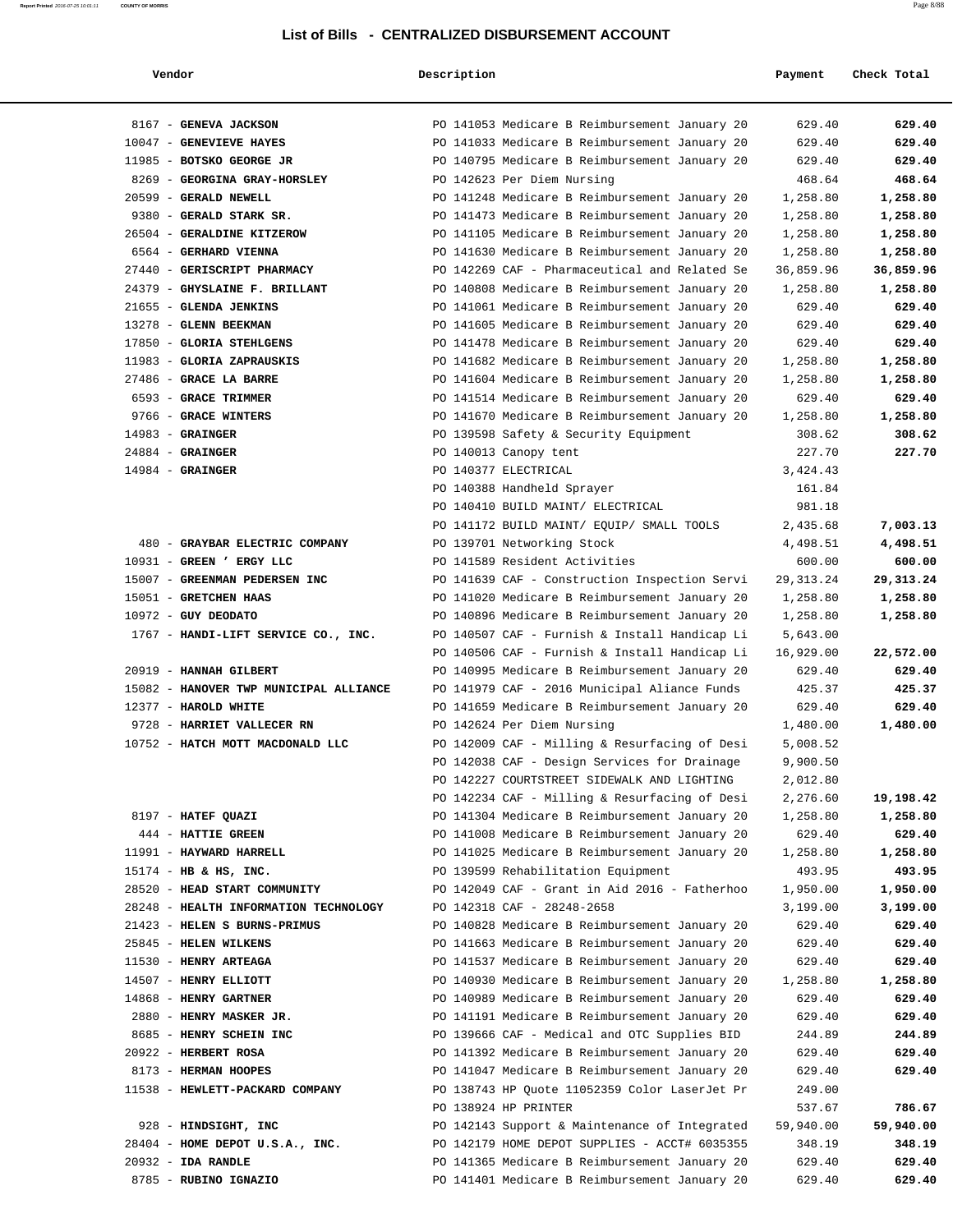| Vendor                                   | Description        |                                               | Payment  | Check Total |
|------------------------------------------|--------------------|-----------------------------------------------|----------|-------------|
| $8808$ - ILA TALWAR                      |                    | PO 142487 Insurance reimb. for 7/16 to 12/16  | 90.00    | 90.00       |
| 26660 - ILIFF-RUGGIERO FUNERAL HOME INC. |                    | PO 142443 Morgue Transportation - Morris      | 700.00   |             |
|                                          |                    | PO 142444 Morgue Transportation - Morris      | 3,500.00 |             |
|                                          |                    | PO 142448 Morgue Livery - Sussex              | 1,200.00 | 5,400.00    |
| 10767 - ILLIENE CHARLES, RN              |                    | PO 142625 Per Diem Nursing                    | 3,522.77 | 3,522.77    |
| 4592 - INFORMATION & TECHNOLOGY          |                    | PO 141745 CAF - 4592-2910                     | 780.00   |             |
|                                          |                    | PO 141772 CAF - 4592-2924                     | 1,110.00 |             |
|                                          |                    | PO 141777 CAF - 4592-2916                     | 1,140.00 |             |
|                                          |                    | PO 141779 CAF - 4592-2922                     | 1,170.00 |             |
|                                          |                    | PO 141780 CAF - 4592-2914                     | 1,140.00 |             |
|                                          |                    | PO 141781 CAF - 4592-2919                     | 1,110.00 |             |
|                                          |                    | PO 141782 CAF - 4592-2918                     | 1,140.00 |             |
|                                          |                    | PO 141783 CAF - 4592-2920                     | 1,170.00 | 8,760.00    |
| 4592 - INFORMATION & TECHNOLOGY          |                    | PO 141784 CAF - 4592-2911                     | 1,140.00 |             |
|                                          |                    | PO 141785 CAF - 4592-2917                     | 540.00   |             |
|                                          |                    | PO 141786 CAF - 4592-2913                     | 1,140.00 |             |
|                                          |                    | PO 141787 CAF - 4592-2912                     | 1,170.00 |             |
|                                          |                    | PO 141788 CAF - 4592-2915                     | 1,110.00 |             |
|                                          |                    | PO 141789 CAF - 4592-2923                     | 1,170.00 |             |
|                                          |                    | PO 141790 CAF - 4592-2921                     | 1,140.00 |             |
|                                          |                    | PO 142129 CAF - 4592-2948                     | 1,493.00 | 8,903.00    |
| 4592 - INFORMATION & TECHNOLOGY          |                    | PO 142130 CAF - 4592-2758                     | 1,760.00 |             |
|                                          |                    | PO 142131 CAF - 4592-2986                     | 1,440.00 |             |
|                                          |                    | PO 142132 CAF - 4592-2949                     | 1,573.00 |             |
|                                          |                    | PO 142133 CAF - 4592-3069                     | 1,706.00 | 6,479.00    |
| 15337 - INFORMATION TODAY INC            |                    | PO 140405 Confirm American Library Directory  | 404.05   | 404.05      |
| 1664 - INGRAM LIBRARY SERVICES           |                    | PO 140355 Confirm Books                       | 1,447.29 |             |
|                                          |                    | PO 140356 Confirm Books                       | 6,640.84 |             |
|                                          |                    | PO 140408 Received Books                      | 2,277.19 |             |
|                                          |                    | PO 140696 Received Books                      | 378.96   |             |
|                                          |                    | PO 140652 Ipage Books                         | 375.71   |             |
|                                          |                    | PO 140653 Ipage Books                         | 999.27   | 12,119.26   |
| 1664 - INGRAM LIBRARY SERVICES           |                    | PO 140654 Ipage Books                         | 1,172.60 |             |
|                                          |                    | PO 140655 Ipage Books - ALIBRIS               | 15.90    |             |
|                                          |                    | PO 140657 Ipage Books                         | 1,041.61 |             |
|                                          |                    | PO 140659 Ipage Books                         | 1,747.36 |             |
|                                          |                    | PO 140658 Ipage Books                         | 254.52   | 4,231.99    |
| 4859 - INSTITUTE FOR FORENSIC PSYCHOLOGY |                    | PO 140493 R#44 1/13/16, Evaluation            | 975.00   | 975.00      |
| 28457 - INTERNATIONAL BUSINESS           | PO 136487 Software |                                               | 6,000.00 |             |
|                                          | PO 136803 Software |                                               | 3,700.00 | 9,700.00    |
| 20792 - IPC HOSPITALIST PHYSICIANS NJ    |                    | PO 141590 CAF - Medical Care for Residents    | 2,725.50 | 2,725.50    |
| 27066 - IPREO LLC                        |                    | PO 142818 PROFESSIONAL FEES IN RELATION TO C  | 1,500.00 | 1,500.00    |
| 2881 - IRIS BLAKE                        |                    | PO 141616 Medicare B Reimbursement January 20 | 629.40   | 629.40      |
| 5877 - IRVING SKOLNICK                   |                    | PO 141450 Medicare B Reimbursement January 20 | 629.40   | 629.40      |
| 25439 - JACQUELINE FULMORE               |                    | PO 140978 Medicare B Reimbursement January 20 | 629.40   | 629.40      |
| 4432 - JACQUELYN BARRY                   |                    | PO 141598 Medicare B Reimbursement January 20 | 629.40   | 629.40      |
| 5874 - JAMES DUFFY                       |                    | PO 140924 Medicare B Reimbursement January 20 | 629.40   | 629.40      |
| $27030$ - JAMES E TODD                   |                    | PO 141504 Medicare B Reimbursement January 20 | 629.40   | 629.40      |
| $12197$ - JAMES H WOLF                   |                    | PO 141672 Medicare B Reimbursement January 20 | 2,923.20 | 2,923.20    |
| 17400 - JAMES J ROSENBERG                |                    | PO 141395 Medicare B Reimbursement January 20 | 1,258.80 | 1,258.80    |
| 16064 - JAMES MCKINLEY                   |                    | PO 141211 Medicare B Reimbursement January 20 | 487.20   | 487.20      |
| 9489 - JAMES MURRAY                      |                    | PO 141243 Medicare B Reimbursement January 20 | 1,258.80 | 1,258.80    |
| 2890 - JAMES RETEMIAH                    |                    | PO 141373 Medicare B Reimbursement January 20 | 629.40   | 629.40      |
| 896 - JAMES SCIUTO                       |                    | PO 141773 reimbursement for mileage           | 14.01    | 14.01       |
| 10989 - JAMES VOELKER JR                 |                    | PO 141636 Medicare B Reimbursement January 20 | 629.40   | 629.40      |
| 28604 - JANE A. ARMSTRONG                |                    | PO 141818 travel reimbursement                | 179.80   | 179.80      |
| $13544$ - JANE DEROSE                    |                    | PO 140907 Medicare B Reimbursement January 20 | 629.40   | 629.40      |
| 21341 - JANEITA RANDALL                  |                    | PO 141364 Medicare B Reimbursement January 20 | 629.40   | 629.40      |
| 21645 - JANET BEALE-GRAHAM               |                    | PO 141602 Medicare B Reimbursement January 20 | 1,258.80 | 1,258.80    |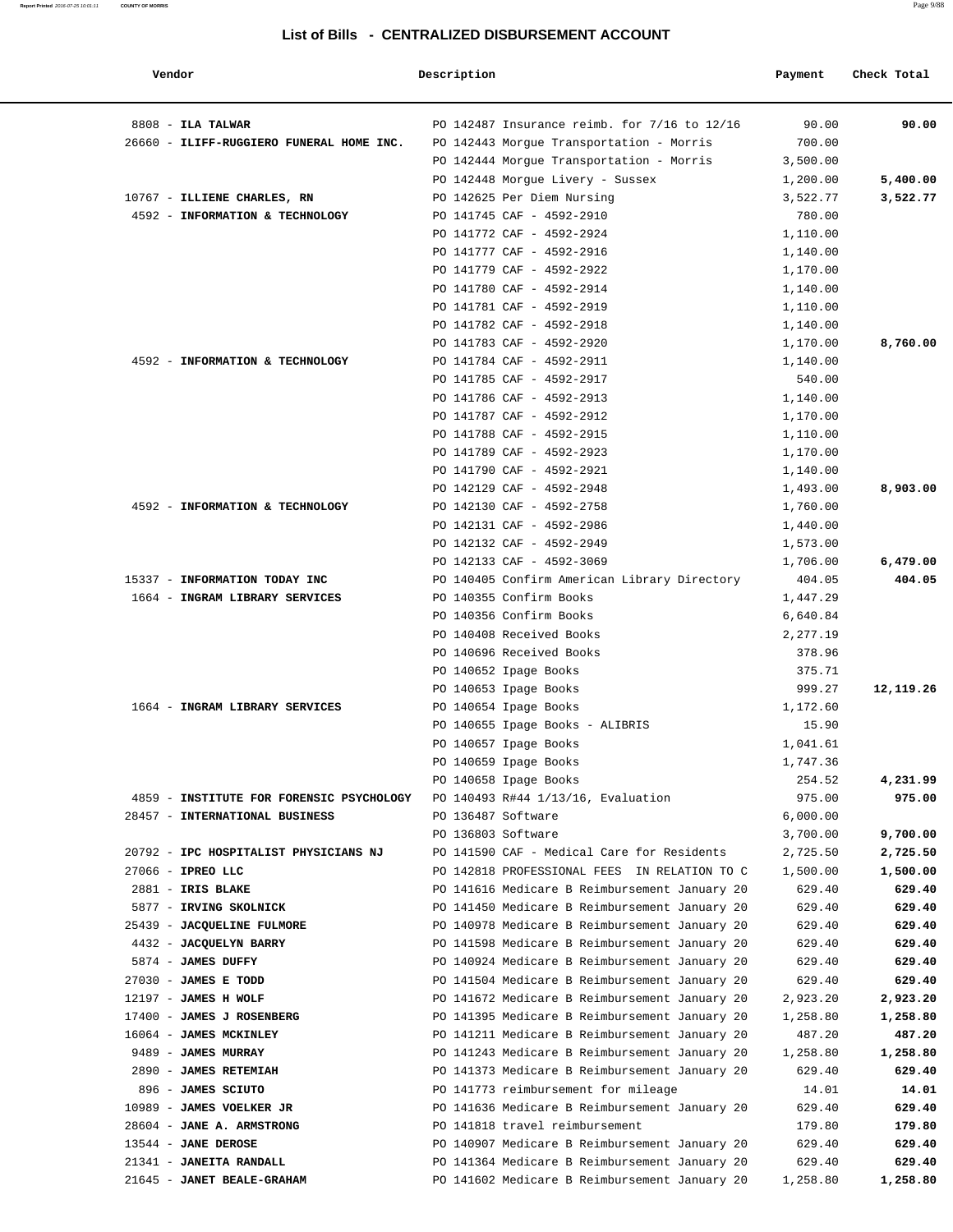| Vendor                                       | Description                                                      | Payment            | Check Total        |
|----------------------------------------------|------------------------------------------------------------------|--------------------|--------------------|
| 8770 - JANET SEABLOM                         | PO 141432 Medicare B Reimbursement January 20                    | 629.40             | 629.40             |
| 25395 - JANET SEEBOHM                        | PO 141434 Medicare B Reimbursement January 20                    | 1,461.60           | 1,461.60           |
| 2442 - JANET TRIGGS                          | PO 141513 Medicare B Reimbursement January 20                    | 629.40             | 629.40             |
| 1477 - JANICE TRUSZ                          | PO 141519 Medicare B Reimbursement January 20                    | 1,258.80           | 1,258.80           |
| 11467 - JASCINTH MCINTOSH                    | PO 141208 Medicare B Reimbursement January 20                    | 1,258.80           | 1,258.80           |
| 27384 - JASON DUCCINI                        | PO 142116 travel reimbursement                                   | 114.08             | 114.08             |
| 26526 - JASON VIVIAN                         | PO 142230 Cell Phone                                             | 60.00              | 60.00              |
| 28201 - JC LANDSCAPE CONSTRUCTION &          | PO 141852 CAF - Ann Street Improvements - Ero                    | 7,823.80           | 7,823.80           |
| $27012$ - JEAN BRAGG                         | PO 140799 Medicare B Reimbursement January 20                    | 629.40             | 629.40             |
| $10862$ - JEAN FRANCIS                       | PO 140971 Medicare B Reimbursement January 20                    | 629.40             | 629.40             |
| 11442 - JEAN LONERGAN                        | PO 141149 Medicare B Reimbursement January 20                    | 1,258.80           | 1,258.80           |
| 17849 - JEAN STEFANICK                       | PO 141477 Medicare B Reimbursement January 20                    | 1,258.80           | 1,258.80           |
| $20612$ - JEAN VIZZA                         | PO 141634 Medicare B Reimbursement January 20                    | 1,258.80           | 1,258.80           |
| 17978 - JEANETTE TAYLOR                      | PO 141492 Medicare B Reimbursement January 20                    | 629.40             | 629.40             |
| 26995 - JEANNE HEIBER                        | PO 141035 Medicare B Reimbursement January 20                    | 1,258.80           | 1,258.80           |
| 13302 - JEANNE MARIE BELLUCCI                | PO 141607 Medicare B Reimbursement January 20                    | 629.40             | 629.40             |
| 16563 - JEANNE NICHOLS                       | PO 141249 Medicare B Reimbursement January 20                    | 629.40             | 629.40             |
| 26499 - JEFFREY C MCLEAR                     | PO 141214 Medicare B Reimbursement January 20                    | 629.40             | 629.40             |
| 26512 - JEFFREY DONNELLY                     | PO 142217 Cell Phone                                             | 60.00              | 60.00              |
| 27529 - JEFFREY ENDEAN                       | PO 140934 Medicare B Reimbursement January 20                    | 629.40             | 629.40             |
| 20591 - JEFFREY PAUL                         | PO 141951 Public Safety Youth Academy                            | 712.01             | 712.01             |
| 21088 - JENNIFER CARPINTERI                  | PO 141570 Morris View Petty Cash Reimbursemen                    | 177.20             | 177.20             |
| 21088 - JENNIFER CARPINTERI                  | PO 142247 Morris View Petty Cash Reimbursemen                    | 201.92             | 201.92             |
| 24187 - JENNIFER SHELL<br>457 - JEROME THIEL | PO 141444 Medicare B Reimbursement January 20                    | 629.40<br>2,923.20 | 629.40<br>2,923.20 |
| 960 - JERSEY CENTRAL POWER & LIGHT           | PO 141501 Medicare B Reimbursement January 20<br>PO 140536 JCP&L | 41.64              | 41.64              |
| 960 - JERSEY CENTRAL POWER & LIGHT           | PO 141331 Utility - Electric JCPL                                | 1,131.58           | 1,131.58           |
| 960 - JERSEY CENTRAL POWER & LIGHT           | PO 141346 JCP&L                                                  | 105.60             | 105.60             |
| 960 - JERSEY CENTRAL POWER & LIGHT           | PO 141361 JCP&L                                                  | 49.91              | 49.91              |
| 960 - JERSEY CENTRAL POWER & LIGHT           | PO 141700 ELECTRIC - MASTER ACCOUNT                              | 41,001.45          | 41,001.45          |
| 960 - JERSEY CENTRAL POWER & LIGHT           | PO 141705 ELECTRIC - MOSQUITO CONTROL                            | 908.77             | 908.77             |
| 960 - JERSEY CENTRAL POWER & LIGHT           | PO 141927 JCP&L                                                  | 520.27             | 520.27             |
| 960 - JERSEY CENTRAL POWER & LIGHT           | PO 142040 JCP&L                                                  | 32.34              | 32.34              |
| 960 - JERSEY CENTRAL POWER & LIGHT           | PO 142154 JCP&L                                                  | 56.95              | 56.95              |
| 960 - JERSEY CENTRAL POWER & LIGHT           | PO 142195 ELECTRIC - RUTH DAVIS DR / CAC                         | 388.30             | 388.30             |
| 960 - JERSEY CENTRAL POWER & LIGHT           | PO 142244 Electricity for Morris View                            | 51,075.92          | 51,075.92          |
| 960 - JERSEY CENTRAL POWER & LIGHT           | PO 142645 ELECTRIC - 0538 REMOTE LOCATIONS                       | 3,413.67           | 3,413.67           |
| 960 - JERSEY CENTRAL POWER & LIGHT           | PO 142646 ELECTRIC - 0537 THE HILL                               | 82,790.07          | 82,790.07          |
| 16888 - JERSEY PAPER PLUS INC                | PO 139627 CAF - Coarse Paper & Household Supp                    | 1,026.00           |                    |
|                                              | PO 142235 Coarse Paper & Household Supplies P                    | 458.86             | 1,484.86           |
| 1622 - JERSEY TRACTOR TRAILER                | PO 142124 CAF - 1622-3106                                        | 3,200.00           | 3,200.00           |
| 8838 - JESSIE WEST                           | PO 141658 Medicare B Reimbursement January 20                    | 629.40             | 629.40             |
| 1288 - JILL CERULLO                          | PO 142274 Reimbursement                                          | 160.00             | 160.00             |
| 15508 - JML MEDICAL INC.                     | PO 136642 NUT. exp.                                              | 26.80              |                    |
|                                              | PO 141569 CAF - Various Medical Supplies                         | 22,786.73          |                    |
|                                              | PO 141090 Adult Briefs & Incontinence Product                    | 19,884.70          |                    |
|                                              | PO 142265 CAF - Various Medical Supplies                         | 13,670.84          | 56,369.07          |
| $26493 - JOAN$ CARUSO                        | PO 140841 Medicare B Reimbursement January 20                    | 1,258.80           | 1,258.80           |
| 1201 - JOAN CHRISTIANSEN                     | PO 140849 Medicare B Reimbursement January 20                    | 1,258.80           | 1,258.80           |
| 21701 - JOAN LEFFERTS                        | PO 141139 Medicare B Reimbursement January 20                    | 629.40             | 629.40             |
| 17503 - JOAN SANDERS                         | PO 141575 Employee Reimbursement                                 | 50.00              | 50.00              |
| $17883$ - JOAN STREHL                        | PO 141803 travel reimbursement                                   | 99.51              | 99.51              |
| $10061$ - JOAN WULFF                         | PO 141675 Medicare B Reimbursement January 20                    | 1,258.80           | 1,258.80           |
| 20916 - JOANN DAMELIO                        | PO 140879 Medicare B Reimbursement January 20                    | 1,258.80           | 1,258.80           |
| 15552 - JOANNE KARES                         | PO 141076 Medicare B Reimbursement January 20                    | 629.40             | 629.40             |
| 21183 - JOANNE YOUNG                         | PO 142450 Insurance reimb. for 7/16 to 12/16                     | 72.00              | 72.00              |
| 28652 - JOHANNA'S BOUTIQUE                   | PO 141093 Resident Activities                                    | 150.00             | 150.00             |
| $21653$ - JOHN BARTOW                        | PO 141599 Medicare B Reimbursement January 20                    | 629.40             | 629.40             |
| $27028$ - JOHN A SOCHA                       | PO 141465 Medicare B Reimbursement January 20                    | 629.40             | 629.40             |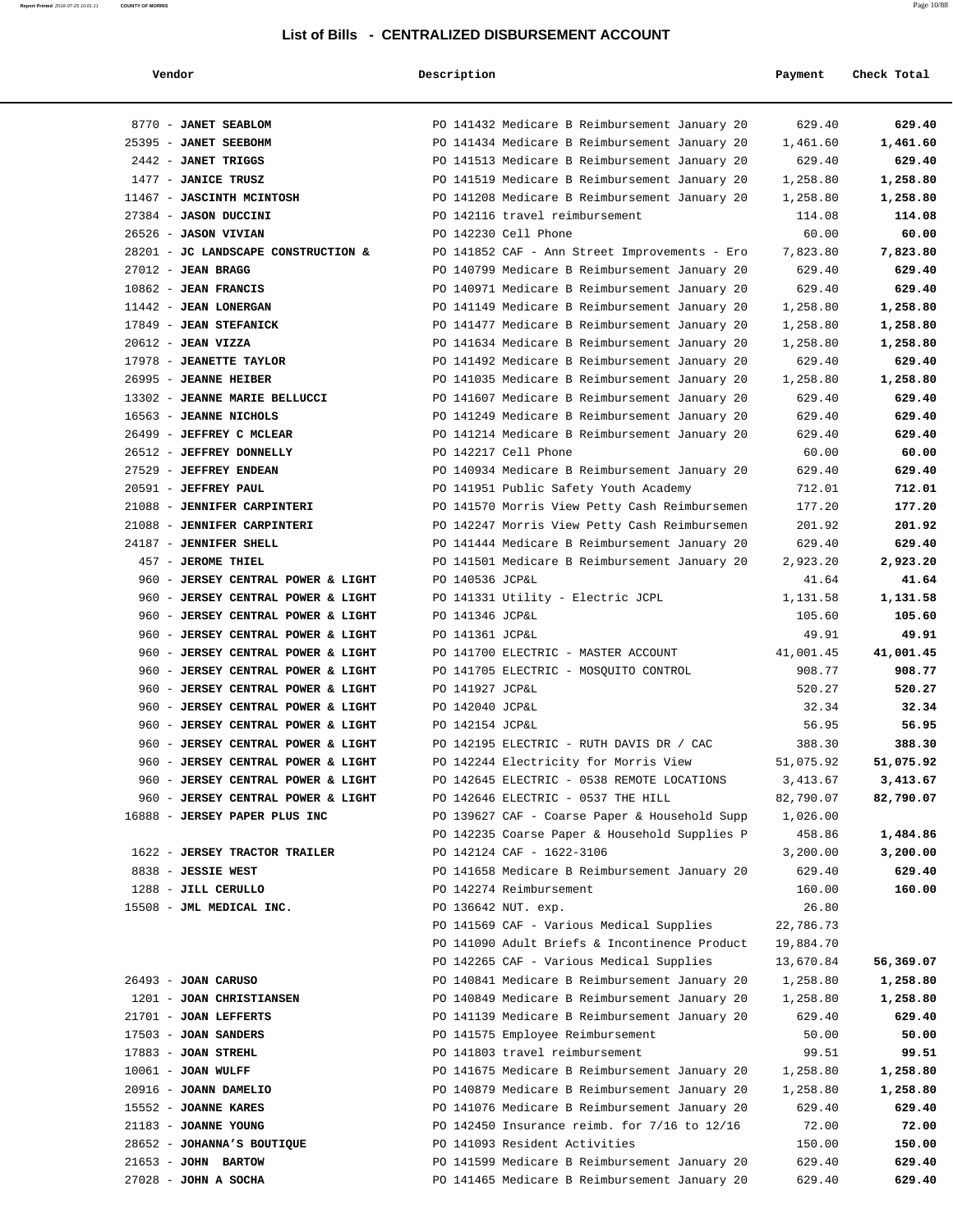#### **Report Printed** 2016-07-25 10:01:11 **COUNTY OF MORRIS** Page 11/88

#### **List of Bills - CENTRALIZED DISBURSEMENT ACCOUNT**

| haak Tatal |
|------------|

| Vendor                                 | Description                                   | Payment  | Check Total |
|----------------------------------------|-----------------------------------------------|----------|-------------|
| $5928 - JOHN ALI$                      | PO 141532 Medicare B Reimbursement January 20 | 629.40   | 629.40      |
| $20914$ - JOHN BERNI JR                | PO 141611 Medicare B Reimbursement January 20 | 629.40   | 629.40      |
| 24191 - JOHN CIARAMELLA                | PO 140850 Medicare B Reimbursement January 20 | 1,258.80 | 1,258.80    |
| 26992 - JOHN CICCHETTI                 | PO 140851 Medicare B Reimbursement January 20 | 629.40   | 629.40      |
| 14351 - JOHN DOODY                     | PO 140917 Medicare B Reimbursement January 20 | 1,258.80 | 1,258.80    |
| $14425$ - JOHN DUNNE                   | PO 140926 Medicare B Reimbursement January 20 | 1,258.80 | 1,258.80    |
| 14532 - JOHN ENRIGHT                   | PO 140936 Medicare B Reimbursement January 20 | 1,258.80 | 1,258.80    |
| 14261 - JOHN F. DEMPSEY                | PO 140894 Medicare B Reimbursement January 20 | 1,258.80 | 1,258.80    |
| 11982 - JOHN GIORDANO                  | PO 140996 Medicare B Reimbursement January 20 | 1,258.80 | 1,258.80    |
| $15106$ - JOHN HARRIS                  | PO 141026 Medicare B Reimbursement January 20 | 629.40   | 629.40      |
| 25685 - JOHN J DELANEY                 | PO 140888 Medicare B Reimbursement January 20 | 629.40   | 629.40      |
| $17848$ - JOHN J. STEELE               | PO 141476 Medicare B Reimbursement January 20 | 629.40   | 629.40      |
| 26561 - JOHN JACKSON                   | PO 141052 Medicare B Reimbursement January 20 | 629.40   | 629.40      |
| $27029$ - JOHN P SULPY                 | PO 141487 Medicare B Reimbursement January 20 | 1,258.80 | 1,258.80    |
| 1930 - JOHN PATTEN                     | PO 141791 staff travel reimbursement          | 197.89   | 197.89      |
| 16957 - JOHN PECORARO                  | PO 142526 petty cash                          | 86.54    | 86.54       |
| 5929 - JOHN PERRY                      | PO 141289 Medicare B Reimbursement January 20 | 1,258.80 | 1,258.80    |
| 8769 - JOHN ROSSMAN                    | PO 141397 Medicare B Reimbursement January 20 | 1,461.60 | 1,461.60    |
| 26133 - JOHN TUGMAN                    | PO 141696 Membership Fee                      | 149.00   | 149.00      |
| $10533 - JOHN WALSH$                   | PO 141645 Medicare B Reimbursement January 20 | 1,258.80 | 1,258.80    |
| 6071 - JOHN ZEEK                       | PO 141683 Medicare B Reimbursement January 20 | 629.40   | 629.40      |
| $26528$ - JOHN ZEGERS                  | PO 142231 Cell Phone                          | 60.00    | 60.00       |
| 26888 - JOHNSON CONTROLS INC.          | PO 140157 SECURITY SYSTEM DATABASE REPAIR     | 1,680.00 |             |
|                                        | PO 140278 SECURITY EQUIPMENT MAINTENANCE AND  | 3,900.00 | 5,580.00    |
| 11633 - JOSEPH BARILLA                 | PO 141947 Travel Expense & License Renewals   | 608.00   | 608.00      |
| 12395 - JOSEPH ELLIOTT                 | PO 140931 Medicare B Reimbursement January 20 | 1,258.80 | 1,258.80    |
| 5319 - JOSEPH NOTOWICZ                 | PO 141257 Medicare B Reimbursement January 20 | 629.40   | 629.40      |
| 27068 - JOSEPH O'BRIEN                 | PO 141259 Medicare B Reimbursement January 20 | 881.40   | 881.40      |
| 16818 - JOSEPH OLIVIA, MD.             | PO 141268 Medicare B Reimbursement January 20 | 1,258.80 | 1,258.80    |
| 27047 - JOSEPH PIRELLO                 | PO 141294 Medicare B Reimbursement January 20 | 629.40   | 629.40      |
| 27019 - JOSEPH R LYLE                  | PO 141163 Medicare B Reimbursement January 20 | 629.40   | 629.40      |
| 27050 - JOSEPH SHERWOOD                | PO 141446 Medicare B Reimbursement January 20 | 629.40   | 629.40      |
| 5251 - JOSEPHINE ABRUZZO               | PO 141525 Medicare B Reimbursement January 20 | 629.40   | 629.40      |
| 2627 - JOYCE GENDRAU                   | PO 140992 Medicare B Reimbursement January 20 | 629.40   | 629.40      |
| 8724 - JOYCE GOULD                     | PO 141002 Medicare B Reimbursement January 20 | 629.40   | 629.40      |
| 2884 - JOYCE MOONEY                    | PO 141237 Medicare B Reimbursement January 20 | 629.40   | 629.40      |
| 4486 - JUDITH BEECHER                  | PO 140788 Medicare B Reimbursement January 20 | 1,023.00 | 1,023.00    |
| 28722 - JUDY M HANNA                   | PO 142682 REFUND OF EASEMENT PURCHASE APPLICA | 1,000.00 | 1,000.00    |
| 9396 - JULENE NORTHAN                  | PO 141256 Medicare B Reimbursement January 20 | 1,258.80 | 1,258.80    |
| 20662 - JULIA POPOVITCH                | PO 141301 Medicare B Reimbursement January 20 | 730.80   | 730.80      |
| 677 - JULIO PORRAO                     | PO 142451 Mi. & Insurance reimb. for 6/16 to  | 89.50    | 89.50       |
| 15539 - JUST JIM CLEANING SERVICE      | PO 141835 aging expense                       | 350.00   | 350.00      |
| 26511 - JUSTIN CHUPLIS                 | PO 142210 Cell Phone                          | 60.00    | 60.00       |
| 20384 - KAITLYN HELLYER                | PO 142485 Mi & Insurance reimb. for 4/16 to 1 | 113.65   | 113.65      |
| 20776 - KAREN GOTTSHALL                | PO 142346 travel reimbursement                | 249.75   | 249.75      |
| 21317 - KAREN HOGAN                    | PO 141574 Employee Reimbursement              | 50.00    | 50.00       |
| 6308 - KARIN KELLY-WEISERT             | PO 141088 Medicare B Reimbursement January 20 | 1,762.80 | 1,762.80    |
| 7474 - KARL'S SALES AND SERVICE CO LLC | PO 140347 Order Coutertop Microwave Oven 2.2  | 188.00   | 188.00      |
| 25418 - KATHLEEN FIUMARA               | PO 140957 Medicare B Reimbursement January 20 | 629.40   | 629.40      |
| 10025 - KATHLEEN HALL                  | PO 141021 Medicare B Reimbursement January 20 | 1,258.80 | 1,258.80    |
| 5252 - KATHLEEN SCANLON                | PO 141421 Medicare B Reimbursement January 20 | 1,258.80 | 1,258.80    |
| 9982 - KATHLIN FACEY                   | PO 140944 Medicare B Reimbursement January 20 | 629.40   | 629.40      |
| 3511 - KATHY CRATE                     | PO 140874 Medicare B Reimbursement January 20 | 1,258.80 | 1,258.80    |
| 15565 - KELLER & KIRKPATRICK           | PO 142199 CAF - Engineering Consultants for V | 2,158.00 |             |
|                                        | PO 142424 CAF - Design & Survey Services for  | 4,451.90 | 6,609.90    |
| 28685 - KELLEY ZIENOWICZ               | PO 141727 Reimbursement - NJNEOA              | 390.87   | 390.87      |
| 16787 - KELLY O'NEILL-MCGUIRE          | PO 141800 travel reimbursement                | 275.23   | 275.23      |
| 27752 - KENNETH ARMSTRONG              | PO 140787 Medicare B Reimbursement January 20 | 1,023.00 | 1,023.00    |
|                                        |                                               |          |             |

9635 - **KENNON SURVEYING SERVICES, INC** PO 140513 Surveying Services @ Central Park 870.00 870.00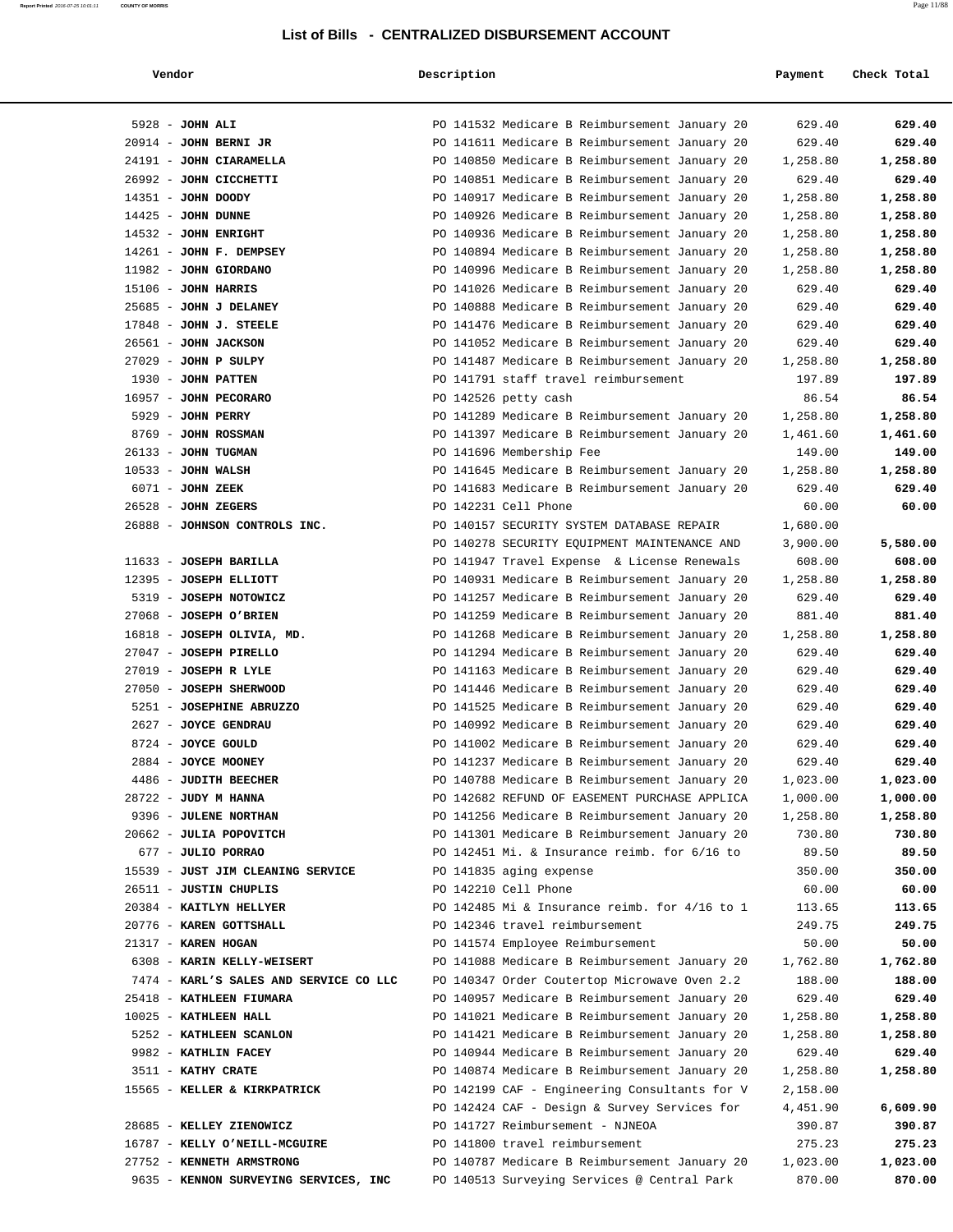| Vendor                                       | Description     |                                                                                                | Payment            | Check Total        |
|----------------------------------------------|-----------------|------------------------------------------------------------------------------------------------|--------------------|--------------------|
| 15574 - KENVIL POWER EQUIPMENT, INC.         | PO 140565 parts |                                                                                                | 39.57              | 39.57              |
| 26559 - KERRY KUBER                          |                 | PO 142248 Resident Activities                                                                  | 300.00             | 300.00             |
| 11955 - KIMBERLY JOHNSON                     |                 | PO 141820 staff travel reimbursement                                                           | 42.67              | 42.67              |
| 7566 - KING TRANSCRIPTION                    |                 | PO 140417 Transcription                                                                        | 360.36             | 360.36             |
| 15607 - KINNELON MUNICIPAL ALLIANCE          |                 | PO 141272 CAF - 2016 Municipal Aliance Funds                                                   | 1,240.00           | 1,240.00           |
| 11406 - KONKUS CORPORATION                   |                 | PO 141691 CAF - Milling and Resurfacing of Ma                                                  | 367,545.55         | 367,545.55         |
| 11406 - KONKUS CORPORATION                   |                 | PO 141692 CAF - Rubble Wall Replacement                                                        | 552,988.95         | 552,988.95         |
| 11406 - KONKUS CORPORATION                   |                 | PO 141694 CAF - Replacement of Bridge #1400-1                                                  | 81,541.50          |                    |
|                                              |                 | PO 141694 CAF - Replacement of Bridge #1400-1                                                  | 25, 187. 22        | 106,728.72         |
| 11406 - KONKUS CORPORATION                   |                 | PO 142416 CAF - Replacement of County Route 5 1, 125, 011.13                                   |                    | 1,125,011.13       |
| 26521 - KRISTIAN MCMORLAND                   |                 | PO 140712 Reimbursement for mileage                                                            | 31.15              | 31.15              |
| 26521 - KRISTIAN MCMORLAND                   |                 | PO 142232 Cell Phone                                                                           | 60.00              | 60.00              |
| 15719 - L D A PUBLISHERS                     |                 | PO 140406 Confirm Books                                                                        | 164.90             | 164.90             |
| 932 - LALITHAMMA GEORGE                      |                 | PO 140993 Medicare B Reimbursement January 20                                                  | 629.40             | 629.40             |
| 27043 - LANCELOT EVANS                       |                 | PO 140941 Medicare B Reimbursement January 20                                                  | 629.40             | 629.40             |
| 12726 - LANGUAGE LINE SERVICES               |                 | PO 140279 LANGUAGE TRANSLATION SERVICE                                                         | 317.90             | 317.90             |
| 79 - LARISSA PENCAK                          |                 | PO 141285 Medicare B Reimbursement January 20                                                  | 1,258.80           | 1,258.80           |
| 28359 - LARRY BRIGHT                         |                 | PO 140805 Medicare B Reimbursement January 20                                                  | 629.40             | 629.40             |
| 5932 - LARRY PETERS                          |                 | PO 140522 OEM Expenses                                                                         | 71.50              |                    |
|                                              |                 | PO 140521 Public Safety Youth Academy                                                          | 83.00              | 154.50             |
| 20143 - LASCOMP INSTITUTE                    |                 | PO 141763 CAF - 20143-2928                                                                     | 3,200.00           | 3,200.00           |
| 25486 - LASZLO CSENGETO                      |                 | PO 142056 Mi. reimb. for 6/16                                                                  | 30.80              | 30.80              |
| 689 - LAURA GARUBO                           |                 | PO 140990 Medicare B Reimbursement January 20                                                  | 629.40             | 629.40             |
| 25383 - LAW OFFICE OF ROBERT J. GREENBAUM    |                 | PO 142202 For professional legal services                                                      | 2,676.00           | 2,676.00           |
| 15709 - LAWMEN SUPPLY CO OF NJ, INC.         |                 | PO 129937 PLEASE ORDER - PATCHES - SHERIFF'S                                                   | 322.62             |                    |
|                                              |                 | PO 134754 Byrne Grant Equipment                                                                | 7,300.00           |                    |
|                                              |                 | PO 136177 PLEASE ORDER - Jacket/SHERIFF'S OFF                                                  | 1,540.00           | 9,162.62           |
| 8182 - LAWRENCE BROWN                        |                 | PO 140816 Medicare B Reimbursement January 20                                                  | 1,258.80           | 1,258.80           |
| 5244 - LAWRENCE VAN RIPER JR.                |                 | PO 141620 Medicare B Reimbursement January 20                                                  | 1,258.80           | 1,258.80           |
| 15722 - LEAGUE OF HISTORICAL SOCIETIES       |                 | PO 140479 annual membership                                                                    | 40.00              | 40.00              |
| 15019 - LEANN GROSSMAN                       |                 | PO 141012 Medicare B Reimbursement January 20                                                  | 764.58             | 764.58             |
| 21750 - LEE P MINGO ALLICOCK                 |                 | PO 141230 Medicare B Reimbursement January 20                                                  | 629.40             | 629.40             |
| 9379 - LEONA GAMINO                          |                 | PO 140986 Medicare B Reimbursement January 20                                                  | 629.40             | 629.40             |
| 491 - LEONARD LAUTER                         |                 | PO 141130 Medicare B Reimbursement January 20                                                  | 1,258.80           | 1,258.80           |
| 21665 - LESTER JOSEPH                        |                 | PO 141070 Medicare B Reimbursement January 20                                                  | 629.40             | 629.40             |
| 5855 - LEXIS NEXIS                           |                 | PO 140348 Confirm On-line Service for May 1,                                                   | 174.00             | 174.00             |
| 24320 - LIBERTY SCIENCE CENTER INC.          |                 | PO 140566 Acct 166522                                                                          | 265.00             | 265.00             |
| 10983 - LILLIAN MUELLER                      |                 | PO 141240 Medicare B Reimbursement January 20                                                  | 1,258.80           | 1,258.80           |
| 5989 - LINCOLN TECHNICAL INSTITUTE           |                 | PO 141813 CAF - 5989-2646                                                                      | 476.16             |                    |
|                                              |                 | PO 142315 CAF - 5989-2646                                                                      | 368.64             |                    |
|                                              |                 | PO 142316 CAF - 5989-2498                                                                      | 886.28             | 1,731.08           |
| 15783 - LINCOLN TECHNICAL INSTITUTE          |                 | PO 141821 CAF - 15783-2207                                                                     | 800.00             | 800.00             |
| $20601$ - LINDA FLATT                        |                 | PO 140958 Medicare B Reimbursement January 20                                                  | 629.40             | 629.40             |
| 8099 - LINDA HOMSCHEK<br>9538 - LINDA MATHEW |                 | PO 141046 Medicare B Reimbursement January 20<br>PO 141195 Medicare B Reimbursement January 20 | 629.40             | 629.40<br>1,258.80 |
| $28468$ - LINDA ROSA                         |                 | PO 141393 Medicare B Reimbursement January 20                                                  | 1,258.80<br>730.80 | 730.80             |
| 28578 - LISA PROKOPOWITZ                     |                 | PO 141091 Resident Activities                                                                  | 150.00             |                    |
|                                              |                 | PO 142249 Resident Activities                                                                  | 150.00             | 300.00             |
| 15816 - LONGFELLOWS SANDWICH DELI            |                 | PO 141358 Lunch for NJAEO Annual Regional Mee                                                  | 472.00             | 472.00             |
| 15816 - LONGFELLOWS SANDWICH DELI            |                 | PO 141359 2016 Dept. of Human Services Meetin                                                  | 137.99             | 137.99             |
| 15816 - LONGFELLOWS SANDWICH DELI            |                 | PO 142384 Jan-June YSAC Refreshements coffee                                                   | 195.00             | 195.00             |
| 8307 - LOREEN RAFISURA                       |                 | PO 142626 Per Diem Nursing                                                                     | 1,487.77           | 1,487.77           |
| 13630 - LORENZO CAMPOLI                      |                 | PO 140835 Medicare B Reimbursement January 20                                                  | 1,258.80           | 1,258.80           |
| 1927 - LORETTA HENDRICKSON                   |                 | PO 141039 Medicare B Reimbursement January 20                                                  | 629.40             | 629.40             |
| 28645 - LORI ANN CONDON                      |                 | PO 142052 temporary help in the election for                                                   | 125.00             | 125.00             |
| 24363 - LORRAINN N GORDON                    |                 | PO 142239 Employee Reimbursement                                                               | 30.00              | 30.00              |
| 27022 - LOUIS D MCCANN                       |                 | PO 141198 Medicare B Reimbursement January 20                                                  | 629.40             | 629.40             |
| 21688 - LOUIS MASTERBONE                     |                 | PO 141193 Medicare B Reimbursement January 20                                                  | 1,116.60           | 1,116.60           |
| 27620 - LOUIS SACCO                          |                 | PO 141408 Medicare B Reimbursement January 20                                                  | 629.40             | 629.40             |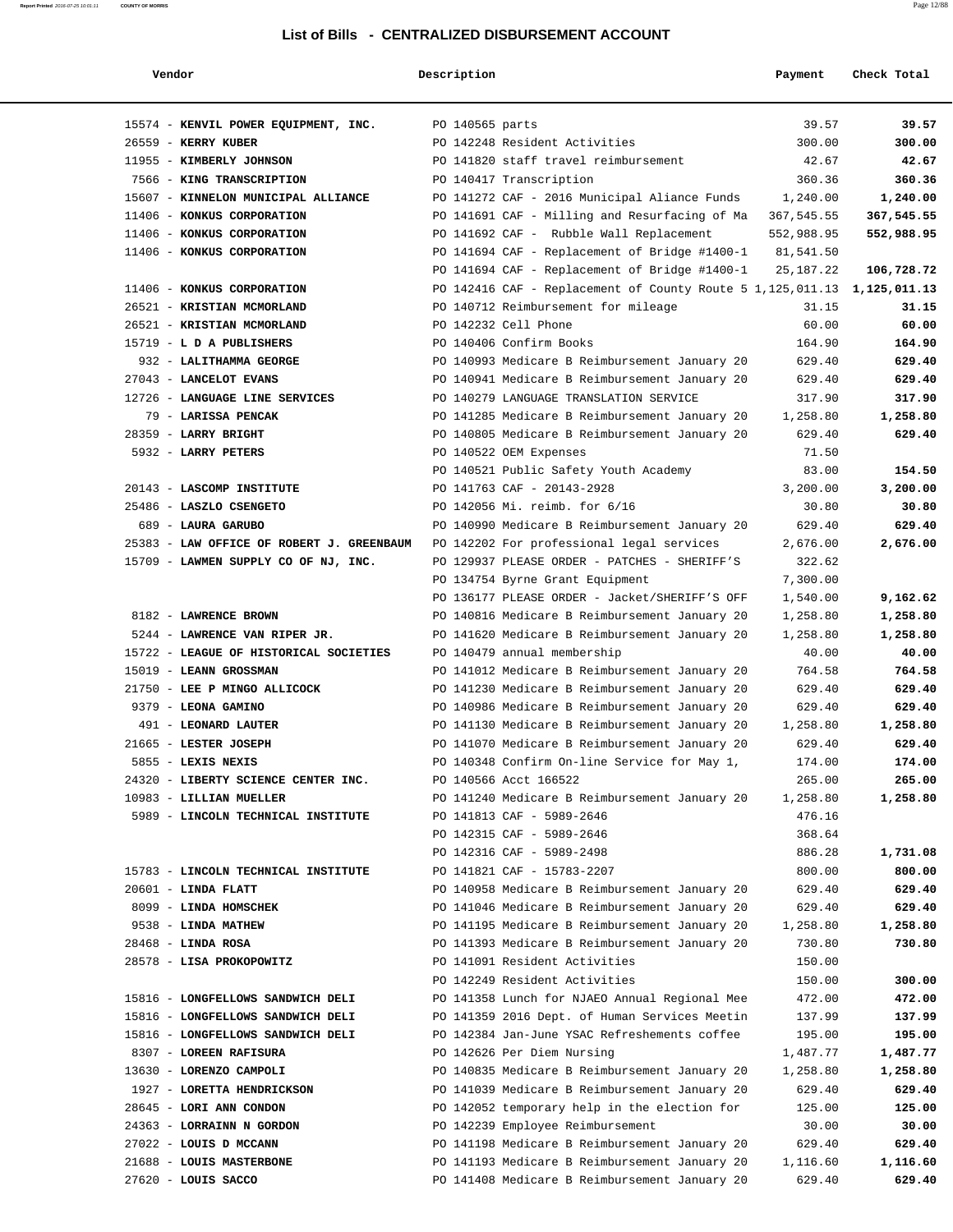| Vendor                                  | Description    |                                                                                                | Payment   | Check Total |
|-----------------------------------------|----------------|------------------------------------------------------------------------------------------------|-----------|-------------|
|                                         |                |                                                                                                |           |             |
| 24773 - LOUISE JOY-PARKER               |                | PO 141072 Medicare B Reimbursement January 20                                                  | 1,258.80  | 1,258.80    |
| 21100 - LOUISE R. MACCHIA               |                | PO 142627 Per Diem Nursing                                                                     | 2,891.18  | 2,891.18    |
| $9984$ - LUBA ROSE                      |                | PO 141394 Medicare B Reimbursement January 20                                                  | 1,258.80  | 1,258.80    |
| 13573 - LUCILLE DEZENZO                 |                | PO 140908 Medicare B Reimbursement January 20                                                  | 629.40    | 629.40      |
| 14412 - LUCILLE DUETSCH                 |                | PO 140922 Medicare B Reimbursement January 20                                                  | 1,258.80  | 1,258.80    |
| 26514 - LUCILLE DWYER                   |                | PO 140928 Medicare B Reimbursement January 20                                                  | 629.40    | 629.40      |
| 13206 - LUCILLE SCERBO                  |                | PO 141424 Medicare B Reimbursement January 20                                                  | 629.40    | 629.40      |
| 2030 - LUCY CHARLES                     |                | PO 140844 Medicare B Reimbursement January 20                                                  | 629.40    | 629.40      |
| 28665 - LYDIA NEGRON                    |                | PO 141832 Travel Reimubursement                                                                | 125.41    | 125.41      |
| 15926 - M.C. SCHOOL OF TECHNOLOGY       |                | PO 141762 CAF - 15926-2833                                                                     | 725.00    |             |
|                                         |                | PO 141770 CAF - 15926-2616                                                                     | 239.85    |             |
|                                         |                | PO 141771 CAF - 15926-2616                                                                     | 367.67    |             |
|                                         |                | PO 142134 CAF - 15926-2430                                                                     | 799.20    |             |
|                                         |                | PO 142135 CAF - 15926-2590                                                                     | 888.00    |             |
|                                         |                | PO 142289 CAF - 15926-2586                                                                     | 710.40    | 3,730.12    |
| 15927 - M.C. SOIL CONSERVATION DISTRICT |                | PO 140590 1-1-16 to 6-30-16 soil services                                                      | 12,500.00 | 12,500.00   |
| $16385 - M. O.M.A.C$                    |                | PO 142663 CAF - 2016 Municipal Aliance Funds                                                   | 10,352.86 | 10,352.86   |
| 782 - MADELEINE LACZHAZY                |                | PO 141819 travel reimbursement                                                                 | 410.07    | 410.07      |
| 1929 - MAGGIE FLEMING                   |                | PO 141797 travel & expense reimbursement                                                       | 40.28     | 40.28       |
| 12638 - MAIRA ROGERS                    |                | PO 142168 Insurance reimb. for 7/16 to 12/16                                                   | 72.00     | 72.00       |
| 27924 - MAJOR AUTOMOTIVE INSTALLATIONS  |                | PO 140072 PLEASE ORDER - Batteries/D. Ackerma                                                  | 864.00    | 864.00      |
| 4528 - MALICK AND SCHERER PC            |                |                                                                                                | 14,295.00 | 14,295.00   |
| 15445 - MAMIE JACOBUS                   |                | PO 136565 Engineering Design Services Drainag<br>PO 141056 Medicare B Reimbursement January 20 | 629.40    | 629.40      |
| 20155 - MANJU MUKERJEE                  |                | PO 141241 Medicare B Reimbursement January 20                                                  | 629.40    | 629.40      |
| 3210 - MANPOWER                         |                |                                                                                                | 918.40    |             |
|                                         |                | PO 140188 temporary staffing                                                                   |           |             |
|                                         |                | PO 140189 temporary staffing                                                                   | 918.40    |             |
|                                         |                | PO 140220 temporary staffing                                                                   | 734.72    | 2,571.52    |
| 21371 - MARGARET BREE                   |                | PO 140801 Medicare B Reimbursement January 20                                                  | 629.40    | 629.40      |
| 25202 - MARGARET E MINOTT               |                | PO 141231 Medicare B Reimbursement January 20                                                  | 1,258.80  | 1,258.80    |
| 20717 - MARGARET FAUST                  |                | PO 140946 Medicare B Reimbursement January 20                                                  | 1,067.40  | 1,067.40    |
| 24218 - MARGARET FORBES                 |                | PO 140965 Medicare B Reimbursement January 20                                                  | 629.40    | 629.40      |
| 1636 - MARGARET ROMANO                  |                | PO 141391 Medicare B Reimbursement January 20                                                  | 629.40    | 629.40      |
| 25396 - MARGARITA PONZANO               |                | PO 141299 Medicare B Reimbursement January 20                                                  | 629.40    | 629.40      |
| 25080 - MARIA CARMELITA OBLINA          |                | PO 142611 Per Diem Nursing                                                                     | 938.73    | 938.73      |
| 25080 - MARIA CARMELITA OBLINA          |                | PO 142629 Per Diem Nursing                                                                     | 505.76    | 505.76      |
| 11437 - MARIA QUILES                    |                | PO 141306 Medicare B Reimbursement January 20                                                  | 629.40    | 629.40      |
| 25393 - MARIANNE KRANZ                  |                | PO 141122 Medicare B Reimbursement January 20                                                  | 629.40    | 629.40      |
| 9781 - MARIDO SERVICES INC.             | PO 140241 HVAC |                                                                                                | 2,848.19  |             |
|                                         | PO 140500 HVAC |                                                                                                | 865.73    | 3,713.92    |
| 8222 - MARIE ALBERT                     |                | PO 140739 Medicare B Reimbursement January 20                                                  | 629.40    | 629.40      |
| 14256 - MARIE DEMATTEO                  |                | PO 140893 Medicare B Reimbursement January 20                                                  | 629.40    | 629.40      |
| 25389 - MARIE LINDOR                    |                | PO 141144 Medicare B Reimbursement January 20                                                  | 629.40    | 629.40      |
| $21667$ - MARIE REMY                    |                | PO 141371 Medicare B Reimbursement January 20                                                  | 1,258.80  | 1,258.80    |
| 7549 - MARIE ROZAN                      |                | PO 141400 Medicare B Reimbursement January 20                                                  | 629.40    | 629.40      |
| 10975 - MARIE UGLIALORO                 |                | PO 141618 Medicare B Reimbursement January 20                                                  | 1,258.80  | 1,258.80    |
| 21905 - MARILYN L CIOFFI                |                | PO 140852 Medicare B Reimbursement January 20                                                  | 629.40    | 629.40      |
| 18512 - MARILYN WIRTZ                   |                | PO 141671 Medicare B Reimbursement January 20                                                  | 629.40    | 629.40      |
| 26982 - MARION BROWN                    |                | PO 140817 Medicare B Reimbursement January 20                                                  | 629.40    | 629.40      |
| 26678 - MARION ENNIS                    |                | PO 142630 Per Diem Nurse                                                                       | 2,774.10  | 2,774.10    |
| 3690 - MARJORIE SANDERS                 |                | PO 141412 Medicare B Reimbursement January 20                                                  | 1,258.80  | 1,258.80    |
| 8774 - MARTHA PORTILLA                  |                | PO 141302 Medicare B Reimbursement January 20                                                  | 1,258.80  | 1,258.80    |
| $11023$ - MARTHA YAGHI                  |                | PO 142631 Per Diem Nursing                                                                     | 737.23    | 737.23      |
| 26497 - MARY A MONGEY                   |                | PO 141236 Medicare B Reimbursement January 20                                                  | 1,258.80  | 1,258.80    |
| 27081 - MARY ANN HEMPHILL               |                | PO 141037 Medicare B Reimbursement January 20                                                  | 1,461.60  | 1,461.60    |
| $17716$ - MARY E. SNYDER                |                | PO 141462 Medicare B Reimbursement January 20                                                  | 1,258.80  | 1,258.80    |
| 21323 - MARY NORA KOLLER                |                | PO 141113 Medicare B Reimbursement January 20                                                  | 629.40    | 629.40      |
| 10995 - MARY ROLIO                      |                | PO 141390 Medicare B Reimbursement January 20                                                  | 1,258.80  | 1,258.80    |
| 3951 - MARY SANDERS                     |                | PO 141833 Library Super Supervisor Workshop S                                                  | 157.60    | 157.60      |
| 18076 - MARY TOGNO                      |                | PO 141506 Medicare B Reimbursement January 20                                                  | 629.40    | 629.40      |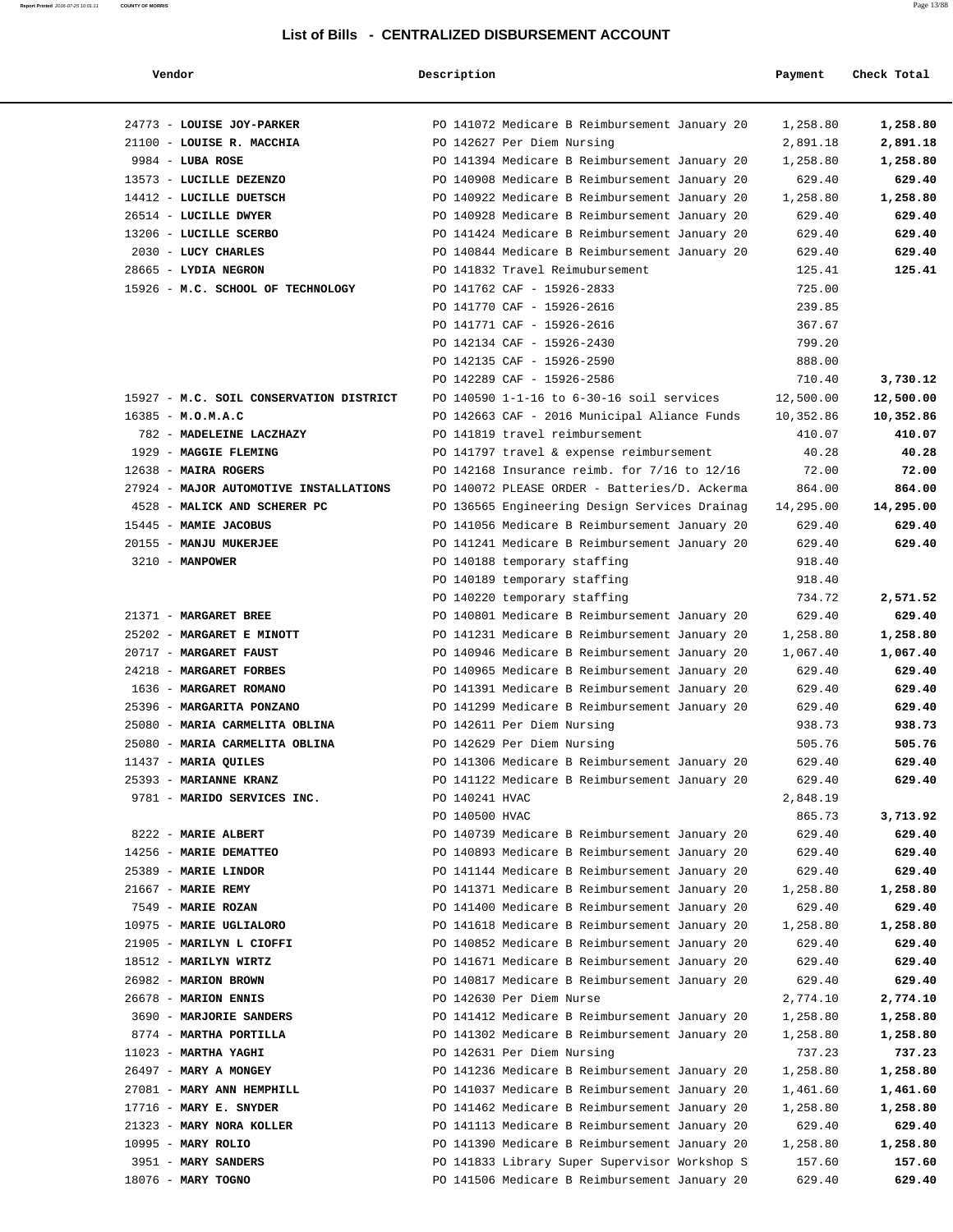| Vendor                                                         | Description                                                                   | Payment         | Check Total     |
|----------------------------------------------------------------|-------------------------------------------------------------------------------|-----------------|-----------------|
| 5467 - MARY VEDDER                                             | PO 141627 Medicare B Reimbursement January 20                                 | 1,258.80        | 1,258.80        |
| $27902$ - MARY WALSH                                           | PO 141644 Medicare B Reimbursement January 20                                 | 629.40          | 629.40          |
| 9935 - MASTER DRIVING SCHOOL INC.                              | PO 141746 CAF - 9935-2667                                                     | 3,192.00        |                 |
|                                                                | PO 141747 CAF - 9935-2717                                                     | 3,192.00        |                 |
|                                                                | PO 141805 CAF - 9935-2704                                                     | 3,192.00        |                 |
|                                                                | PO 142306 CAF - 9935-2704                                                     | 798.00          |                 |
|                                                                | PO 142283 CAF - 9935-2813                                                     | 3,192.00        |                 |
|                                                                | PO 142307 CAF - 9935-2717                                                     | 798.00          |                 |
|                                                                | PO 142313 CAF - 9935-2901                                                     | 2,686.60        | 17,050.60       |
| 9383 - MATERNAL FETAL MEDICINE                                 | PO 139113 INMATE MEDICAL CARE                                                 | 104.00          | 104.00          |
| 9986 - MAVIS BROWN                                             | PO 140811 Medicare B Reimbursement January 20                                 | 1,258.80        | 1,258.80        |
| 25356 - MCELWEE & QUINN LLC                                    | PO 142816 PROFESSIONAL FEES FOR IN RELATION T                                 | 1,100.00        | 1,100.00        |
| 27603 - MCKESSON MEDICAL SURGICAL                              | PO 140092 Nursing Supplies                                                    | 248.41          | 248.41          |
| 16095 - MCMASTER-CARR SUPPLY CO                                | PO 140383 Batteries and brushes                                               | 174.04          |                 |
|                                                                | PO 140603 Misc. Supplies per quote 1506                                       | 237.14          | 411.18          |
| 20839 - MEDLINE INDUSTRIES INC                                 | PO 137377 Personal Protection Kiosks                                          | 1,902.96        | 1,902.96        |
| 20839 - MEDLINE INDUSTRIES INC                                 | PO 140110 Rehabilitation PT Equipment                                         | 116.12          | 116.12          |
| 20839 - MEDLINE INDUSTRIES INC                                 | PO 140938 Alarms for Resident Safety/Anti-Fal                                 | 7,468.38        | 7,468.38        |
| 20839 - MEDLINE INDUSTRIES INC                                 | PO 140949 Incontinence Products                                               | 6,675.24        | 6,675.24        |
| 27688 - MELISSA MARTIN                                         | PO 142226 Cell Phone                                                          | 60.00           | 60.00           |
| 8443 - MELOJANE CELESTINO                                      | PO 142632 Per Diem Nursing                                                    | 1,193.25        | 1,193.25        |
| 11447 - MELVIN LEPOFSKY                                        | PO 141142 Medicare B Reimbursement January 20                                 | 629.40          | 629.40          |
| 27923 - MICHAEL BAKER INTERNATIONAL, INC.                      | PO 142266 CAF - Data collection & aid in deve                                 | 50,600.00       | 50,600.00       |
| 1191 - MICHAEL CORCORAN                                        | PO 140869 Medicare B Reimbursement January 20                                 | 1,258.80        | 1,258.80        |
| 14250 - MICHAEL DELVECCHIO                                     | PO 140891 Medicare B Reimbursement January 20                                 | 1,258.80        | 1,258.80        |
| 12173 - MICHAEL GUADAGNO                                       | PO 141016 Medicare B Reimbursement January 20                                 | 1,461.60        | 1,461.60        |
| 26517 - MICHAEL HENDERSON                                      | PO 142223 Cell Phone                                                          | 60.00           | 60.00           |
| 17101 - MICHAEL POPOVICH                                       | PO 141300 Medicare B Reimbursement January 20                                 | 1,900.20        | 1,900.20        |
| 5243 - MICHAEL RIPATRAZONE                                     | PO 141381 Medicare B Reimbursement January 20                                 | 1,258.80        | 1,258.80        |
| 20309 - MICHAEL VISCONTI                                       | PO 142423 Boots                                                               | 90.00           | 90.00           |
| 24951 - MICHELLE CAPILI                                        | PO 142633 Per Diem Nursing                                                    | 889.48          | 889.48          |
| 28204 - MICHELLE PELLECHIO                                     | PO 141284 Medicare B Reimbursement January 20                                 | 629.40          | 629.40          |
| 16175 - MICROSYSTEMS-NJ COM, LLC                               | PO 140437 Online MOD-IV, SR1-A, Tax Appeal Sy                                 | 8,000.00        | 8,000.00        |
| 11453 - MIDWEST TAPE LLC                                       | PO 140349 Confirm DVD                                                         | 318.45          | 318.45          |
| 10999 - MILDRED BYRD                                           | PO 140829 Medicare B Reimbursement January 20                                 | 629.40          | 629.40          |
| 9373 - MILDRED JOLLY                                           | PO 141068 Medicare B Reimbursement January 20                                 | 629.40          | 629.40          |
| 16207 - MILLER & CHITTY CO INC                                 | PO 139600 CAF - Boiler Cleaning & Services                                    | 8,463.40        |                 |
|                                                                | PO 139601 CAF - Boiler Cleaning & Services                                    | 2,985.00        | 11,448.40       |
| 10998 - MILTON WILSON                                          | PO 141668 Medicare B Reimbursement January 20                                 | 1,258.80        | 1,258.80        |
| 25428 - MIRLENE ESTRIPLET                                      | PO 142634 Per Diem Nursing                                                    | 4,060.01        | 4,060.01        |
| 24115 - MONICA A JOINTE                                        | PO 141067 Medicare B Reimbursement January 20                                 | 629.40          | 629.40          |
| 16268 - MOODY'S INVESTORS SERVICE                              | PO 142814 PROFESSIONAL FEES IN RELATION TO C                                  | 11,000.00       | 11,000.00       |
| 24348 - MOONLIGHT DESIGNS                                      | PO 141094 Resident Activities                                                 | 165.00          | 165.00          |
| 24348 - MOONLIGHT DESIGNS                                      | PO 142250 Resident Activities                                                 | 165.00          | 165.00          |
| 13106 - MORRIS ARTS                                            | PO 141828 Arts Services                                                       | 5,062.50        |                 |
|                                                                | PO 142379 CAF - 2016 State Community Partners                                 | 3,200.00        | 8,262.50        |
| 16283 - MORRIS BRICK AND STONE CO.                             | PO 141173 MASON                                                               | 412.15          | 412.15          |
| 19478 - MORRIS COUNTY CHAMBER OF                               | PO 140688 june 29th registration ID#496                                       | 75.00           |                 |
|                                                                | PO 141493 Chamber of Commerce Luncheon                                        | 75.00           | 150.00          |
| 6213 - MORRIS COUNTY ENGRAVING LLC                             | PO 140358 86th BPC Awards                                                     | 348.30          | 348.30          |
| 16288 - MORRIS COUNTY FARMS INC<br>12819 - MORRIS COUNTY M.U.A | PO 141092 Resident Activities<br>PO 140130 FACILITY GARBAGE COMPACTOR PULLING | 84.00<br>670.00 | 84.00<br>670.00 |
| 12819 - MORRIS COUNTY M.U.A                                    | PO 140359 Tipping Fees                                                        | 1,310.72        | 1,310.72        |
| 19483 - MORRIS COUNTY MUNICIPAL                                | PO 141337 Morris View Rubbish & Trash Removal                                 | 7,070.21        | 7,070.21        |
| 19483 - MORRIS COUNTY MUNICIPAL                                | PO 142145 CAF - Solid Waste Collection Servic                                 | 7,299.59        | 7,299.59        |
| 19483 - MORRIS COUNTY MUNICIPAL                                | PO 142146 REFUSE REMOVAL                                                      | 190.89          | 190.89          |
| 1800 - MORRIS COUNTY PARK COMMISSION                           | PO 141320 ELECTIONS WORKERS PP#13 2016                                        | 888.11          | 888.11          |
| 1800 - MORRIS COUNTY PARK COMMISSION                           | PO 141706 Open Space Legal Services - May16                                   | 1,152.88        | 1,152.88        |
| 4812 - MORRIS COUNTY PREVENTION                                | PO 142382 CAF - 2016 State Community Partners                                 | 2,250.00        | 2,250.00        |
|                                                                |                                                                               |                 |                 |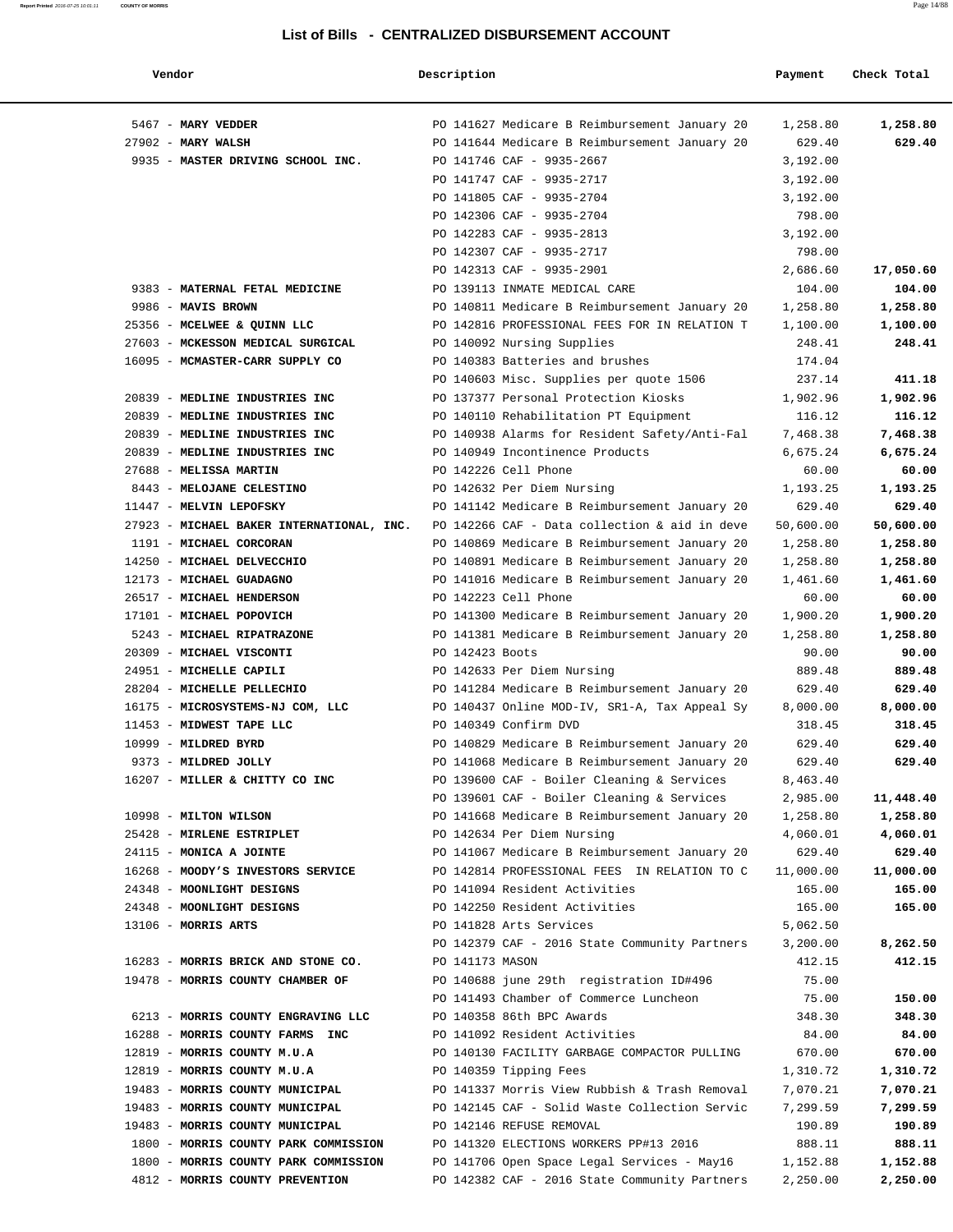#### **Report Printed** 2016-07-25 10:01:11 **COUNTY OF MORRIS** Page 15/88

### **List of Bills - CENTRALIZED DISBURSEMENT ACCOUNT**

| Vendor                                                               | Description        |                                                                      | Payment              | Check Total           |
|----------------------------------------------------------------------|--------------------|----------------------------------------------------------------------|----------------------|-----------------------|
| 14515 - MORRISTOWN EMERGENCY MEDICAL                                 |                    | PO 137933 INMATE MEDICAL CARE                                        | 352.75               |                       |
|                                                                      |                    | PO 138217 INMATE MEDICAL CARE                                        | 515.00               | 867.75                |
| 16321 - MORRISTOWN LUMBER &                                          |                    | PO 140333 Maintenance Supply                                         | 13.47                |                       |
|                                                                      |                    | PO 140560 Caulk Gun, Hook, Adhesive                                  | 30.94                | 44.41                 |
| 21573 - ATLANTIC CORPORATE                                           |                    | PO 141909 Medical Services for Youth Shelter 8,533.00                |                      | 8,533.00              |
| 16323 - MORRISTOWN MEDICAL CENTER                                    |                    | PO 142200 TB Clinic Services                                         | 10,000.00            | 10,000.00             |
| 16338 - MORRISTOWN NEIGHBORHOOD HOUSE                                |                    | PO 142385 CAF - 2016 State Community Partners                        | 2,998.00             |                       |
|                                                                      |                    | PO 142386 CAF - 2016 State Community Partners                        | 556.00               |                       |
|                                                                      |                    | PO 142387 CAF - 2016 State Community Partners                        | 16,420.00            |                       |
|                                                                      |                    | PO 142397 CAF - Grant in Aid 2016 - Recreatio                        | 9,950.00             | 29,924.00             |
| 16340 - MORRISTOWN PARKING AUTHORITY                                 |                    | PO 141739 PARKING MAINTENANCE FEE                                    | 5,340.00             |                       |
|                                                                      |                    | PO 141862 ELECTRIC - SCHUYLER ANNEX PARKING                          | 2,748.12             | 8,088.12              |
| 1917 - MRS. PETER KEEFE                                              |                    | PO 141084 Medicare B Reimbursement January 20                        | 1,258.80             | 1,258.80              |
| 19501 - MSC INDUSTRIAL SUPPLY CO.                                    |                    | PO 139663 SHOP SUPPLIES                                              | 1,380.44             | 1,380.44              |
| 18149 - MURIEL TREVENA                                               |                    | PO 141512 Medicare B Reimbursement January 20                        | 629.40               | 629.40                |
| 28660 - MURPHY AND NOLAN, INC.                                       |                    | PO 141792 CAF - OJT-16S-14-DW<br>PO 141863 NATURAL GAS - WHARTON OFF | 4,997.52             | 4,997.52              |
| 19523 - N.J. NATURAL GAS COMPANY                                     |                    | PO 141864 NATURAL GAS - WHARTON BRIDGES                              | 27.78<br>266.02      |                       |
|                                                                      |                    | PO 141865 NATURAL GAS - WHARTON ROADS                                | 188.74               |                       |
|                                                                      |                    | PO 141866 NATURAL GAS - WHARTON BRIDGE GEN                           | 25.94                |                       |
|                                                                      |                    | PO 141867 NATURAL GAS - DOVER PROBATION                              | 32.50                | 540.98                |
| 973 - NANCY CHARETTE                                                 |                    | PO 140843 Medicare B Reimbursement January 20                        | 629.40               | 629.40                |
| 1304 - NATIONAL BUSINESS                                             | PO 138251 5 CHAIRS |                                                                      | 652.50               | 652.50                |
| 21122 - NATIONAL FUEL OIL INC.                                       |                    | PO 142541 FUEL CHARGES 6/16                                          | 45,806.28            |                       |
|                                                                      |                    | PO 142541 FUEL CHARGES 6/16                                          | 10,003.10            | 55,809.38             |
| 28305 - NATIONAL TERMINAL INC.                                       |                    | PO 141325 CAF DIESEL FUEL                                            | 19,885.63            | 19,885.63             |
| 16451 - NATL ASSOC OF AREA AGENCIES                                  |                    | PO 142003 aging expense                                              | 820.00               | 820.00                |
| 28330 - NESTLE WATERS NORTH AMERICA INC.                             |                    | PO 140291 DRINKING WATER                                             | 7.97                 |                       |
|                                                                      |                    | PO $140663$ Water for Morris Township - $5/15/16$                    | 449.51               |                       |
|                                                                      |                    | PO 140669 drinking water for ETS                                     | 54.99                |                       |
|                                                                      |                    | PO 140570 Water - SHERIFF'S OFFICE                                   | 412.96               |                       |
|                                                                      |                    | PO 141322 Office Water                                               | 361.37               |                       |
|                                                                      | PO 140577 Water    |                                                                      | 12.45                |                       |
|                                                                      |                    | PO 142007 0434723672 05/15/16-06/14/16 - bot                         | 9.97                 |                       |
|                                                                      |                    | PO 140694 2016 Dept. of Human Services Office                        | 18.44                | 1,327.66              |
| 28330 - NESTLE WATERS NORTH AMERICA INC.                             |                    | PO 141335 Bottle Water                                               | 14.95                |                       |
|                                                                      |                    | PO 140710 Monthly Water Delivery                                     | 45.85                |                       |
|                                                                      |                    | PO 141347 Water for Boiler Room                                      | 14.95                |                       |
|                                                                      |                    | PO 141206 water cooler                                               | 52.34                |                       |
|                                                                      |                    | PO 141911 A/C NO. 0434552170                                         | 21.93                |                       |
|                                                                      |                    | PO 142864 Treasurer Water & Cooler                                   | 39.91                | 189.93                |
| 16521 - NETCONG MUNICIPAL ALLIANCE                                   |                    | PO 142018 CAF - 2016 Municipal Aliance Funds                         | 499.99               |                       |
|                                                                      |                    | PO 142019 CAF - 2016 Municipal Aliance Funds                         | 305.10               | 805.09                |
| 16533 - NEW HOPE FOUNDATION INC.                                     |                    | PO 142372 CH51-1622 DETOX May 2016                                   | 816.00               |                       |
|                                                                      |                    | PO 142373 GIA-1603 May 2016<br>PO 142374 CH51-1604 May 2016          | 1,750.00<br>1,764.00 |                       |
| 24261 - NEW JERSEY ASSOCIATION OF COUNTIES PO 137836 Membership Dues |                    |                                                                      | 10,685.00            | 4,330.00<br>10,685.00 |
| 16552 - NEWBRIDGE SERVICES INC                                       |                    | PO 141806 CAF - NEWSER-16M-WIA                                       | 767.14               |                       |
|                                                                      |                    | PO 141807 CAF - NEWSER-16M-WIA                                       | 7,880.00             |                       |
|                                                                      |                    | PO 141808 CAF - NEWSER-16M-WIA                                       | 188.71               |                       |
|                                                                      |                    | PO 141809 CAF - NEWSER-16M-WIA                                       | 15,220.00            |                       |
|                                                                      |                    | PO 142276 CAF - NEWSER-16M-WIA                                       | 2,243.75             | 26,299.60             |
| 4784 - NFPA INTERNATIONAL                                            |                    | PO 140622 One year member ship                                       | 175.00               | 175.00                |
| 24712 - NICHOLAS L. ROCCAFORTE                                       |                    | PO 141095 Resident Activities                                        | 75.00                | 75.00                 |
| 17819 - NJ ADVANCE MEDIA, LLC                                        |                    | PO 141957 Display Ad                                                 | 132.02               | 132.02                |
| 16611 - NJ COUNTY SUPERINTENDENT ASSOC                               |                    | PO 140292 ANNUAL DUES ASSESSMENT                                     | 250.00               | 250.00                |
| 16660 - NJ ST ASSOC CHIEFS OF POLICE                                 |                    | PO 140547 Intallation Dinner                                         | 125.00               | 125.00                |
| 16664 - NJ STATE BAR ASSOCIATION                                     | PO 139433 Training |                                                                      | 165.00               |                       |
|                                                                      | PO 140191 Training |                                                                      | 170.00               | 335.00                |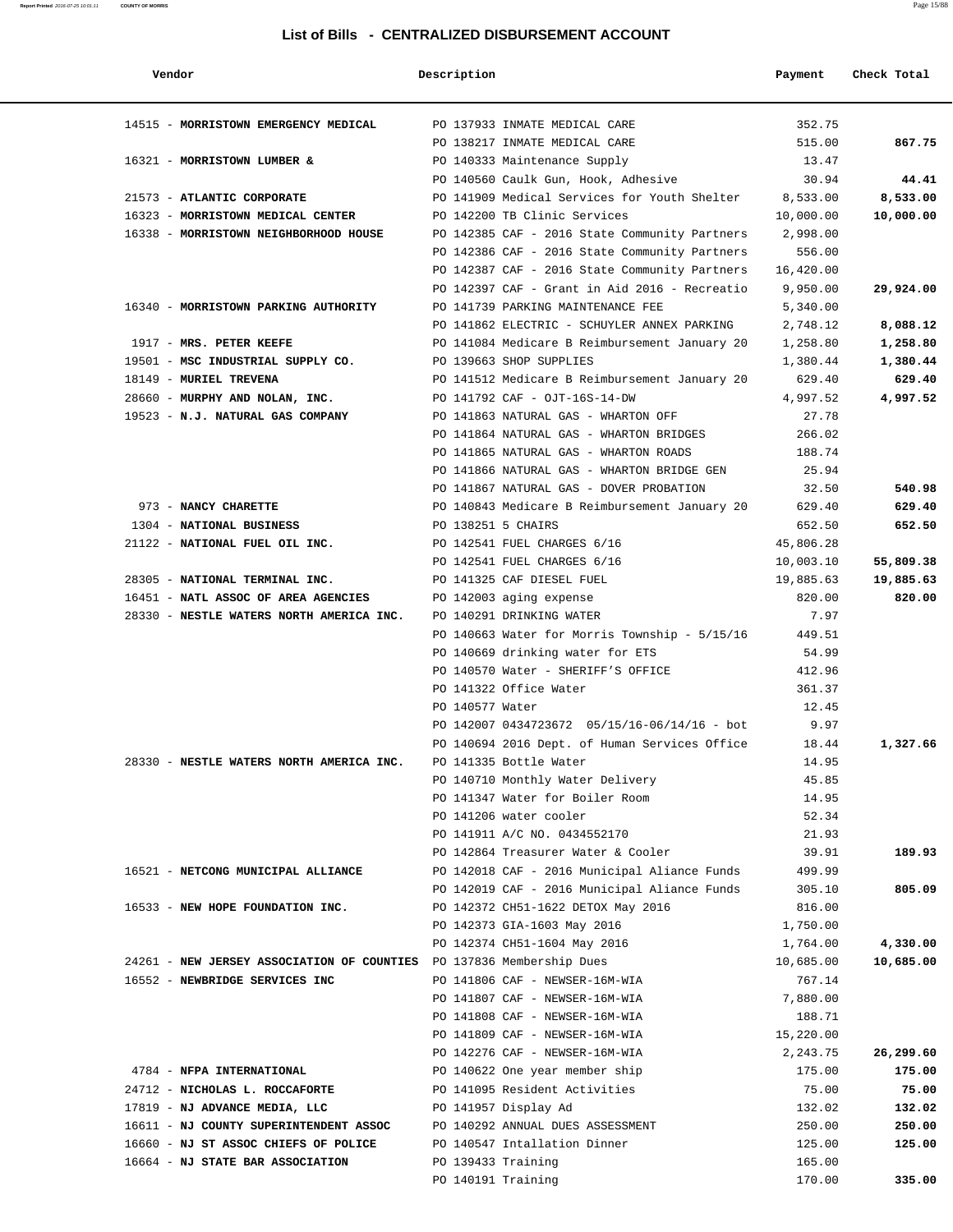#### **Report Printed** 2016-07-25 10:01:11 **COUNTY OF MORRIS** Page 16/88

| Vendor                                                             | Description     |                                                                                                | Payment            | Check Total        |
|--------------------------------------------------------------------|-----------------|------------------------------------------------------------------------------------------------|--------------------|--------------------|
| $5136 - MJACYSC$                                                   |                 | PO 142383 2016 NJACYSC Dues                                                                    | 50.00              | 50.00              |
| 9397 - NORA SERVICE                                                |                 | PO 141436 Medicare B Reimbursement January 20                                                  | 1,258.80           | 1,258.80           |
| $20613$ - NORMA MINGO                                              |                 | PO 141229 Medicare B Reimbursement January 20                                                  | 1,258.80           | 1,258.80           |
| 2244 - NORTHAMPTON COMMUNITY COLLEGE                               |                 | PO 142136 CAF - 2244-2984                                                                      | 3,200.00           |                    |
|                                                                    |                 | PO 142137 CAF - 2244-3011                                                                      | 3,200.00           | 6,400.00           |
| 16738 - NORTHEASTERN HARDWARE CO INC                               | PO 140539 Rakes |                                                                                                | 99.90              | 99.90              |
| 16742 - NORTHERN SAFETY CO. INC.                                   |                 | PO 140390 Utility Gloves                                                                       | 84.92              | 84.92              |
| 16752 - NORWESCAP INC                                              |                 | PO 142015 CAF - Grant in Aid 2016 - Family Se                                                  | 4,802.00           | 4,802.00           |
| 21565 - OCLC ONLINE COMPUTER                                       |                 | PO 140350 Confirm On-Line Service for Catalog                                                  | 2,101.86           | 2,101.86           |
| 2887 - ODESSA PRIVOTT                                              |                 | PO 141303 Medicare B Reimbursement January 20                                                  | 629.40             | 629.40             |
| 26726 - OFFICE CONCEPTS GROUP, INC.                                |                 | PO 139603 Supplies for Resident Computer Lab                                                   | 153.81             | 153.81             |
| 26726 - OFFICE CONCEPTS GROUP, INC.                                |                 | PO 139645 OFFICE SUPPLIES                                                                      | 175.82             | 175.82             |
| 26726 - OFFICE CONCEPTS GROUP, INC.                                |                 | PO 140111 Office & Rehabilitation Supplies                                                     | 505.35             | 505.35             |
| 26726 - OFFICE CONCEPTS GROUP, INC.                                |                 | PO 140144 OFFICE SUPPLIES                                                                      | 339.98             | 339.98             |
| 26726 - OFFICE CONCEPTS GROUP, INC.                                |                 | PO 140266 OFFICE SUPPLIES                                                                      | 197.49             | 197.49             |
| 26726 - OFFICE CONCEPTS GROUP, INC.                                |                 | PO 140293 OFFICE SUPPLIES                                                                      | 198.22             | 198.22             |
| 26726 - OFFICE CONCEPTS GROUP, INC.                                |                 | PO 140351 Confirm Printer Cartridges for Exhi                                                  | 700.13             | 700.13             |
| 26726 - OFFICE CONCEPTS GROUP, INC.                                |                 | PO 140419 Office Supplies                                                                      | 61.62              | 61.62              |
| 26726 - OFFICE CONCEPTS GROUP, INC.                                |                 | PO 140675 Office supplies for June                                                             | 61.84              | 61.84              |
| 26726 - OFFICE CONCEPTS GROUP, INC.                                |                 | PO 142047 2016 Department of Human Services O                                                  | 95.00              | 95.00              |
| 10246 - OFFICE OF TEMPORARY ASSISTANCE                             |                 | PO 142452 Estimated Co. Share for TANF Recipi                                                  | 10,000.00          | 10,000.00          |
| 10246 - OFFICE OF TEMPORARY ASSISTANCE                             |                 | PO 142453 Estimated Co. Share of ASSIR for 7/                                                  | 40,000.00          | 40,000.00          |
| 10248 - OKCHIN MEERBERGER                                          |                 | PO 141219 Medicare B Reimbursement January 20                                                  | 1,258.80           | 1,258.80           |
| $13539$ - OLGA BURNS                                               |                 | PO 140827 Medicare B Reimbursement January 20                                                  | 1,258.80           | 1,258.80           |
| 9987 - OLIVE RUSSELL                                               |                 | PO 141405 Medicare B Reimbursement January 20                                                  | 1,258.80           | 1,258.80           |
| 26953 - OLIVER FIRE PROTECTION & SECURITY                          |                 | PO 140392 SPRINKLER MODIFIICATONS - CORRECTI                                                   | 1,795.00           | 1,795.00           |
| 8772 - OMAR BETANCOURT                                             |                 | PO 141612 Medicare B Reimbursement January 20                                                  | 629.40             | 629.40             |
| 2926 - ONE SOURCE COMMUNICATIONS SOLUTIONS PO 140357 White Binders |                 |                                                                                                | 410.08             | 410.08             |
| 25021 - ONE SOURCE OF NEW JERSEY LLC                               |                 | PO 140425 Misc. Supplies                                                                       | 178.74             | 178.74             |
| 15650 - ORILYN KRISA                                               |                 | PO 141124 Medicare B Reimbursement January 20                                                  | 1,258.80           | 1,258.80           |
| 16887 - PAPER MART INC                                             |                 | PO 140340 Office Supplies                                                                      | 1,965.00           |                    |
|                                                                    |                 | PO 140373 supreme multi white 8 1/2x11 paper                                                   | 571.00             |                    |
|                                                                    |                 | PO 140449 Copy Paper                                                                           | 1,013.25           | 3,549.25           |
| 12648 - PAT SCANLAN LANDSCAPING, INC.                              |                 | PO 141107 CAF - Lawn Maintenance & Fall Clean                                                  | 4,432.50           | 4,432.50           |
| 2811 - PATRICA SCHRAFT                                             |                 | PO 141429 Medicare B Reimbursement January 20                                                  | 629.40             | 629.40             |
| 28688 - PATRICIA ARCI                                              |                 | PO 141709 Medicare B Reimbursement January 20                                                  | 730.80             | 730.80             |
| 7929 - PATRICIA BIZZARO                                            |                 | PO 141615 Medicare B Reimbursement January 20                                                  | 629.40             | 629.40             |
| 94 - PATRICIA BONGIORNO                                            |                 | PO 140793 Medicare B Reimbursement January 20                                                  | 629.40             | 629.40             |
| 2031 - PATRICIA GALLAGHER                                          |                 | PO 140984 Medicare B Reimbursement January 20                                                  | 629.40             | 629.40             |
| 742 - PATRICIA GEPPERT                                             |                 | PO 140994 Medicare B Reimbursement January 20                                                  | 1,258.80           | 1,258.80           |
| 21367 - PATRICIA MIGLIORINO<br>12380 - PATRICIA SCHWARTZ           |                 | PO 141224 Medicare B Reimbursement January 20                                                  | 1,258.80           | 1,258.80           |
|                                                                    |                 | PO 141431 Medicare B Reimbursement January 20                                                  | 629.40             | 629.40             |
| 26029 - PATRICIA SHERRER<br>2748 - PATRICIA STEWART                |                 | PO 141445 Medicare B Reimbursement January 20<br>PO 141482 Medicare B Reimbursement April 2016 | 1,258.80<br>365.40 | 1,258.80<br>365.40 |
| 21343 - PATRICK O'CONNOR                                           |                 | PO 141261 Medicare B Reimbursement January 20                                                  | 629.40             | 629.40             |
| 11450 - PAUL CARIFI                                                |                 | PO 140839 Medicare B Reimbursement January 20                                                  | 1,258.80           | 1,258.80           |
| 21370 - PAUL DATTOLO                                               |                 | PO 140882 Medicare B Reimbursement January 20                                                  | 629.40             | 629.40             |
| 27008 - PAULA SCERBO                                               |                 | PO 141425 Medicare B Reimbursement January 20                                                  | 881.40             | 881.40             |
| $11063$ - PAULA WARGO                                              |                 | PO 141649 Medicare B Reimbursement January 20                                                  | 629.40             | 629.40             |
| 18373 - PAULINE WARD                                               |                 | PO 141648 Medicare B Reimbursement January 20                                                  | 1,258.80           | 1,258.80           |
| $11975$ - PEARL SAVAGE                                             |                 | PO 141418 Medicare B Reimbursement January 20                                                  | 1,258.80           | 1,258.80           |
| 19663 - PERFORMANCE TRAILERS INC.                                  |                 | PO 140519 MRC Trailer Maintenance                                                              | 750.00             | 750.00             |
| 27485 - PETER TERRAFRANCA                                          |                 | PO 141495 Medicare B Reimbursement January 20                                                  | 629.40             | 629.40             |
| 27413 - PETROLIN NELSON                                            |                 | PO 141245 Medicare B Reimbursement January 20                                                  | 1,258.80           | 1,258.80           |
| 17005 - PHARMA CARE INC                                            |                 | PO 141571 CAF - Pharmaceutical Consulting Ser                                                  | 3,869.48           | 3,869.48           |
| 14825 - PHILIP DIGAVERO                                            |                 | PO 141718 Reimbursement - Food/Fuel for FLETC                                                  | 281.42             | 281.42             |
| 17019 - PHILLIPSBURG SCHOOL BASED                                  |                 | PO 141749 CAF - PHILS-16Y-WIA                                                                  | 6, 104.00          |                    |
|                                                                    |                 | PO 141750 CAF - PHILS-16Y-WIA                                                                  | 276.00             |                    |
|                                                                    |                 | PO 141751 CAF - PHILS-16Y-WIA                                                                  | 276.00             | 6,656.00           |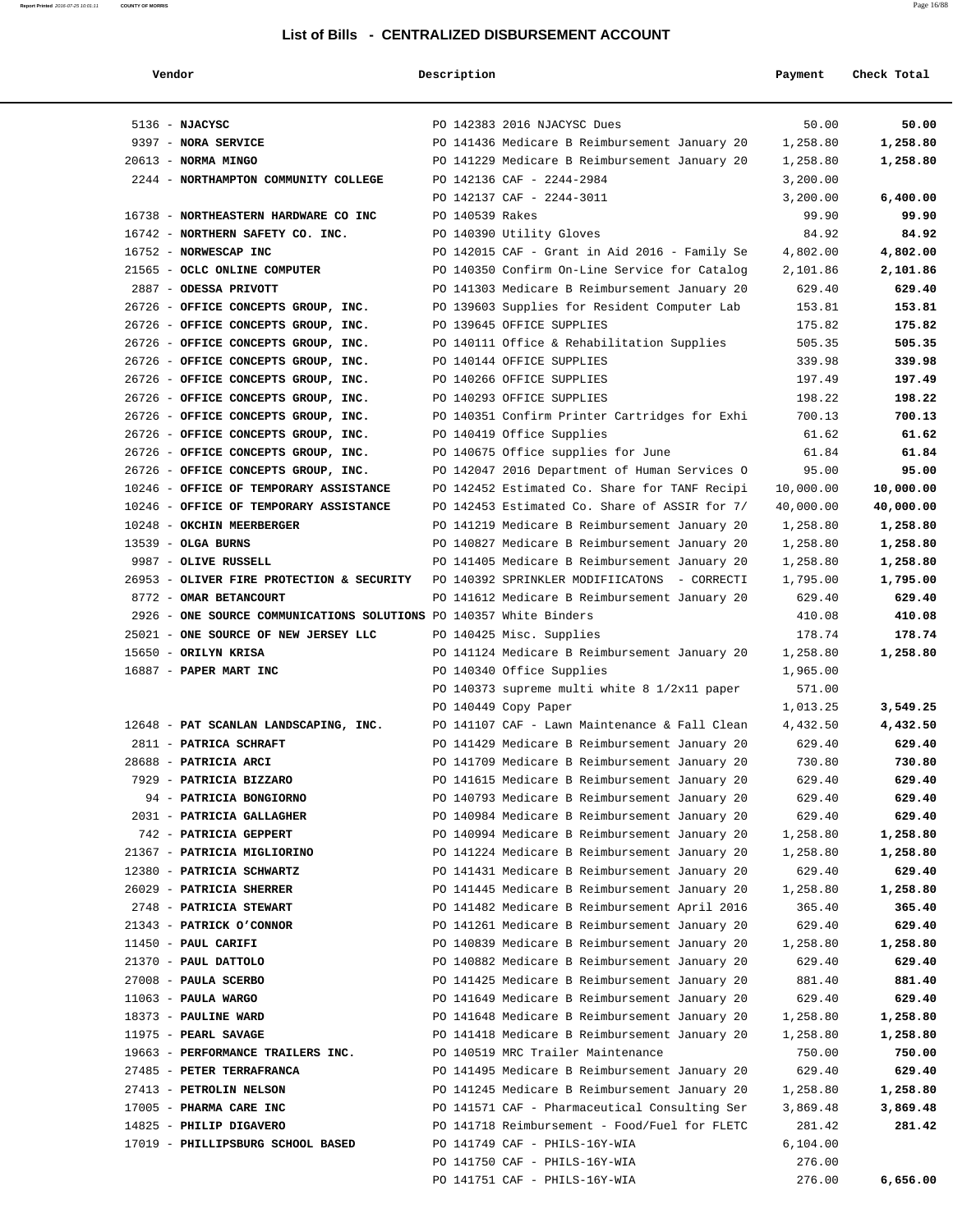#### **Report Printed** 2016-07-25 10:01:11 **COUNTY OF MORRIS** Page 17/88

### **List of Bills - CENTRALIZED DISBURSEMENT ACCOUNT**

| Vendor                                 | Description     |                                               | Payment   | Check Total |
|----------------------------------------|-----------------|-----------------------------------------------|-----------|-------------|
|                                        |                 |                                               |           |             |
| 4934 - PHYLLIS COPPOLA                 |                 | PO 140867 Medicare B Reimbursement January 20 | 1,461.60  | 1,461.60    |
| 8140 - PHYLLIS KELLEY                  |                 | PO 141086 Medicare B Reimbursement January 20 | 629.40    | 629.40      |
| 17066 - PLAINSMAN AUTO SUPPLY          |                 | PO 140683 Misc. Supplies                      | 74.01     | 74.01       |
| 17066 - PLAINSMAN AUTO SUPPLY          |                 | PO 141985 AUTO PARTS                          | 6,268.61  | 6,268.61    |
| 25535 - PRECIOUS GEMS MUSIC, LLC       |                 | PO 141131 Resident Activities                 | 125.00    | 125.00      |
| 10503 - PREMIER HEALTHCARE             |                 | PO 142253 CAF - Management Services           | 91,558.96 | 91,558.96   |
| 19707 - PRESTIGE PARTY RENTAL INC.     |                 | PO 141098 Wellness Fair                       | 510.00    | 510.00      |
| 21391 - PRISCILLA HARTWELL             |                 | PO 141031 Medicare B Reimbursement January 20 | 629.40    | 629.40      |
| 25429 - PROFESSIONAL CONSULTING, INC.  |                 | PO 142643 CAF - Design and Constr Admin for R | 983.00    | 983.00      |
| 3316 - PROJECT SELF SUFFICIENCY        |                 | PO 142285 CAF - PSS3316-JR/JS-16-WFNJ (Cost-r | 208.00    | 208.00      |
| 17189 - PSE&G CO                       |                 | PO 142188 GAS - PSE & G - MOMBAG              | 2,392.46  |             |
|                                        |                 | PO 142189 GAS - PSE & G - MOSQUITO            | 77.74     |             |
|                                        |                 | PO 142251 Gas Usage at Morris View            | 1,623.69  |             |
|                                        |                 | PO 142252 Gas Usage at Morris View            | 192.05    | 4,285.94    |
| 7872 - QUENCH USA, INC.                | PO 140526 Water |                                               | 96.00     |             |
|                                        | PO 140527 water |                                               | 48.00     | 144.00      |
| $264$ - R & J CONTROL, INC.            |                 | PO 140025 CAF - Generator Repair Services     | 3,785.08  |             |
|                                        |                 | PO 140642 CAF - Generator Repair              | 2,261.50  | 6,046.58    |
| 25392 - R. GAYLE KRANZ                 |                 | PO 141120 Medicare B Reimbursement January 20 | 629.40    | 629.40      |
| 12473 - R.D. SALES DOOR & HARDWARE LLC |                 | PO 139604 Automatic Door Maintenance & Repair | 2,951.36  |             |
|                                        |                 | PO 140113 Safety & Security                   | 1,864.00  |             |
|                                        |                 | PO 140489 AUTOMATIC DOOR REPAIR               | 210.00    | 5,025.36    |
| 15620 - R.S. KNAPP CO INC              |                 | PO 140202 HP Design Jet Svc Contract          | 66.64     |             |
|                                        |                 | PO 140644 Service Contract                    | 66.64     | 133.28      |
| 8169 - RAE BACHRACH                    |                 | PO 141540 Medicare B Reimbursement January 20 | 629.40    | 629.40      |
| 4945 - RALPH BROWN                     |                 | PO 140818 Medicare B Reimbursement January 20 | 1,258.80  | 1,258.80    |
| 14081 - RALPH CUEMAN                   |                 | PO 140878 Medicare B Reimbursement January 20 | 1,258.80  | 1,258.80    |
| 930 - RALPH MCGRANE                    |                 | PO 141204 Medicare B Reimbursement January 20 | 629.40    | 629.40      |
| 24823 - RAMAPO COLLEGE OF NJ           |                 | PO 141760 CAF - 24823-2508                    | 800.00    | 800.00      |
| 21654 - RAMONA WHITMORE                |                 | PO 141661 Medicare B Reimbursement January 20 | 629.40    | 629.40      |
| 13545 - RANDALL W. BUSH                |                 | PO 142082 Annual Assessment 2016 NJ Lawyer's  | 252.00    |             |
|                                        |                 | PO 142080 2nd Quarter Auto Mileage 2016       | 230.51    | 482.51      |
| 17259 - RAY ALLEN MANUFACTURING LLC    |                 | PO 140238 PLEASE ORDER - K9 Supplies/SHERIFF' | 924.62    | 924.62      |
| 26494 - RAYMOND DRAKE                  |                 | PO 140919 Medicare B Reimbursement January 20 | 629.40    | 629.40      |
| 11723 - RAYMOND TERWILLIGER            |                 | PO 141498 Medicare B Reimbursement January 20 | 1,258.80  | 1,258.80    |
| 28498 - RE: SOURCE NEW JERSEY, INC.    |                 | PO 141793 CAF - OJT-16S-13-DW                 | 4,994.31  | 4,994.31    |
| 27101 - REDMANN ELECTRIC CO., INC.     |                 | PO 141850 CAF - Labor Rates Electrical Repair | 38,818.25 | 38,818.25   |
| 7384 - REGINA BRENDLE                  |                 | PO 140803 Medicare B Reimbursement January 20 | 1,258.80  | 1,258.80    |
| 1542 - RESIDEX, LLC                    |                 | PO 140068 Weed & Pest supplies                | 498.89    |             |
|                                        |                 | PO 140069 weed & Pest Supplies                | 586.13    |             |
|                                        |                 | PO 140621 pest supplies                       | 79.37     | 1,164.39    |
| 25564 - RFS COMMERCIAL, INC.           |                 | PO 142066 REPLACE CARPETING                   | 24,094.00 | 24,094.00   |
| 13774 - RHODA CHASE                    |                 | PO 140846 Medicare B Reimbursement January 20 | 1,258.80  | 1,258.80    |
| 14533 - RICHARD ENRIGHT                |                 | PO 140935 Medicare B Reimbursement January 20 | 629.40    | 629.40      |
| 6561 - RICHARD ESTLER                  |                 | PO 140940 Medicare B Reimbursement January 20 | 629.40    | 629.40      |
| 28265 - RICHARD FARRELL INC.           |                 | PO 138780 Kitchen Equipment Repair            | 160.20    |             |
|                                        |                 | PO 139622 KITCHEN EQUIPMENT MAINTENANCE & REP | 1,540.64  |             |
|                                        |                 | PO 139591 Dietary Equipment Maintenance       | 216.00    |             |
|                                        |                 | PO 139667 KITCHEN EQUIPMENT MAINTENANCE & REP | 1,200.00  |             |
|                                        |                 | PO 139742 KITCHEN EQUIPMENT MAINTENANCE & REP | 10,037.07 |             |
|                                        |                 | PO 140109 Repair to Kitchen Equipment         | 1,362.88  | 14,516.79   |
| 15626 - RICHARD KNISS                  |                 | PO 141111 Medicare B Reimbursement January 20 | 1,258.80  | 1,258.80    |
| 8139 - RICHARD LONGO                   |                 | PO 141150 Medicare B Reimbursement January 20 | 629.40    | 629.40      |
| 24774 - RICHARD LOOCK                  |                 | PO 141151 Medicare B Reimbursement January 20 | 1,734.80  | 1,734.80    |
| 21344 - RICHARD PERINO                 |                 | PO 141287 Medicare B Reimbursement January 20 | 1,258.80  | 1,258.80    |
| 10985 - RICHARD RILEY                  |                 | PO 141380 Medicare B Reimbursement January 20 | 1,258.80  | 1,258.80    |
| 25419 - RICHARD SKWIERALSKI            |                 | PO 141451 Medicare B Reimbursement January 20 | 2,923.20  | 2,923.20    |
| 19765 - RICOH AMERICAS CORPORATION     |                 | PO 139838 meter count from copier             | 69.79     |             |
|                                        |                 | PO 140114 Office Machine Rentals              | 6,034.77  |             |
|                                        |                 |                                               |           |             |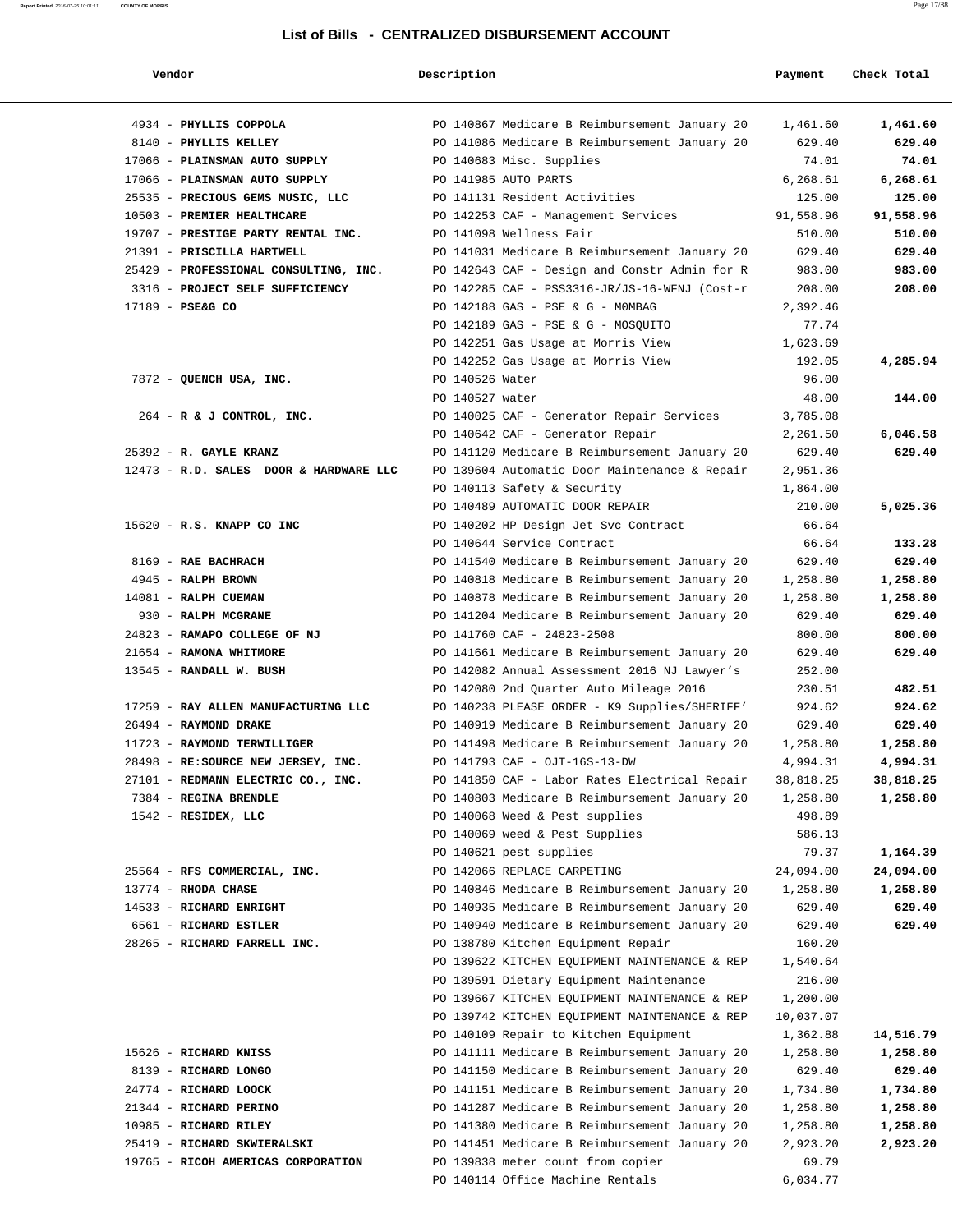**Vendor Description Payment Check Total**

|                                        | PO 140664 quarterly lease payment             | 2,253.14   |            |
|----------------------------------------|-----------------------------------------------|------------|------------|
|                                        | PO 141175 OFFICE MACHINE RENTAL               | 746.39     |            |
|                                        | PO 141693 Lease copier                        | 983.34     |            |
|                                        | PO 142088 RICOH Copier MPC4503SP County Couns | 904.42     |            |
|                                        | PO 141924 Copier Lease                        | 499.10     |            |
|                                        | PO 141875 lease payment on copier in Registry | 1,268.94   | 12,759.89  |
| 19765 - RICOH AMERICAS CORPORATION     | PO 142254 Office Machine Rentals              | 7,751.92   | 7,751.92   |
| 8223 - ROBERT EMMONS                   | PO 140933 Medicare B Reimbursement January 20 | 629.40     | 629.40     |
| 4642 - ROBERT GREGOVICH                | PO 141010 Medicare B Reimbursement January 20 | 1,258.80   | 1,258.80   |
| 20663 - ROBERT REDER                   | PO 141368 Medicare B Reimbursement January 20 | 629.40     | 629.40     |
| 10996 - ROBERT ROSSI                   | PO 141396 Medicare B Reimbursement January 20 | 629.40     | 629.40     |
| 20921 - ROBERT VOELKER                 | PO 141635 Medicare B Reimbursement January 20 | 629.40     | 629.40     |
| 27042 - ROBERT YOUNG                   | PO 141679 Medicare B Reimbursement January 20 | 1,258.80   | 1,258.80   |
| 20142 - ROBOTECH CAD SOLUTIONS         | PO 141764 CAF - 20142-2974                    | 1,100.00   |            |
|                                        | PO 142291 CAF - 20142-3141                    | 1,600.00   | 2,700.00   |
| 26509 - ROGER ARMSTRONG                | PO 142209 Cell Phone                          | 60.00      | 60.00      |
| 27166 - ROGER BISHOP                   | PO 141614 Medicare B Reimbursement January 20 | 629.40     | 629.40     |
| 27972 - ROGER JINKS                    | PO 141309 REIMBURSEMENT FOR CELL PHONE        | 110.86     | 110.86     |
| 20990 - RON-JON CONSTRUCTION CORP.     | PO 141486 CAF - Replacement of Morris County  | 166,780.32 | 166,780.32 |
| 20912 - RONALD CIUFFREDA               | PO 140853 Medicare B Reimbursement January 20 | 2,046.00   | 2,046.00   |
| 27098 - RONALD FISHER                  | PO 140955 Medicare B Reimbursement January 20 | 629.40     | 629.40     |
| 26515 - RONALD FOSTER                  | PO 142218 Cell Phone                          | 60.00      | 60.00      |
| 25846 - ROSA QUICENO                   | PO 141305 Medicare B Reimbursement January 20 | 629.40     | 629.40     |
| 26993 - ROSALIE GROW                   | PO 141013 Medicare B Reimbursement January 20 | 629.40     | 629.40     |
| 27149 - ROSALIND LEBLANC               | PO 141138 Medicare B Reimbursement January 20 |            | 629.40     |
|                                        |                                               | 629.40     |            |
| 17517 - ROSAMOND SANTELLA              | PO 141415 Medicare B Reimbursement January 20 | 629.40     | 629.40     |
| $13458$ - ROSE BRADY                   | PO 140798 Medicare B Reimbursement January 20 | 629.40     | 629.40     |
| 7805 - ROSE DUMAPIT                    | PO 142635 Per Diem Nursing                    | 1,508.49   | 1,508.49   |
| 1178 - ROSE FERRARA                    | PO 140950 Medicare B Reimbursement January 20 | 629.40     | 629.40     |
| $15758$ - ROSE LIVA                    | PO 141147 Medicare B Reimbursement January 20 | 629.40     | 629.40     |
| 25124 - ROSELIND A. CUDJOE             | PO 140877 Medicare B Reimbursement January 20 | 629.40     | 629.40     |
| 2561 - ROSEMARIE BURKE                 | PO 140824 Medicare B Reimbursement January 20 | 1,258.80   | 1,258.80   |
| 24397 - ROSEMARY BATANE COBCOBO        | PO 142636 Per Diem Nursing                    | 1,480.00   | 1,480.00   |
| 696 - ROXBURY DAY CARE CENTER, INC.    | PO 142391 CAF - Grant in Aid 2016 - Infant To | 7,085.00   | 7,085.00   |
| $10040$ - RUBY FULLER                  | PO 140977 Medicare B Reimbursement January 20 | 629.40     | 629.40     |
| 13356 - RUTGERS BIOMEDICAL             | PO 132394 Lead Refresher course               | 175.00     | 175.00     |
| 9938 - RUTGERS CENTER FOR CONTINUING   | PO 141812 CAF - 9938-2665                     | 2,476.00   |            |
|                                        | PO 142305 CAF - 9938-2939                     | 2,156.00   |            |
|                                        | PO 142290 CAF - 9938-3045                     | 1,649.20   |            |
|                                        | PO 142317 CAF - 9938-3006                     | 2,188.00   | 8,469.20   |
| 24895 - RUTGERS OCPE                   | PO 142314 CAF - 24895-2709                    | 1,139.95   | 1,139.95   |
| 9325 - RUTGERS SCHOOL OF BUSINESS      | PO 141769 CAF - 9325-2708                     | 800.00     | 800.00     |
| 17448 - RUTGERS THE STATE UNIVERSITY   | PO 138173 Aging Soc. Worker Cont. Edic. Prg   | 129.00     |            |
|                                        | PO 138189 C. Stoltz 8/17/16 Ethical Dilem.    | 129.00     | 258.00     |
| 20924 - RUTGERS, THE STATE UNIVERSITY  | PO 141758 CAF - 20924-2750                    | 3,196.00   | 3,196.00   |
| 27044 - RUTGERS, THE STATE UNIVERSITY  | PO 141765 CAF - 27044-2493                    | 800.00     |            |
|                                        | PO 141815 CAF - 27044-3120                    | 3,200.00   | 4,000.00   |
| $14059$ - RUTH CRANE                   | PO 140873 Medicare B Reimbursement January 20 | 629.40     | 629.40     |
| 14681 - SANDILLO FICO                  | PO 140952 Medicare B Reimbursement January 20 | 1,258.80   | 1,258.80   |
| 26340 - SANDRA HOYER                   | PO 141893 SANE/SART Grant Expense             | 80.12      | 80.12      |
| 17908 - SARA A. SULLIVAN               | PO 141594 travel reimbursement                | 29.64      | 29.64      |
| 28219 - SARA MOJICA                    | PO 141776 reimbursement for dinner while wor  | 28.18      | 28.18      |
| 18423 - SARA WEISSMAN                  | PO 141656 Medicare B Reimbursement January 20 | 1,384.80   | 1,384.80   |
| 2885 - SARAH HORAN                     | PO 141048 Medicare B Reimbursement January 20 | 1,258.80   | 1,258.80   |
| 21319 - SCHINDLER ELEVATOR CORPORATION | PO 140040 SERVICE AGREEMENT - MORRIS VIEW ELE | 2,511.56   | 2,511.56   |
| 26535 - SEAN DEL BENE                  | PO 142215 Cell Phone                          | 60.00      | 60.00      |
| 24284 - SELECT REHABILITATION INC.     | PO 142255 CAF - Professional Physical, Occupa | 184,102.90 | 184,102.90 |
| 9522 - SENTIMENTAL PRODUCTIONS         | PO 139587 Video Presentations for Residents   | 120.00     | 120.00     |
|                                        |                                               |            |            |

5838 - **SHACHIHATA INC. (U.S.A.)** PO 140723 Xstamper "FINAL NOTICE" for Adjuste 10.34 **10.34**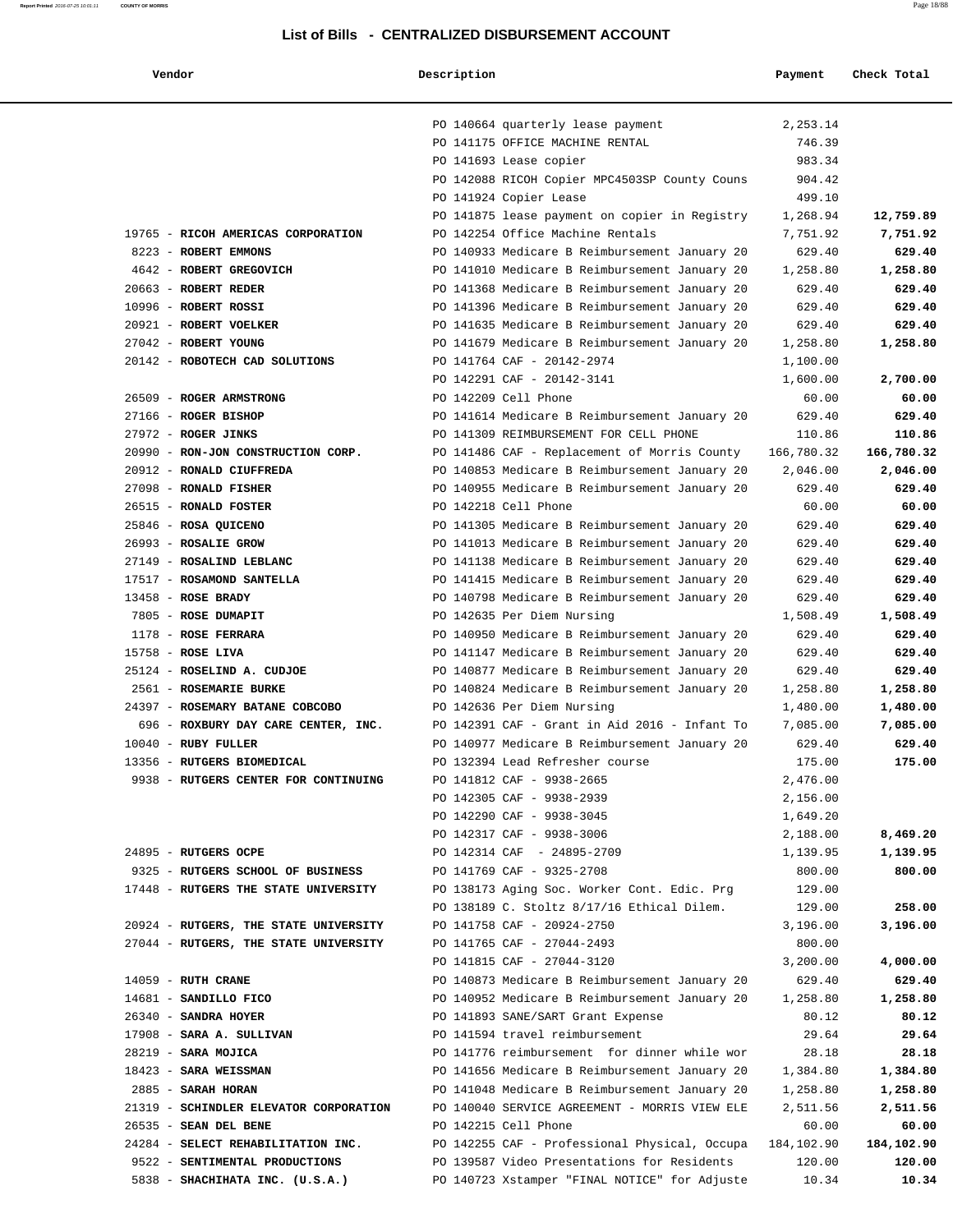#### **Report Printed** 2016-07-25 10:01:11 **COUNTY OF MORRIS** Page 19/88

### **List of Bills - CENTRALIZED DISBURSEMENT ACCOUNT**

| Thagh Tatal |  |
|-------------|--|

| Vendor                                                                                    | Description        |                                               | Payment    | Check Total |
|-------------------------------------------------------------------------------------------|--------------------|-----------------------------------------------|------------|-------------|
|                                                                                           |                    |                                               |            |             |
| 740 - SHAU-YING LIU<br>8193 - SHEILA KARNER                                               |                    | PO 141146 Medicare B Reimbursement January 20 | 1,258.80   | 1,258.80    |
|                                                                                           |                    | PO 141082 Medicare B Reimbursement January 20 | 1,258.80   | 1,258.80    |
| 27853 - SHELLEY REINER                                                                    |                    | PO 142637 Per Diem Nursing                    | 1,494.37   | 1,494.37    |
| 19858 - SHERWIN WILLIAMS                                                                  |                    | PO 138785 Paint & Painting Supplies           | 111.47     | 111.47      |
| 28708 - SHIRLEY ANN GRANT                                                                 |                    | PO 142246 Employee Reimbursement              | 30.00      | 30.00       |
| 24112 - SHIRLEY M CAMPBELL                                                                |                    | PO 140833 Medicare B Reimbursement January 20 | 629.40     | 629.40      |
| 23965 - SIG SAUER INC.                                                                    |                    | PO 139852 Training - C. Brooks                | 250.00     | 250.00      |
| 28661 - SIGNAL 13 TRAINING, LLC                                                           | PO 140584 Training |                                               | 600.00     | 600.00      |
| $17652 -$ SIKORA'S                                                                        |                    | PO 137613 Resident Activities                 | 39.25      | 39.25       |
| 6981 - SODEXO INC & AFFILIATES                                                            |                    | PO 136874 CAF - Housekeeping, Facility & Boil | 231,027.75 | 231,027.75  |
| 6981 - SODEXO INC & AFFILIATES                                                            |                    | PO 141132 Sodexo Dietary                      | 200.00     | 200.00      |
| 6981 - SODEXO INC & AFFILIATES                                                            |                    | PO 141592 Food & Supplies for Recreation Even | 264.79     | 264.79      |
| 6981 - SODEXO INC & AFFILIATES                                                            |                    | PO 141834 CAF - Dietary Services              | 6,513.87   | 6,513.87    |
| 6981 - SODEXO INC & AFFILIATES                                                            |                    | PO 141908 June-July 2016                      | 8,779.66   | 8,779.66    |
| 6981 - SODEXO INC & AFFILIATES                                                            |                    | PO 142257 CAF - Laundry Services              | 93,507.30  | 93,507.30   |
| 6981 - SODEXO INC & AFFILIATES                                                            |                    | PO 142267 CAF - Dietary Services              | 350,383.98 | 350,383.98  |
| 6981 - SODEXO INC & AFFILIATES                                                            |                    | PO 142270 CAF - Housekeeping, Facility & Boil | 228,377.54 | 228,377.54  |
| 6981 - SODEXO INC & AFFILIATES                                                            |                    | PO 142389 Food for Joint Morris View Advisory | 170.30     | 170.30      |
| 11348 - SOMERSET COUNTY POLICE                                                            | PO 139644 TRAINING |                                               | 100.00     | 100.00      |
| 11448 - SONIA JOHNSTON                                                                    |                    | PO 141066 Medicare B Reimbursement January 20 | 1,258.80   | 1,258.80    |
| 6062 - SONIA PALACIOS                                                                     |                    | PO 141595 2016 WORK BOOTS - NIGHT CREW        | 90.00      | 90.00       |
| 14433 - SOPHIE DYER                                                                       |                    | PO 140929 Medicare B Reimbursement January 20 | 629.40     | 629.40      |
| 25358 - SOURCEMEDIA LLC                                                                   |                    | PO 142810 PROFESSIONAL FEES FOR WORK IN RELAT | 1,260.00   | 1,260.00    |
| 17755 - SOUTHEAST MORRIS COUNTY                                                           |                    | PO 141703 WATER - HILL                        | 2,993.50   | 2,993.50    |
| 17755 - SOUTHEAST MORRIS COUNTY                                                           |                    | PO 141704 WATER - HILL                        | 767.65     | 767.65      |
| 17755 - SOUTHEAST MORRIS COUNTY                                                           |                    | PO 141742 WATER - FIRE LINES & HYDRANTS       | 6,396.74   | 6,396.74    |
| 17755 - SOUTHEAST MORRIS COUNTY                                                           |                    | PO 141743 WATER - HIGHVIEW                    | 759.06     | 759.06      |
| 17755 - SOUTHEAST MORRIS COUNTY                                                           |                    | PO 142256 Water Usage at Morris View Complex  | 7,497.11   | 7,497.11    |
| 10878 - ST. FRANCIS RESIDENTIAL COMMUNITY                                                 |                    | PO 141996 aging expense                       | 274.16     | 274.16      |
| 27925 - STACY EMMA                                                                        |                    | PO 141816 travel reimbursement                | 35.94      | 35.94       |
| 17805 - STANDARD & POOR'S RATING SERVICES                                                 |                    | PO 142815 PROFESSIONAL FEES IN RELATION TO CC | 10,212.00  | 10,212.00   |
| 26668 - STANLEY HEALTHCARE                                                                |                    | PO 139588 CAF - Nursing Call Bell Systems     | 202.25     |             |
|                                                                                           |                    | PO 140160 CAF - Nursing Call Bell & Resident  | 237.50     | 439.75      |
| 4611 - STAPLES ADVANTAGE                                                                  |                    | PO 139858 ADJUSTER'S OFFICE MISCELLANEOUS OFF | 326.64     | 326.64      |
| 4611 - STAPLES ADVANTAGE                                                                  |                    | PO 139870 Adjuster's Miscellaneous Office Sup | 206.91     | 206.91      |
| $19919$ - STAR LEDGER                                                                     |                    | PO 141136 Newspapers for Bistro               | 136.50     | 136.50      |
| $19919$ - STAR LEDGER                                                                     |                    | PO 142258 Newspaper for Coffee Shop           | 68.25      | 68.25       |
| 25836 - STATE OF NJ CIVIL SERVICE COMMISSIO PO 140695 Supervisor Success Series - David C |                    |                                               | 459.00     | 459.00      |
| 5021 - AEROFUND FINANCIAL INC.                                                            |                    | PO 141794 CAF - Agreement STATSHUT-15M-JARC   | 4,722.52   |             |
|                                                                                           |                    | PO 141795 CAF - Agreement STATSHUT-15M-JARC   | 4,105.58   |             |
|                                                                                           |                    | PO 141796 CAF - Agreement STATSHUT-15M-JARC   | 5,559.36   |             |
|                                                                                           |                    | PO 142311 CAF - Agreement STATSHUT-15M-JARC   | 4,591.01   | 18,978.47   |
| 16675 - STATE TOXICOLOGY LABORATORY                                                       |                    | PO 139739 Medical Expense                     | 315.00     |             |
|                                                                                           |                    | PO 139764 APPLICANT DRUG SCREENINGS           | 900.00     | 1,215.00    |
| 26956 - STEPHANIE GORMAN                                                                  |                    | PO 141360 Travel reimbursement                | 54.32      | 54.32       |
| 15070 - STEPHEN HAMMOND                                                                   |                    | PO 141022 Medicare B Reimbursement January 20 | 2,517.60   | 2,517.60    |
| 5948 - STEPHEN TURKO                                                                      |                    | PO 141521 Medicare B Reimbursement January 20 | 1,258.80   | 1,258.80    |
| 4298 - STERICYCLE INC.                                                                    |                    | PO 141141 Solid Waste Removal                 | 1,340.77   | 1,340.77    |
| 27020 - STEVE J MACIAG                                                                    |                    | PO 141167 Medicare B Reimbursement January 20 | 1,258.80   | 1,258.80    |
| 12372 - STEVE TOLAND                                                                      |                    | PO 141507 Medicare B Reimbursement January 20 | 629.40     | 629.40      |
| 702 - STEVEN A. TOTH                                                                      |                    | PO 142167 Insurance reimb. for 7/16 to 12/16  | 72.00      | 72.00       |
| 17875 - STORY TELLING ARTS INC                                                            |                    | PO 142381 CAF - 2016 State Community Partners | 2,536.00   | 2,536.00    |
| 8621 - SUBURBAN PROPANE -2347                                                             |                    | PO 140446 Propane Delivery                    | 332.45     | 332.45      |
| 11445 - SUDHIR BHENDE                                                                     |                    | PO 141613 Medicare B Reimbursement January 20 | 629.40     | 629.40      |
| $24452$ - SUE O'CONNOR                                                                    |                    | PO 141262 Medicare B Reimbursement January 20 | 1,461.60   | 1,461.60    |
| 11950 - SUMITA SAKPAL                                                                     |                    | PO 141410 Medicare B Reimbursement January 20 | 1,258.80   | 1,258.80    |
| 522 - SUSAN KLEIN                                                                         |                    | PO 142057 Insurance reimb. for 7/16 to 12/16  | 72.00      | 72.00       |
| 5927 - SUSIE GLEATON                                                                      |                    | PO 140997 Medicare B Reimbursement January 20 | 629.40     | 629.40      |

17937 - **SUSSEX COUNTY COMMUNITY COLLEGE** PO 141814 CAF - 17937-2791 384.80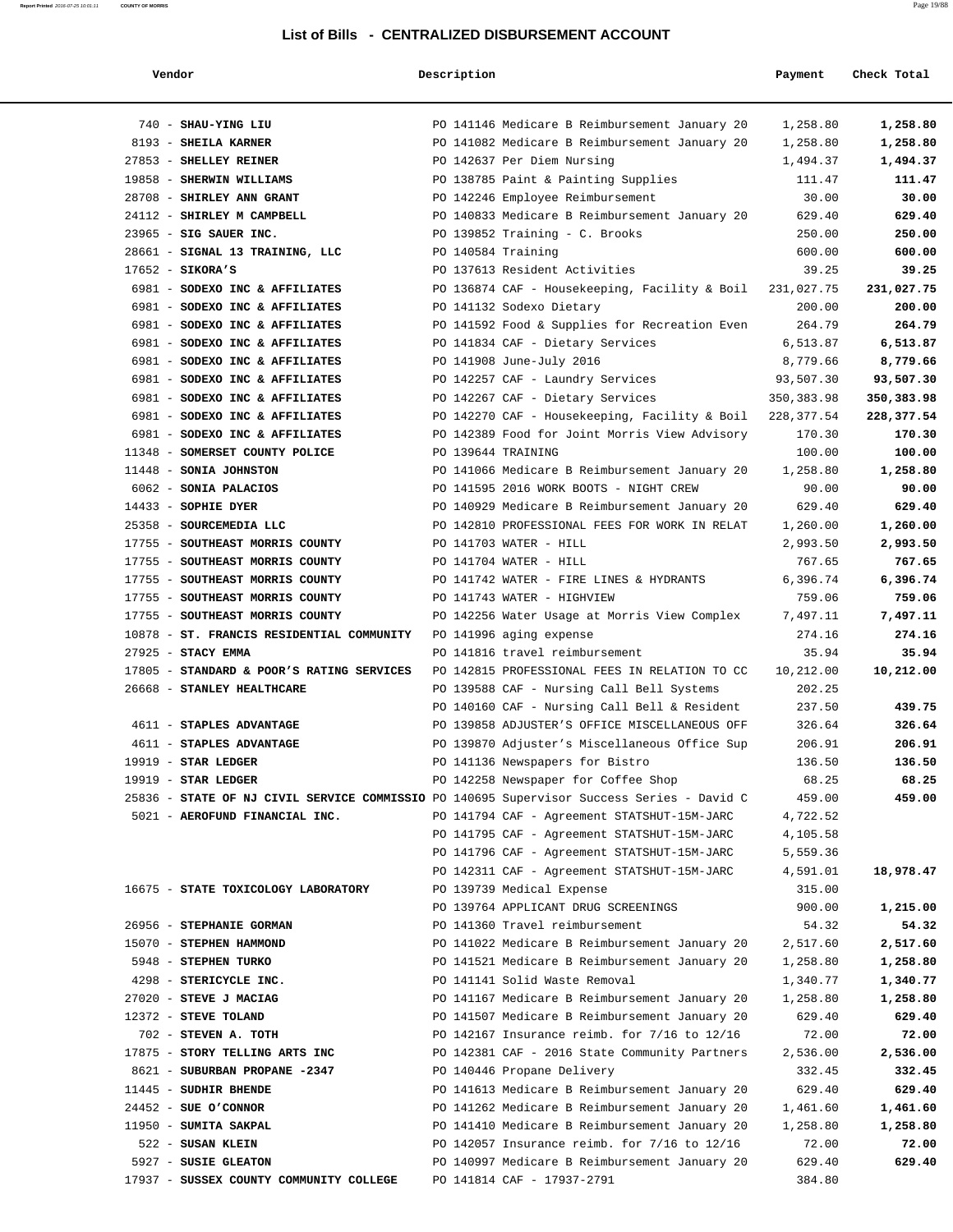| Vendor                                    | Description        |                                                 | Payment   | Check Total |
|-------------------------------------------|--------------------|-------------------------------------------------|-----------|-------------|
|                                           |                    | PO 142085 CAF - 17937-2941                      | 1,202.00  |             |
|                                           |                    | PO 142086 CAF - 17937-2981                      | 1,922.40  |             |
|                                           |                    | PO 142087 CAF - 17937-2972                      | 1,477.00  |             |
|                                           |                    | PO 142096 CAF - 17937-2736                      | 1,978.40  |             |
|                                           |                    | PO 142117 CAF - 17937-2931                      | 1,922.40  |             |
|                                           |                    | PO 142118 CAF - 17937-2955                      | 1,202.00  |             |
|                                           |                    | PO 142119 CAF - 17937-3003                      | 1,364.19  | 11,453.19   |
| 17937 - SUSSEX COUNTY COMMUNITY COLLEGE   |                    | PO 142120 CAF - 17937-2960                      | 1,426.11  |             |
|                                           |                    | PO 142121 CAF - 17937-2954                      | 1,120.55  | 2,546.66    |
| 11429 - SUSSEX COUNTY MUA                 |                    | PO 140391 Street Sweeping                       | 925.05    | 925.05      |
| 1459 - SUZANNE VOGLER                     |                    | PO 142058 Insurance reimb. for 7/16 to 12/16    | 90.00     | 90.00       |
| 25387 - SYLVIA CHARLES                    |                    | PO 140845 Medicare B Reimbursement January 20   | 629.40    | 629.40      |
| 16110 - T. Y. LIN INTERNATIONAL           |                    | PO 140899 CAF - Final Design Bi-County Bridge   | 16,774.74 |             |
|                                           |                    | PO 142044 CAF - Final Design Bi-County Bridge   | 70,506.46 | 87,281.20   |
| 20814 - T.Y. LIN INTERNATIONAL            |                    | PO 142198 CAF - Construction Support Services   | 5,049.11  | 5,049.11    |
| 26030 - TABB INC.                         |                    | PO 136317 Morris View Administrative Employee   | 2,545.00  | 2,545.00    |
| 25523 - TACTICAL MEDICAL SOLUTIONS INC.   |                    | PO 138488 Medical Response Kit Equipment        | 23,782.55 | 23,782.55   |
| 27027 - TAD R SIMS                        |                    | PO 141449 Medicare B Reimbursement January 20   | 629.40    | 629.40      |
| 28542 - TAMMI BROWN                       | PO 142004 Nut Exp  |                                                 | 36.05     | 36.05       |
| 25079 - TARA L. LEGATES                   |                    | PO 142207 Reimbursement                         | 160.00    | 160.00      |
| 27658 - TECHLINE TECHNOLOGIES, INC.       |                    | PO 142427 Tactical Medical Training Per Bid #   | 20,400.00 | 20,400.00   |
| 17990 - TELESEARCH INC                    |                    | PO 140666 temporary staffing                    | 2,155.14  |             |
|                                           |                    | PO 140667 temporary staffing                    | 3,166.41  |             |
|                                           |                    | PO 140673 temporary staffing                    | 3,094.35  |             |
|                                           |                    | PO 141881 temporary help in the bookkeeping d   | 850.50    |             |
|                                           |                    | PO 141882 temporary help in the bookkeeping d   | 862.65    | 10,129.05   |
| 26677 - TEODORA O. DELEON                 |                    | PO 142638 Per Diem Nursing                      | 611.61    | 611.61      |
| 1163 - TERESA BURKE                       |                    | PO 140825 Medicare B Reimbursement January 20   | 1,258.80  | 1,258.80    |
| 26513 - TERESA DUCKWORTH                  |                    | PO 142263 Cell Phone                            | 60.00     | 60.00       |
| 14846 - TERESA GALLAGHER                  |                    | PO 140983 Medicare B Reimbursement January 20   | 1,258.80  | 1,258.80    |
| 24184 - TERESA PANNULLO                   |                    | PO 141276 Medicare B Reimbursement January 20   | 1,258.80  | 1,258.80    |
| 11311 - TERRI MCINERNEY                   |                    | PO 141207 Medicare B Reimbursement January 20   | 629.40    | 629.40      |
| 11987 - TERRY CRUMP                       |                    | PO 140876 Medicare B Reimbursement January 20   | 629.40    | 629.40      |
| 21294 - TETRA TECH INC                    |                    | PO 141955 NJ UASI Emer Mgt and Homeland Secur   | 9,450.00  | 9,450.00    |
| 21214 - TEW FUNERAL SERVICES INC.         |                    | PO 142445 Morgue Transportation - Warren        | 1,500.00  | 1,500.00    |
| 10517 - THE MASON COMPANY                 |                    | PO 140136 PLEASE ORDER - Upgrade K9 Cages<br>SH | 5,014.26  | 5,014.26    |
| 16964 - THE PENNSYLVANIA STATE UNIVERSITY | PO 137755 TRAINING |                                                 | 450.00    | 450.00      |
| 19739 - THE RBA GROUP INC.                |                    | PO 141591 Tub/Shower Suite Renovations          | 1,083.16  |             |
|                                           |                    | PO 142050 old Ref# CF09001500000                | 13,178.36 |             |
|                                           |                    | PO 141625 CAF - Design & Survey Service for T   | 1,879.50  | 16,141.02   |
| 5711 - THE TAB GROUP                      |                    | PO 140686 CAF - Records Storage for Clerk       | 74.40     | 74.40       |
| 26501 - THELMA EVANS-KNIGHT               |                    | PO 140942 Medicare B Reimbursement January 20   | 629.40    | 629.40      |
| 20237 - THELMA LAYNE                      |                    | PO 141137 Medicare B Reimbursement January 20   | 629.40    | 629.40      |
| 24831 - THERESA JACKSON                   |                    | PO 141055 Medicare B Reimbursement January 20   | 629.40    | 629.40      |
| 18003 - THERESE TERRERI                   |                    | PO 141496 Medicare B Reimbursement January 20   | 629.40    | 629.40      |
| 16007 - THOMAS A. MARKT                   |                    | PO 141186 Medicare B Reimbursement January 20   | 629.40    | 629.40      |
| 28306 - THOMAS BLAZOVIC JR                |                    | PO 142169 Mi. & Insurance reimb. for 4/16 to    | 90.20     | 90.20       |
| 20151 - THOMAS MCNIECE                    |                    | PO 141216 Medicare B Reimbursement January 20   | 629.40    | 629.40      |
| 27687 - THOMAS REMBIS                     |                    | PO 142229 Cell Phone                            | 60.00     | 60.00       |
| 17474 - THOMAS SACCO                      |                    | PO 141407 Medicare B Reimbursement January 20   | 1,258.80  | 1,258.80    |
| 18437 - THOMSON REUTERS-WEST              |                    | PO 140354 Confirm On-Line Service for May 01,   | 1,499.40  | 1,499.40    |
| 10812 - THOMSON REUTER-WEST               | PO 140376 WestLaw  |                                                 | 1,482.22  | 1,482.22    |
| 10812 - THOMSON REUTER-WEST               |                    | PO 140384 west information charges 5/1/16 to    | 570.45    | 570.45      |
| 10812 - THOMSON REUTER-WEST               |                    | PO 140396 Database - SHERIFF'S OFFICE           | 990.00    | 990.00      |
| 10812 - THOMSON REUTER-WEST               |                    | PO 140397 Database Library - SHERIFF'S OFFICE   | 238.00    | 238.00      |
| 10812 - THOMSON REUTER-WEST               |                    | PO 140415 Investigative Account                 | 921.90    | 921.90      |
| 10812 - THOMSON REUTER-WEST               |                    | PO 140508 County Counsel Subscriptions 2016     | 404.00    | 404.00      |
| 18437 - THOMSON REUTERS-WEST              |                    | PO 140650 West information charges - $5/1-31/1$ | 150.06    | 150.06      |

10812 - **THOMSON REUTER-WEST** PO 140668 County Counsel Subscriptions 2015 679.22 **679.22**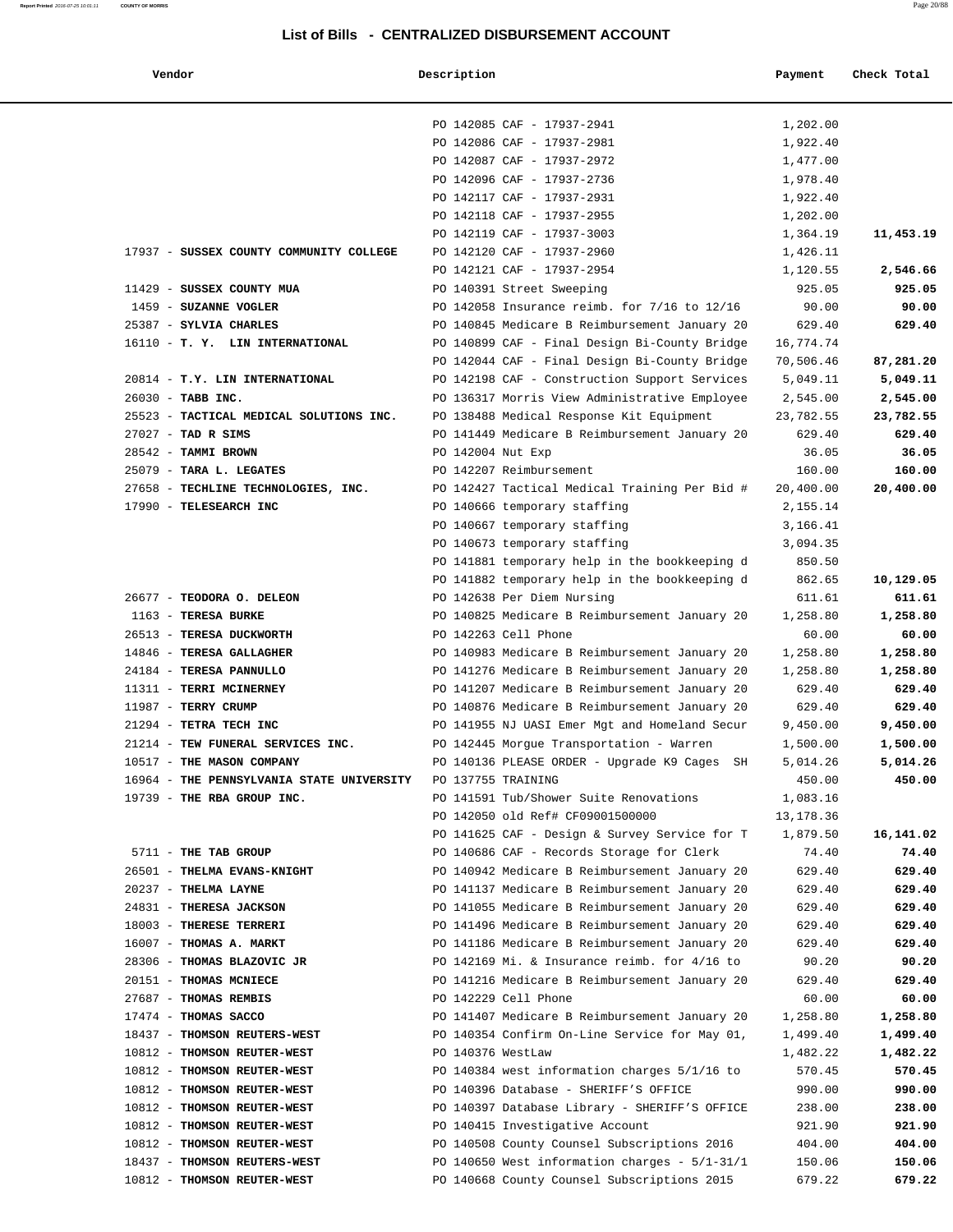| Vendor                                  | Description     |                                                                                   | Payment              | Check Total        |
|-----------------------------------------|-----------------|-----------------------------------------------------------------------------------|----------------------|--------------------|
| 122 - TILCON NEW YORK INC.              |                 | PO 140331 Bituminous Concrete                                                     | 5,433.94             |                    |
|                                         |                 | PO 140537 Bituminous Concrete                                                     | 2,777.39             | 8,211.33           |
| 6572 - TILLIE CHOLLETTE                 |                 | PO 140848 Medicare B Reimbursement January 20                                     | 629.40               | 629.40             |
| 21479 - TIOGA SOLAR MORRIS COUNTY 1 LLC |                 | PO 135166 Electric / Solar Energy                                                 | 982.46               | 982.46             |
| 21479 - TIOGA SOLAR MORRIS COUNTY 1 LLC |                 | PO 140320 Electric / Solar Energy                                                 | 2,173.83             | 2,173.83           |
| 3973 - TOM POLLIO                       |                 | PO 141687 Reimbursement Tom Pollio                                                | 15.00                | 15.00              |
| 14451 - TOWNSHIP OF EAST HANOVER        |                 | PO 141271 CAF - 2016 Municipal Aliance Funds                                      | 3,406.84             | 3,406.84           |
| 1905 - TOWNSHIP OF ROCKAWAY             |                 | PO 142664 CAF - 2016 Municipal Aliance Funds                                      | 9,884.76             | 9,884.76           |
| 18398 - TOWNSHIP OF WASHINGTON          |                 | PO 142036 CAF - 2016 Municipal Aliance Funds                                      | 10,689.79            | 10,689.79          |
| 18105 - TOWNSQUARE DINER RESTAURANT     | PO 140440 Meals |                                                                                   | 207.00               | 207.00             |
| $3049$ - TRANE                          |                 | PO 140693 CAF - Labor Rates HVAC Repairs Serv                                     | 1,749.00             | 1,749.00           |
| 28623 - TRANSCOPE TRUCK SALES INC.      |                 | PO 141804 CAF - OJT-16M-22-Adult                                                  | 4,995.00             | 4,995.00           |
| 28649 - TRI-CHEM CORPORATION            |                 | PO 140661 MAINTENANCE SUPPLIES                                                    | 694.69               | 694.69             |
| 12333 - TRIMBOLI & PRUSINOWSKI, LLC     |                 | PO 142193 For Professional Services Rendered-                                     | 444.00               | 444.00             |
| 25390 - TRUCHSIA HANABERGH              |                 | PO 141023 Medicare B Reimbursement January 20                                     | 1,258.80             | 1,258.80           |
| 4144 - U-LINE SHIPPING SUPPLY           |                 | PO 139566 Office Supplies for New Recreation                                      | 226.96               | 226.96             |
| 9285 - U.S. SECURITY ASSOCIATES, INC.   |                 | PO 139589 CAF - Unarmed Security Guards                                           | 13,902.24            |                    |
|                                         |                 | PO 140459 Security Officer - 5/27/16-06/02/16                                     | 1,416.20             |                    |
|                                         |                 | PO 140330 CAF - Unarmed Security Guards<br>SH                                     | 6,136.72             |                    |
|                                         |                 | PO 140649 Security Officer - 06/03/16-06/09/1                                     | 1,952.75             |                    |
|                                         |                 | PO 140671 Security Officer - 06/10/16-06/16/1                                     | 1,711.85             | 25, 119. 76        |
| $8262$ - UNA SOARES                     |                 | PO 141464 Medicare B Reimbursement January 20                                     | 629.40               | 629.40             |
| 18233 - UNITED PARCEL SERVICE           |                 | PO 140372 summary on account 6x7742                                               | 100.00               | 100.00             |
| 14707 - UNITED REFRIGERATION INC        |                 | PO 140115 Repair of Kitchen Equipment                                             | 268.40               | 268.40             |
| 15732 - UNIVERSAL UNIFORM SALES CO INC  |                 | PO 140133 CAF - Contract Renewal uniforms<br>B                                    | 957.00               | 957.00             |
| 15732 - UNIVERSAL UNIFORM SALES CO INC  |                 | PO 140171 CAF - Contract Renewal uniforms                                         | 737.44               | 737.44             |
| 15732 - UNIVERSAL UNIFORM SALES CO INC  |                 |                                                                                   | 586.18               | 586.18             |
| 20989 - USA ARCHITECTS PLANNERS &       |                 | PO 140612 Uniform - Comayagua                                                     |                      | 662.20             |
| 5241 - VARLO CAMPBELL                   |                 | PO 141851 CAF - Design & Construction Service                                     | 662.20<br>629.40     | 629.40             |
| 24477 - VELMA MCLEAN                    |                 | PO 140834 Medicare B Reimbursement January 20                                     |                      | 30.00              |
|                                         |                 | PO 142240 Employee Reimbursement<br>PO 141226 Medicare B Reimbursement January 20 | 30.00                | 629.40             |
| 24350 - VENETIA MILLER                  |                 |                                                                                   | 629.40               |                    |
| 1855 - VERA BLOSSOM                     |                 | PO 140789 Medicare B Reimbursement January 20                                     | 629.40               | 629.40             |
| $1286$ - VERIZON                        |                 | PO 140431 Prosecutor's Office PBX - Monthly S                                     | 795.22               | 795.22<br>7,003.58 |
| $1286 - VERIZON$<br>$1286$ - VERIZON    |                 | PO 140435 Monthly Data Circuit Services - TLS                                     | 7,003.58<br>2,356.66 |                    |
|                                         |                 | PO 140494 PRI Service L&PS Circuits                                               |                      | 2,356.66           |
| $1286$ - VERIZON                        |                 | PO 140495 PRI Service - Schuyler Circuit                                          | 558.75               | 558.75             |
| $1286$ - VERIZON                        |                 | PO 140569 Telephone pobox4833                                                     | 64.05                | 64.05              |
| $1286$ - VERIZON                        |                 | PO 140665 908-859-3220; bill dated 6/4/16.                                        | 290.46               | 290.46             |
| $1286$ - VERIZON<br>$1286$ - VERIZON    |                 | PO 140729 Telephone pobox4833                                                     | 59.80                | 59.80              |
|                                         |                 | PO 141078 Land Line                                                               | 31.90                | 31.90              |
| $1286$ - VERIZON                        |                 | PO 142072 PENTHOUSE- A & R BLDG                                                   | 67.22                | 67.22              |
| $1286 - VERIZON$                        |                 | PO 142259 Telephone Services                                                      | 29.90                | 29.90              |
| 21097 - VERIZON BUSINESS                |                 | PO 140318 Telephone Services (NUMS)                                               | 300.00               | 300.00             |
| 10502 - VERIZON BUSINESS                |                 | PO 140432 Morris County Internet Service Prov                                     | 5,929.77             | 5,929.77           |
| 21097 - VERIZON BUSINESS                |                 | PO 140434 Centrex Voicemail Service - Deirdre                                     | 99.51                | 99.51              |
| $10668$ - VERIZON CABS                  |                 | PO 140079 Telephone Services - 911 switch                                         | 1,584.58             |                    |
|                                         |                 | PO 140080 Telephone Services - T1 American To                                     | 1,101.99             | 2,686.57           |
| 1348 - VERIZON WIRELESS                 |                 | PO 115495 CELL SERVICE                                                            | 236.98               |                    |
|                                         |                 | PO 139677 GPS TRACKING SERVICE                                                    | 90.12                |                    |
|                                         |                 | PO 140146 CELL SERVICE                                                            | 411.48               |                    |
|                                         |                 | PO 140393 Monthly Statement -                                                     | 1,663.31             |                    |
|                                         |                 | PO 140418 Cell phones                                                             | 59.70                |                    |
|                                         |                 | PO 141310 County Wide Verizon Wireless Mobile                                     | 9,223.38             |                    |
|                                         |                 | PO 141310 County Wide Verizon Wireless Mobile                                     | 390.47               | 12,075.44          |
| 26991 - VERNON BROWN                    |                 | PO 140812 Medicare B Reimbursement January 20                                     | 1,258.80             | 1,258.80           |
| 24183 - VICTORIA BRYANT                 |                 | PO 140820 Medicare B Reimbursement January 20                                     | 629.40               | 629.40             |
| 26625 - VIDEO CORPORATION OF AMERICA    |                 | PO 136269 Annual Service Subscription - VTC                                       | 47,760.00            | 47,760.00          |
| 7037 - VILLAGE SUPER MARKET, INC.       |                 | PO 140456 Catering for HP Board Meetings/Deli                                     | 709.41               |                    |
|                                         |                 | PO 141089 Freeholder/Budget Meeting Dinner                                        | 176.84               | 886.25             |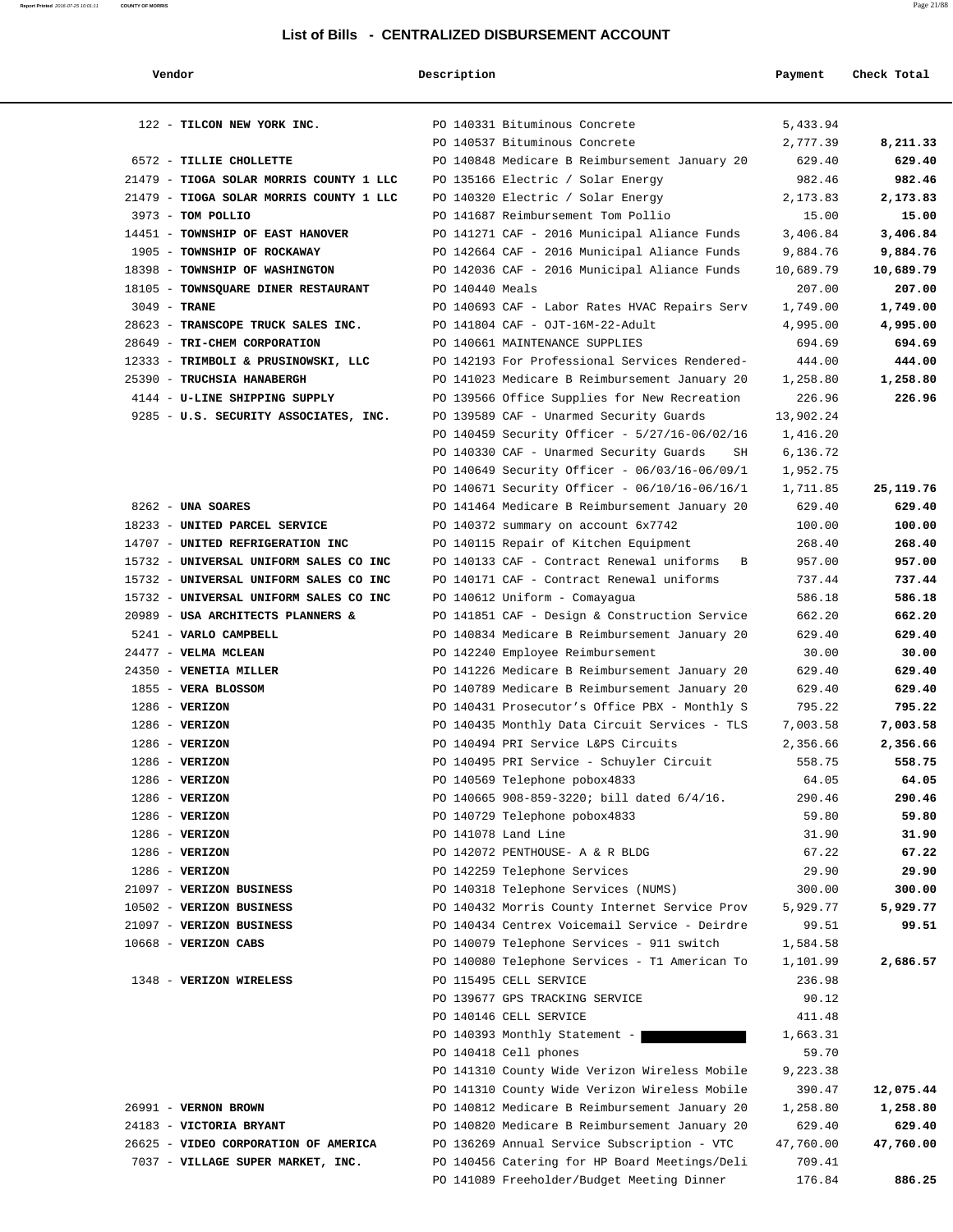#### **Report Printed** 2016-07-25 10:01:11 **COUNTY OF MORRIS** Page 22/88

### **List of Bills - CENTRALIZED DISBURSEMENT ACCOUNT**

| Vendor                                | Description                                   | Payment  | Check Total              |
|---------------------------------------|-----------------------------------------------|----------|--------------------------|
| 21650 - VIOLET FORBES                 | PO 140964 Medicare B Reimbursement January 20 | 629.40   | 629.40                   |
| 16784 - VIVIAN O'KEEFE                | PO 141266 Medicare B Reimbursement January 20 | 629.40   | 629.40                   |
| 6146 - W.B. MASON COMPANY INC         | PO 138886 Office Supplies                     | 231.81   |                          |
|                                       | PO 140128 OFFICE SUPPLIES                     | 2,548.47 |                          |
|                                       | PO 140338 Office Supplies                     | 513.30   |                          |
|                                       | PO 140720 Office Supplies                     | 217.32   |                          |
|                                       | PO 140578 Supplies                            | 316.76   |                          |
|                                       | PO 140648 Misc. Supplies                      | 38.06    |                          |
|                                       | PO 140732 Furniture - WB Mason                | 628.51   |                          |
|                                       | PO 141363 Office Supplies                     | 435.53   | 4,929.76                 |
| 6146 - W.B. MASON COMPANY INC         | PO 141992 OFFICE SUPPLIES                     | 335.95   |                          |
|                                       | PO 141873 mis office supplies                 | 1,693.53 |                          |
|                                       | PO 141178 OFFICE SUPPLIES                     | 361.93   |                          |
|                                       | PO 141912 SUPPLIES                            | 937.52   |                          |
|                                       | PO 142520 supplies for surrogate's court      | 1,045.29 |                          |
|                                       | PO 141701 Table Cloth                         | 23.99    |                          |
|                                       | PO 142005 AGING OFFICE SUPPLIES               | 28.48    |                          |
|                                       | PO 142182 Treasurer's & Adjuster's Office Sup | 127.16   | 4,553.85                 |
| 26518 - WALTER JONES                  | PO 142224 Cell Phone                          | 60.00    | 60.00                    |
| 15649 - WALTER P. KRICH JR.           | PO 141123 Medicare B Reimbursement January 20 | 2,631.00 | 2,631.00                 |
| 20598 - WALTER PETERSON               | PO 141290 Medicare B Reimbursement January 20 | 1,258.80 | 1,258.80                 |
| 18388 - WARREN COUNTY COMMUNITY COLL. | PO 141759 CAF - 18388-2397                    | 800.00   |                          |
|                                       | PO 142277 CAF - 18388-2991                    | 1,540.00 |                          |
|                                       | PO 142278 CAF - 18388-2855                    | 800.00   |                          |
|                                       | PO 142279 CAF - 18388-3022                    | 1,540.00 |                          |
|                                       | PO 142280 CAF - 18388-3053                    | 1,540.00 |                          |
|                                       | PO 142429 CAF - 18388-3054                    | 905.22   |                          |
|                                       | PO 142281 CAF - 18388-2990                    | 1,037.00 |                          |
|                                       | PO 142282 CAF - 18388-3028                    | 1,037.00 | 9,199.22                 |
| 18388 - WARREN COUNTY COMMUNITY COLL. | PO 142284 CAF - 18388-2821                    | 1,037.00 | 1,037.00                 |
| 20080 - WASHINGTON TOWNSHIP M.U.A.    | PO 142074 WATER & SEWER - LONG VALLEY         | 364.93   | 364.93                   |
| 18402 - WATCHUNG / LONG HILL          | PO 141980 CAF - 2016 Municipal Aliance Funds  | 350.00   |                          |
|                                       | PO 141981 CAF - 2016 Municipal Aliance Funds  | 2,000.00 | 2,350.00                 |
| 25859 - WESCOM SOLUTONS INC.          | PO 141593 Patient Billing/Medicare PHR Platfo | 3,507.59 | 3,507.59                 |
| 28691 - WHITAKER BROTHER BUSINESS     | PO 140715 Model 4014/2SMC High Security Shred | 4,950.00 | 4,950.00                 |
| 25844 - WILFRIED SMITH                | PO 141459 Medicare B Reimbursement January 20 | 629.40   | 629.40                   |
| 20610 - WILLIAM CALLERY               | PO 140832 Medicare B Reimbursement January 20 | 450.00   | 450.00                   |
| 13653 - WILLIAM CARHUFF, JR.          | PO 140838 Medicare B Reimbursement January 20 | 629.40   | 629.40                   |
| 20913 - WILLIAM EVERS                 | PO 140943 Medicare B Reimbursement January 20 | 1,258.80 | 1,258.80                 |
| 13246 - WILLIAM F. BARNISH            | PO 141741 CAF - Use of Property located at 91 | 8,437.49 | 8,437.49                 |
| 8221 - WILLIAM MCNIECE                | PO 141217 Medicare B Reimbursement January 20 | 1,258.80 | 1,258.80                 |
| 26523 - WILLIAM MOTT                  | PO 142228 Cell Phone                          | 60.00    | 60.00                    |
| $20941 - WILLIAM OSA$                 | PO 141270 Medicare B Reimbursement January 20 | 629.40   | 629.40                   |
| 8335 - WILLIAM PATERSON UNIVERSITY    | PO 141748 CAF - 8335-3039                     | 792.58   |                          |
|                                       | PO 141754 CAF - 8335-3092                     | 1,149.45 |                          |
|                                       | PO 141755 CAF - 8335-3085                     | 995.40   |                          |
|                                       | PO 141757 CAF - 8335-3075                     | 1,208.70 | 4,146.13                 |
| 24769 - WILLIAM YANCEY                | PO 141676 Medicare B Reimbursement January 20 | 629.40   | 629.40                   |
| 10817 - WINFRED SUE ROWE              | PO 141398 Medicare B Reimbursement January 20 | 629.40   | 629.40                   |
| 3793 - WOODRUFF ENERGY                | PO 142261 Co-Generated Gas Usage at Morris Vi | 4,413.67 | 4,413.67                 |
| $28286$ - YOLANDA DOL                 | PO 140913 Medicare B Reimbursement January 20 | 629.40   | 629.40<br>-------------- |

TOTAL **7,532,157.35**

|  |  |  |  | Total to be paid from Fund 01 Current Fund    | 3,188,900.05 |
|--|--|--|--|-----------------------------------------------|--------------|
|  |  |  |  | Total to be paid from Fund 02 Grant Fund      | 1,133,865.78 |
|  |  |  |  | Total to be paid from Fund 04 County Capital  | 3,183,688.27 |
|  |  |  |  | Total to be paid from Fund 13 Dedicated Trust | 25,703.25    |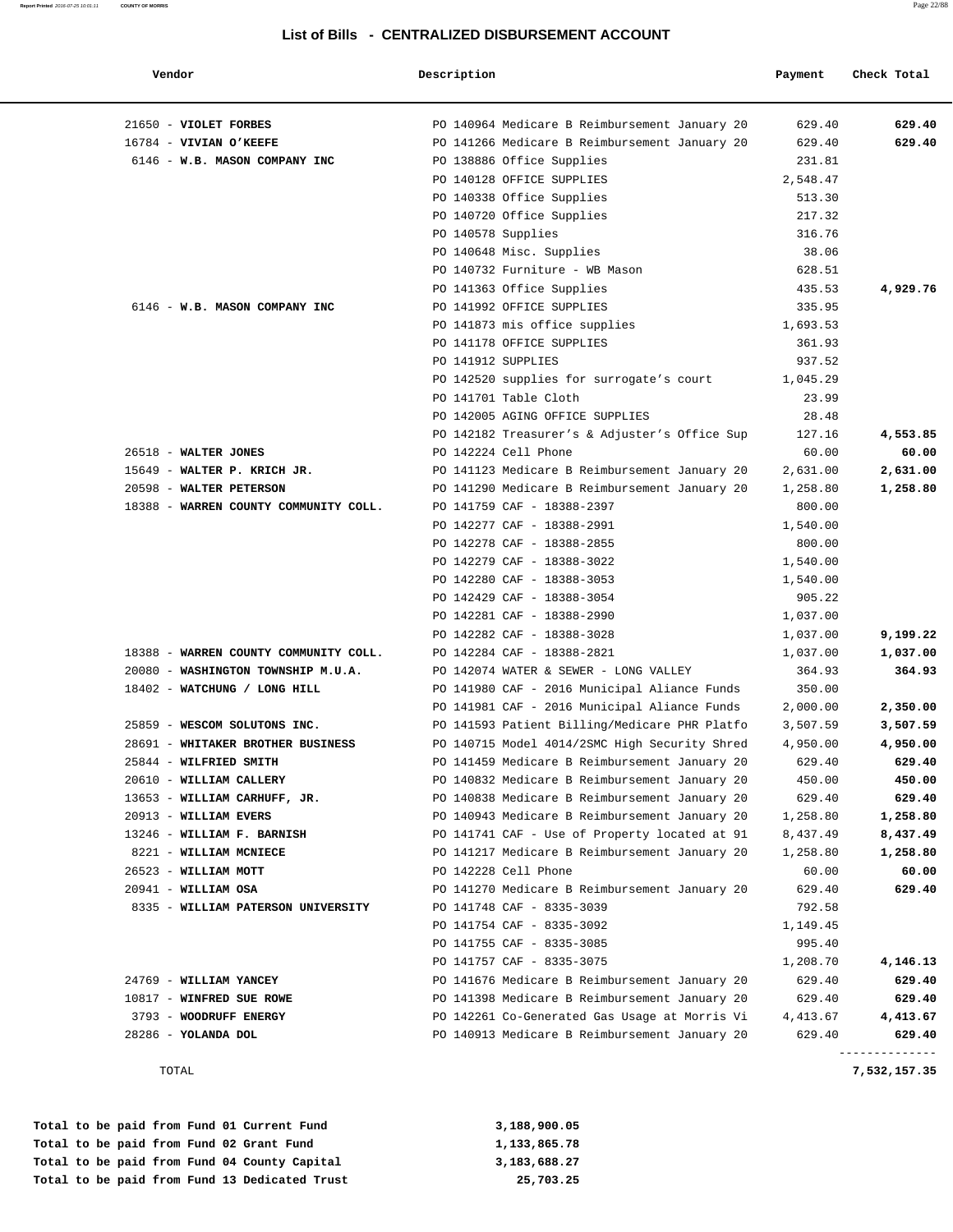**Vendor Description Payment Check Total**

 ------------- 7,532,157.35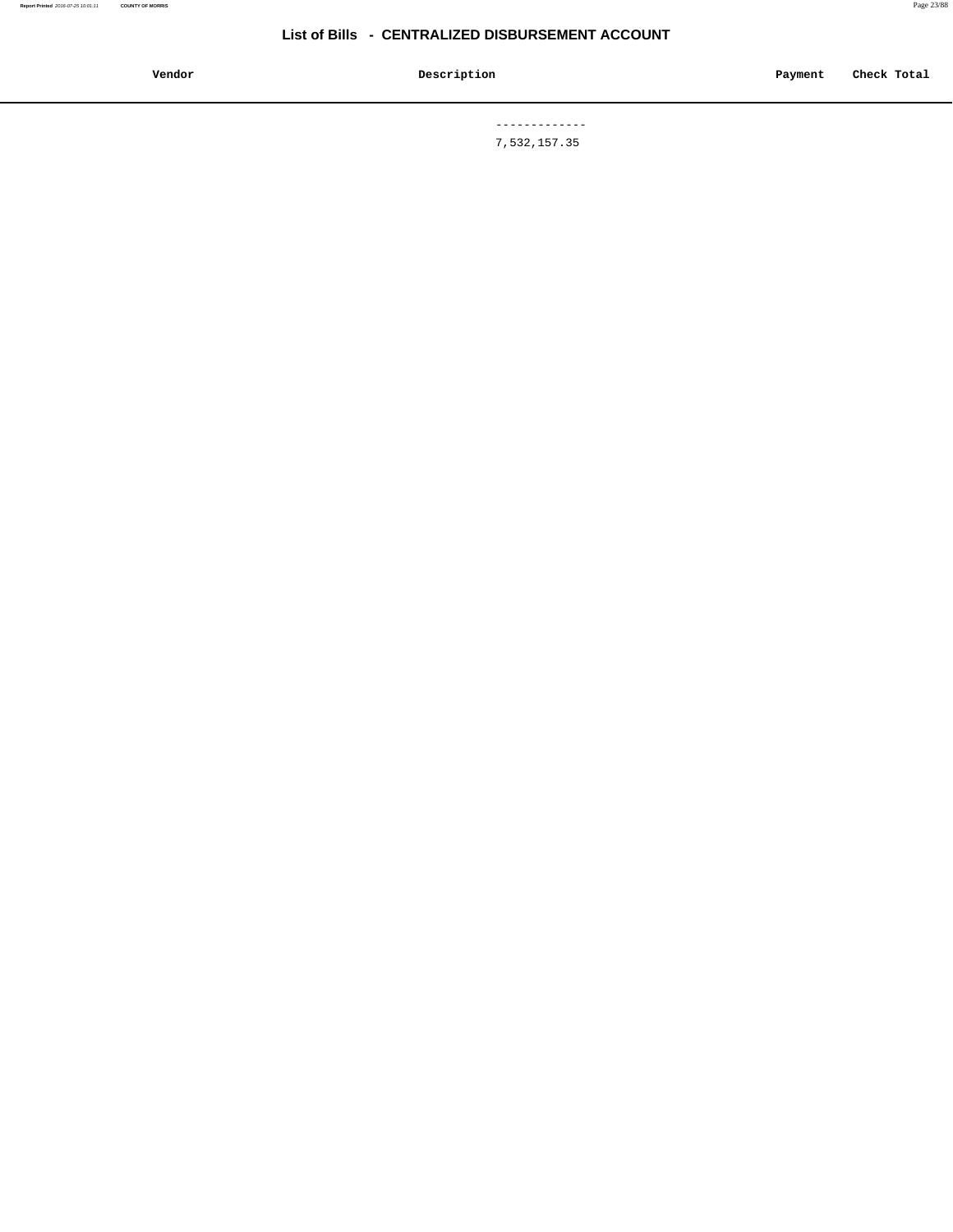**Report Printed** 2016-07-25 10:01:38 **COUNTY OF MORRIS** Page 24/88

# **List of Bills (Department/Account Detail) - CENTRALIZED DISBURSEMENT ACCOUNT**

| Account | P0 # | Vendor | Description | Payment | Account Total |
|---------|------|--------|-------------|---------|---------------|
|         |      |        |             |         |               |

# **Current Fund**

## **County Administrator**

|                      | 142678 COUNTY OF MORRIS           | 1ST HALF OF JULY 2016 METERED MAIL       | 157.90   |          |
|----------------------|-----------------------------------|------------------------------------------|----------|----------|
| 01-201-20-100100-068 | Postage & Metered Mail            | TOTAL FOR ACCOUNT                        |          | 157.90   |
|                      |                                   |                                          |          |          |
|                      | 136312 DAILY RECORD               | Daily Record Advertising Morris County 9 | 675.01   |          |
| 01-201-20-100100-070 | Publication & Subscriptions       | TOTAL FOR ACCOUNT                        |          | 675.01   |
|                      |                                   |                                          |          |          |
|                      | 142060 CLEARY GIACOBBE ALFIERI &  | Labor Mgr: Svcs Rendered thru 6/23/16    | 6.000.00 |          |
| 01-201-20-100100-084 | Other Outside Services            | TOTAL FOR ACCOUNT                        |          | 6,000.00 |
|                      | 141693 RICOH AMERICAS CORPORATION | Quarterly Lease payment for Ricoh MPC550 | 983.34   |          |
| 01-201-20-100100-164 | Office Machines - Rental          | TOTAL FOR ACCOUNT                        |          | 983.34   |
|                      |                                   |                                          |          |          |
|                      |                                   |                                          |          |          |
|                      | TOTAL for County Administrator    |                                          |          | 7,816.25 |
|                      |                                   |                                          |          |          |

#### **Personnel**

| 142678 COUNTY OF MORRIS                        | 1ST HALF OF JULY 2016 METERED MAIL | 613.52 |
|------------------------------------------------|------------------------------------|--------|
| Postage & Metered Mail<br>01-201-20-105100-068 | TOTAL FOR ACCOUNT                  | 613.52 |
|                                                |                                    |        |
|                                                |                                    |        |
| TOTAL for Personnel                            |                                    | 613.52 |
|                                                |                                    |        |

### **Board of Chosen Freeholders**

|                                   |                                                                                | 10,685.00                                                             |           |
|-----------------------------------|--------------------------------------------------------------------------------|-----------------------------------------------------------------------|-----------|
| Associations and Memberships      | TOTAL FOR ACCOUNT                                                              |                                                                       | 10,685.00 |
| 142678 COUNTY OF MORRIS           | 1ST HALF OF JULY 2016 METERED MAIL                                             | 73.58                                                                 |           |
| 142678 COUNTY OF MORRIS           | 1ST HALF OF JULY 2016 METERED MAIL                                             | 87.20                                                                 |           |
| Postage & Metered Mail            | TOTAL FOR ACCOUNT                                                              |                                                                       | 160.78    |
| 140520 EMBROIDME                  | Academy participant gear per attached Qu                                       | 1,721.75                                                              |           |
| 141828 MORRIS ARTS                | Art Services to Morris View 2nd quarter                                        | 1,375.00                                                              |           |
| 141828 MORRIS ARTS                | Atrium Arty Gallery 2nd quarter 2016                                           | 1,437.50                                                              |           |
| 141828 MORRIS ARTS                | Annual Contribution 2nd quarter 2016                                           | 2,250.00                                                              |           |
| 141493 MORRIS COUNTY CHAMBER OF   | Reservation for Freeholder Deborah Smith                                       | 75.00                                                                 |           |
| 140521 LARRY PETERS               | Academy Awards per attached invoice date                                       | 83.00                                                                 |           |
| 141089 VILLAGE SUPER MARKET, INC. | $6/22/16$ Dinner for 15 people                                                 | 176.84                                                                |           |
| 141951 JEFFREY PAUL               | Youth Academy expenses per attached                                            | 712.01                                                                |           |
| Special Projects                  | TOTAL FOR ACCOUNT                                                              |                                                                       | 7,831.10  |
|                                   |                                                                                |                                                                       |           |
|                                   | $01 - 201 - 20 - 110100 - 023$<br>01-201-20-110100-068<br>01-201-20-110100-079 | 137836 NEW JERSEY ASSOCIATION OF COUNTIES NJAC Annual Membership Dues |           |

**TOTAL for Board of Chosen Freeholders 18,676.88**

============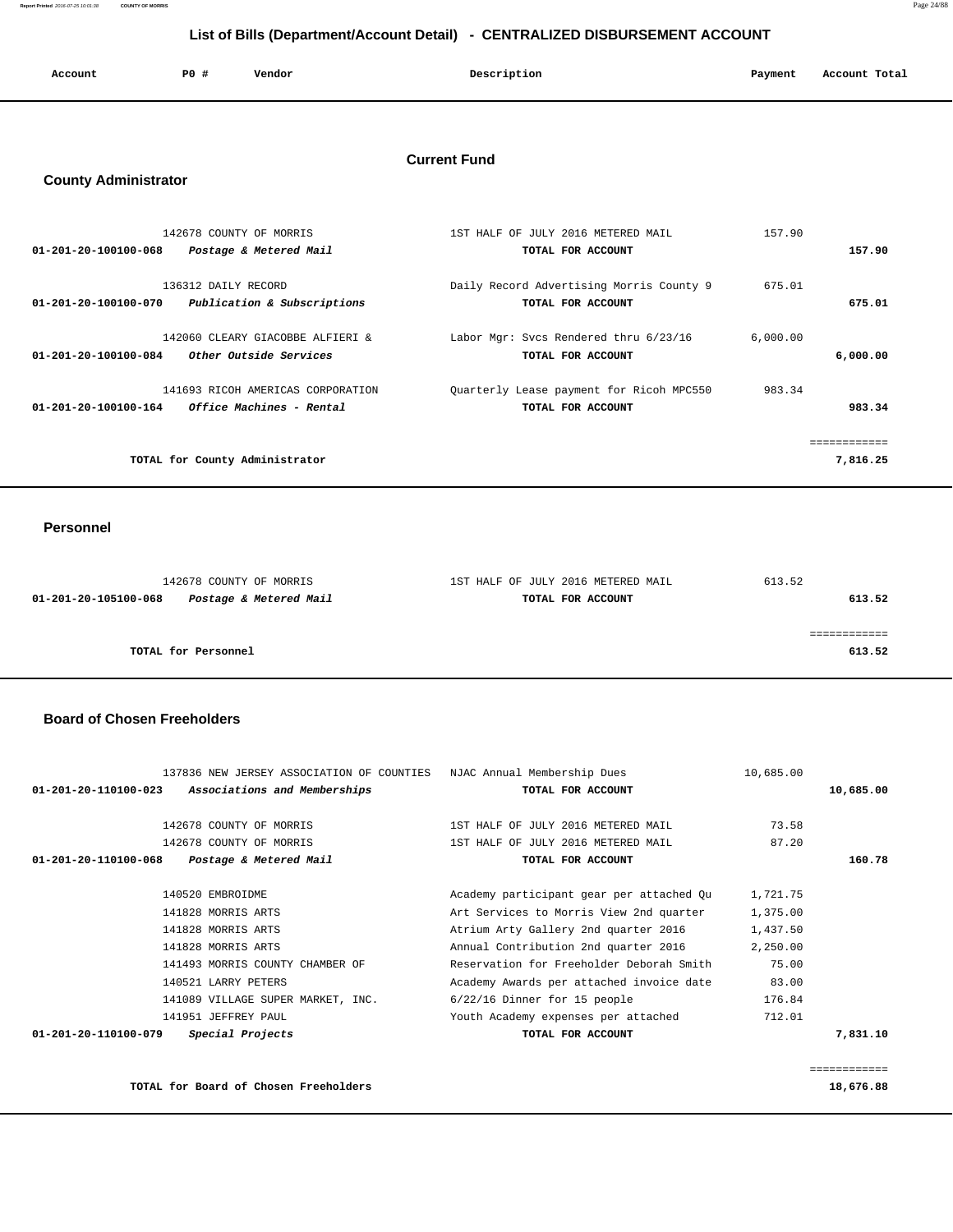# **List of Bills (Department/Account Detail) - CENTRALIZED DISBURSEMENT ACCOUNT**

| Account              | PO#                          | Vendor | Description                               | Payment | Account Total |
|----------------------|------------------------------|--------|-------------------------------------------|---------|---------------|
|                      |                              |        |                                           |         |               |
|                      | 141080 DAILY RECORD          |        | 1. BOND ORDINANCE PROVIDING FOR VARIOUS C | 169.64  |               |
|                      | 141830 DAILY RECORD          |        | Synopsis of Audit for 2015                | 193.40  |               |
|                      | 142059 DAILY RECORD          |        | Bid Advertisement for Bid M16-60          | 46.64   |               |
|                      | 142059 DAILY RECORD          |        | Bid Advertisement and affidavit for B16   | 77.24   |               |
|                      | 142656 DAILY RECORD          |        | ASB-03668474 PUBLIC AUCTION NOTICE 7/13/  | 95.72   |               |
|                      | 142656 DAILY RECORD          |        | ASB-03668474 SEALED BIDS CC 16-07, PROPO  | 108.04  |               |
| 01-201-20-110105-022 | Advertising                  |        | TOTAL FOR ACCOUNT                         |         | 690.68        |
|                      |                              |        |                                           |         |               |
|                      |                              |        |                                           |         | ============  |
|                      | TOTAL for Clerk of the Board |        |                                           |         | 690.68        |

# **County Clerk**

|                                | 141882 TELESEARCH INC              | temporary help in the bookkeeping dept.  | 862.65   |          |
|--------------------------------|------------------------------------|------------------------------------------|----------|----------|
|                                | 141881 TELESEARCH INC              | temporary help in the bookkeeping dept.  | 850.50   |          |
| 01-201-20-120100-016           | Outside Salaries & Wages           | TOTAL FOR ACCOUNT                        |          | 1,713.15 |
|                                | 140384 THOMSON REUTER-WEST         | west information charges 5/1/2016 to 5/3 | 570.45   |          |
| $01 - 201 - 20 - 120100 - 028$ | Books & Periodicals                | TOTAL FOR ACCOUNT                        |          | 570.45   |
|                                | 141310 VERIZON WIRELESS            | County Clerk                             | 239.39   |          |
| 01-201-20-120100-031           | Cellular Phones/Pagers             | TOTAL FOR ACCOUNT                        |          | 239.39   |
|                                | 138386 E-PROBATE LLC               | software maintenance on surrogate's mach | 1,320.00 |          |
| $01 - 201 - 20 - 120100 - 044$ | Equipment Service Agreements       | TOTAL FOR ACCOUNT                        |          | 1,320.00 |
|                                | 140685 EASTMAN MICROGRAPHICS, INC. | processing of 16mm film tracking #668380 | 327.27   |          |
| 01-201-20-120100-054           | Microfilming                       | TOTAL FOR ACCOUNT                        |          | 327.27   |
|                                | 141873 W.B. MASON COMPANY INC      | mis office supplies for the office custo | 1,693.53 |          |
| 01-201-20-120100-058           | Office Supplies & Stationery       | TOTAL FOR ACCOUNT                        |          | 1,693.53 |
|                                | 140686 THE TAB GROUP               | retrieval 6/17/16 delivery and pick up a | 74.40    |          |
| 01-201-20-120100-059           | Other General Expenses             | TOTAL FOR ACCOUNT                        |          | 74.40    |
|                                | 142678 COUNTY OF MORRIS            | 1ST HALF OF JULY 2016 METERED MAIL       | 2,535.19 |          |
| 01-201-20-120100-068           | Postage & Metered Mail             | TOTAL FOR ACCOUNT                        |          | 2,535.19 |
|                                | 140373 PAPER MART INC              | supreme multi white 8 1/2x11 20# paper c | 571.00   |          |
| 01-201-20-120100-069           | Printing                           | TOTAL FOR ACCOUNT                        |          | 571.00   |
|                                | 141773 JAMES SCIUTO                | reimbursement for mileage while going to | 14.01    |          |
|                                | 141774 ANN F. GROSSI, ESQ.         | reimbursement to Ann for mileage and tol | 216.58   |          |
| 01-201-20-120100-082           | Travel Expense                     | TOTAL FOR ACCOUNT                        |          | 230.59   |
|                                | 140372 UNITED PARCEL SERVICE       | summary on account 6x7742 service charge | 100.00   |          |
| 01-201-20-120100-084           | Other Outside Services             | TOTAL FOR ACCOUNT                        |          | 100.00   |
|                                | 141875 RICOH AMERICAS CORPORATION  | lease payment on ricoh MPC3003S copier E | 634.47   |          |
|                                | 141875 RICOH AMERICAS CORPORATION  | lease patment on ricoh MP3003 copier E15 | 634.47   |          |
| 01-201-20-120100-164           | Office Machines - Rental           | TOTAL FOR ACCOUNT                        |          | 1,268.94 |
|                                | 140688 MORRIS COUNTY CHAMBER OF    | registration for the 6/29/16 event ID#49 | 75.00    |          |
|                                | 141774 ANN F. GROSSI, ESO.         | reimbursement for dinner while at confer | 80.00    |          |
| 01-201-20-120100-185           | Food                               | TOTAL FOR ACCOUNT                        |          | 155.00   |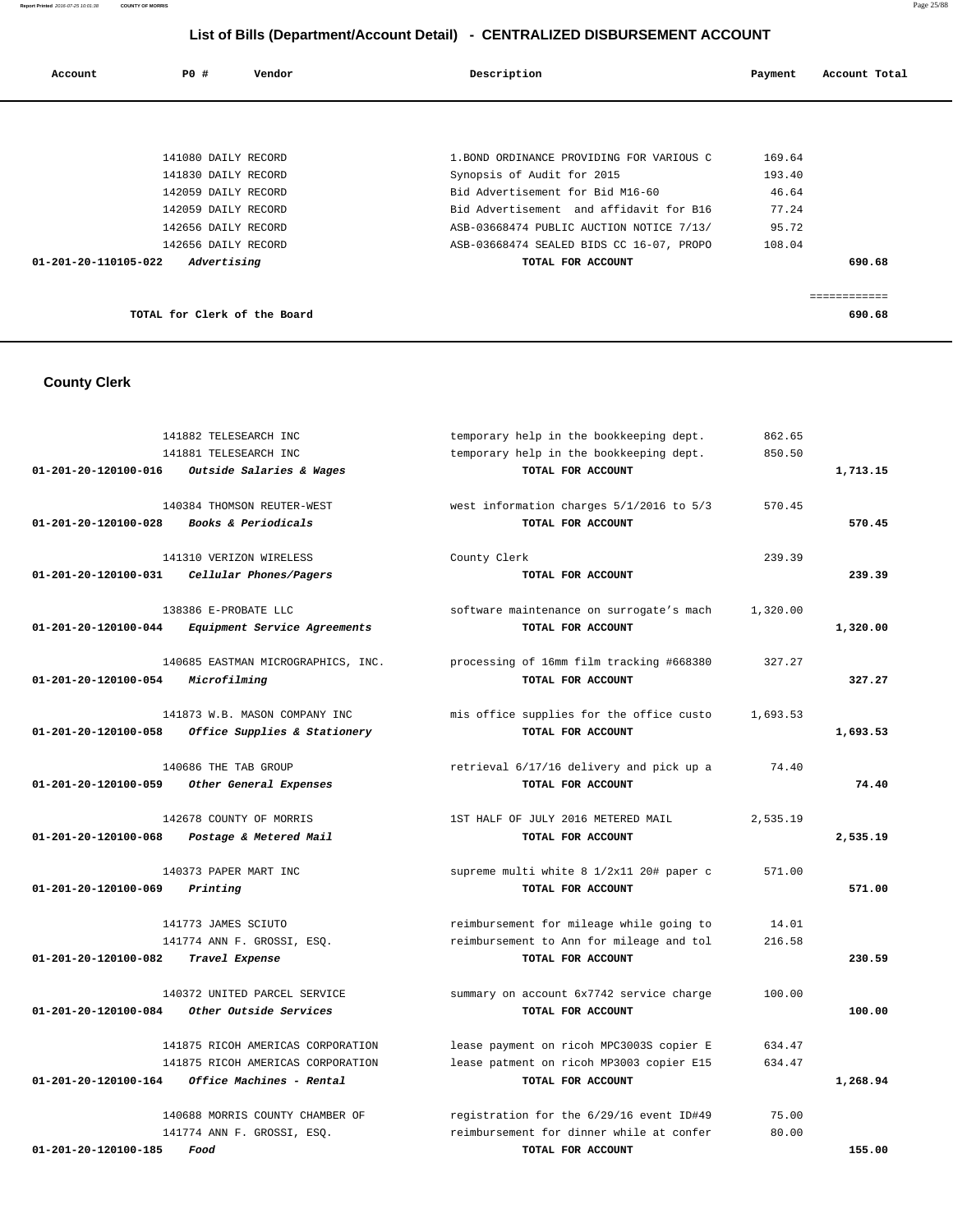# **List of Bills (Department/Account Detail) - CENTRALIZED DISBURSEMENT ACCOUNT**

| Account             | P0 #                   | Vendor | Description | Payment | Account Total |
|---------------------|------------------------|--------|-------------|---------|---------------|
| <b>County Clerk</b> |                        |        |             |         |               |
|                     |                        |        |             |         | ============  |
|                     | TOTAL for County Clerk |        |             |         | 10,798.91     |

# **County Board of Elections**

| 142678 COUNTY OF MORRIS<br>Postage & Metered Mail<br>01-201-20-121100-068        | 1ST HALF OF JULY 2016 METERED MAIL<br>TOTAL FOR ACCOUNT       | 832.73<br>832.73 |
|----------------------------------------------------------------------------------|---------------------------------------------------------------|------------------|
| 141320 MORRIS COUNTY PARK COMMISSION<br>Election Officer<br>01-201-20-121100-096 | PP#13 2016 - ELECTIONS WORKERS - GROSS E<br>TOTAL FOR ACCOUNT | 825.00<br>825.00 |
| TOTAL for County Board of Elections                                              |                                                               | 1,657.73         |

## **Superintendent of Elections**

|              | 24,186.50 | June 7, 2016 Primary Election- Delivery  | 140362 D. C. EXPRESS INC              |                      |
|--------------|-----------|------------------------------------------|---------------------------------------|----------------------|
|              | 1,980.00  | Canvas Bags containing Election Day Mate | 140362 D. C. EXPRESS INC              |                      |
|              | 24,186.50 | Pick-up of Voting Machines from Polling  | 140362 D. C. EXPRESS INC              |                      |
|              | 1,980.00  | Canvas Bags containing Election Day Mate | 140362 D. C. EXPRESS INC              |                      |
| 52,333.00    |           | TOTAL FOR ACCOUNT                        | Cartage                               | 01-201-20-121105-030 |
|              | 462.00    | NJAEO Annual Regional Meeting-June 29, 2 | 141358 LONGFELLOWS SANDWICH DELI      |                      |
|              | 10.00     | Delivery                                 | 141358 LONGFELLOWS SANDWICH DELI      |                      |
|              | 3.99      | 6/21/16 Shoprite of Greater Morristown-D | 141596 BRIAN HAMILTON                 |                      |
|              | 13.00     | Diet Coke 12 PK, Sprite 12 PK, Classic C | 141596 BRIAN HAMILTON                 |                      |
|              | 0.91      | Tax                                      | 141596 BRIAN HAMILTON                 |                      |
|              | 4.89      | 6/28/16 Shoprite of Flanders - SR Half & | 141596 BRIAN HAMILTON                 |                      |
|              | 5.49      | PHIL CRM CHS Orig                        | 141596 BRIAN HAMILTON                 |                      |
|              | 3.99      | PHIL WHP CREAM Che                       | 141596 BRIAN HAMILTON                 |                      |
|              | 2.69      | LOL Whip SLTD BTR                        | 141596 BRIAN HAMILTON                 |                      |
|              | 1.99      | SR 2% Milk Plastic                       | 141596 BRIAN HAMILTON                 |                      |
|              | 8.00      | Tony & Vinnie's - Danish Ring            | 141596 BRIAN HAMILTON                 |                      |
| 516.95       |           | TOTAL FOR ACCOUNT                        | National Voter Registration           | 01-201-20-121105-057 |
|              | 20.76     | 1ST HALF OF JULY 2016 METERED MAIL       | 142678 COUNTY OF MORRIS               |                      |
| 20.76        |           | TOTAL FOR ACCOUNT                        | Postage & Metered Mail                | 01-201-20-121105-068 |
|              | 40,788.00 | Setup & Certification of Voting Machines | 141916 ELECTION GRAPHICS, INC.        |                      |
|              | 309.00    | Re-Certification of Voting Machines for  | 141916 ELECTION GRAPHICS, INC.        |                      |
|              | 1,000.00  | Supervising Technician - (Jacque Ballest | 141916 ELECTION GRAPHICS, INC.        |                      |
|              | 2,800.00  | Field Technicians                        | 141916 ELECTION GRAPHICS, INC.        |                      |
| 44,897.00    |           | TOTAL FOR ACCOUNT                        | Other Outside Services                | 01-201-20-121105-084 |
|              | 249.00    | HP Quote 11052359 Item-HP Color LaserJet | 138743 HEWLETT-PACKARD COMPANY        |                      |
| 249.00       |           | TOTAL FOR ACCOUNT                        | Electronic Voting Machine             | 01-201-20-121105-104 |
| ============ |           |                                          |                                       |                      |
| 98,016.71    |           |                                          | TOTAL for Superintendent of Elections |                      |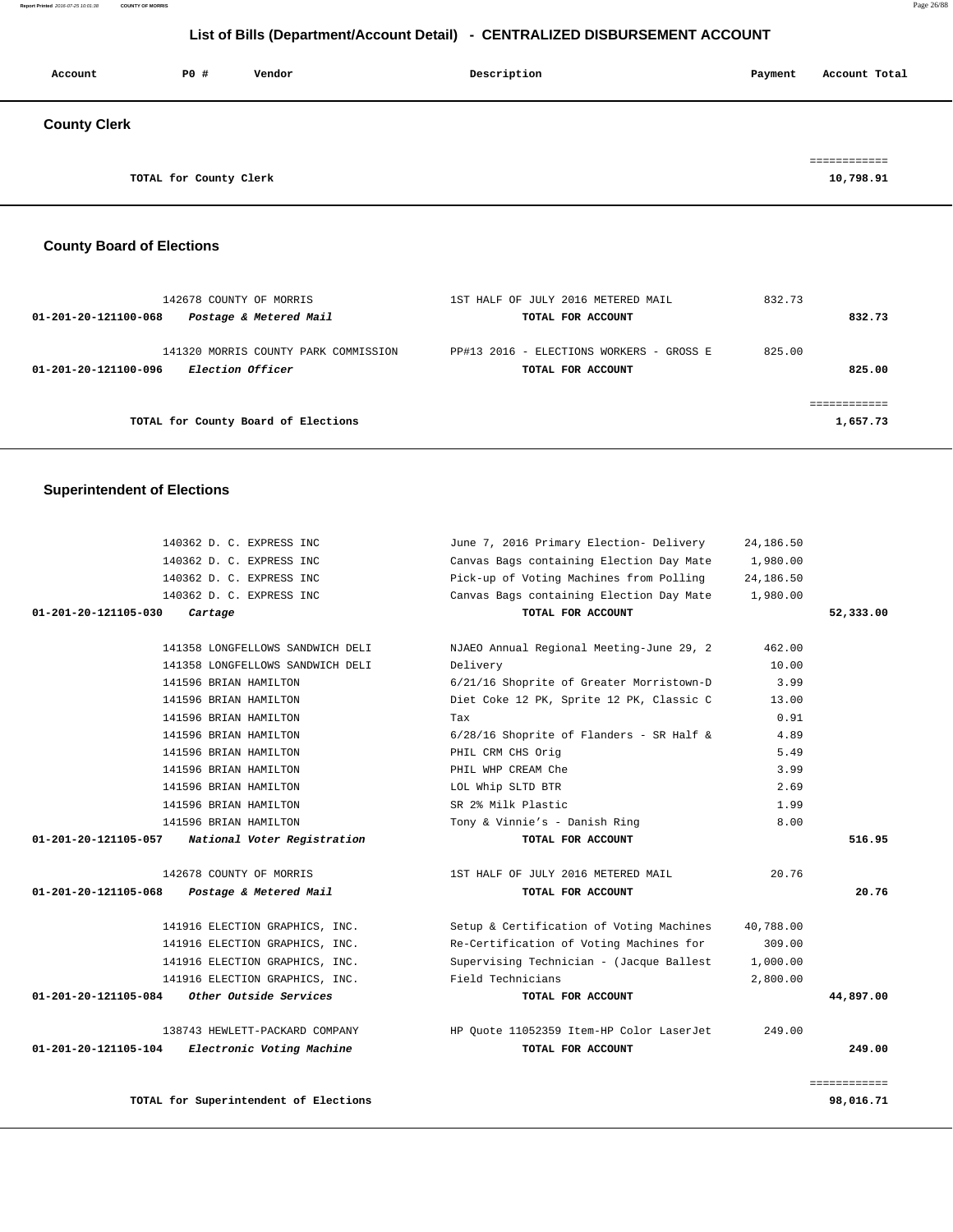**Report Printed** 2016-07-25 10:01:38 **COUNTY OF MORRIS** Page 27/88

# **List of Bills (Department/Account Detail) - CENTRALIZED DISBURSEMENT ACCOUNT**

| Account                        | P0 #                              | Vendor                                 | Description                                                   | Payment | Account Total                 |
|--------------------------------|-----------------------------------|----------------------------------------|---------------------------------------------------------------|---------|-------------------------------|
|                                |                                   |                                        |                                                               |         |                               |
| 01-201-20-121110-030           | 142052 LORI ANN CONDON<br>Cartage |                                        | temporary help in the election's for the<br>TOTAL FOR ACCOUNT | 125.00  | 125.00                        |
| $01 - 201 - 20 - 121110 - 068$ | 142678 COUNTY OF MORRIS           | Postage & Metered Mail                 | 1ST HALF OF JULY 2016 METERED MAIL<br>TOTAL FOR ACCOUNT       | 36.56   | 36.56                         |
| 01-201-20-121110-185           | 141776 SARA MOJICA<br>Food        |                                        | reimbursement for dinner while working o<br>TOTAL FOR ACCOUNT | 28.18   | 28.18                         |
|                                |                                   | TOTAL for County Elections (Cty Clerk) |                                                               |         | . = = = = = = = = =<br>189.74 |

## **County Treasurer**

| 142182 W.B. MASON COMPANY INC                         | Sign, Slanted, 8.5x11                        | 3.19   |              |
|-------------------------------------------------------|----------------------------------------------|--------|--------------|
| 142182 W.B. MASON COMPANY INC                         | Folder, Write & Erase Tabs Ast.              | 5.62   |              |
| 142182 W.B. MASON COMPANY INC                         | Flag, Arrow, 80PK, Red                       | 6.24   |              |
| 142182 W.B. MASON COMPANY INC                         | Cleaner, Dustoff 6pk                         | 76.89  |              |
| Office Supplies & Stationery<br>01-201-20-130100-058  | TOTAL FOR ACCOUNT                            |        | 91.94        |
| 142678 COUNTY OF MORRIS                               | 1ST HALF OF JULY 2016 METERED MAIL           | 212.90 |              |
| 01-201-20-130100-068<br>Postage & Metered Mail        | TOTAL FOR ACCOUNT                            |        | 212.90       |
| 142864 NESTLE WATERS NORTH AMERICA INC.               | $6/1/16 - 6/30/16$ Nestle Pure Life Drinking | 38.39  |              |
| 142864 NESTLE WATERS NORTH AMERICA INC.               | PARTIAL RENT FOR 6/15/16-6/30/16             | 0.53   |              |
| 142864 NESTLE WATERS NORTH AMERICA INC.               | Cooler Rental, July                          | 0.99   |              |
| <i>Other Outside Services</i><br>01-201-20-130100-084 | TOTAL FOR ACCOUNT                            |        | 39.91        |
|                                                       |                                              |        | ============ |
| TOTAL for County Treasurer                            |                                              |        | 344.75       |

## **Purchasing Division**

| 142678 COUNTY OF MORRIS                        | 1ST HALF OF JULY 2016 METERED MAIL | 462.34 |
|------------------------------------------------|------------------------------------|--------|
| 01-201-20-130105-068<br>Postage & Metered Mail | TOTAL FOR ACCOUNT                  | 462.34 |
|                                                |                                    |        |
|                                                |                                    |        |
| TOTAL for Purchasing Division                  |                                    | 462.34 |

## **Information Technology Div**

|                                | 141696 JOHN TUGMAN                      | PMI NJ Chapter Membership                 | 149.00 |        |
|--------------------------------|-----------------------------------------|-------------------------------------------|--------|--------|
| $01 - 201 - 20 - 140100 - 023$ | Associations and Memberships            | TOTAL FOR ACCOUNT                         |        | 149.00 |
|                                |                                         |                                           |        |        |
|                                | 140710 NESTLE WATERS NORTH AMERICA INC. | Account 0419423314                        | 45.85  |        |
|                                | 138886 W.B. MASON COMPANY INC           | HP 38A, (01338A) Black Original LaserJet  | 156.11 |        |
|                                | 138886 W.B. MASON COMPANY INC           | Advantus'fi Carabiner-Style Retractable I | 51.52  |        |
|                                | 138886 W.B. MASON COMPANY INC           | Advantus'fi Deluxe Lanyards, J-Hook Style | 10.20  |        |
|                                |                                         |                                           |        |        |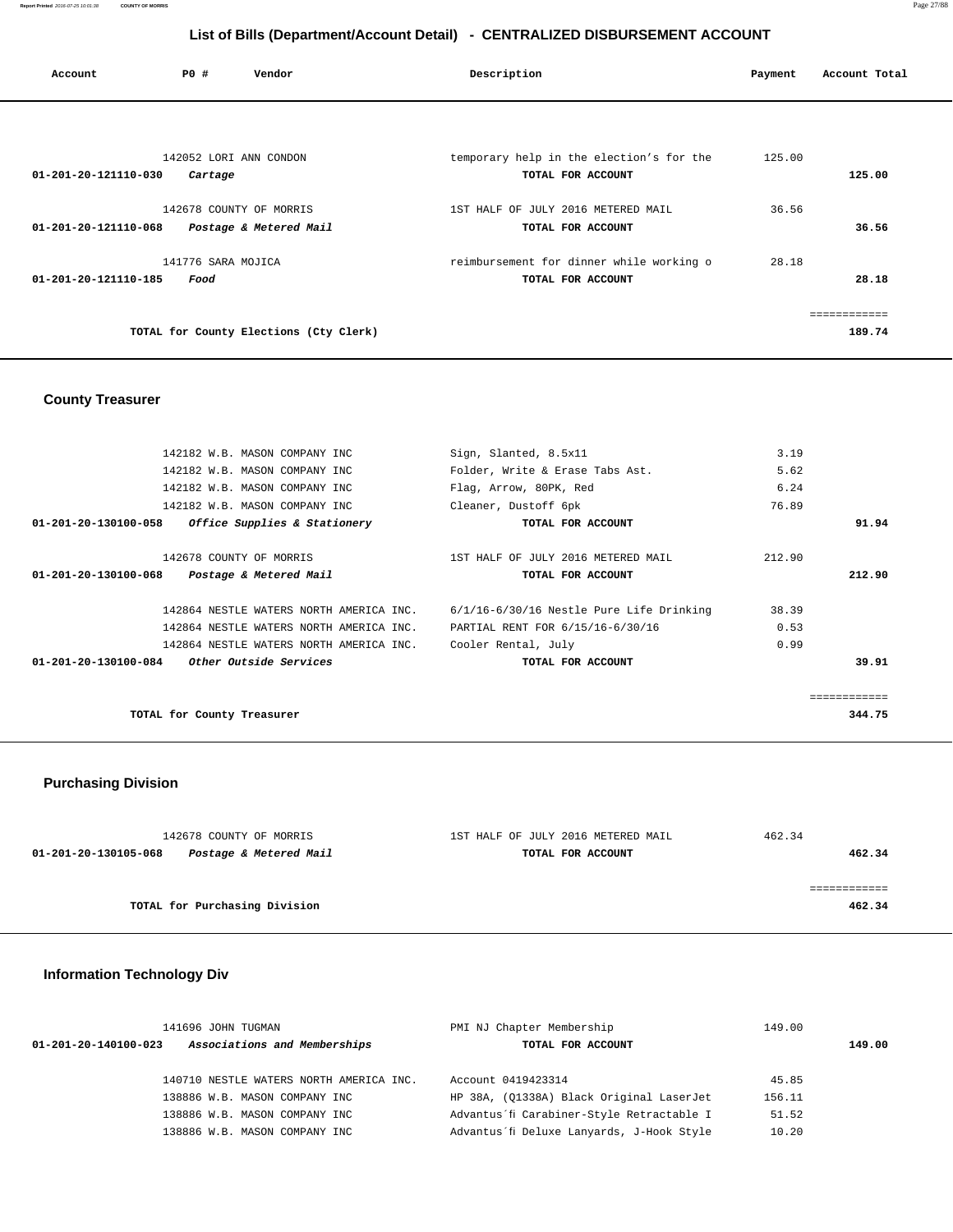# **List of Bills (Department/Account Detail) - CENTRALIZED DISBURSEMENT ACCOUNT**

| Account                           | PO#                     | Vendor                                                         | Description                                                                          | Payment          | Account Total |
|-----------------------------------|-------------------------|----------------------------------------------------------------|--------------------------------------------------------------------------------------|------------------|---------------|
| <b>Information Technology Div</b> |                         |                                                                |                                                                                      |                  |               |
|                                   |                         | 140338 W.B. MASON COMPANY INC<br>140338 W.B. MASON COMPANY INC | HP 643A, (Q5953A) Magenta Original Laser<br>HP 643A, (Q5952A) Yellow Original LaserJ | 256.65<br>256.65 |               |
| $01 - 201 - 20 - 140100 - 058$    |                         | Office Supplies & Stationery                                   | TOTAL FOR ACCOUNT                                                                    |                  | 790.96        |
|                                   | 142678 COUNTY OF MORRIS |                                                                | 1ST HALF OF JULY 2016 METERED MAIL                                                   | 6.51             |               |
| $01 - 201 - 20 - 140100 - 068$    |                         | Postage & Metered Mail                                         | TOTAL FOR ACCOUNT                                                                    |                  | 6.51          |
|                                   |                         | 136269 VIDEO CORPORATION OF AMERICA                            | Blue Jeans hosted bridging service - Rig                                             | 47,760.00        |               |
| 01-201-20-140100-084              |                         | Other Outside Services                                         | TOTAL FOR ACCOUNT                                                                    |                  | 47,760.00     |
|                                   |                         |                                                                |                                                                                      |                  | ============  |
|                                   |                         | TOTAL for Information Technology Div                           |                                                                                      |                  | 48,706.47     |

## **County Board of Taxation**

| 140437 MICROSYSTEMS-NJ COM, LLC                    | Ouarterly Billing 04,05,06/2016    | 8,000.00 |
|----------------------------------------------------|------------------------------------|----------|
| Electronic Data Processing<br>01-201-20-150100-040 | TOTAL FOR ACCOUNT                  | 8,000.00 |
| 142678 COUNTY OF MORRIS                            | 1ST HALF OF JULY 2016 METERED MAIL | 54.01    |
| Postage & Metered Mail<br>01-201-20-150100-068     | TOTAL FOR ACCOUNT                  | 54.01    |
|                                                    |                                    |          |
| TOTAL for County Board of Taxation                 |                                    | 8,054.01 |

## **County Counsel**

| 142082 RANDALL W. BUSH                            | Annual Assessment NJ Lawyer's Fund Clien                                  | 252.00    |        |
|---------------------------------------------------|---------------------------------------------------------------------------|-----------|--------|
| 01-201-20-155100-023 Associations and Memberships | TOTAL FOR ACCOUNT                                                         |           | 252.00 |
|                                                   | 140508 THOMSON REUTER-WEST 1003671819 - Library Plan Charges May 5 404.00 |           |        |
| 01-201-20-155100-050<br>Law Books                 | TOTAL FOR ACCOUNT                                                         |           | 404.00 |
| 142237 CARMAGNOLA & RITARDI LLC                   | Schaeffer v. Tracey (MCPO)                                                | 1,104.00  |        |
| 142237 CARMAGNOLA & RITARDI LLC                   | General Labor matters                                                     | 180.00    |        |
| 142237 CARMAGNOLA & RITARDI LLC                   | Lane v. Koloski (MCPO)                                                    | 1,687.20  |        |
| 142237 CARMAGNOLA & RITARDI LLC                   | Correa v. MCPO                                                            | 516.00    |        |
| 142222 DIEGNAN & BROPHY, LLC.                     | Hromoko, Mary                                                             | 525.95    |        |
| 142222 DIEGNAN & BROPHY, LLC.                     | Stehling, Mary                                                            | 528.00    |        |
| 142222 DIEGNAN & BROPHY, LLC.                     | Colfax, Raymond                                                           | 746.99    |        |
| 142222 DIEGNAN & BROPHY, LLC.                     | Keefe, Owen                                                               | 240.00    |        |
| 142222 DIEGNAN & BROPHY, LLC.                     | Wood, William                                                             | 420.00    |        |
| 142222 DIEGNAN & BROPHY, LLC.                     | Albert, Toni                                                              | 156.00    |        |
| 142222 DIEGNAN & BROPHY, LLC.                     | Grounard, Joyce                                                           | 120.00    |        |
| 142194 EDWARD J. BUZAK, ESQ.                      | COAH-HUD                                                                  | 30.00     |        |
| 142193 TRIMBOLI & PRUSINOWSKI, LLC                | Jose Roa (removal appeal)                                                 | 240.00    |        |
| 142193 TRIMBOLI & PRUSINOWSKI, LLC                | General                                                                   | 204.00    |        |
| 142435 BARBARULA LAW OFFICE                       | County Clerk-OPRA request                                                 | 372.00    |        |
| 142435 BARBARULA LAW OFFICE                       | Schaller, Michelle-County Clerk                                           | 144.00    |        |
| 142172 CLEARY GIACOBBE ALFIERI &                  | Labor                                                                     | 85.38     |        |
| 142172 CLEARY GIACOBBE ALFIERI &                  | General Counsel-Morris County                                             | 12,866.00 |        |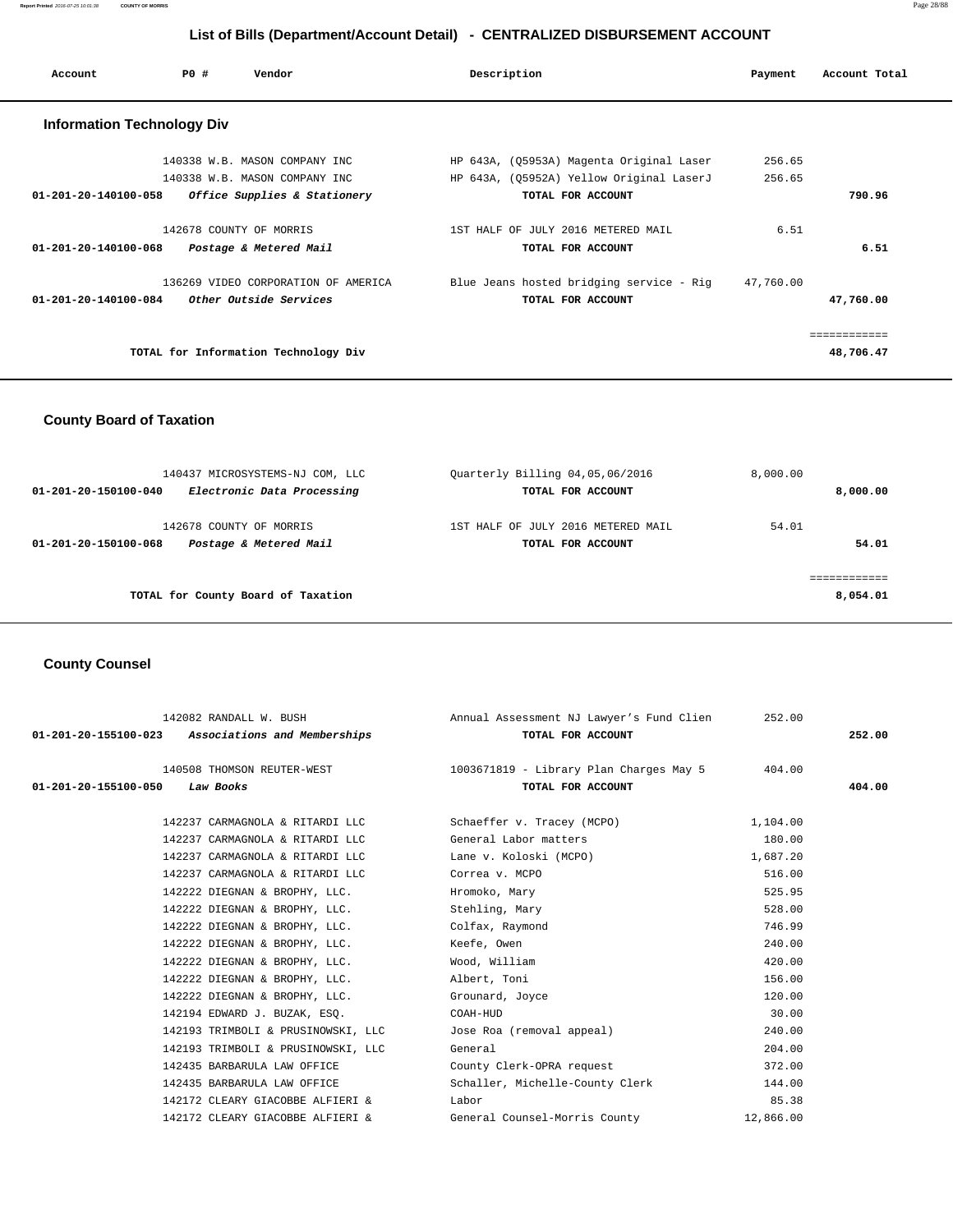| List of Bills (Department/Account Detail) - CENTRALIZED DISBURSEMENT ACCOUNT |                          |                                          |  |                                          |         |               |
|------------------------------------------------------------------------------|--------------------------|------------------------------------------|--|------------------------------------------|---------|---------------|
| Account                                                                      | PO#                      | Vendor                                   |  | Description                              | Payment | Account Total |
| <b>County Counsel</b>                                                        |                          |                                          |  |                                          |         |               |
|                                                                              |                          | 142172 CLEARY GIACOBBE ALFIERI &         |  | Sheriff's SOA                            | 252.00  |               |
|                                                                              |                          | 142202 LAW OFFICE OF ROBERT J. GREENBAUM |  | Holmes (EEOC)                            | 72.00   |               |
|                                                                              |                          | 142202 LAW OFFICE OF ROBERT J. GREENBAUM |  | Johnson (Civil Service)                  | 276.00  |               |
|                                                                              |                          | 142202 LAW OFFICE OF ROBERT J. GREENBAUM |  | Echevarria (Civil Service)               | 324.00  |               |
|                                                                              |                          | 142202 LAW OFFICE OF ROBERT J. GREENBAUM |  | Reed, John (Civil Service)               | 120.00  |               |
|                                                                              |                          | 142202 LAW OFFICE OF ROBERT J. GREENBAUM |  | Reed, Joyce (OAL)                        | 360.00  |               |
|                                                                              |                          | 142202 LAW OFFICE OF ROBERT J. GREENBAUM |  | Correctional Facililty                   | 936.00  |               |
|                                                                              |                          | 142202 LAW OFFICE OF ROBERT J. GREENBAUM |  | Carberry (Civil Service)                 | 72.00   |               |
|                                                                              |                          | 142202 LAW OFFICE OF ROBERT J. GREENBAUM |  | Restreppo (Civil Service)                | 72.00   |               |
|                                                                              |                          | 142202 LAW OFFICE OF ROBERT J. GREENBAUM |  | Denis (EEOC)                             | 168.00  |               |
|                                                                              |                          | 142202 LAW OFFICE OF ROBERT J. GREENBAUM |  | Gutierez (Civil Service-Academy)         | 276.00  |               |
| 01-201-20-155100-051                                                         | Legal                    |                                          |  | TOTAL FOR ACCOUNT                        |         | 25,745.52     |
|                                                                              |                          | 142678 COUNTY OF MORRIS                  |  | 1ST HALF OF JULY 2016 METERED MAIL       | 16.61   |               |
| $01 - 201 - 20 - 155100 - 068$                                               |                          | Postage & Metered Mail                   |  | TOTAL FOR ACCOUNT                        |         | 16.61         |
|                                                                              |                          | 142080 RANDALL W. BUSH                   |  | Auto Mileage Expense 2nd Q 2016          | 230.51  |               |
| 01-201-20-155100-082                                                         | Travel Expense           |                                          |  | TOTAL FOR ACCOUNT                        |         | 230.51        |
|                                                                              |                          | 142088 RICOH AMERICAS CORPORATION        |  | Contract G-2075 Copier Lease Months of J | 904.42  |               |
| 01-201-20-155100-164                                                         |                          | Office Machines - Rental                 |  | TOTAL FOR ACCOUNT                        |         | 904.42        |
|                                                                              |                          | 140668 THOMSON REUTER-WEST               |  | Inv# 833040424 West Information Charges  | 679.22  |               |
| 01-203-20-155100-050                                                         |                          | $(2015)$ Law Books                       |  | TOTAL FOR ACCOUNT                        |         | 679.22        |
|                                                                              |                          |                                          |  |                                          |         | ============  |
|                                                                              | TOTAL for County Counsel |                                          |  |                                          |         | 28,232.28     |

# **County Surrogate**

|                                | 141912 W.B. MASON COMPANY INC           | CUSTOMER NO. C1033751              | 492.67       |
|--------------------------------|-----------------------------------------|------------------------------------|--------------|
|                                | 141912 W.B. MASON COMPANY INC           | CUSTOMER NO. C1033751              | 444.85       |
|                                | 142520 W.B. MASON COMPANY INC           | CUSTOMER NO. C1033751              | 607.62       |
|                                | 142520 W.B. MASON COMPANY INC           | CUSTOMER NO. C1033751              | 437.67       |
| 01-201-20-160100-058           | Office Supplies & Stationery            | TOTAL FOR ACCOUNT                  | 1,982.81     |
|                                | 142678 COUNTY OF MORRIS                 | 1ST HALF OF JULY 2016 METERED MAIL | 323.74       |
| $01 - 201 - 20 - 160100 - 068$ | Postage & Metered Mail                  | TOTAL FOR ACCOUNT                  | 323.74       |
|                                | 141911 NESTLE WATERS NORTH AMERICA INC. | A/C NO. 0434552170                 | 21.93        |
|                                | 142526 JOHN PECORARO                    | petty cash                         | 86.54        |
| $01 - 201 - 20 - 160100 - 095$ | Other Administrative Supplies           | TOTAL FOR ACCOUNT                  | 108.47       |
|                                |                                         |                                    | ============ |
|                                | TOTAL for County Surrogate              |                                    | 2,415.02     |
|                                |                                         |                                    |              |

# **Engineering**

|                      | 140622 NFPA INTERNATIONAL | Membership Term for 1 Year for Art Catal | 175.00 |
|----------------------|---------------------------|------------------------------------------|--------|
| 01-201-20-165100-059 | Other General Expenses    | TOTAL FOR ACCOUNT                        | 175.00 |

**Report Printed** 2016-07-25 10:01:38 **COUNTY OF MORRIS** Page 29/88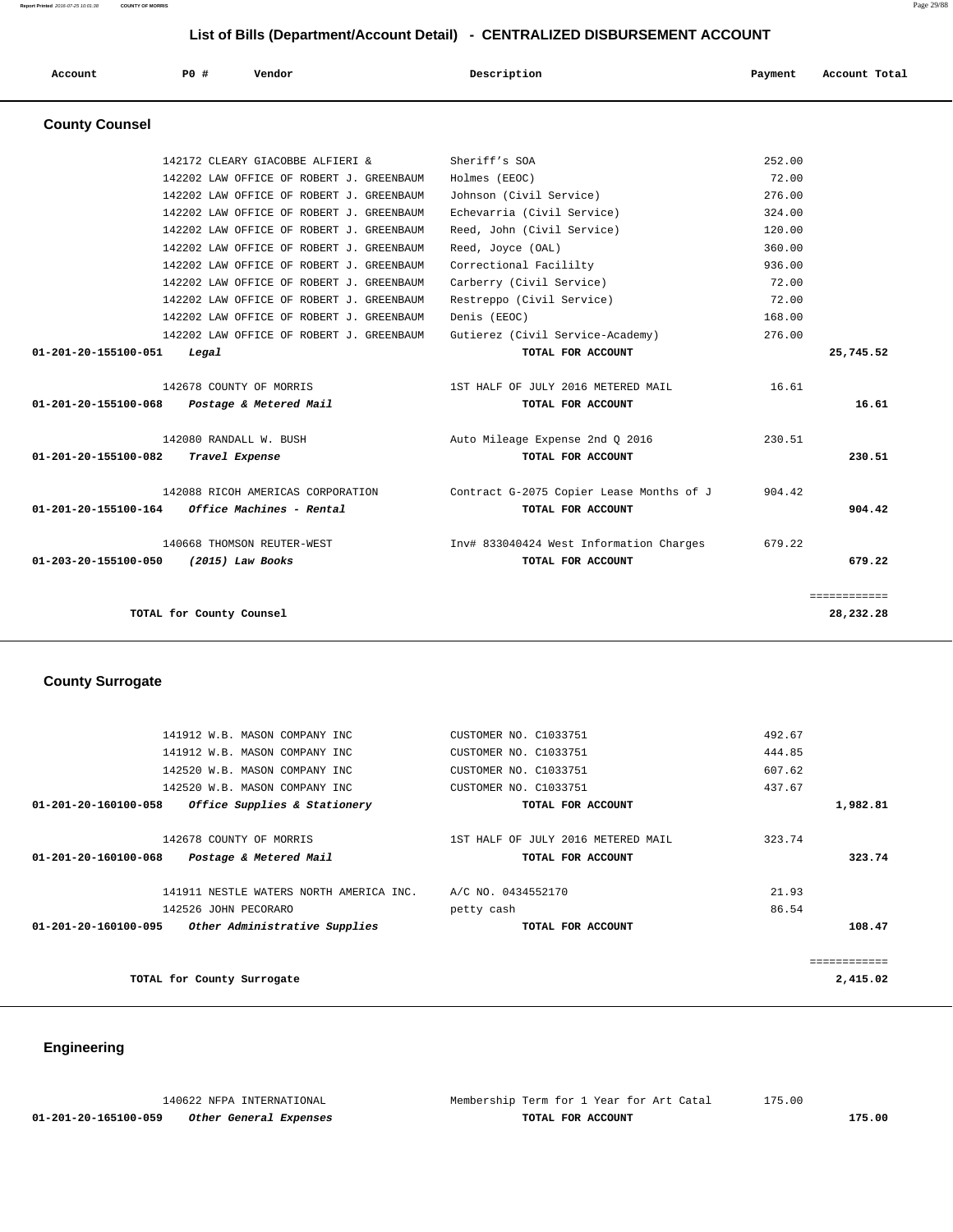# **List of Bills (Department/Account Detail) - CENTRALIZED DISBURSEMENT ACCOUNT**

| Account              | PO#<br>Vendor                               | Description                              | Payment  | Account Total |
|----------------------|---------------------------------------------|------------------------------------------|----------|---------------|
| Engineering          |                                             |                                          |          |               |
|                      | 142678 COUNTY OF MORRIS                     | 1ST HALF OF JULY 2016 METERED MAIL       | 59.12    |               |
|                      | 142678 COUNTY OF MORRIS                     | 1ST HALF OF JULY 2016 METERED MAIL       | 0.47     |               |
|                      | 01-201-20-165100-068 Postage & Metered Mail | TOTAL FOR ACCOUNT                        |          | 70.90         |
|                      | 140644 R.S. KNAPP CO INC.                   | HP Design JetMonthly Service ContractFro | 66.64    |               |
| 01-201-20-165100-078 | Software Maintenance                        | TOTAL FOR ACCOUNT                        |          | 66.64         |
|                      | 140202 R.S. KNAPP CO INC                    | HP DesignJet Monthly Service Contractfro | 66.64    |               |
| 01-201-20-165100-164 | Office Machines - Rental                    | TOTAL FOR ACCOUNT                        |          | 66.64         |
|                      | 140069 RESIDEX, LLC                         | PT WASP Freeze Wasp & Hornet Killer      | 104.31   |               |
|                      | 140069 RESIDEX, LLC                         | Invader Insecticide FMC                  | 111.00   |               |
|                      | 140069 RESIDEX, LLC                         | Drione Insecticide                       | 161.04   |               |
|                      | 140069 RESIDEX, LLC                         | Transport GHP                            | 141.81   |               |
|                      | 140069 RESIDEX, LLC                         | Gentrol IGR Control Pack                 | 53.45    |               |
|                      | 140069 RESIDEX, LLC                         | Gentrol IGR Point Source                 | 28.02    |               |
|                      | 140069 RESIDEX, LLC                         | FMC 2016 Spring Kickoff                  | $-13.50$ |               |
|                      | 140068 RESIDEX, LLC                         | PT Advance Granular Carpenter Ant Bait   | 326.08   |               |
|                      | 140068 RESIDEX, LLC                         | Advion Ant Bait Arena                    | 115.36   |               |
|                      | 140068 RESIDEX, LLC                         | Niban FG Fine Granular Bait              | 34.60    |               |
|                      | 140068 RESIDEX, LLC                         | Terr-PCO Liquid Ant Bait Stations        | 22.85    |               |
|                      | 140638 ARBORCHEM PRODUCTS                   | 186 - Diquat SPC 2L & Freight            | 64.75    |               |
|                      | 140621 RESIDEX, LLC                         | Box of Hex-Pro Termite BaitingSystem ( 1 | 70.12    |               |
|                      | 140621 RESIDEX, LLC                         | Freight Charge                           | 9.25     |               |
| 01-201-20-165100-225 | Chemicals & Sprays                          | TOTAL FOR ACCOUNT                        |          | 1,229.14      |

**TOTAL for Engineering 1,608.32**

| 140480 ADVOCATES FOR NJ HISTORY                       | annual membership dues                  | 75.00        |
|-------------------------------------------------------|-----------------------------------------|--------------|
| 140479 LEAGUE OF HISTORICAL SOCIETIES                 | annual membership                       | 40.00        |
| 01-201-20-175100-023<br>Associations and Memberships  | TOTAL FOR ACCOUNT                       | 115.00       |
|                                                       |                                         |              |
| 142678 COUNTY OF MORRIS                               | 1ST HALF OF JULY 2016 METERED MAIL      | 1.99         |
| 01-201-20-175100-068<br>Postage & Metered Mail        | TOTAL FOR ACCOUNT                       | 1.99         |
|                                                       |                                         |              |
| 142007 NESTLE WATERS NORTH AMERICA INC.               | 0434723672  05/15/16-06/14/16 - bottled | 9.97         |
| Other Administrative Supplies<br>01-201-20-175100-095 | TOTAL FOR ACCOUNT                       | 9.97         |
|                                                       |                                         |              |
|                                                       |                                         | ============ |
| TOTAL for Heritage Commission                         |                                         | 126.96       |

============

## **Planning Board**

| Associations and Memberships<br>01-201-20-180100-023 | TOTAL FOR ACCOUNT                        | 596.00 |
|------------------------------------------------------|------------------------------------------|--------|
| 141947 JOSEPH BARILLA                                | Professional Planning Membership Dues -  | 466.00 |
| 141947 JOSEPH BARILLA                                | State of NJ Professional Planners Licens | 130.00 |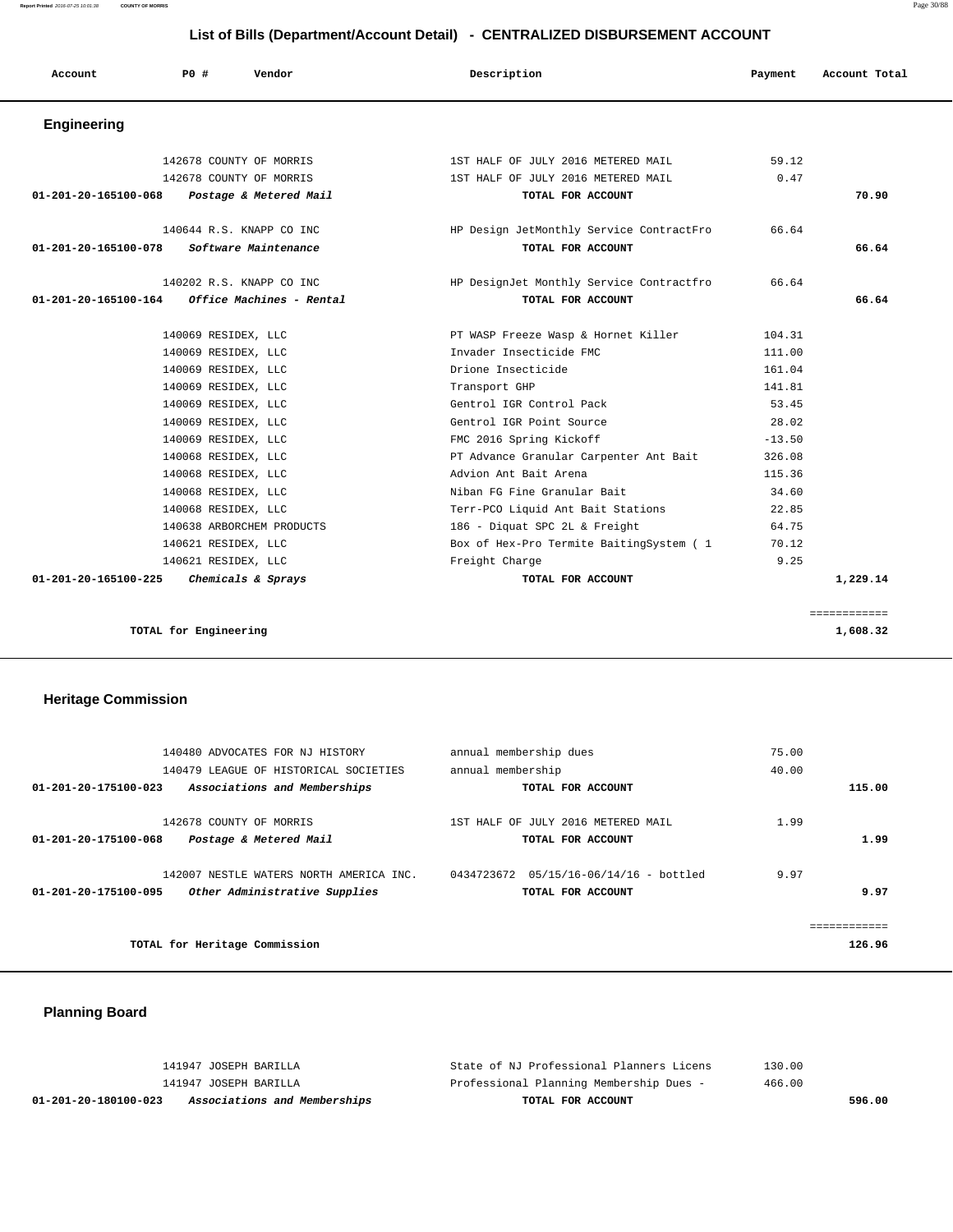**Report Printed** 2016-07-25 10:01:38 **COUNTY OF MORRIS** Page 31/88

# **List of Bills (Department/Account Detail) - CENTRALIZED DISBURSEMENT ACCOUNT**

| Account                        | PO#                      | Vendor                      | Description                              | Payment | Account Total |
|--------------------------------|--------------------------|-----------------------------|------------------------------------------|---------|---------------|
| <b>Planning Board</b>          |                          |                             |                                          |         |               |
| $01 - 201 - 20 - 180100 - 068$ |                          | Postage & Metered Mail      | TOTAL FOR ACCOUNT                        |         | 223.64        |
|                                | 142271 DAILY RECORD      |                             | Legal Notice w/affidavit published 7/8/1 | 73.72   |               |
| 01-201-20-180100-070           |                          | Publication & Subscriptions | TOTAL FOR ACCOUNT                        |         | 73.72         |
|                                | 141947 JOSEPH BARILLA    |                             | Parking fee from attending the County Pl | 12.00   |               |
| 01-201-20-180100-082           | Travel Expense           |                             | TOTAL FOR ACCOUNT                        |         | 12.00         |
|                                |                          |                             |                                          |         | ------------  |
|                                | TOTAL for Planning Board |                             |                                          |         | 905.36        |
|                                |                          |                             |                                          |         |               |

# **County Weights & Measures**

| 141310 VERIZON WIRELESS                                       | L&PS/Weights and Measures               | 295.38    |              |
|---------------------------------------------------------------|-----------------------------------------|-----------|--------------|
| $01 - 201 - 22 - 201100 - 031$<br>Cellular Phones/Pagers      | TOTAL FOR ACCOUNT                       |           | 295.38       |
|                                                               |                                         |           |              |
| 142678 COUNTY OF MORRIS                                       | 1ST HALF OF JULY 2016 METERED MAIL      | 0.93      |              |
| $01 - 201 - 22 - 201100 - 068$<br>Postage & Metered Mail      | TOTAL FOR ACCOUNT                       |           | 0.93         |
| 141700 JERSEY CENTRAL POWER & LIGHT                           | 100 007 051 277 WEIGHTS & MEASURES      | 887.23    |              |
|                                                               |                                         |           |              |
| 141700 JERSEY CENTRAL POWER & LIGHT                           | REVERSED INVOICE CREDITS ACCT # 100 006 | $-374.08$ |              |
| $01 - 201 - 22 - 201100 - 137$<br><i>Electricity</i>          | TOTAL FOR ACCOUNT                       |           | 513.15       |
| 142541 NATIONAL FUEL OIL INC.                                 | FUEL CHARGES 6/16                       | 928.96    |              |
| $01 - 201 - 22 - 201100 - 140$<br><i><b>Gas Purchases</b></i> | TOTAL FOR ACCOUNT                       |           | 928.96       |
|                                                               |                                         |           |              |
| 142188 PSE&G CO                                               | REF # MOMBAG/ 65-513-961-00 W & M       | 110.75    |              |
| $01 - 201 - 22 - 201100 - 141$<br>Natural Gas                 | TOTAL FOR ACCOUNT                       |           | 110.75       |
|                                                               |                                         |           |              |
|                                                               |                                         |           | ============ |
| TOTAL for County Weights & Measures                           |                                         |           | 1,849.17     |
|                                                               |                                         |           |              |

| 140550 FLAGSHIP HEALTH SYSTEMS, INC. |  | Jan 2016 Flagship - Main County Dental   | 1,976.96 |
|--------------------------------------|--|------------------------------------------|----------|
| 140550 FLAGSHIP HEALTH SYSTEMS, INC. |  | Jan 2016 Flagship - Main County Cobra De | 92.67    |
| 140550 FLAGSHIP HEALTH SYSTEMS, INC. |  | Jan 2016 Flagship - Morris View Dental   | 834.03   |
| 140550 FLAGSHIP HEALTH SYSTEMS, INC. |  | Jan 2016 Flagship - Morris View Cobra De | 154.45   |
| 140550 FLAGSHIP HEALTH SYSTEMS, INC. |  | Jan 2016 Flagship - Mosquito Dental      | 30.89    |
| 140551 FLAGSHIP HEALTH SYSTEMS, INC. |  | Feb 2016 Flagship - Main County Dental   | 2,100.52 |
| 140551 FLAGSHIP HEALTH SYSTEMS, INC. |  | Feb 2016 Flagship - Main County Cobra De | 92.67    |
| 140551 FLAGSHIP HEALTH SYSTEMS, INC. |  | Feb 2016 Flagship - Morris View Dental   | 926.70   |
| 140551 FLAGSHIP HEALTH SYSTEMS, INC. |  | Feb 2016 Flagship - Morris View Cobra De | 154.45   |
| 140551 FLAGSHIP HEALTH SYSTEMS, INC. |  | Feb 2016 Flagship - Mosquito Dental      | 30.89    |
| 140552 FLAGSHIP HEALTH SYSTEMS, INC. |  | March 2016 Flagship - Main County Dental | 2,162.30 |
| 140552 FLAGSHIP HEALTH SYSTEMS, INC. |  | March 2016 Flagship - Main County Cobra  | 92.67    |
| 140552 FLAGSHIP HEALTH SYSTEMS, INC. |  | March 2016 Flagship - Morris View Dental | 926.70   |
| 140552 FLAGSHIP HEALTH SYSTEMS, INC. |  | March 2016 Flagship - Morris View Cobra  | 154.45   |
| 140552 FLAGSHIP HEALTH SYSTEMS, INC. |  | March 2016 Flagship - Mosquito Dental    | 30.89    |
| 140553 FLAGSHIP HEALTH SYSTEMS, INC. |  | April 2016 Flagship - Main County Dental | 2,193.19 |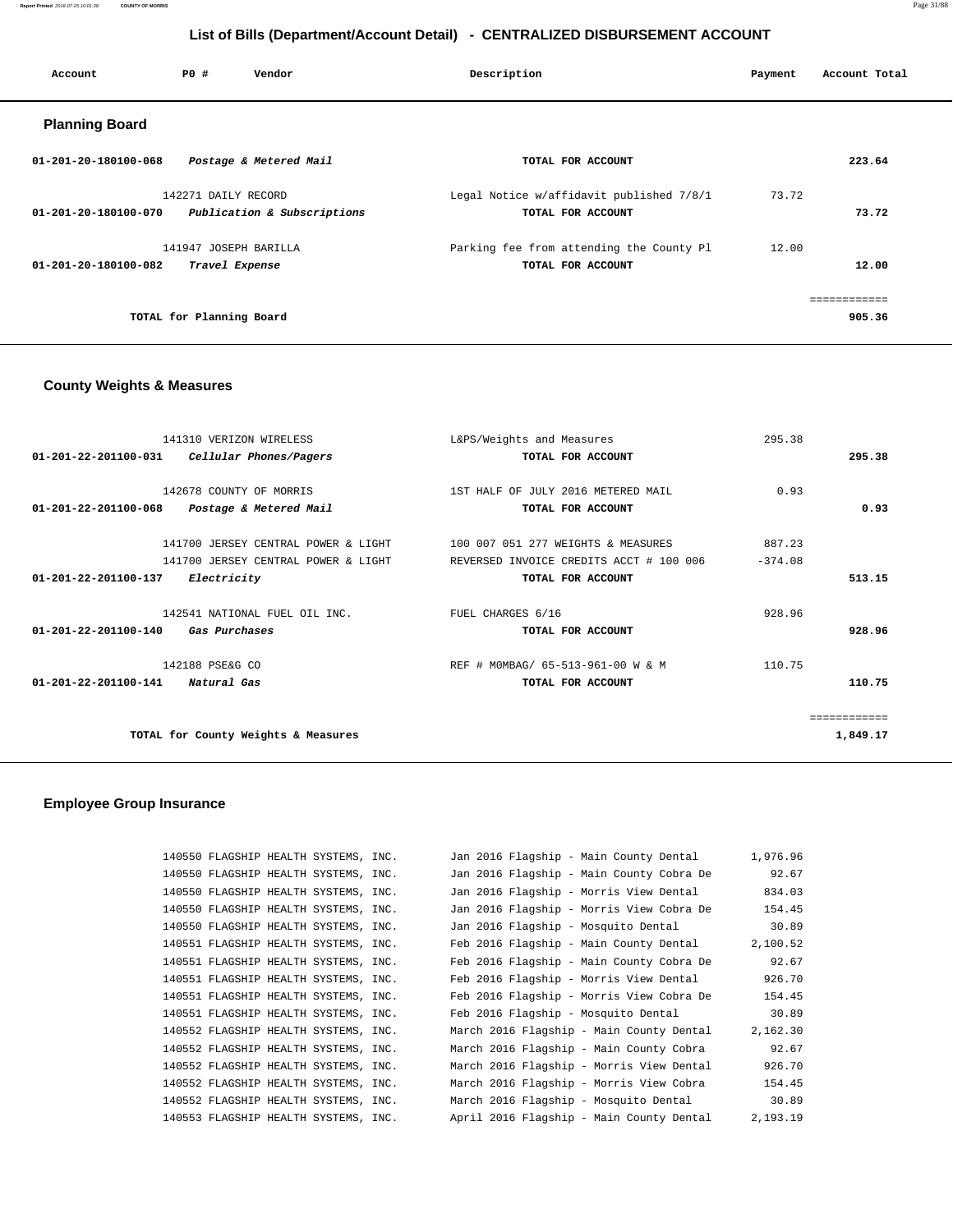|  | Account | <b>PO #</b> | Vendor | Description | Payment | Account Total |
|--|---------|-------------|--------|-------------|---------|---------------|
|--|---------|-------------|--------|-------------|---------|---------------|

| 140553 FLAGSHIP HEALTH SYSTEMS, INC. | April 2016 Flagship - Morris View Dental | 926.70   |
|--------------------------------------|------------------------------------------|----------|
| 140553 FLAGSHIP HEALTH SYSTEMS, INC. | April 2016 Flagship - Morris View Cobra  | 185.34   |
| 140553 FLAGSHIP HEALTH SYSTEMS, INC. | April 2016 Flagship - Mosquito Dental    | 30.89    |
| 140554 FLAGSHIP HEALTH SYSTEMS, INC. | May 2016 Flagship - Main County Dental   | 2,193.19 |
| 140554 FLAGSHIP HEALTH SYSTEMS, INC. | May 2016 Flagship - Main County Cobra De | 92.67    |
| 140554 FLAGSHIP HEALTH SYSTEMS, INC. | May 2016 Flagship - Morris View Dental   | 926.70   |
| 140554 FLAGSHIP HEALTH SYSTEMS, INC. | May 2016 Flagship - Morris View Cobra De | 185.34   |
| 140554 FLAGSHIP HEALTH SYSTEMS, INC. | May 2016 Flagship - Mosquito Dental      | 30.89    |
| 140555 FLAGSHIP HEALTH SYSTEMS, INC. | June 2016 Flagship - Main County Dental  | 2,254.97 |
| 140555 FLAGSHIP HEALTH SYSTEMS, INC. | June 2016 Flagship - Main County Cobra D | 92.67    |
| 140555 FLAGSHIP HEALTH SYSTEMS, INC. | June 2016 Flagship - Morris View Dental  | 926.70   |
| 140555 FLAGSHIP HEALTH SYSTEMS, INC. | June 2016 Flagship - Morris View Cobra D | 185.34   |
| 140555 FLAGSHIP HEALTH SYSTEMS, INC. | June 2016 Flagship - Mosquito Dental     | 30.89    |
| 141098 PRESTIGE PARTY RENTAL INC.    | 8' Rectangular Table                     | 280.00   |
| 141098 PRESTIGE PARTY RENTAL INC.    | White plastic chair                      | 175.00   |
| 141098 PRESTIGE PARTY RENTAL INC.    | Delivery fee                             | 55.00    |
| 141526 ALMA ACEVEDO                  | Medicare B - January 2016 through June 2 | 1,258.80 |
| 141525 JOSEPHINE ABRUZZO             | Medicare B - January 2016 through June 2 | 629.40   |
| 140808 GHYSLAINE F. BRILLANT         | Medicare B - January 2016 through June 2 | 1,258.80 |
| 140814 EVELYN BROWN                  | Medicare B - January 2016 through June 2 | 629.40   |
| 140824 ROSEMARIE BURKE               | Medicare B - January 2016 through June 2 | 1,258.80 |
| 140794 DOUGLAS BOOSER                | Medicare B - January 2016 through June 2 | 629.40   |
| 140793 PATRICIA BONGIORNO            | Medicare B - January 2016 through June 2 | 629.40   |
| 140810 DOROTHY BROOME                | Medicare B - January 2016 through June 2 | 629.40   |
| 140806 CHARLES BRIGHT                | Medicare B - January 2016 through June 2 | 629.40   |
| 140822 CLAUDIA BUDDY                 | Medicare B - January 2016 through June 2 | 1,258.80 |
| 140941 LANCELOT EVANS                | Medicare B - January 2016 through June 2 | 629.40   |
| 141473 GERALD STARK SR.              | Medicare B - January 2016 through June 2 | 1,258.80 |
| 141186 THOMAS A. MARKT               | Medicare B - January 2016 through June 2 | 629.40   |
| 141285 LARISSA PENCAK                | Medicare B - January 2016 through June 2 | 1,258.80 |
| 141288 FRANCES PERKALIS              | Medicare B - January 2016 through June 2 | 629.40   |
| 140887 ELBERITA DELABASTIDE          | Medicare B - January 2016 through June 2 | 1,258.80 |
| 141245 PETROLIN NELSON               | Medicare B - January 2016 through June 2 | 1,258.80 |
| 141123 WALTER P. KRICH JR.           | Medicare B - January 2016 through June 2 | 2,631.00 |
| 141083 CONNIE KATSAKOS               | Medicare B - January 2016 through June 2 | 629.40   |
| 141227 CYNTHIA MILLER                | Medicare B - January 2016 through June 2 | 629.40   |
| 140996 JOHN GIORDANO                 | Medicare B - January 2016 through June 2 | 1,258.80 |
| 141444 JENNIFER SHELL                | Medicare B - January 2016 through June 2 | 629.40   |
| 140939 DOMINICK ESPOSITO             | Medicare B - January 2016 through June 2 | 1,258.80 |
| 141066 SONIA JOHNSTON                | Medicare B - January 2016 through June 2 | 1,258.80 |
| 141392 HERBERT ROSA                  | Medicare B - January 2016 through June 2 | 629.40   |
| 141401 RUBINO IGNAZIO                | Medicare B - January 2016 through June 2 | 629.40   |
| 141495 PETER TERRAFRANCA             | Medicare B - January 2016 through June 2 | 629.40   |
| 141499 ANJU THAKUR                   | Medicare B - January 2016 through June 2 | 629.40   |
| 141016 MICHAEL GUADAGNO              | Medicare B - January 2016 through June 2 | 1,461.60 |
| 140882 PAUL DATTOLO                  | Medicare B - January 2016 through June 2 | 629.40   |
| 140957 KATHLEEN FIUMARA              | Medicare B - January 2016 through June 2 | 629.40   |
| 140915 ELIZABETH DONEGAN             | Medicare B - January 2016 through June 2 | 1,258.80 |
| 141013 ROSALIE GROW                  | Medicare B - January 2016 through June 2 | 629.40   |
| 141139 JOAN LEFFERTS                 | Medicare B - January 2016 through June 2 | 629.40   |
| 140966 ANNIE FORBES                  | Medicare B - January 2016 through June 2 | 629.40   |
| 141487 JOHN P SULPY                  | Medicare B - January 2016 through June 2 | 1,258.80 |
| 141421 KATHLEEN SCANLON              | Medicare B - January 2016 through June 2 | 1,258.80 |
| 141614 ROGER BISHOP                  | Medicare B - January 2016 through June 2 | 629.40   |
| 141514 GRACE TRIMMER                 | Medicare B - January 2016 through June 2 | 629.40   |
| 140909 CAROL DI ANTHONY              | Medicare B - January 2016 through June 2 | 629.40   |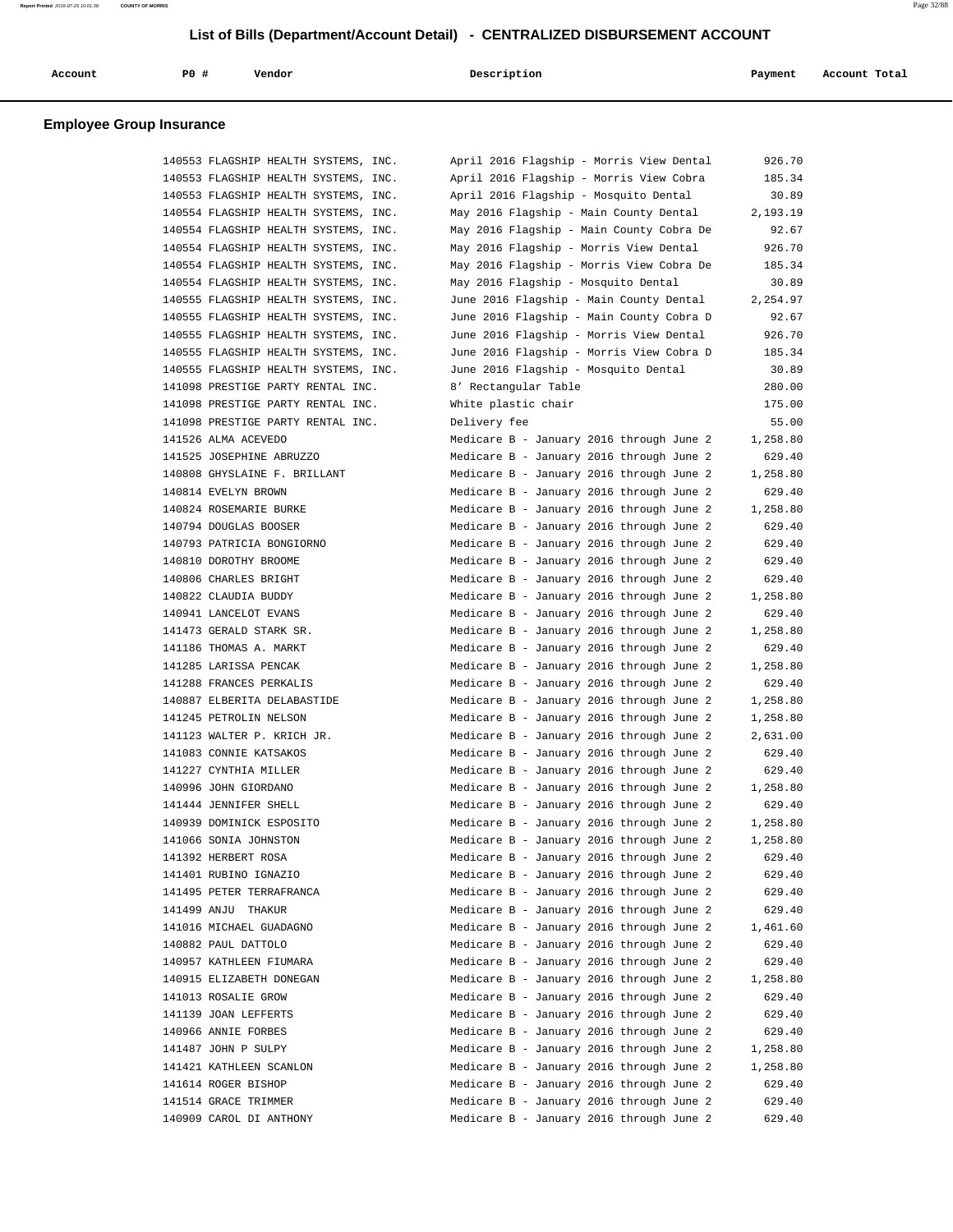| Account | P0 | Vendor | Description | Payment | Account Total<br>. |
|---------|----|--------|-------------|---------|--------------------|
|         |    |        |             |         |                    |

| 141137 THELMA LAYNE           | Medicare B - January 2016 through June 2 |  | 629.40   |
|-------------------------------|------------------------------------------|--|----------|
| 141390 MARY ROLIO             | Medicare B - January 2016 through June 2 |  | 1,258.80 |
| 141620 LAWRENCE VAN RIPER JR. | Medicare B - January 2016 through June 2 |  | 1,258.80 |
| 141210 DAVID MCKIM            | Medicare B - January 2016 through June 2 |  | 629.40   |
| 140936 JOHN ENRIGHT           | Medicare B - January 2016 through June 2 |  | 1,258.80 |
| 141670 GRACE WINTERS          | Medicare B - January 2016 through June 2 |  | 1,258.80 |
| 141439 ELIZABETH SHANKLIN     | Medicare B - January 2016 through June 2 |  | 629.40   |
| 141415 ROSAMOND SANTELLA      | Medicare B - January 2016 through June 2 |  | 629.40   |
| 141204 RALPH MCGRANE          | Medicare B - January 2016 through June 2 |  | 629.40   |
| 140992 JOYCE GENDRAU          | Medicare B - January 2016 through June 2 |  | 629.40   |
| 141627 MARY VEDDER            | Medicare B - January 2016 through June 2 |  | 1,258.80 |
| 140850 JOHN CIARAMELLA        | Medicare B - January 2016 through June 2 |  | 1,258.80 |
| 141465 JOHN A SOCHA           | Medicare B - January 2016 through June 2 |  | 629.40   |
| 141668 MILTON WILSON          | Medicare B - January 2016 through June 2 |  | 1,258.80 |
| 141676 WILLIAM YANCEY         | Medicare B - January 2016 through June 2 |  | 629.40   |
| 140871 CYNTHIA CRAMOND        | Medicare B - January 2016 through June 2 |  | 1,258.80 |
| 141658 JESSIE WEST            | Medicare B - January 2016 through June 2 |  | 629.40   |
| 141240 LILLIAN MUELLER        | Medicare B - January 2016 through June 2 |  | 1,258.80 |
| 140848 TILLIE CHOLLETTE       | Medicare B - January 2016 through June 2 |  | 629.40   |
| 141671 MARILYN WIRTZ          | Medicare B - January 2016 through June 2 |  | 629.40   |
| 141187 CHARLES MAROTTA        | Medicare B - January 2016 through June 2 |  | 629.40   |
| 140857 CAROL CLEMMER          | Medicare B - January 2016 through June 2 |  | 730.80   |
| 141448 CHARLOTTE SIMANDY      | Medicare B - January 2016 through June 2 |  | 1,258.80 |
| 141650 DAISY WATSON           | Medicare B - January 2016 through June 2 |  | 1,258.80 |
| 141198 LOUIS D MCCANN         | Medicare B - January 2016 through June 2 |  | 629.40   |
| 141368 ROBERT REDER           | Medicare B - January 2016 through June 2 |  | 629.40   |
| 141441 GENE A SHAW            | Medicare B - January 2016 through June 2 |  | 1,258.80 |
| 141305 ROSA QUICENO           | Medicare B - January 2016 through June 2 |  | 629.40   |
| 141492 JEANETTE TAYLOR        | Medicare B - January 2016 through June 2 |  | 629.40   |
| 141504 JAMES E TODD           | Medicare B - January 2016 through June 2 |  | 629.40   |
| 141235 AGNES MOLLAHAN         | Medicare B - January 2016 through June 2 |  | 629.40   |
| 141446 JOSEPH SHERWOOD        | Medicare B - January 2016 through June 2 |  | 629.40   |
| 141400 MARIE ROZAN            | Medicare B - January 2016 through June 2 |  | 629.40   |
| 141506 MARY TOGNO             | Medicare B - January 2016 through June 2 |  | 629.40   |
| 141457 ALFRED SMITH           | Medicare B - January 2016 through June 2 |  | 629.40   |
| 140919 RAYMOND DRAKE          | Medicare B - January 2016 through June 2 |  | 629.40   |
| 140841 JOAN CARUSO            | Medicare B - January 2016 through June 2 |  | 1,258.80 |
| 141088 KARIN KELLY-WEISERT    | Medicare B - January 2016 through June 2 |  | 1,762.80 |
| 141146 SHAU-YING LIU          | Medicare B - January 2016 through June 2 |  | 1,258.80 |
| 141618 MARIE UGLIALORO        | Medicare B - January 2016 through June 2 |  | 1,258.80 |
| 141385 CAROLANN ROBERTO       | Medicare B - January 2016 through June 2 |  | 629.40   |
| 141521 STEPHEN TURKO          | Medicare B - January 2016 through June 2 |  | 1,258.80 |
| 141216 THOMAS MCNIECE         | Medicare B - January 2016 through June 2 |  | 629.40   |
| 141036 FRED E HEIDER          | Medicare B - January 2016 through June 2 |  | 1,258.80 |
| 141105 GERALDINE KITZEROW     | Medicare B - January 2016 through June 2 |  | 1,258.80 |
| 141298 BARBARA POBURSKI       | Medicare B - January 2016 through June 2 |  | 629.40   |
| 140845 SYLVIA CHARLES         | Medicare B - January 2016 through June 2 |  | 629.40   |
| 140838 WILLIAM CARHUFF, JR.   | Medicare B - January 2016 through June 2 |  | 629.40   |
| 140840 ELEANOR CARROLL        | Medicare B - January 2016 through June 2 |  | 629.40   |
| 140833 SHIRLEY M CAMPBELL     | Medicare B - January 2016 through June 2 |  | 629.40   |
| 141230 LEE P MINGO ALLICOCK   | Medicare B - January 2016 through June 2 |  | 629.40   |
| 140818 RALPH BROWN            | Medicare B - January 2016 through June 2 |  | 1,258.80 |
| 140811 MAVIS BROWN            | Medicare B - January 2016 through June 2 |  | 1,258.80 |
| 140800 CHRISTINE BRAUN        | Medicare B - January 2016 through June 2 |  | 629.40   |
| 141709 PATRICIA ARCI          | Medicare B - January 2016 through June 2 |  | 730.80   |
| 141615 PATRICIA BIZZARO       | Medicare B - January 2016 through June 2 |  | 629.40   |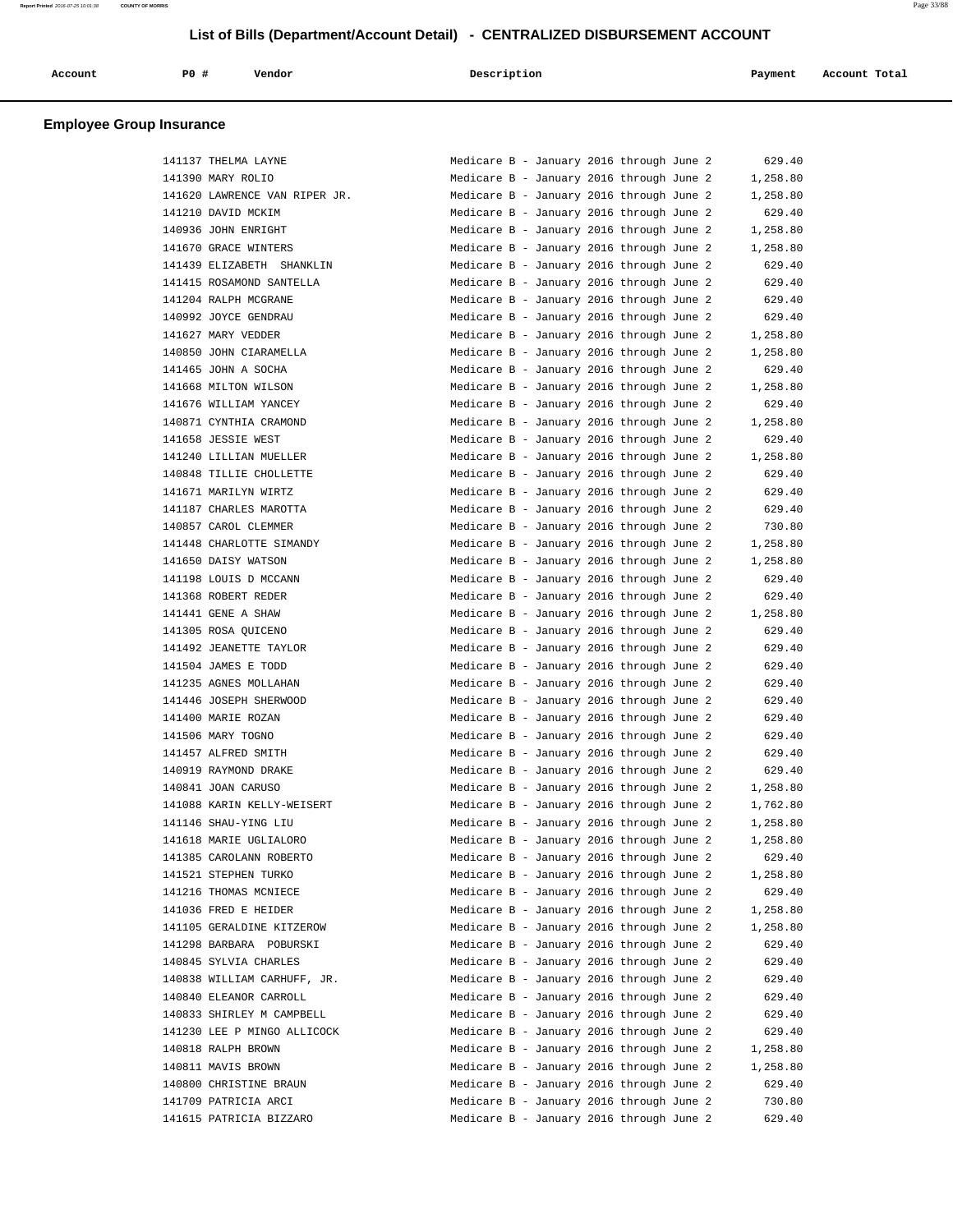| Account | PO# | Vendor | Description | Payment | Account Total |  |
|---------|-----|--------|-------------|---------|---------------|--|
|         |     |        |             |         |               |  |

|        | 141612 OMAR BETANCOURT      |
|--------|-----------------------------|
|        | 141611 JOHN BERNI JR        |
|        | 141610 CLARIS BERNARD       |
| 141609 | DONALD BERLIN               |
| 141608 | ELIZABETH N. BELZ           |
| 141531 | CLEMENCE ALEONG             |
|        | 141530 CAROL ALCOCK         |
|        | 140739 MARIE ALBERT         |
|        | 140774 ALAN ABRAMSON        |
|        | 141527 ARTHUR ACKERMAN      |
| 140825 | TERESA BURKE                |
| 140820 | VICTORIA BRYANT             |
| 140801 | MARGARET<br><b>BREE</b>     |
| 141021 | KATHLEEN HALL               |
|        | 140907 JANE DEROSE          |
|        | 140831 EVELYN CAFFREY       |
|        | 141624 EDUARDO VARGAS       |
|        | 141394 LUBA ROSE            |
| 141150 | RICHARD LONGO               |
| 141214 | <b>JEFFREY</b><br>C MCLEAR  |
| 140855 | <b>BEVERLY</b><br>M. CLARKE |
|        | 140928 LUCILLE DWYER        |
|        | 140983 TERESA GALLAGHER     |
|        | 141152 ELIZABETH LORI       |
|        | 141153 ANTHONY LORI         |
| 140920 | FRANK DRUETZLER             |
| 141517 | ANDY TROSKY                 |
| 141226 | VENETIA MILLER              |
| 140926 | JOHN DUNNE                  |
|        | 141086 PHYLLIS KELLEY       |
|        | 141120 R. GAYLE KRANZ       |
|        | 141304 HATEF QUAZI          |
|        | 141393 LINDA ROSA           |
| 141224 | PATRICIA MIGLIORIN          |
| 141142 | MELVIN LEPOFSKY             |
| 141243 | JAMES MURRAY                |
|        | 141281 ANNE PAUST           |
|        | 141061 GLENDA JENKINS       |
|        | 140867 PHYLLIS COPPOLA      |
| 140894 | JOHN F. DEMPSEY             |
|        | 140893 MARIE DEMATTEO       |
|        | 140864 CATHERINE CONKLIN    |
|        | 141199 DOROTHY MCCORMICK    |
|        | 140929 SOPHIE DYER          |
|        | 141085 GARY L KEEFER        |
|        | 141303 ODESSA PRIVOTT       |
|        | 141266 VIVIAN O'KEEFE       |
|        | 140990 LAURA GARUBO         |
|        | 141412 MARJORIE SANDERS     |
| 141466 | EVERETTE SOLOMON            |
| 141138 | ROSALIND LEBLANC            |
|        | 141297 FRED PLECHATA        |
|        | 141248 GERALD NEWELL        |
|        | 141203 BEATRICE MCGOVERN    |
|        | 141121 CHARLIE KRANZ        |
|        | 141060 DAPHNE E JEFFREY     |

| 141612 OMAR BETANCOURT     | Medicare B - January 2016 through June 2 |  |  | 629.40   |
|----------------------------|------------------------------------------|--|--|----------|
|                            | Medicare B - January 2016 through June 2 |  |  |          |
| 141611 JOHN BERNI JR       |                                          |  |  | 629.40   |
| 141610 CLARIS BERNARD      | Medicare B - January 2016 through June 2 |  |  | 629.40   |
| 141609 DONALD BERLIN       | Medicare B - January 2016 through June 2 |  |  | 1,258.80 |
| 141608 ELIZABETH N. BELZ   | Medicare B - January 2016 through June 2 |  |  | 629.40   |
| 141531 CLEMENCE ALEONG     | Medicare B - January 2016 through June 2 |  |  | 629.40   |
| 141530 CAROL ALCOCK        | Medicare B - January 2016 through June 2 |  |  | 1,258.80 |
| 140739 MARIE ALBERT        | Medicare B - January 2016 through June 2 |  |  | 629.40   |
| 140774 ALAN ABRAMSON       | Medicare B - January 2016 through June 2 |  |  | 629.40   |
| 141527 ARTHUR ACKERMAN     | Medicare B - January 2016 through June 2 |  |  | 629.40   |
| 140825 TERESA BURKE        | Medicare B - January 2016 through June 2 |  |  | 1,258.80 |
| 140820 VICTORIA BRYANT     | Medicare B - January 2016 through June 2 |  |  | 629.40   |
| 140801 MARGARET BREE       | Medicare B - January 2016 through June 2 |  |  | 629.40   |
| 141021 KATHLEEN HALL       | Medicare B - January 2016 through June 2 |  |  | 1,258.80 |
| 140907 JANE DEROSE         | Medicare B - January 2016 through June 2 |  |  | 629.40   |
|                            |                                          |  |  |          |
| 140831 EVELYN CAFFREY      | Medicare B - January 2016 through June 2 |  |  | 1,258.80 |
| 141624 EDUARDO VARGAS      | Medicare B - January 2016 through June 2 |  |  | 629.40   |
| 141394 LUBA ROSE           | Medicare B - January 2016 through June 2 |  |  | 1,258.80 |
| 141150 RICHARD LONGO       | Medicare B - January 2016 through June 2 |  |  | 629.40   |
| 141214 JEFFREY C MCLEAR    | Medicare B - January 2016 through June 2 |  |  | 629.40   |
| 140855 BEVERLY M. CLARKE   | Medicare B - June 2016                   |  |  | 121.80   |
| 140928 LUCILLE DWYER       | Medicare B - January 2016 through June 2 |  |  | 629.40   |
| 140983 TERESA GALLAGHER    | Medicare B - January 2016 through June 2 |  |  | 1,258.80 |
| 141152 ELIZABETH LORI      | Medicare B - January 2016 through June 2 |  |  | 429.90   |
| 141153 ANTHONY LORI        | Medicare B - January 2016 through June 2 |  |  | 429.90   |
| 140920 FRANK DRUETZLER     | Medicare B - January 2016 through June 2 |  |  | 629.40   |
| 141517 ANDY TROSKY         | Medicare B - January 2016 through June 2 |  |  | 629.40   |
| 141226 VENETIA MILLER      | Medicare B - January 2016 through June 2 |  |  | 629.40   |
| 140926 JOHN DUNNE          | Medicare B - January 2016 through June 2 |  |  | 1,258.80 |
| 141086 PHYLLIS KELLEY      | Medicare B - January 2016 through June 2 |  |  | 629.40   |
| 141120 R. GAYLE KRANZ      | Medicare B - January 2016 through June 2 |  |  | 629.40   |
| 141304 HATEF QUAZI         | Medicare B - January 2016 through June 2 |  |  | 1,258.80 |
| 141393 LINDA ROSA          | Medicare B - January 2016 through June 2 |  |  | 730.80   |
|                            |                                          |  |  |          |
| 141224 PATRICIA MIGLIORINO | Medicare B - January 2016 through June 2 |  |  | 1,258.80 |
| 141142 MELVIN LEPOFSKY     | Medicare B - January 2016 through June 2 |  |  | 629.40   |
| 141243 JAMES MURRAY        | Medicare B - January 2016 through June 2 |  |  | 1,258.80 |
| 141281 ANNE PAUST          | Medicare B - January 2016 through June 2 |  |  | 629.40   |
| 141061 GLENDA JENKINS      | Medicare B - January 2016 through June 2 |  |  | 629.40   |
| 140867 PHYLLIS COPPOLA     | Medicare B - January 2016 through June 2 |  |  | 1,461.60 |
| 140894 JOHN F. DEMPSEY     | Medicare B - January 2016 through June 2 |  |  | 1,258.80 |
| 140893 MARIE DEMATTEO      | Medicare B - January 2016 through June 2 |  |  | 629.40   |
| 140864 CATHERINE CONKLIN   | Medicare B - January 2016 through June 2 |  |  | 1,153.90 |
| 141199 DOROTHY MCCORMICK   | Medicare B - January 2016 through June 2 |  |  | 629.40   |
| 140929 SOPHIE DYER         | Medicare B - January 2016 through June 2 |  |  | 629.40   |
| 141085 GARY L KEEFER       | Medicare B - January 2016 through June 2 |  |  | 1,258.80 |
| 141303 ODESSA PRIVOTT      | Medicare B - January 2016 through June 2 |  |  | 629.40   |
| 141266 VIVIAN O'KEEFE      | Medicare B - January 2016 through June 2 |  |  | 629.40   |
| 140990 LAURA GARUBO        | Medicare B - January 2016 through June 2 |  |  | 629.40   |
| 141412 MARJORIE SANDERS    | Medicare B - January 2016 through June 2 |  |  | 1,258.80 |
| 141466 EVERETTE SOLOMON    | Medicare B - January 2016 through June 2 |  |  |          |
|                            |                                          |  |  | 1,258.80 |
| 141138 ROSALIND LEBLANC    | Medicare B - January 2016 through June 2 |  |  | 629.40   |
| 141297 FRED PLECHATA       | Medicare B - January 2016 through June 2 |  |  | 629.40   |
| 141248 GERALD NEWELL       | Medicare B - January 2016 through June 2 |  |  | 1,258.80 |
| 141203 BEATRICE MCGOVERN   | Medicare B - January 2016 through June 2 |  |  | 629.40   |
| 141121 CHARLIE KRANZ       | Medicare B - January 2016 through June 2 |  |  | 629.40   |
| 141060 DAPHNE E JEFFREY    | Medicare B - January 2016 through June 2 |  |  | 730.80   |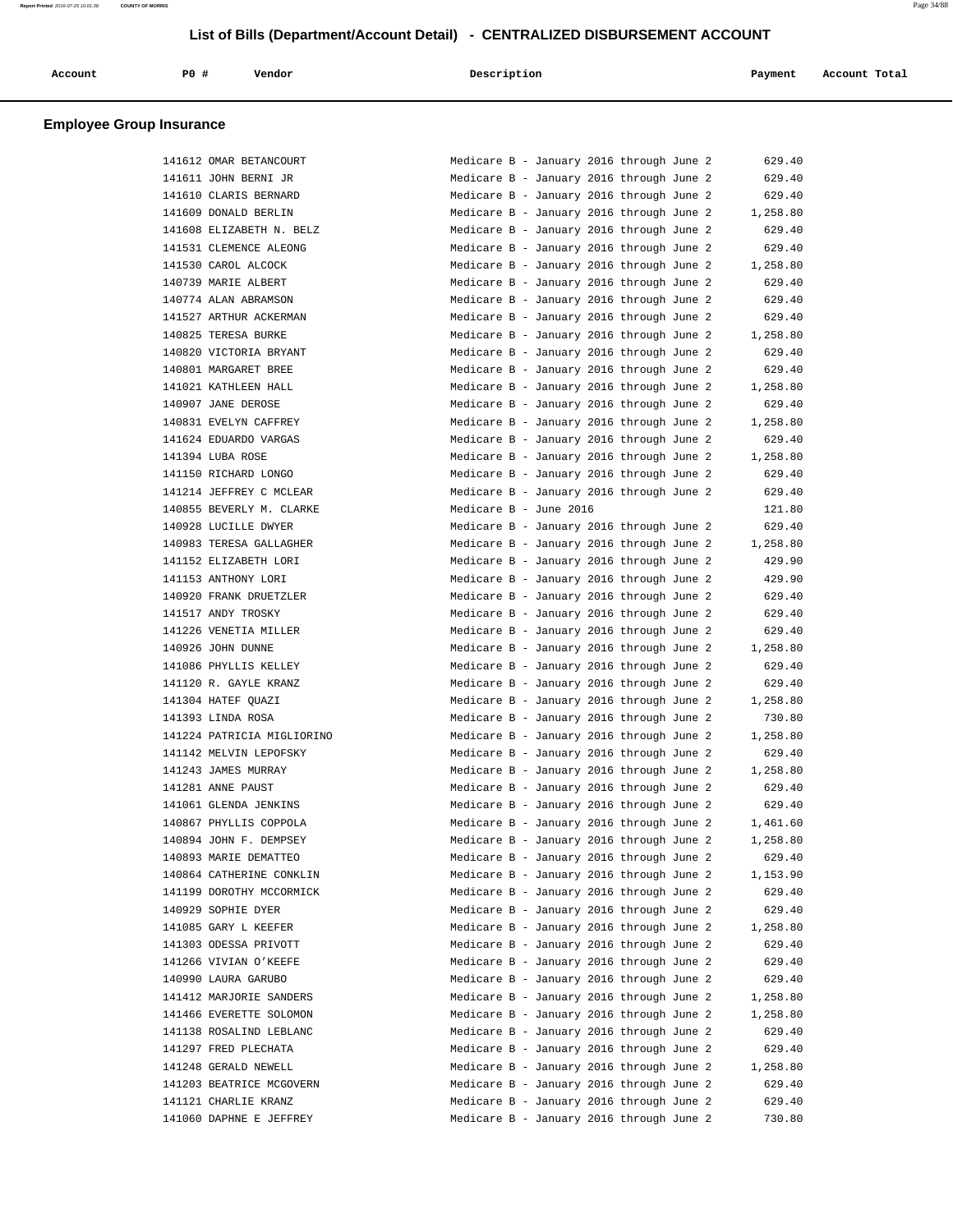| <b>PO#</b><br>Description<br>Vendor<br>Account Total<br>Account<br>Payment |  |
|----------------------------------------------------------------------------|--|
|----------------------------------------------------------------------------|--|

| 141289 JOHN PERRY            | Medicare B - January 2016 through June 2                                             |  | 1,258.80 |
|------------------------------|--------------------------------------------------------------------------------------|--|----------|
| 140842 CALVIN CHAMBERS       | Medicare B - January 2016 through June 2                                             |  | 629.40   |
| 141225 BRENDA MILLER         |                                                                                      |  | 1,023.00 |
| 141191 HENRY MASKER JR.      | Medicare B - January 2016 through June 2<br>Medicare B - January 2016 through June 2 |  | 629.40   |
| 140975 EUNICE FREEMAN        | Medicare B - January 2016 through June 2                                             |  | 629.40   |
|                              |                                                                                      |  |          |
| 141261 PATRICK O'CONNOR      | Medicare B - January 2016 through June 2                                             |  | 629.40   |
| 141475 FAYE STEELE           | Medicare B - January 2016 through June 2                                             |  | 629.40   |
| 141033 GENEVIEVE HAYES       | Medicare B - January 2016 through June 2                                             |  | 629.40   |
| 141280 ELSIE PATTERSON       | Medicare B - January 2016 through June 2                                             |  | 629.40   |
| 140853 RONALD CIUFFREDA      | Medicare B - January 2016 through June 2                                             |  | 2,046.00 |
| 141219 OKCHIN MEERBERGER     | Medicare B - January 2016 through June 2                                             |  | 1,258.80 |
| 141068 MILDRED JOLLY         | Medicare B - January 2016 through June 2                                             |  | 629.40   |
| 141429 PATRICA SCHRAFT       | Medicare B - January 2016 through June 2                                             |  | 629.40   |
| 140873 RUTH CRANE            | Medicare B - January 2016 through June 2                                             |  | 629.40   |
| 141256 JULENE NORTHAN        | Medicare B - January 2016 through June 2                                             |  | 1,258.80 |
| 141395 JAMES J ROSENBERG     | Medicare B - January 2016 through June 2                                             |  | 1,258.80 |
| 141012 LEANN GROSSMAN        | Medicare B - January 2016 through June 2                                             |  | 764.58   |
| 141056 MAMIE JACOBUS         | Medicare B - January 2016 through June 2                                             |  | 629.40   |
| 140835 LORENZO CAMPOLI       | Medicare B - January 2016 through June 2                                             |  | 1,258.80 |
| 141426 CAROL SCHABLIK        | Medicare B - January 2016 through June 2                                             |  | 1,258.80 |
| 141679 ROBERT YOUNG          | Medicare B - January 2016 through June 2                                             |  | 1,258.80 |
| 141076 JOANNE KARES          | Medicare B - January 2016 through June 2                                             |  | 629.40   |
| 140844 LUCY CHARLES          | Medicare B - January 2016 through June 2                                             |  | 629.40   |
| 141630 GERHARD VIENNA        | Medicare B - January 2016 through June 2                                             |  | 1,258.80 |
| 141147 ROSE LIVA             | Medicare B - January 2016 through June 2                                             |  | 629.40   |
| 141259 JOSEPH O'BRIEN        | Medicare B - January 2016 through June 2                                             |  | 881.40   |
| 141035 JEANNE HEIBER         | Medicare B - January 2016 through June 2                                             |  | 1,258.80 |
| 141268 JOSEPH OLIVIA, MD.    | Medicare B - January 2016 through June 2                                             |  | 1,258.80 |
| 141113 MARY NORA KOLLER      | Medicare B - January 2016 through June 2                                             |  | 629.40   |
| 141149 JEAN LONERGAN         | Medicare B - January 2016 through June 2                                             |  | 1,258.80 |
| 141512 MURIEL TREVENA        | Medicare B - January 2016 through June 2                                             |  | 629.40   |
| 141634 JEAN VIZZA            | Medicare B - January 2016 through June 2                                             |  | 1,258.80 |
| 140805 LARRY BRIGHT          | Medicare B - January 2016 through June 2                                             |  | 629.40   |
| 140817 MARION BROWN          | Medicare B - January 2016 through June 2                                             |  | 629.40   |
| 141459 WILFRIED SMITH        | Medicare B - January 2016 through June 2                                             |  | 629.40   |
| 141607 JEANNE MARIE BELLUCCI | Medicare B - January 2016 through June 2                                             |  | 629.40   |
| 141606 CLAUDIA BELL          | Medicare B - January 2016 through June 2                                             |  | 629.40   |
| 141605 GLENN BEEKMAN         | Medicare B - January 2016 through June 2                                             |  | 629.40   |
| 141602 JANET BEALE-GRAHAM    | Medicare B - January 2016 through June 2                                             |  | 1,258.80 |
| 141599 JOHN BARTOW           | Medicare B - January 2016 through June 2                                             |  | 629.40   |
| 141598 JACQUELYN BARRY       |                                                                                      |  |          |
|                              | Medicare B - January 2016 through June 2                                             |  | 629.40   |
| 141541 DOROTHY BARON         | Medicare B - January 2016 through June 2                                             |  | 629.40   |
| 141540 RAE BACHRACH          | Medicare B - January 2016 through June 2                                             |  | 629.40   |
| 141539 CARMEN N. AYALA       | Medicare B - January 2016 through June 2                                             |  | 629.40   |
| 141537 HENRY ARTEAGA         | Medicare B - January 2016 through June 2                                             |  | 629.40   |
| 141534 BATTINA ALRAZI        | Medicare B - January 2016 through June 2                                             |  | 629.40   |
| 141533 DOROTHY ALLEN         | Medicare B - January 2016 through June 2                                             |  | 629.40   |
| 141532 JOHN ALI              | Medicare B - January 2016 through June 2                                             |  | 629.40   |
| 141616 IRIS BLAKE            | Medicare B - January 2016 through June 2                                             |  | 629.40   |
| 141217 WILLIAM MCNIECE       | Medicare B - January 2016 through June 2                                             |  | 1,258.80 |
| 141231 MARGARET E MINOTT     | Medicare B - January 2016 through June 2                                             |  | 1,258.80 |
| 140911 BETTY DIXON           | Medicare B - January 2016 through June 2                                             |  | 629.40   |
| 141381 MICHAEL RIPATRAZONE   | Medicare B - January 2016 through June 2                                             |  | 1,258.80 |
| 141644 MARY WALSH            | Medicare B - January 2016 through June 2                                             |  | 629.40   |
| 140930 HENRY ELLIOTT         | Medicare B - January 2016 through June 2                                             |  | 1,258.80 |
| 141685 DONNIS ZIESSE         | Medicare B - January 2016 through June 2                                             |  | 1,258.80 |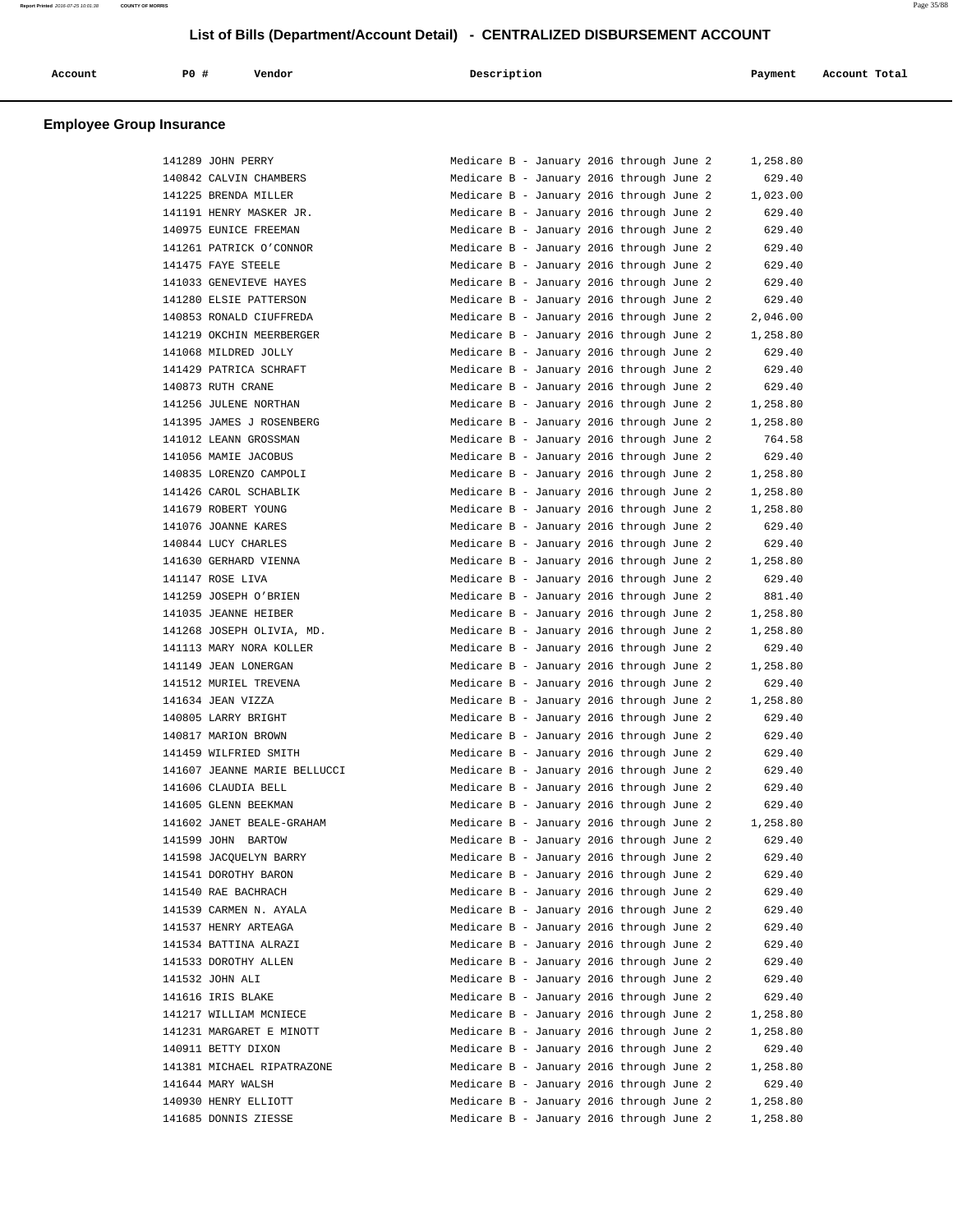| Account    | PO# | Vendor | Description | Payment | Account Total |
|------------|-----|--------|-------------|---------|---------------|
| ___<br>___ |     |        |             |         |               |

|        | 141284 MICHELLE PELLECHIO                             |
|--------|-------------------------------------------------------|
|        | 141622 DEBORAH VANDERHOOF                             |
|        | 140878 RALPH CUEMAN                                   |
| 141208 | JASCINTH MCINTOSH                                     |
| 141431 | PATRICIA SCHWARTZ                                     |
|        | 140830 ANNE CACCAMO                                   |
|        | 141025 HAYWARD HARRELL                                |
|        | 141649 PAULA WARGO                                    |
|        | 140924 JAMES DUFFY                                    |
|        |                                                       |
|        | 141233 FRANCES MOGIELNICKI<br>140869 MICHAEL CORCORAN |
| 141032 | ETHEL HAWKINS                                         |
|        |                                                       |
|        | 140846 RHODA CHASE                                    |
|        | 140832 WILLIAM CALLERY                                |
|        | 141379 GARY RIETH                                     |
|        | 141661 RAMONA WHITMORE                                |
|        | 141645 JOHN WALSH                                     |
|        | 141464 UNA SOARES                                     |
| 141477 | <b>JEAN STEFANICK</b>                                 |
| 140856 | <b>BOBBIE CLARY</b>                                   |
|        | 141518 CORRESTINE TROWERS                             |
|        | 141503 GAILE THOMPSON                                 |
|        | 141165 ALAN MACEY                                     |
|        | 140950 ROSE FERRARA                                   |
|        | 141129 ELIZABETH LASSITER                             |
|        | 141291 AUGUSTUS PETTI                                 |
| 141057 | ELIZABETH JAEGER                                      |
| 141044 | DOUGLAS HINTON                                        |
|        | 141445 PATRICIA SHERRER                               |
|        | 141498 RAYMOND TERWILLIGER                            |
|        | 140886 ANTHONY DEBIASI                                |
|        | 141287 RICHARD PERINO                                 |
|        | 141294 JOSEPH PIRELLO                                 |
| 140981 | CATHY GADDIS                                          |
| 141241 | MANJU MUKERJEE                                        |
|        | 141211 JAMES MCKINLEY                                 |
|        | 141010 ROBERT GREGOVICH                               |
|        |                                                       |
|        | 141017 CHARLENE GUERRA                                |
|        | 141434 JANET SEEBOHM                                  |
|        | 141111 RICHARD KNISS                                  |
| 141258 | FREDERICK NUBER JR.                                   |
|        | 141163 JOSEPH R LYLE                                  |
|        | 141665 CARMELLA WILLIAMS                              |
|        | 141026 JOHN HARRIS                                    |
|        | 140922 LUCILLE DUETSCH                                |
|        | 141371 MARIE REMY                                     |
|        | 141657 ETHEL WEISSMANN                                |
|        | 141112 ANNE MARIE KOECK                               |
|        | 141659 HAROLD WHITE                                   |
|        |                                                       |
|        | 141425 PAULA SCERBO                                   |
|        | 141104 BETTY KITCHENS                                 |
|        | 141411 AMY SALOWAY                                    |
|        | 141501 JEROME THIEL                                   |
|        | 141672 JAMES H WOLF                                   |
|        | 141496 THERESE TERRERI                                |

| 141284 MICHELLE PELLECHIO  | Medicare B - January 2016 through June 2<br>629.40   |
|----------------------------|------------------------------------------------------|
| 141622 DEBORAH VANDERHOOF  | 629.40<br>Medicare B - January 2016 through June 2   |
| 140878 RALPH CUEMAN        | Medicare B - January 2016 through June 2<br>1,258.80 |
| 141208 JASCINTH MCINTOSH   | Medicare B - January 2016 through June 2<br>1,258.80 |
| 141431 PATRICIA SCHWARTZ   | Medicare B - January 2016 through June 2<br>629.40   |
| 140830 ANNE CACCAMO        | Medicare B - January 2016 through June 2<br>900.00   |
| 141025 HAYWARD HARRELL     | Medicare B - January 2016 through June 2<br>1,258.80 |
| 141649 PAULA WARGO         | Medicare B - January 2016 through June 2<br>629.40   |
| 140924 JAMES DUFFY         | Medicare B - January 2016 through June 2<br>629.40   |
| 141233 FRANCES MOGIELNICKI | Medicare B - January 2016 through June 2<br>629.40   |
| 140869 MICHAEL CORCORAN    | Medicare B - January 2016 through June 2<br>1,258.80 |
| 141032 ETHEL HAWKINS       | Medicare B - January 2016 through June 2<br>629.40   |
| 140846 RHODA CHASE         | Medicare B - January 2016 through June 2<br>1,258.80 |
| 140832 WILLIAM CALLERY     | Medicare B - January 2016 through June 2<br>450.00   |
|                            |                                                      |
| 141379 GARY RIETH          | Medicare B - January 2016 through June 2<br>1,258.80 |
| 141661 RAMONA WHITMORE     | 629.40<br>Medicare B - January 2016 through June 2   |
| 141645 JOHN WALSH          | 1,258.80<br>Medicare B - January 2016 through June 2 |
| 141464 UNA SOARES          | Medicare B - January 2016 through June 2<br>629.40   |
| 141477 JEAN STEFANICK      | Medicare B - January 2016 through June 2<br>1,258.80 |
| 140856 BOBBIE CLARY        | Medicare B - January 2016 through June 2<br>1,258.80 |
| 141518 CORRESTINE TROWERS  | Medicare B - January 2016 through June 2<br>1,258.80 |
| 141503 GAILE THOMPSON      | Medicare B - January 2016 through June 2<br>629.40   |
| 141165 ALAN MACEY          | Medicare B - January 2016 through June 2<br>629.40   |
| 140950 ROSE FERRARA        | Medicare B - January 2016 through June 2<br>629.40   |
| 141129 ELIZABETH LASSITER  | Medicare B - January 2016 through June 2<br>629.40   |
| 141291 AUGUSTUS PETTI      | Medicare B - January 2016 through June 2<br>1,258.80 |
| 141057 ELIZABETH JAEGER    | Medicare B - January 2016 through June 2<br>629.40   |
| 141044 DOUGLAS HINTON      | Medicare B - January 2016 through June 2<br>629.40   |
| 141445 PATRICIA SHERRER    | Medicare B - January 2016 through June 2<br>1,258.80 |
| 141498 RAYMOND TERWILLIGER | Medicare B - January 2016 through June 2<br>1,258.80 |
| 140886 ANTHONY DEBIASI     | Medicare B - January 2016 through June 2<br>629.40   |
| 141287 RICHARD PERINO      | 1,258.80<br>Medicare B - January 2016 through June 2 |
| 141294 JOSEPH PIRELLO      | Medicare B - January 2016 through June 2<br>629.40   |
| 140981 CATHY GADDIS        | Medicare B - January 2016 through June 2<br>629.40   |
| 141241 MANJU MUKERJEE      | Medicare B - January 2016 through June 2<br>629.40   |
| 141211 JAMES MCKINLEY      | Medicare B - January 2016 through June 2<br>487.20   |
|                            |                                                      |
| 141010 ROBERT GREGOVICH    | Medicare B - January 2016 through June 2<br>1,258.80 |
| 141017 CHARLENE GUERRA     | Medicare B - January 2016 through June 2<br>1,258.80 |
| 141434 JANET SEEBOHM       | Medicare B - January 2016 through June 2<br>1,461.60 |
| 141111 RICHARD KNISS       | 1,258.80<br>Medicare B - January 2016 through June 2 |
| 141258 FREDERICK NUBER JR. | Medicare B - April 2016 through June 201<br>365.40   |
| 141163 JOSEPH R LYLE       | Medicare B - January 2016 through June 2<br>629.40   |
| 141665 CARMELLA WILLIAMS   | Medicare B - January 2016 through June 2<br>1,258.80 |
| 141026 JOHN HARRIS         | Medicare B - January 2016 through June 2<br>629.40   |
| 140922 LUCILLE DUETSCH     | Medicare B - January 2016 through June 2<br>1,258.80 |
| 141371 MARIE REMY          | Medicare B - January 2016 through June 2<br>1,258.80 |
| 141657 ETHEL WEISSMANN     | Medicare B - January 2016 through June 2<br>629.40   |
| 141112 ANNE MARIE KOECK    | Medicare B - January 2016 through June 2<br>1,258.80 |
| 141659 HAROLD WHITE        | Medicare B - January 2016 through June 2<br>629.40   |
| 141425 PAULA SCERBO        | Medicare B - January 2016 through June 2<br>881.40   |
| 141104 BETTY KITCHENS      | Medicare B - January 2016 through June 2<br>634.80   |
| 141411 AMY SALOWAY         | Medicare B - January 2016 through June 2<br>751.20   |
| 141501 JEROME THIEL        | Medicare B - January 2016 through June 2<br>2,923.20 |
| 141672 JAMES H WOLF        | Medicare B - January 2016 through June 2<br>2,923.20 |
| 141496 THERESE TERRERI     | Medicare B - January 2016 through June 2<br>629.40   |
| 141018 ANGELINA GUERRIERO  | Medicare B - January 2016 through June 2<br>629.40   |
|                            |                                                      |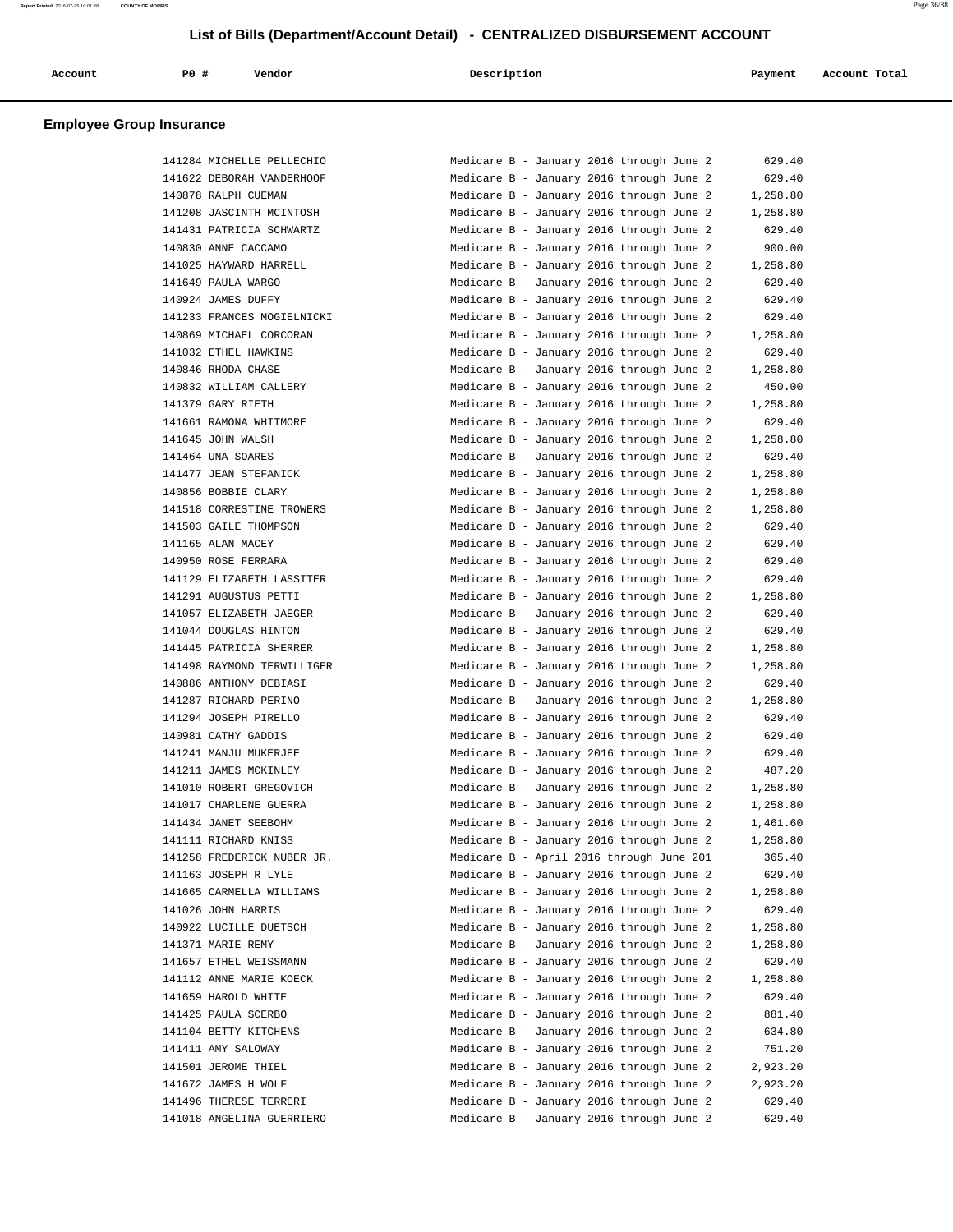| Account | PO# | Vendor | Description | Payment | Account Total |
|---------|-----|--------|-------------|---------|---------------|
|         |     |        |             |         |               |

## **Employee Group Insurance**

|        | 141118 DONNA KOWALSKI                             |
|--------|---------------------------------------------------|
|        | 141124 ORILYN KRISA                               |
| 141418 | PEARL SAVAGE                                      |
| 140972 | AMPARO FRANCO                                     |
|        | 141257 JOSEPH NOTOWICZ                            |
|        | 140989 HENRY GARTNER                              |
|        | 141264 EMILY O'GORMAN                             |
|        | 140944 KATHLIN FACEY                              |
|        | 141479 DOROTHY STEPHENS                           |
| 140955 | RONALD FISHER                                     |
| 140787 | KENNETH ARMSTRONG                                 |
| 141519 | <b>JANICE TRUSZ</b>                               |
|        | 140788 JUDITH BEECHER                             |
|        | 140795 BOTSKO GEORGE JR                           |
|        | 141648 PAULINE WARD                               |
|        | 140796 ELSIE BOWEN                                |
| 140798 | ROSE BRADY                                        |
| 140803 | REGINA BRENDLE                                    |
| 140799 | <b>JEAN BRAGG</b>                                 |
|        | 140816 LAWRENCE BROWN                             |
|        | 141513 JANET TRIGGS                               |
|        | 140812 VERNON BROWN                               |
|        | 141683 JOHN ZEEK                                  |
|        | 141299 MARGARITA PONZANO                          |
| 141420 | CHRISTINE SAWYER                                  |
| 141151 | RICHARD LOOCK                                     |
| 140913 | YOLANDA DOL                                       |
|        | 140946 MARGARET FAUST                             |
|        | 140875 DARLENE CRINCOLI                           |
|        | 141621 EDITH VANDER PLOEG                         |
|        | 141636 JAMES VOELKER JR                           |
|        |                                                   |
| 141251 | EARL NIELSEN                                      |
| 141682 | GLORIA ZAPRAUSKIS                                 |
| 141424 | LUCILLE SCERBO                                    |
|        | 140985 DOMINIC GALLO                              |
|        | 141229 NORMA MINGO                                |
|        | 140896 GUY DEODATO                                |
|        | 141382 CARLOS RIVERA                              |
|        |                                                   |
| 141286 | 140971 JEAN FRANCIS<br>CARMEN PEREZ               |
| 141507 | STEVE TOLAND                                      |
|        | 140934 JEFFREY ENDEAN                             |
|        | 141408 LOUIS SACCO                                |
|        | 141516 EILEEN TRONCONE                            |
|        |                                                   |
|        | 141410 SUMITA SAKPAL                              |
|        | 141301 JULIA POPOVITCH                            |
|        | 141384 DOMENIC ROBERTAZZI<br>140914 DORIS DOLAN   |
|        |                                                   |
|        | 141380 RICHARD RILEY                              |
|        | 140821 EZRA BUCHWALD<br>140828 HELEN S BURNS-PRIM |
|        | 140829 MILDRED BYRD                               |
|        | 140834 VARLO CAMPBELL                             |
|        |                                                   |
|        | 140836 CANDIDO CAMPOS<br>141084 MRS. PETER KEEFE  |

| 141118 DONNA KOWALSKI       | Medicare B - January 2016 through June 2 |  |  | 1,258.80 |
|-----------------------------|------------------------------------------|--|--|----------|
| 141124 ORILYN KRISA         | Medicare B - January 2016 through June 2 |  |  | 1,258.80 |
| 141418 PEARL SAVAGE         | Medicare B - January 2016 through June 2 |  |  | 1,258.80 |
| 140972 AMPARO FRANCO        | Medicare B - January 2016 through June 2 |  |  | 629.40   |
| 141257 JOSEPH NOTOWICZ      | Medicare B - January 2016 through June 2 |  |  | 629.40   |
| 140989 HENRY GARTNER        | Medicare B - January 2016 through June 2 |  |  | 629.40   |
| 141264 EMILY O'GORMAN       | Medicare B - January 2016 through June 2 |  |  | 1,258.80 |
| 140944 KATHLIN FACEY        | Medicare B - January 2016 through June 2 |  |  | 629.40   |
| 141479 DOROTHY STEPHENS     | Medicare B - January 2016 through June 2 |  |  | 629.40   |
| 140955 RONALD FISHER        | Medicare B - January 2016 through June 2 |  |  | 629.40   |
| 140787 KENNETH ARMSTRONG    | Medicare B - January 2016 through June 2 |  |  | 1,023.00 |
| 141519 JANICE TRUSZ         | Medicare B - January 2016 through June 2 |  |  | 1,258.80 |
| 140788 JUDITH BEECHER       | Medicare B - January 2016 through June 2 |  |  | 1,023.00 |
| 140795 BOTSKO GEORGE JR     | Medicare B - January 2016 through June 2 |  |  | 629.40   |
| 141648 PAULINE WARD         | Medicare B - January 2016 through June 2 |  |  | 1,258.80 |
| 140796 ELSIE BOWEN          | Medicare B - January 2016 through June 2 |  |  | 1,258.80 |
| 140798 ROSE BRADY           | Medicare B - January 2016 through June 2 |  |  | 629.40   |
| 140803 REGINA BRENDLE       | Medicare B - January 2016 through June 2 |  |  | 1,258.80 |
| 140799 JEAN BRAGG           | Medicare B - January 2016 through June 2 |  |  |          |
|                             |                                          |  |  | 629.40   |
| 140816 LAWRENCE BROWN       | Medicare B - January 2016 through June 2 |  |  | 1,258.80 |
| 141513 JANET TRIGGS         | Medicare B - January 2016 through June 2 |  |  | 629.40   |
| 140812 VERNON BROWN         | Medicare B - January 2016 through June 2 |  |  | 1,258.80 |
| 141683 JOHN ZEEK            | Medicare B - January 2016 through June 2 |  |  | 629.40   |
| 141299 MARGARITA PONZANO    | Medicare B - January 2016 through June 2 |  |  | 629.40   |
| 141420 CHRISTINE SAWYER     | Medicare B - January 2016 through June 2 |  |  | 629.40   |
| 141151 RICHARD LOOCK        | Medicare B - January 2016 through June 2 |  |  | 1,734.80 |
| 140913 YOLANDA DOL          | Medicare B - January 2016 through June 2 |  |  | 629.40   |
| 140946 MARGARET FAUST       | Medicare B - January 2016 through June 2 |  |  | 1,067.40 |
| 140875 DARLENE CRINCOLI     | Medicare B - January 2016 through June 2 |  |  | 1,258.80 |
| 141621 EDITH VANDER PLOEG   | Medicare B - January 2016 through June 2 |  |  | 1,258.80 |
| 141636 JAMES VOELKER JR     | Medicare B - January 2016 through June 2 |  |  | 629.40   |
| 141251 EARL NIELSEN         | Medicare B - January 2016 through June 2 |  |  | 1,258.80 |
| 141682 GLORIA ZAPRAUSKIS    | Medicare B - January 2016 through June 2 |  |  | 1,258.80 |
| 141424 LUCILLE SCERBO       | Medicare B - January 2016 through June 2 |  |  | 629.40   |
| 140985 DOMINIC GALLO        | Medicare B - January 2016 through June 2 |  |  | 1,258.80 |
| 141229 NORMA MINGO          | Medicare B - January 2016 through June 2 |  |  | 1,258.80 |
| 140896 GUY DEODATO          | Medicare B - January 2016 through June 2 |  |  | 1,258.80 |
| 141382 CARLOS RIVERA        | Medicare B - January 2016 through June 2 |  |  | 629.40   |
| 140971 JEAN FRANCIS         | Medicare B - January 2016 through June 2 |  |  | 629.40   |
| 141286 CARMEN PEREZ         | Medicare B - January 2016 through June 2 |  |  | 629.40   |
| 141507 STEVE TOLAND         | Medicare B - January 2016 through June 2 |  |  | 629.40   |
| 140934 JEFFREY ENDEAN       | Medicare B - January 2016 through June 2 |  |  | 629.40   |
| 141408 LOUIS SACCO          | Medicare B - January 2016 through June 2 |  |  | 629.40   |
| 141516 EILEEN TRONCONE      | Medicare B - January 2016 through June 2 |  |  | 1,258.80 |
| 141410 SUMITA SAKPAL        | Medicare B - January 2016 through June 2 |  |  | 1,258.80 |
| 141301 JULIA POPOVITCH      | Medicare B - January 2016 through June 2 |  |  | 730.80   |
| 141384 DOMENIC ROBERTAZZI   |                                          |  |  | 629.40   |
|                             | Medicare B - January 2016 through June 2 |  |  |          |
| 140914 DORIS DOLAN          | Medicare B - January 2016 through June 2 |  |  | 1,258.80 |
| 141380 RICHARD RILEY        | Medicare B - January 2016 through June 2 |  |  | 1,258.80 |
| 140821 EZRA BUCHWALD        | Medicare B - January 2016 through June 2 |  |  | 1,461.60 |
| 140828 HELEN S BURNS-PRIMUS | Medicare B - January 2016 through June 2 |  |  | 629.40   |
| 140829 MILDRED BYRD         | Medicare B - January 2016 through June 2 |  |  | 629.40   |
| 140834 VARLO CAMPBELL       | Medicare B - January 2016 through June 2 |  |  | 629.40   |
| 140836 CANDIDO CAMPOS       | Medicare B - February 2016 through June  |  |  | 852.50   |
| 141084 MRS. PETER KEEFE     | Medicare B - January 2016 through June 2 |  |  | 1,258.80 |
| 140849 JOAN CHRISTIANSEN    | Medicare B - January 2016 through June 2 |  |  | 1,258.80 |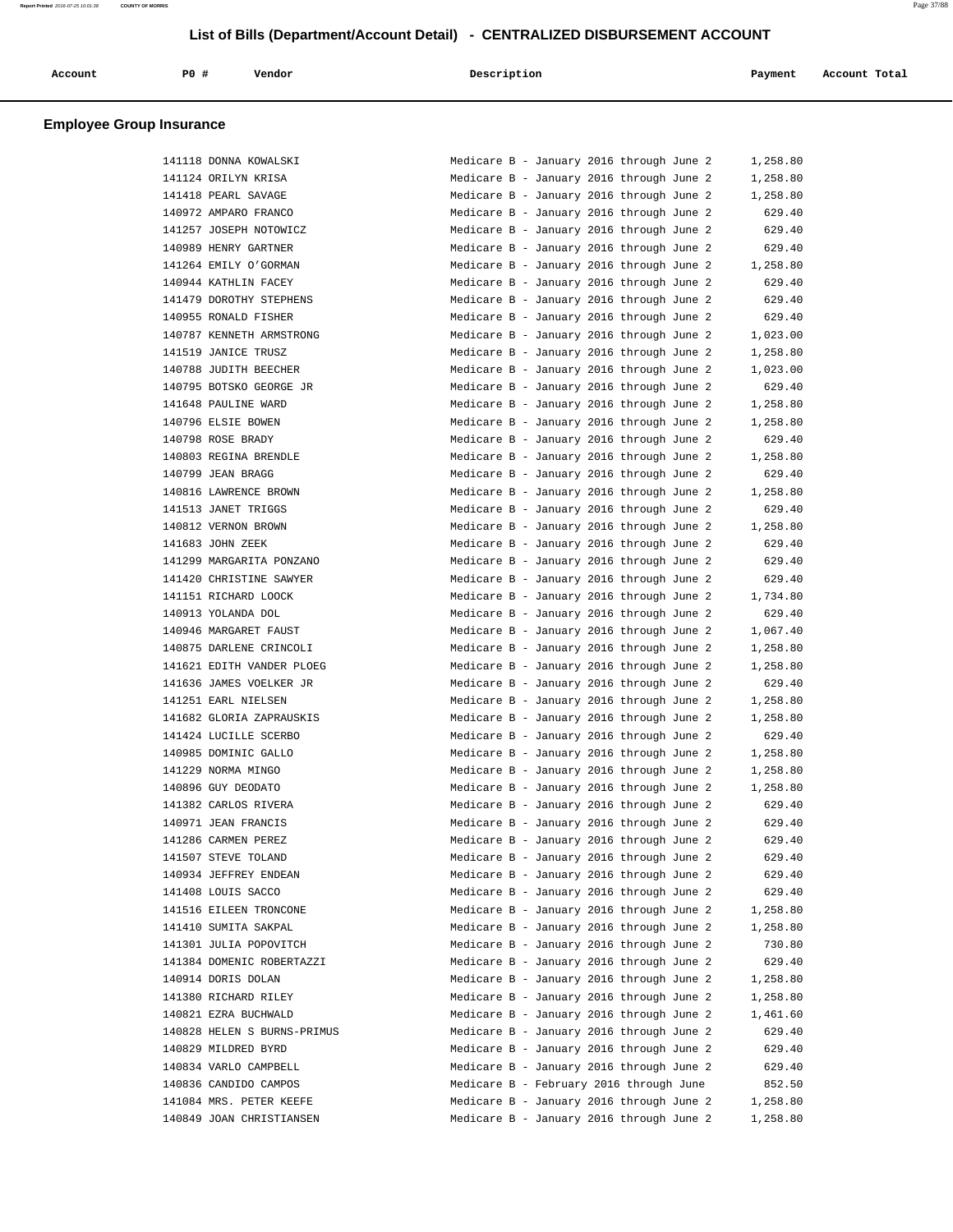| Account | PO# | Vendor | Description | Payment | Account Total |
|---------|-----|--------|-------------|---------|---------------|
|         |     |        |             |         |               |

# **Employee Group Insurance**

| 141663 HELEN WILKENS                               | Medicare B - January 2016 through June 2                                             | 629.40           |
|----------------------------------------------------|--------------------------------------------------------------------------------------|------------------|
| 140861 DENNIS COLDITZ                              | Medicare B - January 2016 through June 2                                             | 629.40           |
| 140868 ARINTHIA CORBIN                             | Medicare B - January 2016 through June 2                                             | 629.40           |
| 140947 DANIEL FEBUS                                | Medicare B - January 2016 through June 2                                             | 629.40           |
| 141438 ASHOKKUMAR SHAH                             | Medicare B - January 2016 through June 2                                             | 1,258.80         |
| 140870 AVRIL CRAIGIE                               | Medicare B - March 2016 through June 201                                             | 487.20           |
| 141437 ELEANOR SGRO                                | Medicare B - January 2016 through June 2                                             | 1,258.80         |
| 140877 ROSELIND A. CUDJOE                          | Medicare B - January 2016 through June 2                                             | 629.40           |
| 140960 BARBARA FLINT                               | Medicare B - January 2016 through June 2                                             | 629.40           |
| 140879 JOANN DAMELIO                               | Medicare B - January 2016 through June 2                                             | 1,258.80         |
| 140880 BEATRICE DANIEL                             | Medicare B - January 2016 through June 2                                             | 1,258.80         |
| 140888 JOHN J DELANEY                              | Medicare B - January 2016 through June 2                                             | 629.40           |
| 140890 FRANK DEL NEGRO                             | Medicare B - January 2016 through June 2                                             | 1,258.80         |
| 140891 MICHAEL DELVECCHIO                          | Medicare B - January 2016 through June 2                                             | 1,258.80         |
| 140895 ADRIANNA DENTON                             | Medicare B - January 2016 through June 2                                             | 629.40           |
| 140910 ELLEN DIDIMAMOFF                            | Medicare B - January 2016 through June 2                                             | 1,258.80         |
| 140917 JOHN DOODY                                  | Medicare B - January 2016 through June 2                                             | 1,258.80         |
| 140923 FRANCES DUFF                                | Medicare B - January 2016 through June 2                                             | 1,258.80         |
| 140940 RICHARD ESTLER                              | Medicare B - January 2016 through June 2                                             | 629.40           |
| 140943 WILLIAM EVERS                               | Medicare B - January 2016 through June 2                                             | 1,258.80         |
| 140945 BEVERLY FANOK                               | Medicare B - January 2016 through June 2                                             | 1,258.80         |
| 140948 ETHEL FENTZLAFF                             | Medicare B - January 2016 through June 2                                             | 1,258.80         |
| 140951 DONNA FEUERZEIG                             | Medicare B - May 2016 through June 2016                                              | 487.20           |
| 140952 SANDILLO FICO                               | Medicare B - January 2016 through June 2                                             | 1,258.80         |
| 140954 ARTHUR FIORE                                | Medicare B - January 2016 through June 2                                             | 1,258.80         |
| 140956 ERNEST H FITZHERBERT JR                     | Medicare B - January 2016 through June 2                                             | 1,258.80         |
| 140958 LINDA FLATT                                 | Medicare B - January 2016 through June 2                                             | 629.40           |
| 140973 CARMEN FRANKLIN                             | Medicare B - January 2016 through June 2                                             | 1,258.80         |
| 140976 EDWARD FRONZUTO                             | Medicare B - January 2016 through June 2                                             | 1,258.80         |
| 140977 RUBY FULLER                                 | Medicare B - January 2016 through June 2                                             | 629.40           |
| 140986 LEONA GAMINO                                | Medicare B - January 2016 through June 2                                             | 629.40           |
| 140994 PATRICIA GEPPERT                            | Medicare B - January 2016 through June 2                                             | 1,258.80         |
| 141002 JOYCE GOULD                                 | Medicare B - January 2016 through June 2                                             | 629.40           |
| 141008 HATTIE GREEN                                | Medicare B - January 2016 through June 2                                             | 629.40           |
| 141009 CAROLINE GREENE                             | Medicare B - January 2016 through June 2                                             | 1,258.80         |
| 141011 CARL GROSS                                  | Medicare B - January 2016 through June 2                                             | 1,258.80         |
| 141022 STEPHEN HAMMOND                             | Medicare B - January 2016 through June 2                                             | 2,517.60         |
| 141023 TRUCHSIA HANABERGH                          | Medicare B - January 2016 through June 2                                             | 1,258.80         |
| 141039 LORETTA HENDRICKSON                         | Medicare B - January 2016 through June 2                                             | 629.40           |
| 141045 CLARENCE HOLLENBECK                         | Medicare B - January 2016 through June 2                                             | 1,258.80         |
| 140852 MARILYN L CIOFFI                            | Medicare B - January 2016 through June 2                                             | 629.40           |
| 141396 ROBERT ROSSI                                | Medicare B - January 2016 through June 2                                             | 629.40           |
| 141675 JOAN WULFF                                  | Medicare B - January 2016 through June 2                                             | 1,258.80         |
| 140997 SUSIE GLEATON                               | Medicare B - January 2016 through June 2                                             | 629.40           |
| 140933 ROBERT EMMONS                               | Medicare B - January 2016 through June 2                                             | 629.40           |
| 141365 IDA RANDLE                                  | Medicare B - January 2016 through June 2                                             | 629.40           |
|                                                    |                                                                                      |                  |
| 140978 JACQUELINE FULMORE<br>141641 EMELDA WALCOTT | Medicare B - January 2016 through June 2<br>Medicare B - January 2016 through June 2 | 629.40<br>629.40 |
|                                                    |                                                                                      |                  |
| 141656 SARA WEISSMAN                               | Medicare B - January 2016 through June 2<br>Medicare B - January 2016 through June 2 | 1,384.80         |
| 141407 THOMAS SACCO                                |                                                                                      | 1,258.80         |
| 141130 LEONARD LAUTER                              | Medicare B - January 2016 through June 2                                             | 1,258.80         |
| 141049 DAVID HORUTZ                                | Medicare B - January 2016 through June 2                                             | 629.40           |
| 141019 CATHERINE GUIN                              | Medicare B - January 2016 through June 2                                             | 1,258.80         |
| 141221 ANTOINETTE MENNELLA                         | Medicare B - January 2016 through June 2                                             | 629.40           |
| 141391 MARGARET ROMANO                             | Medicare B - January 2016 through June 2                                             | 629.40           |
| 141467 FRANK SORIANO                               | Medicare B - January 2016 through June 2                                             | 629.40           |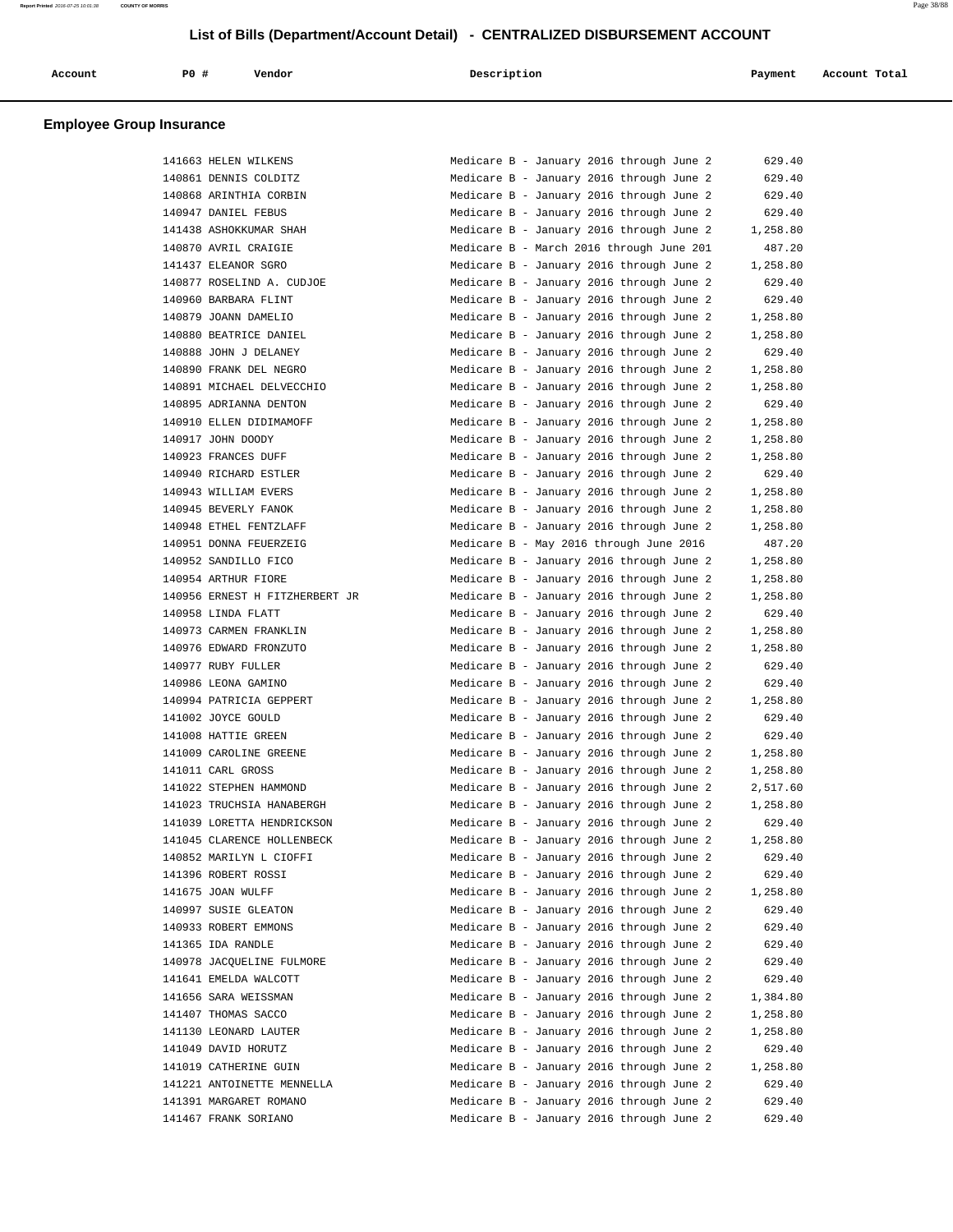| P0<br>Description<br>Vendor<br>Account<br>Account Total<br>Payment |  |
|--------------------------------------------------------------------|--|
|--------------------------------------------------------------------|--|

### **Employee Group Insurance**

| 141604 GRACE LA BARRE     | Medicare B - January 2016 through June 2<br>1,258.80 |
|---------------------------|------------------------------------------------------|
| 140931 JOSEPH ELLIOTT     | Medicare B - January 2016 through June 2<br>1,258.80 |
| 141414 BARBARA SANGSTER   | 629.40<br>Medicare B - January 2016 through June 2   |
| 140792 EILEEN BONFANTI    | Medicare B - January 2016 through June 2<br>1,258.80 |
| 140827 OLGA BURNS         | Medicare B - January 2016 through June 2<br>1,258.80 |
| 140815 CLAUDIA BROWN      | Medicare B - January 2016 through June 2<br>629.40   |
| 140789 VERA BLOSSOM       | Medicare B - January 2016 through June 2<br>629.40   |
| 140804 CLARENCE BRICKMAN  | Medicare B - January 2016 through June 2<br>629.40   |
| 141270 WILLIAM OSA        | Medicare B - January 2016 through June 2<br>629.40   |
| 141488 ANN SURMANEK       | Medicare B - January 2016 through June 2<br>1,258.80 |
| 141262 SUE O'CONNOR       | Medicare B - January 2016 through June 2<br>1,461.60 |
| 141052 JOHN JACKSON       | Medicare B - January 2016 through June 2<br>629.40   |
| 141046 LINDA HOMSCHEK     | Medicare B - January 2016 through June 2<br>629.40   |
| 141047 HERMAN HOOPES      | Medicare B - January 2016 through June 2<br>629.40   |
| 141048 SARAH HORAN        | Medicare B - January 2016 through June 2<br>1,258.80 |
| 141053 GENEVA JACKSON     | Medicare B - January 2016 through June 2<br>629.40   |
| 141065 ELIZABETH JOHNSON  | Medicare B - January 2016 through June 2<br>629.40   |
| 141067 MONICA A JOINTE    | 629.40<br>Medicare B - January 2016 through June 2   |
| 141133 ANNE LAWLESS       | 629.40<br>Medicare B - January 2016 through June 2   |
| 141167 STEVE J MACIAG     | Medicare B - January 2016 through June 2<br>1,258.80 |
| 141197 BETTY MCBURNEY     | Medicare B - January 2016 through June 2<br>1,258.80 |
| 141209 AVIS MCINTOSH      | Medicare B - January 2016 through June 2<br>629.40   |
| 141236 MARY A MONGEY      | Medicare B - January 2016 through June 2<br>1,258.80 |
| 141278 CARMINE PARRILLO   | Medicare B - January 2016 through June 2<br>1,258.80 |
| 141292 DAVID PHELAN       | Medicare B - January 2016 through June 2<br>1,258.80 |
| 141306 MARIA OUILES       | Medicare B - January 2016 through June 2<br>629.40   |
| 141376 EUNICE A REYNOLDS  | Medicare B - January 2016 through June 2<br>629.40   |
| 141449 TAD R SIMS         | Medicare B - January 2016 through June 2<br>629.40   |
| 141472 BERARDINO SQUEO    | Medicare B - January 2016 through June 2<br>1,258.80 |
| 141122 MARIANNE KRANZ     | Medicare B - January 2016 through June 2<br>629.40   |
| 141265 CAROLYN O'GRADY    | Medicare B - January 2016 through June 2<br>629.40   |
| 140995 HANNAH GILBERT     | Medicare B - January 2016 through June 2<br>629.40   |
| 141484 AGNES STRUBLE      | 629.40<br>Medicare B - January 2016 through June 2   |
| 141237 JOYCE MOONEY       | Medicare B - January 2016 through June 2<br>629.40   |
| 141405 OLIVE RUSSELL      | Medicare B - January 2016 through June 2<br>1,258.80 |
| 141144 MARIE LINDOR       | Medicare B - January 2016 through June 2<br>629.40   |
| 141055 THERESA JACKSON    | Medicare B - January 2016 through June 2<br>629.40   |
| 141427 BARBARA SCHECKMAN  | Medicare B - January 2016 through June 2<br>629.40   |
| 141020 GRETCHEN HAAS      | Medicare B - January 2016 through June 2<br>1,258.80 |
| 140965 MARGARET FORBES    | Medicare B - January 2016 through June 2<br>629.40   |
| 141276 TERESA PANNULLO    | Medicare B - January 2016 through June 2<br>1,258.80 |
| 141452 FRANCES SLAYTON    | Medicare B - January 2016 through June 2<br>629.40   |
| 141034 ANNIE HAYNES       | Medicare B - January 2016 through June 2<br>629.40   |
| 140866 ELAINE COOPER      | Medicare B - January 2016 through June 2<br>629.40   |
| 141075 CELESTE KALINA     | Medicare B - January 2016 through June 2<br>629.40   |
| 141436 NORA SERVICE       | Medicare B - January 2016 through June 2<br>1,258.80 |
| 141031 PRISCILLA HARTWELL | 629.40<br>Medicare B - January 2016 through June 2   |
| 141072 LOUISE JOY-PARKER  | 1,258.80<br>Medicare B - January 2016 through June 2 |
| 141364 JANEITA RANDALL    | 629.40<br>Medicare B - January 2016 through June 2   |
| 141462 MARY E. SNYDER     | Medicare B - January 2016 through June 2<br>1,258.80 |
| 140851 JOHN CICCHETTI     | Medicare B - January 2016 through June 2<br>629.40   |
| 141117 DONALD KOSTKA      | Medicare B - January 2016 through June 2<br>1,258.80 |
| 141302 MARTHA PORTILLA    | Medicare B - January 2016 through June 2<br>1,258.80 |
| 141450 IRVING SKOLNICK    | Medicare B - January 2016 through June 2<br>629.40   |
| 141277 ELIZABETH PANZER   | Medicare B - January 2016 through June 2<br>1,258.80 |
| 141207 TERRI MCINERNEY    | 629.40<br>Medicare B - January 2016 through June 2   |
|                           |                                                      |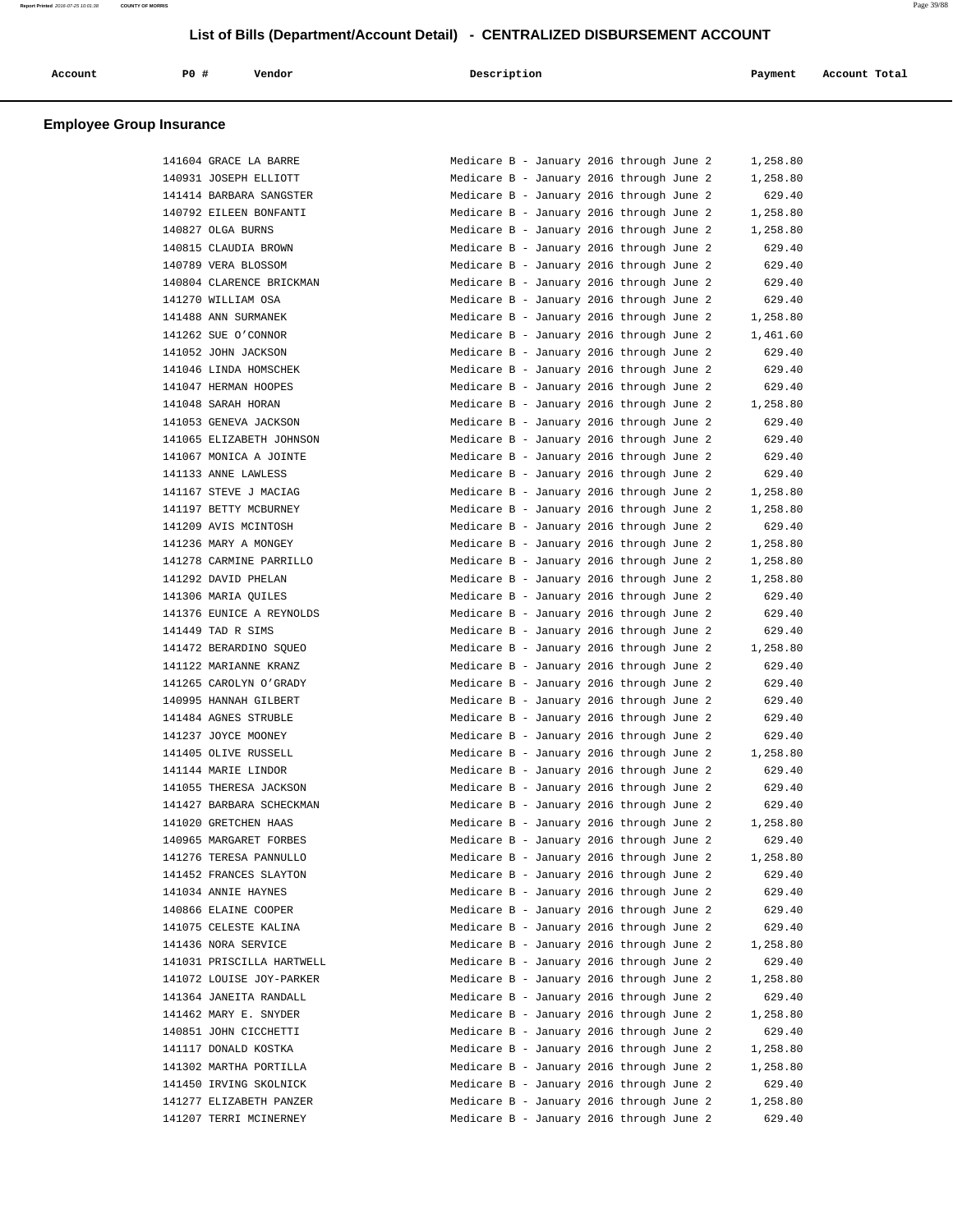| Account                         | PO# | Vendor | Description | Payment | Account Total |
|---------------------------------|-----|--------|-------------|---------|---------------|
| <b>Employee Group Insurance</b> |     |        |             |         |               |

| 141037 MARY ANN HEMPHILL  | Medicare B - January 2016 through June 2<br>1,461.60 |  |
|---------------------------|------------------------------------------------------|--|
| 141397 JOHN ROSSMAN       | Medicare B - January 2016 through June 2<br>1,461.60 |  |
| 141635 ROBERT VOELKER     | Medicare B - January 2016 through June 2<br>629.40   |  |
| 141300 MICHAEL POPOVICH   | Medicare B - January 2016 through June 2<br>1,900.20 |  |
| 141082 SHEILA KARNER      | Medicare B - January 2016 through June 2<br>1,258.80 |  |
| 141629 DOLORES VICENTE    | Medicare B - January 2016 through June 2<br>1,258.80 |  |
| 140918 CHRISTINA DORR     | Medicare B - January 2016 through June 2<br>629.40   |  |
| 141398 WINFRED SUE ROWE   | Medicare B - January 2016 through June 2<br>629.40   |  |
| 141212 BARBARA MCLAUGHLIN | Medicare B - January 2016 through June 2<br>1,258.80 |  |
| 141478 GLORIA STEHLGENS   | Medicare B - January 2016 through June 2<br>629.40   |  |
| 141370 FRANK REILLY       | Medicare B - January 2016 through June 2<br>629.40   |  |
| 141372 ALBINA RETEMIAH    | Medicare B - January 2016 through June 2<br>629.40   |  |
| 141373 JAMES RETEMIAH     | Medicare B - January 2016 through June 2<br>629.40   |  |
| 141273 AILEEN OZDEN       | 1,258.80<br>Medicare B - January 2016 through June 2 |  |
| 140876 TERRY CRUMP        | Medicare B - January 2016 through June 2<br>629.40   |  |
| 141140 ELIZABETH LEHMANN  | Medicare B - January 2016 through June 2<br>629.40   |  |
| 141195 LINDA MATHEW       | Medicare B - January 2016 through June 2<br>1,258.80 |  |
| 141416 FRANKIE SATCHER    | Medicare B - January 2016 through June 2<br>1,258.80 |  |
| 140935 RICHARD ENRIGHT    | Medicare B - January 2016 through June 2<br>629.40   |  |
| 140839 PAUL CARIFI        | Medicare B - January 2016 through June 2<br>1,258.80 |  |
| 141293 CAROLE PIERSON     | Medicare B - January 2016 through June 2<br>629.40   |  |
| 140881 FRANCIS DASCOLL    | 629.40<br>Medicare B - January 2016 through June 2   |  |
| 141193 LOUIS MASTERBONE   | Medicare B - January 2016 through June 2<br>1,116.60 |  |
| 140843 NANCY CHARETTE     | 629.40<br>Medicare B - January 2016 through June 2   |  |
| 141290 WALTER PETERSON    | Medicare B - January 2016 through June 2<br>1,258.80 |  |
| 140908 LUCILLE DEZENZO    | 629.40<br>Medicare B - January 2016 through June 2   |  |
| 141249 JEANNE NICHOLS     | Medicare B - January 2016 through June 2<br>629.40   |  |
| 141295 ELLORINE PITTER    | Medicare B - January 2016 through June 2<br>629.40   |  |
| 141483 DIANE STRECKFUSS   | 1,258.80<br>Medicare B - January 2016 through June 2 |  |
| 141222 BARBARA MENZEL     | Medicare B - January 2016 through June 2<br>629.40   |  |
| 141490 ELEANOR SYLVESTER  | Medicare B - January 2016 through June 2<br>1,067.40 |  |
| 141482 PATRICIA STEWART   | Medicare B - April 2016 through June 201<br>365.40   |  |
| 140993 LALITHAMMA GEORGE  | Medicare B - January 2016 through June 2<br>629.40   |  |
| 141159 ELISABETH LUTZ     | Medicare B - January 2016 through June 2<br>1,258.80 |  |
| 140874 KATHY CRATE        | Medicare B - January 2016 through June 2<br>1,258.80 |  |
| 141476 JOHN J. STEELE     | Medicare B - January 2016 through June 2<br>629.40   |  |
| 141239 BARBARA MUELLER    | Medicare B - January 2016 through June 2<br>1,258.80 |  |
| 141070 LESTER JOSEPH      | 629.40<br>Medicare B - January 2016 through June 2   |  |
|                           |                                                      |  |

**TOTAL for Employee Group Insurance 456,061.37**

============

 **Office of Emergency Management**

| 141310 VERIZON WIRELESS                              | L&PS/Admin                           | 241.44 |        |  |
|------------------------------------------------------|--------------------------------------|--------|--------|--|
| Cellular Phones/Pagers<br>01-201-25-252100-031       | TOTAL FOR ACCOUNT                    |        | 241.44 |  |
| 140527 OUENCH USA, INC.                              | AC#D060587, 6/1/16, 066877/breakroom | 48.00  |        |  |
| Office Supplies & Stationery<br>01-201-25-252100-058 | TOTAL FOR ACCOUNT                    |        | 48.00  |  |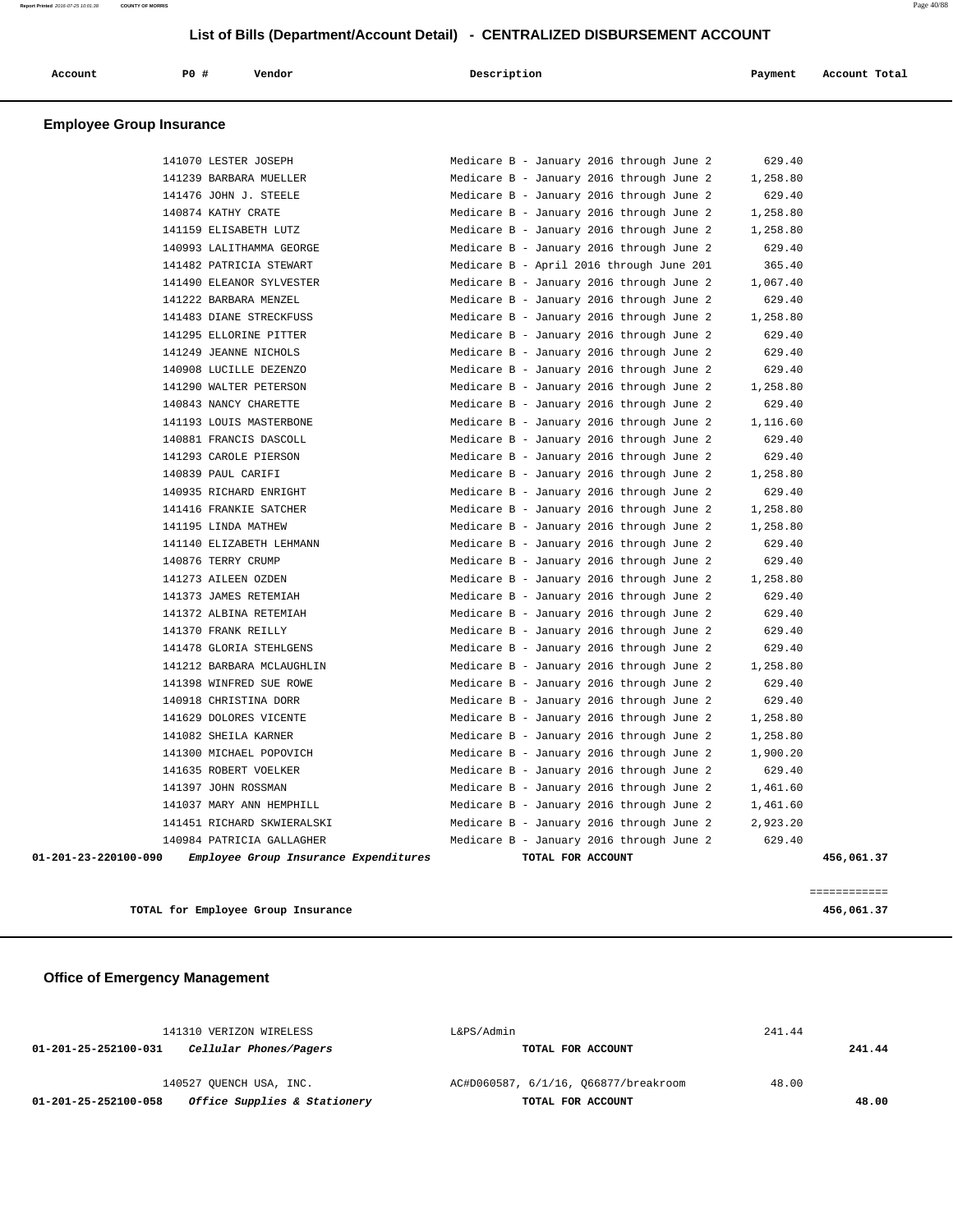**Report Printed** 2016-07-25 10:01:38 **COUNTY OF MORRIS** Page 41/88

# **List of Bills (Department/Account Detail) - CENTRALIZED DISBURSEMENT ACCOUNT**

|                                       | List of Bills (Department/Account Detail) - CENTRALIZED DISBURSEMENT ACCOUNT |                                     |                                          |         |               |  |
|---------------------------------------|------------------------------------------------------------------------------|-------------------------------------|------------------------------------------|---------|---------------|--|
| Account                               | PO#                                                                          | Vendor                              | Description                              | Payment | Account Total |  |
| <b>Office of Emergency Management</b> |                                                                              |                                     |                                          |         |               |  |
|                                       |                                                                              | 137377 MEDLINE INDUSTRIES INC       | Item #ALI936747 Station, Flu, Bowman, Hy | 737.24  |               |  |
|                                       |                                                                              | 137377 MEDLINE INDUSTRIES INC       | Shipping                                 | 100.00  |               |  |
|                                       |                                                                              | 142296 ALL COUNTY RENTAL CENTER     | Propane per attached invoice 7/14/16     | 36.00   |               |  |
| 01-201-25-252100-059                  |                                                                              | Other General Expenses              | TOTAL FOR ACCOUNT                        |         | 1,938.96      |  |
|                                       | 140412 FEDEX                                                                 |                                     | AC#164215938, 6/6/16                     | 67.50   |               |  |
|                                       |                                                                              | 142678 COUNTY OF MORRIS             | 1ST HALF OF JULY 2016 METERED MAIL       | 6.23    |               |  |
| 01-201-25-252100-068                  |                                                                              | Postage & Metered Mail              | TOTAL FOR ACCOUNT                        |         | 73.73         |  |
|                                       |                                                                              | 140526 OUENCH USA, INC.             | AC#D060587, 11/1/15 066877/breakroom     | 48.00   |               |  |
|                                       |                                                                              | 140526 QUENCH USA, INC.             | AC#D060587, 12/1/15, Q66877/breakroom    | 48.00   |               |  |
| 01-203-25-252100-058                  |                                                                              | (2015) Office Supplies & Stationery | TOTAL FOR ACCOUNT                        |         | 96.00         |  |
|                                       | 140522 LARRY PETERS                                                          |                                     | OEM Award per attached invoice dated 11/ | 71.50   |               |  |
| 01-203-25-252100-258                  |                                                                              | (2015) Equipment                    | TOTAL FOR ACCOUNT                        |         | 71.50         |  |

============

TOTAL for Office of Emergency Management 2,469.63

## **Communications Center**

|                                | 137661 CALEA                             | CALEA Conference July 27-30, 2016, Works | 635.00   |          |
|--------------------------------|------------------------------------------|------------------------------------------|----------|----------|
|                                | 137661 CALEA                             | CALEA Conference July 27-30, 2016, Full  | 675.00   |          |
| 01-201-25-252105-039           | Education Schools & Training             | TOTAL FOR ACCOUNT                        |          | 1,310.00 |
|                                |                                          |                                          |          |          |
|                                | 140545 CY DRAKE LOCKSMITHS, INC.         | $5/4/16$ , Keys                          | 13.20    |          |
| 01-201-25-252105-058           | Office Supplies & Stationery             | TOTAL FOR ACCOUNT                        |          | 13.20    |
|                                | 142678 COUNTY OF MORRIS                  | 1ST HALF OF JULY 2016 METERED MAIL       | 24.28    |          |
|                                | 140319 FEDEX                             | 3876-2044-3, 6/6/16, tracking ID# 783139 | 56.21    |          |
| 01-201-25-252105-068           | Postage & Metered Mail                   | TOTAL FOR ACCOUNT                        |          | 80.49    |
|                                | 136803 INTERNATIONAL BUSINESS            | CAD Interface (import calls dispatched b | 2,500.00 |          |
|                                | 136803 INTERNATIONAL BUSINESS            | LEFTA Annual IT Support and Hosting (Inc | 1,200.00 |          |
|                                | 136487 INTERNATIONAL BUSINESS            | Ouote# 2016-NJMCCLE-02, 4/4/16, LEFTA, C | 6,000.00 |          |
| $01 - 201 - 25 - 252105 - 078$ | Software Maintenance                     | TOTAL FOR ACCOUNT                        |          | 9,700.00 |
|                                |                                          |                                          |          |          |
|                                | 141868 AMERICAN TOWER CORPORATION        | Tower rental for July 2016, Green Pond R | 1,910.17 |          |
| 01-201-25-252105-131           | County Wide Radio System                 | TOTAL FOR ACCOUNT                        |          | 1,910.17 |
|                                | 141331 JERSEY CENTRAL POWER & LIGHT      | 100 078 770 714, 6/24/16, Conkling Rd Fl | 454.85   |          |
|                                | 141331 JERSEY CENTRAL POWER & LIGHT      | 100 082 995 745, 6/24/16, Conkling Rd An | 9.63     |          |
|                                | 141331 JERSEY CENTRAL POWER & LIGHT      | 100 078 774 427, 6/27/16, Ross Dr Boonto | 667.10   |          |
| 01-201-25-252105-137           | Electricity                              | TOTAL FOR ACCOUNT                        |          | 1,131.58 |
|                                | 140732 W.B. MASON COMPANY INC            | C1033751, 6/16/16, Office supplies, orde | 628.51   |          |
| 01-201-25-252105-162           | <i>Furniture &amp; Fixtures</i>          | TOTAL FOR ACCOUNT                        |          | 628.51   |
|                                | 140493 INSTITUTE FOR FORENSIC PSYCHOLOGY | 6/8/16, Psychological Examinations and R | 975.00   |          |
| 01-201-25-252105-189           | Medical                                  | TOTAL FOR ACCOUNT                        |          | 975.00   |
|                                |                                          |                                          |          |          |
|                                | 141332 FF1 PROFESSIONAL SAFETY SERVICES  | 6/22/16, Boots for A. Yaworsky           | 112.49   |          |
| 01-201-25-252105-202           | Uniform And Accessories                  | TOTAL FOR ACCOUNT                        |          | 112.49   |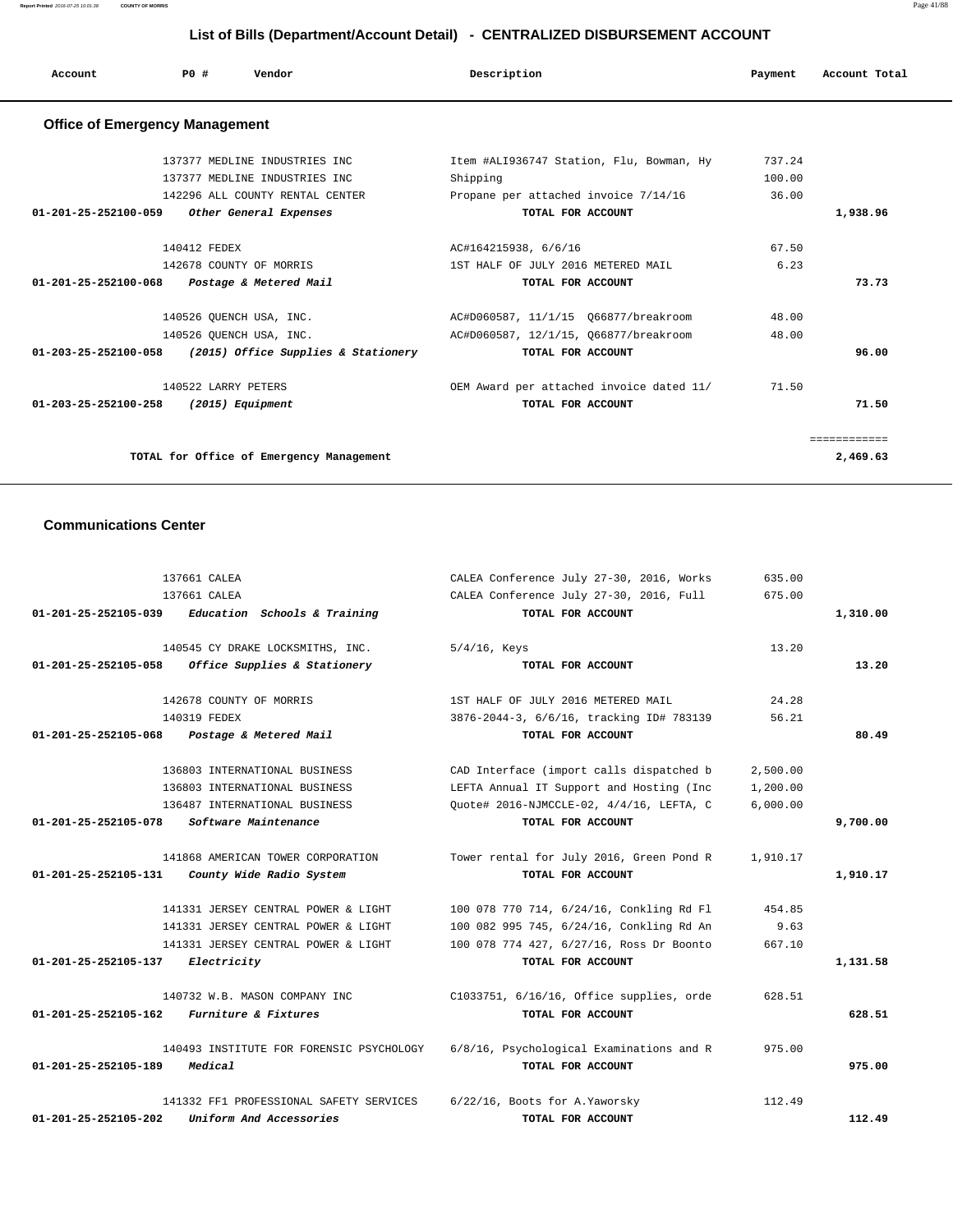**Report Printed** 2016-07-25 10:01:38 **COUNTY OF MORRIS** Page 42/88

## **List of Bills (Department/Account Detail) - CENTRALIZED DISBURSEMENT ACCOUNT**

| Account                        | PO# | Vendor                                  | Description          | Payment  | Account Total |
|--------------------------------|-----|-----------------------------------------|----------------------|----------|---------------|
| <b>Communications Center</b>   |     |                                         |                      |          |               |
|                                |     | 142428 FF1 PROFESSIONAL SAFETY SERVICES | Invoice Date 1/28/16 | 1,051.05 |               |
|                                |     | 142428 FF1 PROFESSIONAL SAFETY SERVICES | Invoice Date 4/24/16 | 1,393.70 |               |
| $01 - 203 - 25 - 252105 - 202$ |     | (2015) Uniform And Accessories          | TOTAL FOR ACCOUNT    |          | 2,506.75      |
|                                |     |                                         |                      |          |               |
|                                |     | TOTAL for Communications Center         |                      |          | 18,368.19     |

### **County Medical Examiner Office**

|          | 695.00   | RMB Name Annual Conf 2016                | 141326 CARLOS FONSECA, M.D.                       |
|----------|----------|------------------------------------------|---------------------------------------------------|
| 695.00   |          | TOTAL FOR ACCOUNT                        | <i>Books &amp; Periodicals</i>                    |
|          | 800.00   | Cust#15367, 3/31/16, Case 14160173       | 137369 ALLINA HEALTH                              |
| 800.00   |          | TOTAL FOR ACCOUNT                        | <i>Consultation Fee</i>                           |
|          | 12.45    | AC#0434597878, 6/16/16                   | 140577 NESTLE WATERS NORTH AMERICA INC.           |
|          | 41.24    | Ouote 147900 Pants (1 pair)              | 138709 FF1 PROFESSIONAL SAFETY SERVICES           |
|          | 82.49    | Quote 147900 Boots                       | 138709 FF1 PROFESSIONAL SAFETY SERVICES           |
|          | 316.76   | AC#C1033751, 6/13/16                     | 140578 W.B. MASON COMPANY INC                     |
| 452.94   |          | TOTAL FOR ACCOUNT                        | 01-201-25-254100-058 Office Supplies & Stationery |
|          | 700.00   | Morris Livery 7/16                       | 142443 ILIFF-RUGGIERO FUNERAL HOME INC.           |
|          | 3,500.00 | Morris Livery 6/16                       | 142444 ILIFF-RUGGIERO FUNERAL HOME INC.           |
|          | 1,200.00 | Sussex Livery 6/16                       | 142448 ILIFF-RUGGIERO FUNERAL HOME INC.           |
|          | 1,500.00 | Warren County Livery, 6/16               | 142445 TEW FUNERAL SERVICES INC.                  |
| 6,900.00 |          | TOTAL FOR ACCOUNT                        | 01-201-25-254100-059 Other General Expenses       |
|          | 14.38    | 1ST HALF OF JULY 2016 METERED MAIL       | 142678 COUNTY OF MORRIS                           |
|          | 75.24    | AC#164215938, 6/27/16 CASE 14110870      | 142190 FEDEX                                      |
| 89.62    |          | TOTAL FOR ACCOUNT                        | Postage & Metered Mail                            |
|          | 498.16   | AC#557815-001, 6/17/16, Scint vials 2 ca | 140528 FISHER HEALTHCARE                          |
|          | 1,416.00 | Cust#CP25584, 6/24/16 Body Bags (96)     | 141161 CENTENNIAL PRODUCTS INC.                   |
|          | 102.83   | Freight                                  | 141161 CENTENNIAL PRODUCTS INC.                   |
|          | 209.00   | AC#A1613902336, May 2016, Case 19160131  | 140600 ATLANTIC CONSOLIDATED LABORATORY           |
|          | 6,456.00 | AC#A1614200806, May 2016, Case 14160386  | 140600 ATLANTIC CONSOLIDATED LABORATORY           |
|          | 708.00   | AC#A1614601591, May 2016, Case 14160399  | 140600 ATLANTIC CONSOLIDATED LABORATORY           |
|          |          |                                          | X-Ray & Medical Supplies                          |

# **County Sheriff's Department**

| 139852 SIG SAUER INC.                                | Craig Brooks - Florence Twp Police Dept       | 250.00 |
|------------------------------------------------------|-----------------------------------------------|--------|
| Education Schools & Training<br>01-201-25-270100-039 | TOTAL FOR ACCOUNT                             | 250.00 |
| 140397 THOMSON REUTER-WEST                           | Library Database - $5/1/16$ - $5/31/16$ , Acc | 238.00 |
| 01-201-25-270100-050<br>Law Books                    | TOTAL FOR ACCOUNT                             | 238.00 |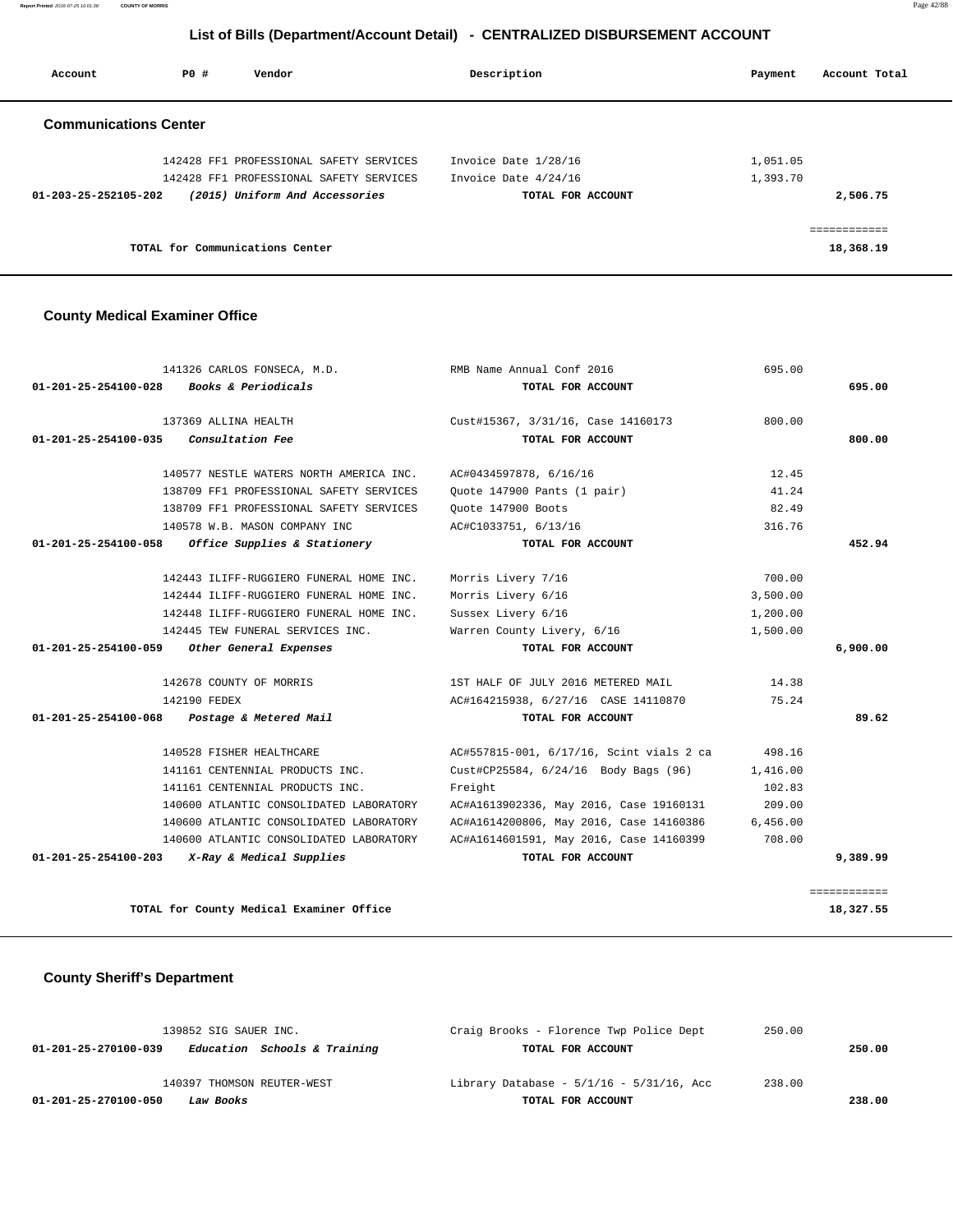| Account | <b>PO #</b> | Vendor | Description<br>$\sim$ $\sim$ | Payment<br>$\sim$ $\sim$ | Account Total |
|---------|-------------|--------|------------------------------|--------------------------|---------------|
|         |             |        |                              |                          |               |

## **County Sheriff's Department**

| 01-201-25-270100-058           | Office Supplies & Stationery            | TOTAL FOR ACCOUNT                               |           | 35.00        |
|--------------------------------|-----------------------------------------|-------------------------------------------------|-----------|--------------|
|                                | 140570 NESTLE WATERS NORTH AMERICA INC. | 5/15/16 - 6/14/16, Acct #0443829809/Lega        | 40.02     |              |
|                                | 140570 NESTLE WATERS NORTH AMERICA INC. | 5/15/16 - 6/14/16, Acct #0434561387/All         | 372.94    |              |
|                                | 140238 RAY ALLEN MANUFACTURING LLC      | Item #57-76-30 (Ray Allen Grip it Line)         | 149.97    |              |
|                                | 140238 RAY ALLEN MANUFACTURING LLC      | Item #57-76-15 (Ray Allen Grip it Line)         | 83.97     |              |
|                                | 140238 RAY ALLEN MANUFACTURING LLC      | Item #ET6420 (Stainless Steel Feed Pan 5        | 179.80    |              |
|                                | 140238 RAY ALLEN MANUFACTURING LLC      | Item #HS6425B (3.25MM S/S BLACK Pinch Co        | 119.97    |              |
|                                | 140238 RAY ALLEN MANUFACTURING LLC      | Item #HS93225 (2.25MM SS Pinch Collar           | 49.98     |              |
|                                | 140238 RAY ALLEN MANUFACTURING LLC      | Item #57-2-24-BUR(2"W/Lthr Agitation Col        | 179.96    |              |
|                                | 140238 RAY ALLEN MANUFACTURING LLC      | Item #3225162-BLA (6'X3/4" Standard Lthr        | 65.97     |              |
|                                | 140238 RAY ALLEN MANUFACTURING LLC      | Item #322132-BLA (3'X3/4" Standard Lthr         | 50.97     |              |
|                                | 140238 RAY ALLEN MANUFACTURING LLC      | SHIPPING & HANDLING                             | 44.03     |              |
| 01-201-25-270100-059           | Other General Expenses                  | TOTAL FOR ACCOUNT                               |           | 1,337.58     |
|                                | 142678 COUNTY OF MORRIS                 | 1ST HALF OF JULY 2016 METERED MAIL              | 472.09    |              |
|                                | 142678 COUNTY OF MORRIS                 | 1ST HALF OF JULY 2016 METERED MAIL              | 23.25     |              |
| 01-201-25-270100-068           | Postage & Metered Mail                  | TOTAL FOR ACCOUNT                               |           | 495.34       |
|                                | 140396 THOMSON REUTER-WEST              | CLEAR Database - 5/1 - 5/31 2016, Inv dt        | 990.00    |              |
| 01-201-25-270100-078           | Software Maintenance                    | TOTAL FOR ACCOUNT                               |           | 990.00       |
|                                | 141727 KELLEY ZIENOWICZ                 | Convention/3-night stay @ Bally's Hotel,        | 390.87    |              |
|                                | 141718 PHILIP DIGAVERO                  | Reimbursement - Receipts Attached (Food/        | 281.42    |              |
| 01-201-25-270100-082           | Travel Expense                          | TOTAL FOR ACCOUNT                               |           | 672.29       |
|                                | 140330 U.S. SECURITY ASSOCIATES, INC.   | GUARDS - 4/29/16 - 5/5/16, Inv dtd 5/5/1        | 3, 417.12 |              |
|                                | 140330 U.S. SECURITY ASSOCIATES, INC.   | GUARDS - $5/27/16$ - $6/2/16$ , Inv dtd $6/2/1$ | 2,719.60  |              |
| 01-201-25-270100-084           | Other Outside Services                  | TOTAL FOR ACCOUNT                               |           | 6,136.72     |
|                                | 140393 VERIZON WIRELESS                 | $482559481 - 00001 - 05/2/16 - 06/1/16$ , Inv   | 1,663.31  |              |
| 01-201-25-270100-161           | Communications Equipment                | TOTAL FOR ACCOUNT                               |           | 1,663.31     |
|                                | 140072 MAJOR AUTOMOTIVE INSTALLATIONS   | MO-NTN9858C - Battery Impres NiMH 1850mA        | 864.00    |              |
|                                | 141333 COMMUNICATIONS SERVICE           | Emergency Lighting Problem - Return to D        | 125.00    |              |
| $01 - 201 - 25 - 270100 - 258$ | Equipment                               | TOTAL FOR ACCOUNT                               |           | 989.00       |
|                                | 129937 LAWMEN SUPPLY CO OF NJ, INC.     | ITEM #HERO'S PRIDE, X-181152b 4" Circle         | 310.00    |              |
|                                | 129937 LAWMEN SUPPLY CO OF NJ, INC.     | Shipping & Handling                             | 12.62     |              |
| 01-203-25-270100-202           | (2015) Uniform And Accessories          | TOTAL FOR ACCOUNT                               |           | 322.62       |
|                                |                                         |                                                 |           | ============ |
|                                | TOTAL for County Sheriff's Department   |                                                 |           | 13,129.86    |

## **County Prosecutor's Office**

| $01 - 201 - 25 - 275100 - 031$ | 140418 VERIZON WIRELESS<br>Cellular Phones/Pagers |  | Account #882249917-00001(5/10-6/9/16)<br>TOTAL FOR ACCOUNT |        | 59.70 |
|--------------------------------|---------------------------------------------------|--|------------------------------------------------------------|--------|-------|
|                                | 140413 DIVISION OF CRIMINAL JUSTICE               |  | Internal Affairs Policy & Procedures- De                   | 50.00  |       |
|                                | 140413 DIVISION OF CRIMINAL JUSTICE               |  | Money Laundering - Det. Kathryn Kutepow                    | 100.00 |       |
|                                | 140413 DIVISION OF CRIMINAL JUSTICE               |  | Basic Course for Arson Investigators - D                   | 750.00 |       |
|                                | 140584 SIGNAL 13 TRAINING, LLC                    |  | Interview & Interrogation TrainingDet.Sa                   | 600.00 |       |
|                                |                                                   |  |                                                            |        |       |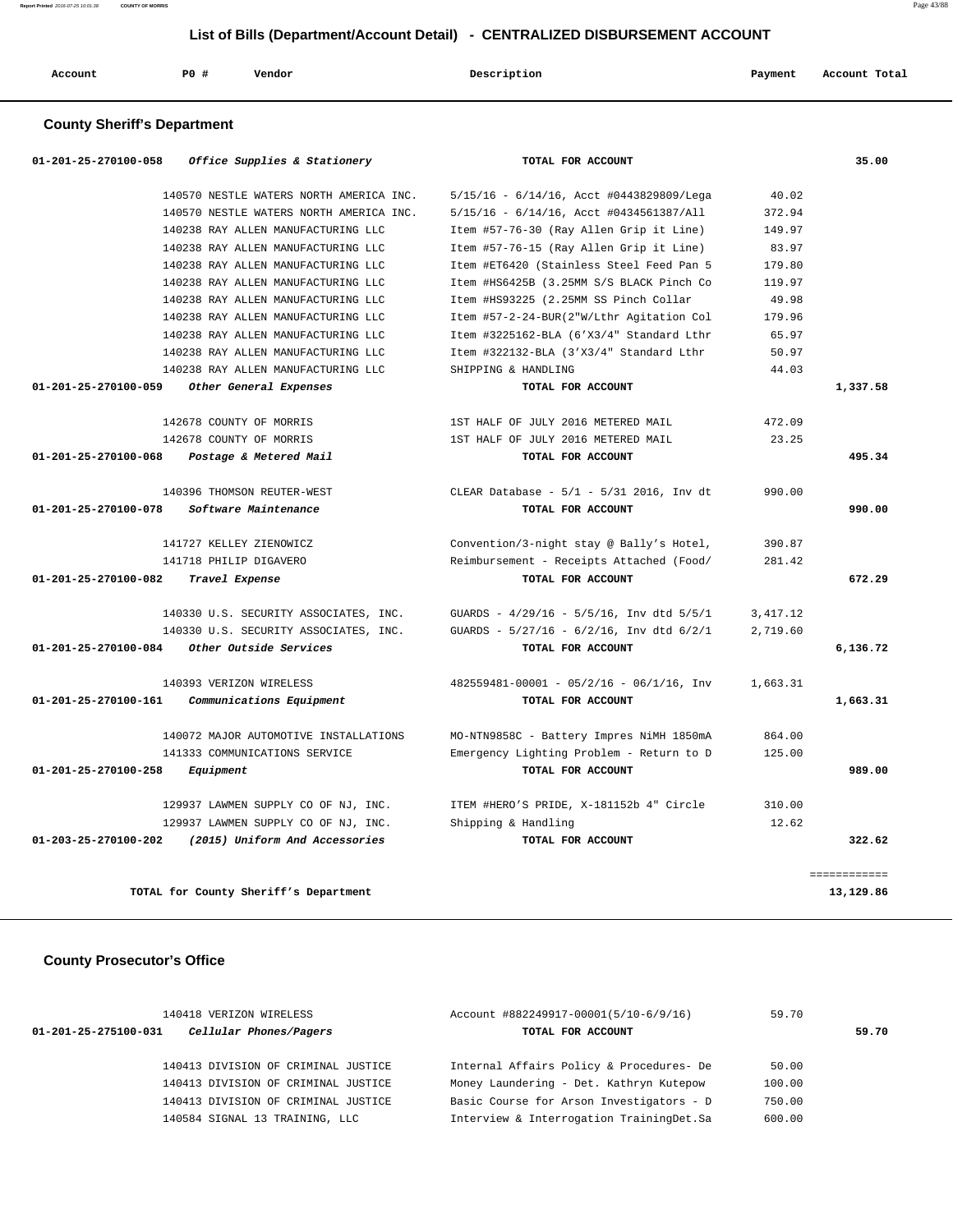**Report Printed** 2016-07-25 10:01:38 **COUNTY OF MORRIS** Page 44/88

# **List of Bills (Department/Account Detail) - CENTRALIZED DISBURSEMENT ACCOUNT**

| Account                           | PO#<br>Vendor                           | Description                              | Payment  | Account Total |
|-----------------------------------|-----------------------------------------|------------------------------------------|----------|---------------|
| <b>County Prosecutor's Office</b> |                                         |                                          |          |               |
|                                   | 140191 NJ STATE BAR ASSOCIATION         | New Jersey White Collar Crime Conference | 170.00   |               |
| 01-201-25-275100-039              | Education Schools & Training            | TOTAL FOR ACCOUNT                        |          | 1,835.00      |
|                                   | 140376 THOMSON REUTER-WEST              | Westlaw - Appellate Team- May 2016 - Acc | 1,482.22 |               |
| 01-201-25-275100-050              | Law Books                               | TOTAL FOR ACCOUNT                        |          | 1,482.22      |
|                                   | 140370 ALPHAGRAPHICS                    | 11x14 Certificate - Brandley             | 17.50    |               |
|                                   | 140370 ALPHAGRAPHICS                    | 11x14 Certificate-Schmid                 | 17.50    |               |
|                                   | 140720 W.B. MASON COMPANY INC           | Account #C1033751 - Misc. Office Supplie | 217.32   |               |
|                                   | 140419 OFFICE CONCEPTS GROUP, INC.      | Account #16868 Misc.Supplies             | 61.62    |               |
|                                   | 141363 W.B. MASON COMPANY INC           | Account #C1033751 - Misc. Office Supplie | 251.24   |               |
|                                   | 141363 W.B. MASON COMPANY INC           | Misc. Office Supplies                    | 184.29   |               |
| 01-201-25-275100-058              | Office Supplies & Stationery            | TOTAL FOR ACCOUNT                        |          | 749.47        |
|                                   | 140416 FEDEX                            | Account #105105762 (June 6-7)            | 39.89    |               |
|                                   | 142678 COUNTY OF MORRIS                 | 1ST HALF OF JULY 2016 METERED MAIL       | 1,203.51 |               |
| 01-201-25-275100-068              | Postage & Metered Mail                  | TOTAL FOR ACCOUNT                        |          | 1,243.40      |
|                                   | 140721 ELITE TRANSCRIPTS INC.           | State v Vanessa Brown** Requested by SAP | 120.12   |               |
|                                   | 141356 ELITE TRANSCRIPTS INC.           | State v Fernandez, Randy ** Requested by | 98.67    |               |
|                                   | 140417 KING TRANSCRIPTION               | State v Lefkowitz, Rose ** Req.Det.Mark  | 360.36   |               |
| 01-201-25-275100-081              | Transcripts                             | TOTAL FOR ACCOUNT                        |          | 579.15        |
|                                   | 141832 LYDIA NEGRON                     | NJNEOA Conference Atlantic City, NJ (6/6 | 125.41   |               |
| 01-201-25-275100-082              | Travel Expense                          | TOTAL FOR ACCOUNT                        |          | 125.41        |
|                                   | 140452 CABLEVISION                      | Account #07876629490010 - MCPO           | 166.20   |               |
|                                   | 140452 CABLEVISION                      | Account#07876634130015 - SOD             | 211.92   |               |
|                                   | 140452 CABLEVISION                      | Account#07876629289017-SOD               | 106.69   |               |
|                                   | 141078 VERIZON                          | Account #973 285-5371 820 57Y (6/14-7/13 | 31.90    |               |
|                                   | 140415 THOMSON REUTER-WEST              | Account #1000432248 - CLEAR Account- May | 921.90   |               |
|                                   | 140547 NJ ST ASSOC CHIEFS OF POLICE     | 104th Annual Installation Dinner - June  | 125.00   |               |
| 01-201-25-275100-118              | Investigation Expense                   | TOTAL FOR ACCOUNT                        |          | 1,563.61      |
|                                   | 141079 FREDRIC M. KNAPP                 | Municipal Appeal(Montville Township): St | 100.00   |               |
| 01-201-25-275100-126              | Court Expenses-Extradition              | TOTAL FOR ACCOUNT                        |          | 100.00        |
|                                   | 141322 NESTLE WATERS NORTH AMERICA INC. | Account #0434996856 Water delivery 5/16- | 361.37   |               |
| 01-201-25-275100-147              | Water                                   | TOTAL FOR ACCOUNT                        |          | 361.37        |
|                                   | 139739 STATE TOXICOLOGY LABORATORY      | Background Drug Screenings               | 315.00   |               |
| 01-201-25-275100-189              | Medical                                 | TOTAL FOR ACCOUNT                        |          | 315.00        |
|                                   |                                         |                                          |          | ============  |
|                                   | TOTAL for County Prosecutor's Office    |                                          |          | 8,414.33      |

# **County Jail**

| 140146 VERIZON WIRELESS                        | 885699058-00001 CELL SERVICE DATED 5.26  | 411.48 |        |
|------------------------------------------------|------------------------------------------|--------|--------|
| Cellular Phones/Pagers<br>01-201-25-280100-031 | TOTAL FOR ACCOUNT                        |        | 411.48 |
| 139644 SOMERSET COUNTY POLICE                  | TRAINING FOR MORSCH AND HORVOT ON 5.3.16 | 100.00 |        |
| 138254 ATLANTIC TRAINING CENTER                | 3 CPR CARDS DATED 4.8.16 & 7 CPR CARDS D | 100.00 |        |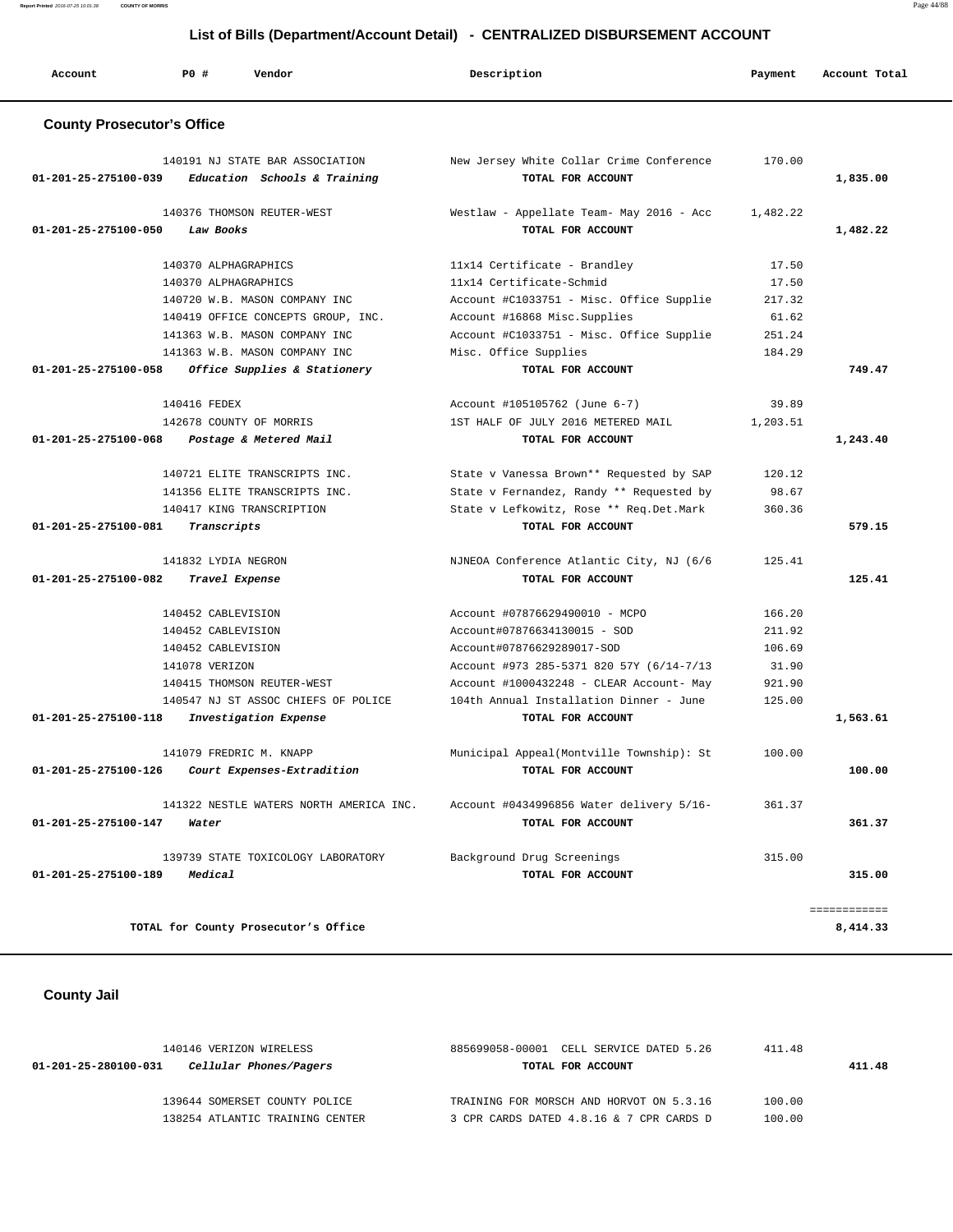**Report Printed** 2016-07-25 10:01:38 **COUNTY OF MORRIS** Page 45/88

# **List of Bills (Department/Account Detail) - CENTRALIZED DISBURSEMENT ACCOUNT**

| Account              | PO#<br>Vendor                                                            | Description                                                   | Payment     | Account Total |
|----------------------|--------------------------------------------------------------------------|---------------------------------------------------------------|-------------|---------------|
| <b>County Jail</b>   |                                                                          |                                                               |             |               |
| 01-201-25-280100-039 | 137755 THE PENNSYLVANIA STATE UNIVERSITY<br>Education Schools & Training | TRAINING FOR ANDICO ON 4.11.16-4.13.16<br>TOTAL FOR ACCOUNT   | 450.00      | 799.00        |
| 01-201-25-280100-044 | 140278 JOHNSON CONTROLS INC.<br>Equipment Service Agreements             | SERVICE AGREEMENT PAYMENT FOR 6.1.16 TO<br>TOTAL FOR ACCOUNT  | 3,900.00    | 3,900.00      |
|                      | 140128 W.B. MASON COMPANY INC                                            | OFFICE SUPPLIES DATED 5.26.16                                 | 2,397.75    |               |
|                      | 140128 W.B. MASON COMPANY INC                                            | OFFICE SUPPLIES DATED 6.1.16                                  | 150.72      |               |
|                      | 140266 OFFICE CONCEPTS GROUP, INC.                                       | OFFICE SUPPLIES DATED 6.8.16                                  | 6.27        |               |
|                      | 140266 OFFICE CONCEPTS GROUP, INC.                                       | OFFICE SUPPLIES DATED 6.9.16                                  | 191.22      |               |
|                      | 139645 OFFICE CONCEPTS GROUP, INC.                                       | OFFICE SUPPLIES DATED 5.26.16                                 | 175.82      |               |
|                      | 140144 OFFICE CONCEPTS GROUP, INC.                                       | OFFICE SUPPLIES DATED 5.27.16                                 | 339.98      |               |
| 01-201-25-280100-058 | Office Supplies & Stationery                                             | TOTAL FOR ACCOUNT                                             |             | 3,261.76      |
|                      | 140279 LANGUAGE LINE SERVICES                                            | LANGUAGE TRANSLATION SER                                      | 317.90      |               |
|                      | 139677 VERIZON WIRELESS                                                  | 742028358-00001 - GPS TRACKING SERVICE D                      | 90.12       |               |
| 01-201-25-280100-059 | Other General Expenses                                                   | TOTAL FOR ACCOUNT                                             |             | 408.02        |
|                      | 142678 COUNTY OF MORRIS                                                  | 1ST HALF OF JULY 2016 METERED MAIL                            | 133.05      |               |
| 01-201-25-280100-068 | Postage & Metered Mail                                                   | TOTAL FOR ACCOUNT                                             |             | 133.05        |
|                      | 140131 BINSKY SERVICE LLC                                                | WATER GAUGE REPAIR DATED 5.31.16                              | 1,603.88    |               |
|                      | 140130 MORRIS COUNTY M.U.A                                               | FACILITY GARBAGE PULLING FE                                   | 670.00      |               |
|                      | 139667 RICHARD FARRELL INC.                                              | SERVICE AGREEMENT/PM ON COOKING AND REFR                      | 1,200.00    |               |
|                      | 139742 RICHARD FARRELL INC.                                              | WORK PREFORMED ON KITCHEN SLICER DATED 5                      | 216.00      |               |
|                      | 139742 RICHARD FARRELL INC.                                              | PARTS/REPAIRS ON KITCHEN DISHWASHER DATE                      | 9,821.07    |               |
|                      | 139622 RICHARD FARRELL INC.                                              | REPLACEMENT PARTS AND LABOR FOR WARMER D                      | 657.08      |               |
|                      | 139622 RICHARD FARRELL INC.                                              | REPLACEMENT PARTS AND LABOR FOR KITCHEN                       | 883.56      |               |
|                      | 140151 CARRIER CORPORATION                                               | HVAC MOTOR INSTALL DATED 5.26.16                              | 544.00      |               |
|                      | 139764 STATE TOXICOLOGY LABORATORY                                       | 20 APPLICANT DRUG SCREENINGS ON 2.5.16                        | 900.00      |               |
| 01-201-25-280100-084 | Other Outside Services                                                   | TOTAL FOR ACCOUNT                                             |             | 16,495.59     |
|                      | 139676 CY DRAKE LOCKSMITHS, INC.                                         | KEYS DATED 5.18.16                                            | 29.40       |               |
|                      | 139676 CY DRAKE LOCKSMITHS, INC.                                         | KEYS ANS LOCK CYLINDERS                                       | 553.60      |               |
|                      | 139676 CY DRAKE LOCKSMITHS, INC.                                         | CREDIT DATED 5.18.16                                          | $-87.20$    |               |
|                      | 140157 JOHNSON CONTROLS INC.                                             | SECURITY SYSTEM DATABASE REPAIR DATED 5.                      | 1,680.00    |               |
| 01-201-25-280100-128 | Security Equipment                                                       | TOTAL FOR ACCOUNT                                             |             | 2,175.80      |
| 01-201-25-280100-161 | 140169 EXTEL COMMUNICATIONS<br>Communications Equipment                  | WIRING FOR VIDEO CONFERENCE ROOM DATED 5<br>TOTAL FOR ACCOUNT | 235.00      | 235.00        |
|                      | 138251 NATIONAL BUSINESS                                                 | 5 CHAIRS DATED 4.19.16                                        | 652.50      |               |
| 01-201-25-280100-162 | <i>Furniture &amp; Fixtures</i>                                          | TOTAL FOR ACCOUNT                                             |             | 652.50        |
|                      | 140132 ARAMARK CHARLOTTE LOCKBOX                                         | 200334000 - STAFF & INMATE MEALS DATED 6                      | 13, 321, 45 |               |
|                      | 140132 ARAMARK CHARLOTTE LOCKBOX                                         | 200334000 - STAFF MEALS DATED 6.1.16                          | 584.35      |               |
|                      | 140280 ARAMARK CHARLOTTE LOCKBOX                                         | 200334000 - STAFF & INMATE MEALS DATED 6                      | 13,891.14   |               |
| 01-201-25-280100-185 | Food                                                                     | TOTAL FOR ACCOUNT                                             |             | 27,796.94     |
|                      | 139666 HENRY SCHEIN INC                                                  | MEDICAL SUPPLIES DATED 5.24.16                                | 244.89      |               |
| 01-201-25-280100-189 | Medical                                                                  | TOTAL FOR ACCOUNT                                             |             | 244.89        |
|                      | 140287 ATLANTIC TACTICAL OF NJ, INC.                                     | 25 HAT BADGES DATED 6.9.16                                    | 1,477.75    |               |
|                      | 140133 UNIVERSAL UNIFORM SALES CO INC                                    | UNIFORMS FOR PIATTI DATED 5.24.16                             | 105.00      |               |
|                      | 140133 UNIVERSAL UNIFORM SALES CO INC                                    | UNIFORMS FOR RZUCIDLO DATED 5.24.16                           | 105.00      |               |
|                      | 140133 UNIVERSAL UNIFORM SALES CO INC                                    | UNIFORMS FOR LOMAX DATED 5.23.16                              | 105.00      |               |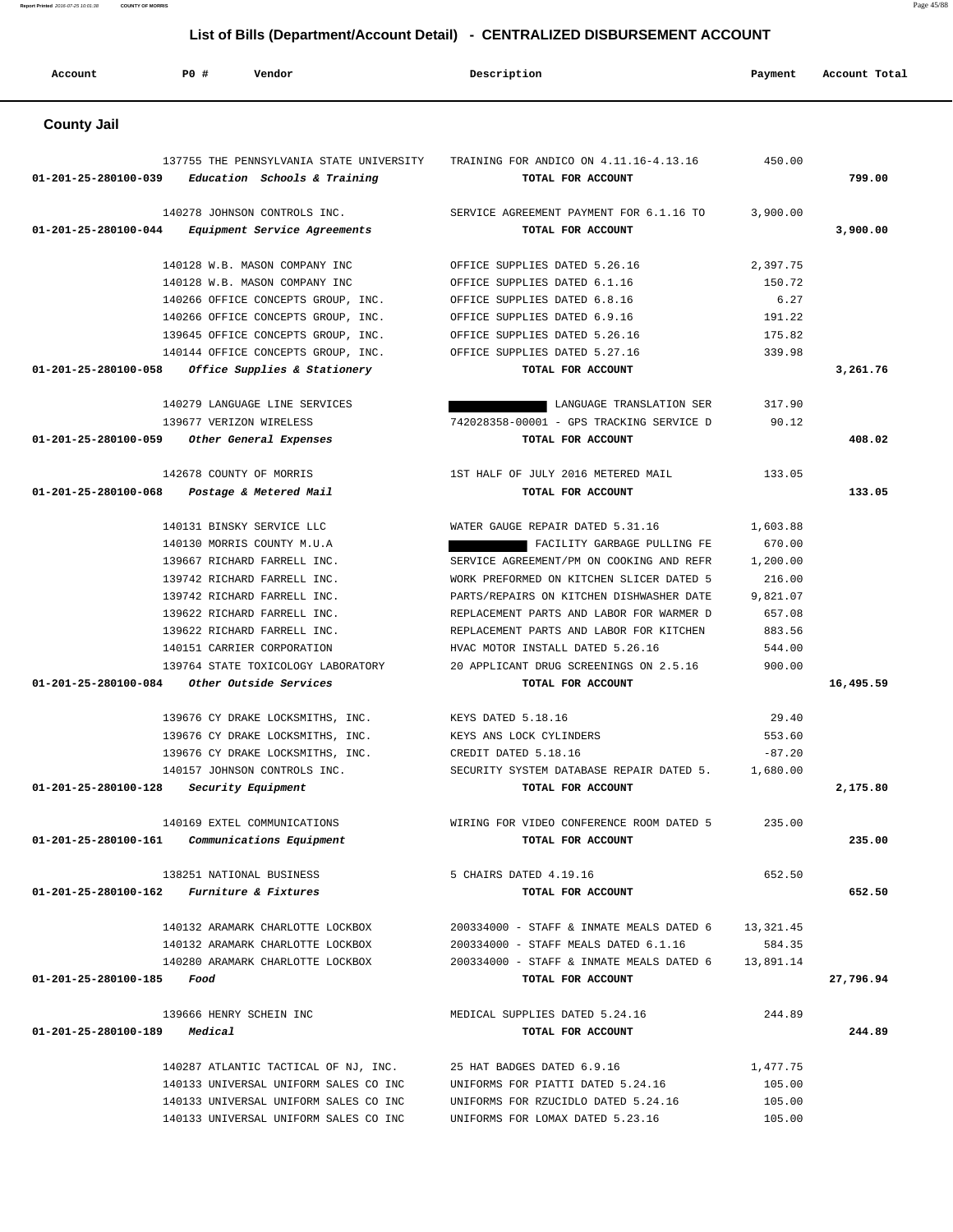| 140133 UNIVERSAL UNIFORM SALES CO INC                 | UNIFORMS FOR LANFRANK DATED 5.18.16       | 327.00   |              |
|-------------------------------------------------------|-------------------------------------------|----------|--------------|
| 140133 UNIVERSAL UNIFORM SALES CO INC                 | UNIFORMS FOR JANZEN DATED 5.18.16         | 165.00   |              |
| 140133 UNIVERSAL UNIFORM SALES CO INC                 | UNIFORMS FOR JANZEN DATED 5.18.16         | 45.00    |              |
| 140171 UNIVERSAL UNIFORM SALES CO INC                 | UNIFORMS FOR BAILEY DATED 5.9.16          | 54.99    |              |
| 140171 UNIVERSAL UNIFORM SALES CO INC                 | UNIFORMS FOR STOLL DATED 5.18.16          | 33.95    |              |
| 140171 UNIVERSAL UNIFORM SALES CO INC                 | UNIFORMS FOR GARCIA DATED 4.16.16         | 124.00   |              |
| 140171 UNIVERSAL UNIFORM SALES CO INC                 | INIFORMS FOR GARCIA DATED 4.16.16         | 2.50     |              |
| 140171 UNIVERSAL UNIFORM SALES CO INC                 | UNIFORMS FOR PIROG DATED 4.26.16          | 274.00   |              |
| 140171 UNIVERSAL UNIFORM SALES CO INC                 | UNIFORMS FOR PIROG DATED 4.26.16          | 5.00     |              |
| 140171 UNIVERSAL UNIFORM SALES CO INC                 | UNIFORMS FOR AQUINO DATED 4.27.16         | 238.00   |              |
| 140171 UNIVERSAL UNIFORM SALES CO INC                 | UNIFORMS FOR AOUINO DATED 4.27.16         | 5.00     |              |
| 01-201-25-280100-202<br>Uniform And Accessories       | TOTAL FOR ACCOUNT                         |          | 3,172.19     |
| 140172 CULLIGAN                                       | SOLAR SALT DATED 6.3.16                   | 1,260.00 |              |
| 140147 FRANKLIN-GRIFFITH LLC                          | ELECTRICAL SUPPLIES DATED 5.20.16         | 104.42   |              |
| 140661 TRI-CHEM CORPORATION                           | MAINTENANCE SUPPLIES & FREIGHT DATED 2.3  | 694.69   |              |
| 01-201-25-280100-249<br>Bldg Maintenance Supplies     | TOTAL FOR ACCOUNT                         |          | 2,059.11     |
| 139627 JERSEY PAPER PLUS INC                          | FACILITY PAPER PRODUCTS DATED 5.26.16     | 1,026.00 |              |
| 01-201-25-280100-252<br>Janitorial Supplies           | TOTAL FOR ACCOUNT                         |          | 1,026.00     |
| 137453 FOWLER EOUIP CO INC.                           | WASHER PARTS/REPAIRS DATED 3.24.16        | 340.50   |              |
| 137453 FOWLER EQUIP CO INC.                           | DRYER PARTS/REPAIRS DATED 3.31.16         | 1,086.20 |              |
| 139662 FOWLER EQUIP CO INC.                           | WASHER PARTS/REPAIRS DATED 5.19.16        | 1,441.18 |              |
| 01-201-25-280100-262<br>Machinery Repairs & Parts     | TOTAL FOR ACCOUNT                         |          | 2,867.88     |
| 139629 GALLS, LLC                                     | SCBA BAGS PLUS SHIPPING DATED 5.19.16     | 63.52    |              |
| 140145 GALLS, LLC                                     | STACK ON GEAR BOXES PLUS SHIPPING DATED   | 211.90   |              |
| 01-201-25-280100-266<br>Safety Items                  | TOTAL FOR ACCOUNT                         |          | 275.42       |
| 115495 VERIZON WIRELESS                               | CELL SERVICE DATED 2.26.15                | 236.98   |              |
| 01-203-25-280100-031<br>(2015) Cellular Phones/Pagers | TOTAL FOR ACCOUNT                         |          | 236.98       |
| 139113 MATERNAL FETAL MEDICINE                        | MEDICAL CARE FOR C. THOMPSON DATED 4.8.15 | 104.00   |              |
| 137933 MORRISTOWN EMERGENCY MEDICAL                   | MEDICAL CARE FOR R. RADCLIFF DATED 12.6.  | 37.75    |              |
| 137933 MORRISTOWN EMERGENCY MEDICAL                   | MEDICAL CARE FOR O. ALEMAN DATED ON 8.6.  | 315.00   |              |
| 138217 MORRISTOWN EMERGENCY MEDICAL                   | MEDICAL CARE FOR W. SHEENAN DATED 8.5.15  | 515.00   |              |
| 01-203-25-280100-189<br>(2015) Medical                | TOTAL FOR ACCOUNT                         |          | 971.75       |
|                                                       |                                           |          | ============ |
| TOTAL for County Jail                                 |                                           |          | 67,123.36    |

## **County Youth Detention Facilit**

 **County Jail** 

|                      | 140695 STATE OF NJ CIVIL SERVICE COMMISSIO Supervisor Success Series - David Chapar |                                          | 459.00 |        |
|----------------------|-------------------------------------------------------------------------------------|------------------------------------------|--------|--------|
| 01-201-25-281100-039 | Education Schools & Training                                                        | TOTAL FOR ACCOUNT                        |        | 459.00 |
|                      | 140675 OFFICE CONCEPTS GROUP, INC.                                                  | TimeMist Air Freshener refill, Country G | 61.84  |        |
| 01-201-25-281100-058 | Office Supplies & Stationery                                                        | TOTAL FOR ACCOUNT                        |        | 61.84  |
|                      | 141687 TOM POLLIO                                                                   | Active Shooter Posters                   | 15.00  |        |
| 01-201-25-281100-059 | Other General Expenses                                                              | TOTAL FOR ACCOUNT                        |        | 15.00  |

## **List of Bills (Department/Account Detail) - CENTRALIZED DISBURSEMENT ACCOUNT**

 **Account P0 # Vendor Description Payment Account Total**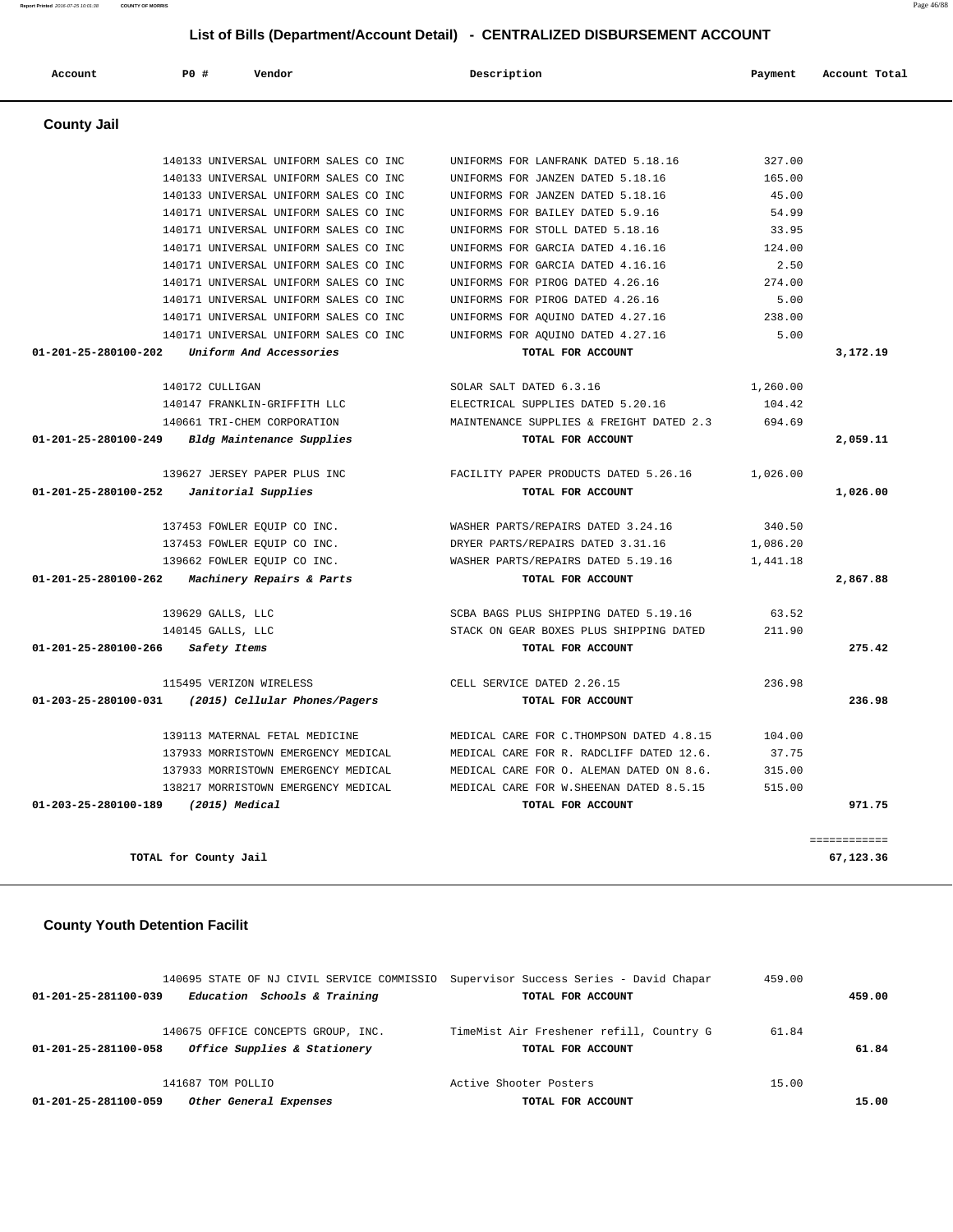| Account | PO# | Vendor | Description | Payment | Account Total |
|---------|-----|--------|-------------|---------|---------------|
|         |     |        |             |         |               |

## **County Youth Detention Facilit**

| 01-201-25-281100-068 Postage & Metered Mail               | TOTAL FOR ACCOUNT                        |          | 25.21        |
|-----------------------------------------------------------|------------------------------------------|----------|--------------|
| 141834 SODEXO INC & AFFILIATES                            | Contractual charge                       | 2,894.75 |              |
| 141834 SODEXO INC & AFFILIATES                            | Congregate Meals: 919 x \$2.81           | 2,582.39 |              |
| 141834 SODEXO INC & AFFILIATES                            | AFI and Other                            | 1,036.73 |              |
| $01 - 201 - 25 - 281100 - 185$<br>Food                    | TOTAL FOR ACCOUNT                        |          | 6,513.87     |
|                                                           |                                          |          |              |
| 140612 UNIVERSAL UNIFORM SALES CO INC                     | Plain Leather Garrison Belt Silver Buckl | 13.50    |              |
| 140612 UNIVERSAL UNIFORM SALES CO INC                     | S&W Nameplate                            | 8.98     |              |
| 140612 UNIVERSAL UNIFORM SALES CO INC                     | Blauer 8810 Black BDU Pants size 33      | 194.00   |              |
| 140612 UNIVERSAL UNIFORM SALES CO INC                     | Blauer 8703 L/S Black BDU Shirt size M/R | 79.60    |              |
| 140612 UNIVERSAL UNIFORM SALES CO INC                     | Blauer 8713 S/S Black BDU Shirt size M   | 70.80    |              |
| 140612 UNIVERSAL UNIFORM SALES CO INC                     | Black T-shirt w/ White Dept Logo         | 20.00    |              |
| 140612 UNIVERSAL UNIFORM SALES CO INC                     | Blauer 6110 Black Jacket size-Med        | 113.80   |              |
| 140612 UNIVERSAL UNIFORM SALES CO INC                     | 511 Black Job Shirt 72314 size-Med       | 60.00    |              |
| 140612 UNIVERSAL UNIFORM SALES CO INC                     | Bianchi Nylon Open Top Cuff Case         | 25.50    |              |
| $01 - 201 - 25 - 281100 - 202$<br>Uniform And Accessories | TOTAL FOR ACCOUNT                        |          | 586.18       |
| 141686 BOB BARKER COMPANY, INC.                           | Simple Green Original Cleaner 1 gal 6/cs | 183.70   |              |
| 141686 BOB BARKER COMPANY, INC.                           | Simple Green Safety Towels 6/cs          | 76.45    |              |
| 141686 BOB BARKER COMPANY, INC.                           | Freight                                  | 93.59    |              |
| 01-201-25-281100-252<br>Janitorial Supplies               | TOTAL FOR ACCOUNT                        |          | 353.74       |
|                                                           |                                          |          | ============ |
| TOTAL for County Youth Detention Facilit                  |                                          |          | 8,014.84     |

 **Road Repairs** 

|                                     | 141924 RICOH AMERICAS CORPORATION<br>01-201-26-290100-058 Office Supplies & Stationery                    | Ricoh MPC2003 Copier, S/N E205M660339 Pa<br>TOTAL FOR ACCOUNT | 499.10          | 499.10    |
|-------------------------------------|-----------------------------------------------------------------------------------------------------------|---------------------------------------------------------------|-----------------|-----------|
| 01-201-26-290100-068                | 142678 COUNTY OF MORRIS<br>Postage & Metered Mail                                                         | 1ST HALF OF JULY 2016 METERED MAIL<br>TOTAL FOR ACCOUNT       | 9.92            | 9.92      |
| 01-201-26-290100-140                | 142541 NATIONAL FUEL OIL INC. THE FUEL CHARGES 6/16<br>Gas Purchases                                      | TOTAL FOR ACCOUNT                                             | 4,080.85        | 4,080.85  |
|                                     | 140440 TOWNSQUARE DINER RESTAURANT meals 3/5-4/27/2016<br>140440 TOWNSOUARE DINER RESTAURANT 15% Gratuity |                                                               | 180.00<br>27.00 |           |
| 01-201-26-290100-188                | Meals<br>142423 MICHAEL VISCONTI                                                                          | TOTAL FOR ACCOUNT<br>work boots per contract                  | 90.00           | 207.00    |
|                                     | 01-201-26-290100-207 Uniform & Clothing Allowance                                                         | TOTAL FOR ACCOUNT                                             |                 | 90.00     |
| 01-201-26-290100-221 Beads & Paints | 140678 DENVILLE LINE PAINTING INC                                                                         | Installation of extruded thermoplastic 4<br>TOTAL FOR ACCOUNT | 20,135.00       | 20,135.00 |
|                                     | 140331 TILCON NEW YORK INC.                                                                               | I-6 skin patch hot material                                   | 651.17          |           |
|                                     | 140331 TILCON NEW YORK INC.                                                                               | I-5 bituminous concrete                                       | 1,690.92        |           |
|                                     | 140331 TILCON NEW YORK INC.                                                                               | I-6 skin patch hot material                                   | 959.85          |           |
|                                     | 140331 TILCON NEW YORK INC.                                                                               | OPR Winter Mix                                                | 2,132.00        |           |
|                                     | 140537 TILCON NEW YORK INC.                                                                               | I-5 bituminous concrete                                       | 1,092.10        |           |
|                                     | 140537 TILCON NEW YORK INC.                                                                               | T-5 bituminous concrete                                       | 57.31           |           |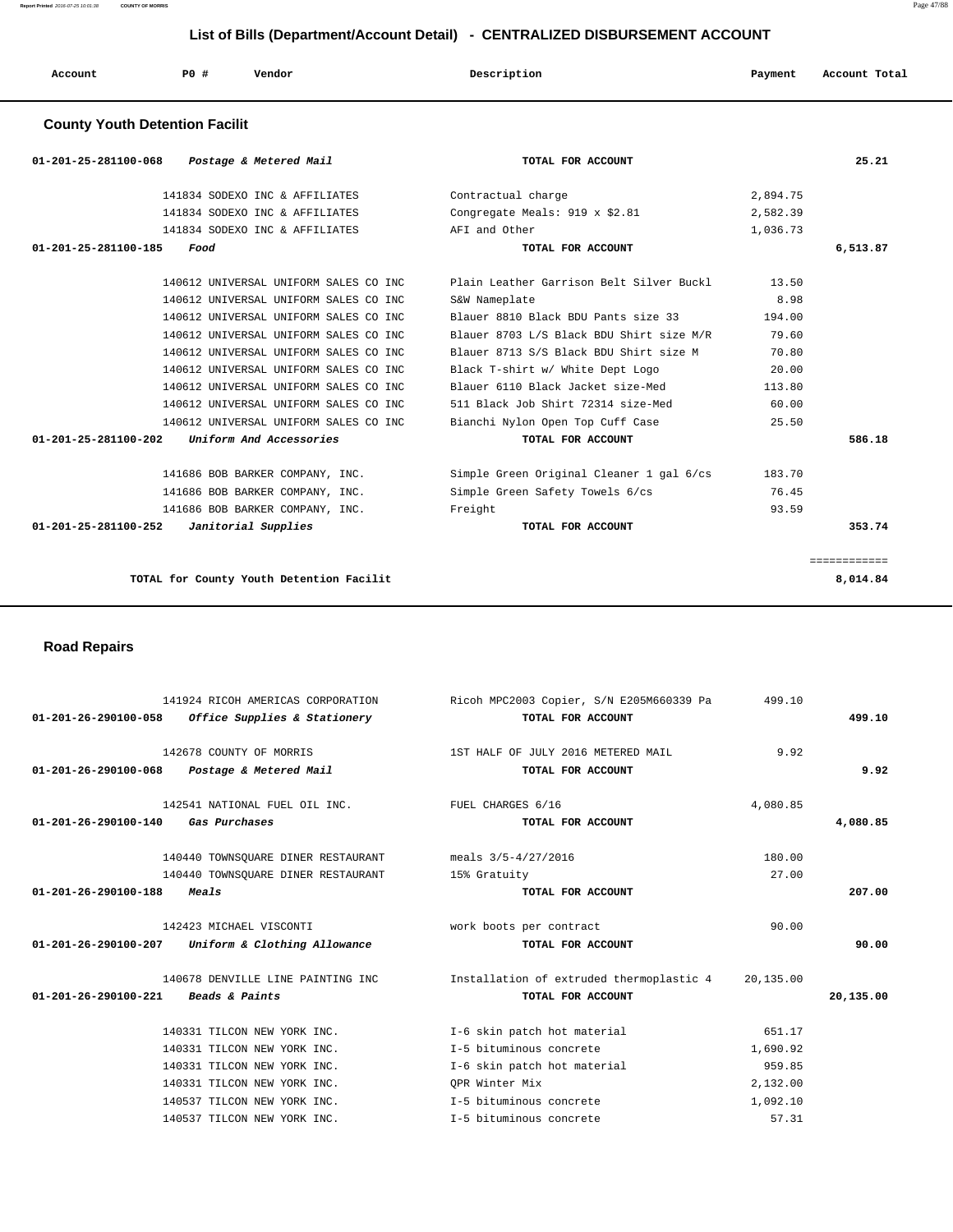| Account                        | PO#                    | Vendor                                                                                                                                                                                                      |                                              | Description                                                                                                                                                                                                                                                  | Payment                                                          | Account Total             |
|--------------------------------|------------------------|-------------------------------------------------------------------------------------------------------------------------------------------------------------------------------------------------------------|----------------------------------------------|--------------------------------------------------------------------------------------------------------------------------------------------------------------------------------------------------------------------------------------------------------------|------------------------------------------------------------------|---------------------------|
| <b>Road Repairs</b>            |                        |                                                                                                                                                                                                             |                                              |                                                                                                                                                                                                                                                              |                                                                  |                           |
| $01 - 201 - 26 - 290100 - 222$ |                        | 140681 DYNASTY CHEMICAL CORPORATION<br>Bituminous Concrete                                                                                                                                                  |                                              | Soy-Clean Ultra Concentrate 55 gal drums<br>TOTAL FOR ACCOUNT                                                                                                                                                                                                | 2,783.00                                                         | 10,994.33                 |
| $01 - 201 - 26 - 290100 - 260$ | 140388 GRAINGER        | 140391 SUSSEX COUNTY MUA<br>140391 SUSSEX COUNTY MUA<br>140391 SUSSEX COUNTY MUA<br>140391 SUSSEX COUNTY MUA<br>140539 NORTHEASTERN HARDWARE CO INC<br>140560 MORRISTOWN LUMBER &<br>Construction Materials | $\mathbf{H}$<br>$\mathbf{H}$<br>$\mathbf{H}$ | Acct # 824490809 Item # 2Z706 handheld s<br>CTM00001CM Street Sweeping 6/3/2016<br>St Sweeping 6/3/2016<br>St Sweeping 6/8/2016<br>St Sweeping 6/8/2016<br>UFAAL36S-7 union aluminum rakes<br>caulk gun, 10"DBL arm super hook, landsca<br>TOTAL FOR ACCOUNT | 161.84<br>243.45<br>276.90<br>214.80<br>189.90<br>99.90<br>30.94 | 1,217.73                  |
|                                | TOTAL for Road Repairs |                                                                                                                                                                                                             |                                              |                                                                                                                                                                                                                                                              |                                                                  | ============<br>37,233.93 |

## **Bridges and Culverts**

| 140564 AH HARRIS & SONS, INC.<br>01-201-26-292100-237<br>Sand/Cement Mix                                          | 200 Concrete Green 60#/50 pltRapid Set.<br>TOTAL FOR ACCOUNT  | 3,290.00<br>3,290.00  |
|-------------------------------------------------------------------------------------------------------------------|---------------------------------------------------------------|-----------------------|
| 140565 KENVIL POWER EQUIPMENT, INC.<br>140565 KENVIL POWER EOUIPMENT, INC.<br>140565 KENVIL POWER EQUIPMENT, INC. | Auto Cut 25 2 Bulk<br>Spool Insert<br>Processing Surcharge    | 29.99<br>9.19<br>0.39 |
| Small Tools<br>$01 - 201 - 26 - 292100 - 239$                                                                     | TOTAL FOR ACCOUNT                                             | 39.57                 |
| 139838 RICOH AMERICAS CORPORATION<br>$01 - 201 - 26 - 292100 - 259$<br>Equipment Rental                           | State Contract NJ G-2075Invoice No. 6509<br>TOTAL FOR ACCOUNT | 69.79<br>69.79        |
| TOTAL for Bridges and Culverts                                                                                    |                                                               | 3,399.36              |

### **Shade Tree Commission**

| 141335 NESTLE WATERS NORTH AMERICA INC.               | 0434593380 bottle water 5/15 - 6/14/2016 | 14.95        |
|-------------------------------------------------------|------------------------------------------|--------------|
| Other Operating&Repair Supply<br>01-201-26-300100-098 | TOTAL FOR ACCOUNT                        | 14.95        |
|                                                       |                                          |              |
| 140333 MORRISTOWN LUMBER &                            | 2X gloss real orange                     | 13.47        |
| 01-201-26-300100-251<br>Ground Maintenance Supplies   | TOTAL FOR ACCOUNT                        | 13.47        |
|                                                       |                                          |              |
| 140390 NORTHERN SAFETY CO. INC.                       | goatskin sport utility gloves            | 84.92        |
| 01-201-26-300100-266<br>Safety Items                  | TOTAL FOR ACCOUNT                        | 84.92        |
|                                                       |                                          |              |
|                                                       |                                          | ============ |
| TOTAL for Shade Tree Commission                       |                                          | 113.34       |
|                                                       |                                          |              |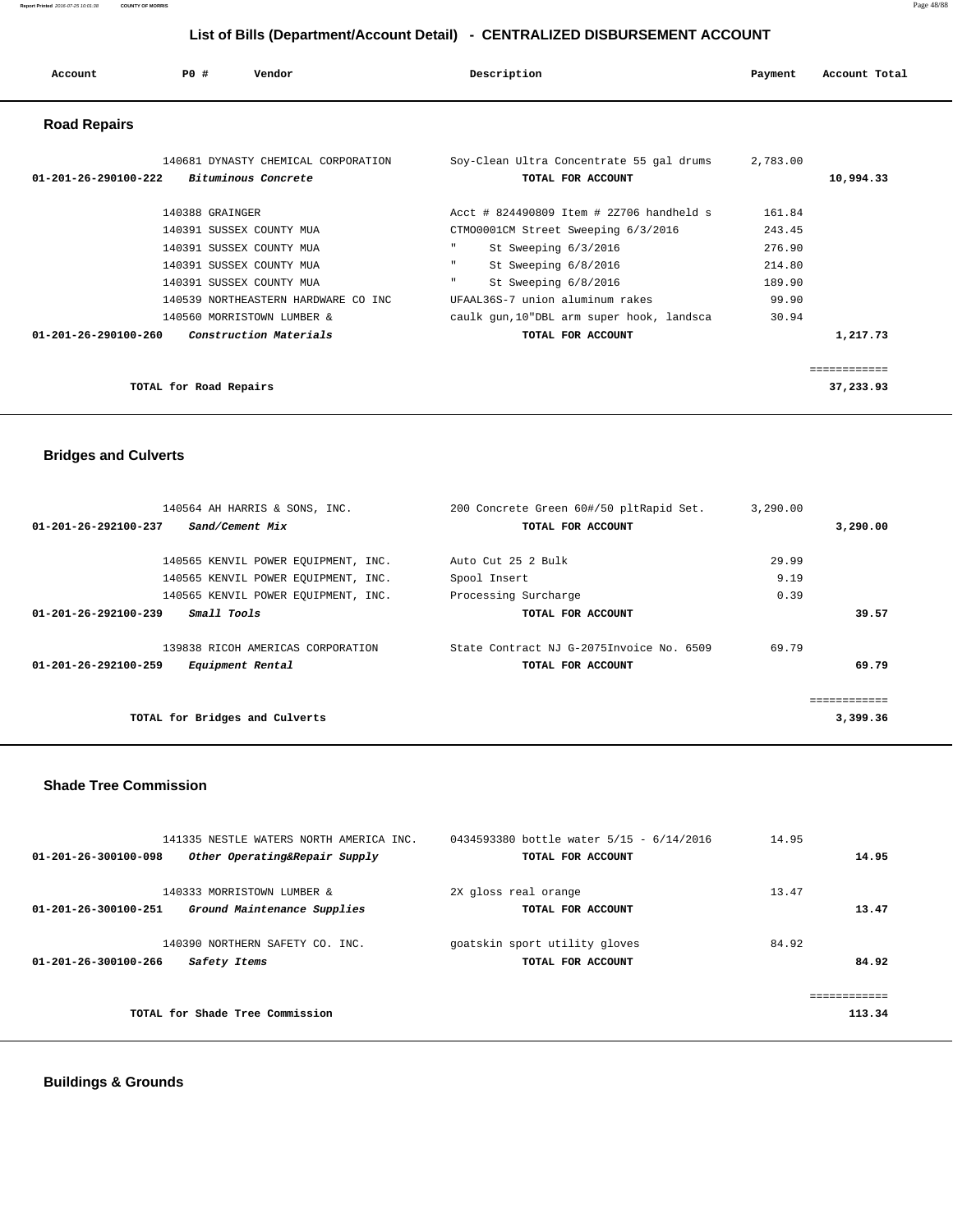| Account                        | PO#<br>Vendor                         | Description                              | Payment   | Account Total |
|--------------------------------|---------------------------------------|------------------------------------------|-----------|---------------|
| <b>Buildings &amp; Grounds</b> |                                       |                                          |           |               |
| 01-201-26-310100-029           | Building Rental                       | TOTAL FOR ACCOUNT                        |           | 8,437.49      |
|                                | 140040 SCHINDLER ELEVATOR CORPORATION | ID 5000013604/ RE: MONTHLY SERVICE AGREE | 2,511.56  |               |
|                                | 140693 TRANE                          | RE: OTA - REPAIR/ 06-20-16               | 1,749.00  |               |
| 01-201-26-310100-044           | Equipment Service Agreements          | TOTAL FOR ACCOUNT                        |           | 4,260.56      |
|                                | 141178 W.B. MASON COMPANY INC         | WOBG062216/ RE: B&G/ 06-23-16            | 361.93    |               |
| 01-201-26-310100-058           | Office Supplies & Stationery          | TOTAL FOR ACCOUNT                        |           | 361.93        |
|                                | 141739 MORRISTOWN PARKING AUTHORITY   | PARKING MAINTENANCE FEE/ JULY 2016       | 5,340.00  |               |
| 01-201-26-310100-062           | Parking Lot Rental                    | TOTAL FOR ACCOUNT                        |           | 5,340.00      |
|                                | 142070 EMPLOYMENT HORIZONS, INC.      | CLEANING SERVICES - JUNE 2016/ DATED 06- | 45,379.00 |               |
|                                | 141176 CURRENT ELEVATOR TECHNOLOGY    | RE: ELEVATOR MAINT - MORRIS VIEW/ JULY 2 | 1,750.00  |               |
|                                | 141107 PAT SCANLAN LANDSCAPING, INC.  | RE: LANDSCAPING/ 06-01-16                | 4,432.50  |               |
| 01-201-26-310100-084           | Other Outside Services                | TOTAL FOR ACCOUNT                        |           | 51,561.50     |
|                                | 142146 MORRIS COUNTY MUNICIPAL        | 000291/ RE: REFUSE REMOVAL/ JUNE 2016/ 0 | 190.89    |               |
|                                | 142145 MORRIS COUNTY MUNICIPAL        | 100055/ WASTE COLLECTION - JUNE 2016/ 06 | 5,656.24  |               |
|                                | 142145 MORRIS COUNTY MUNICIPAL        | 100055/ TIPPING FEES - JUNE 2016/ 07-08- | 1,643.35  |               |
| 01-201-26-310100-143           | Rubbish & Trash Removal               | TOTAL FOR ACCOUNT                        |           | 7,490.48      |
|                                | 141175 RICOH AMERICAS CORPORATION     | CONTRACT # 11674 - RICOH MPC3002 COPIER  | 746.39    |               |
| 01-201-26-310100-164           | Office Machines - Rental              | TOTAL FOR ACCOUNT                        |           | 746.39        |
|                                | 140500 MARIDO SERVICES INC.           | WO77614/ RE: MORRIS VIEW - FILTERS/ 06-1 | 865.73    |               |
|                                | 140241 MARIDO SERVICES INC.           | WO77016/ RE: MORRIS VIEW - FILTERS/ 03-0 | 2,848.19  |               |
|                                | 140548 FRANKLIN-GRIFFITH LLC          | WO77812/ RE: MV/ 06-14-16                | 270.33    |               |
|                                | 140548 FRANKLIN-GRIFFITH LLC          | WO77650/ RE: MV/ 05-03-16                | 535.64    |               |
| 01-201-26-310100-204           | Plant Operations                      | TOTAL FOR ACCOUNT                        |           | 4,519.89      |
|                                | 141595 SONIA PALACIOS                 | RE: 2016 WORK BOOTS - NIGHT CREW/ 06-23- | 90.00     |               |
|                                | 142073 DIEGO MALDONADO                | RE: 2016 WORK BOOTS/ DATED 07-09-16      | 90.00     |               |
| 01-201-26-310100-207           | Uniform & Clothing Allowance          | TOTAL FOR ACCOUNT                        |           | 180.00        |
|                                | 141695 AMERICAN FLOORS & BLINDS       | WO77924/ RE: B&G/ 06-22-16               | 154.50    |               |
|                                | 141173 MORRIS BRICK AND STONE CO.     | WO77965/ RE: PSTA/ 06-29-16              | 307.30    |               |
|                                | 141173 MORRIS BRICK AND STONE CO.     | WO77965/ RE: PSTA/ 06-29-16              | 104.85    |               |
| 01-201-26-310100-223           | <b>Building Repairs</b>               | TOTAL FOR ACCOUNT                        |           | 566.65        |
|                                | 141172 GRAINGER                       | WO77965/ RE: SMALL TOOLS/ 06-23-16       | 186.58    |               |
| 01-201-26-310100-239           | Small Tools                           | TOTAL FOR ACCOUNT                        |           | 186.58        |
|                                | 140410 GRAINGER                       | WO77907/ RE: B&G/ 06-13-16               | 788.38    |               |
|                                | 141172 GRAINGER                       | WO77685/ RE: A&R/ 06-22-16               | 32.96     |               |
|                                | 141172 GRAINGER                       | WO77966/ RE: PSTA/ 06-23-16              | 552.06    |               |
|                                | 141177 CONTINENTAL HARDWARE, INC.     | WO77254/ RE: CH/ 06-11-16                | 3,297.00  |               |
|                                | 142179 HOME DEPOT U.S.A., INC.        | WO77965/ RE: PSTA/ 07-11-16              | 348.19    |               |
| 01-201-26-310100-249           | Bldg Maintenance Supplies             | TOTAL FOR ACCOUNT                        |           | 5,018.59      |
|                                | 141172 GRAINGER                       | WO77965/ RE: PSAT/ 06-23-16              | 1,664.08  |               |
| 01-201-26-310100-258           | Equipment                             | TOTAL FOR ACCOUNT                        |           | 1,664.08      |
|                                | 140025 R & J CONTROL, INC.            | 003130/ LAW & PUB SAFETY - BALDOR 79284  | 658.08    |               |
|                                | 140025 R & J CONTROL, INC.            | 003131/LAW & PUB SAFETY - BALDOR 79282   | 745.19    |               |
|                                | 140025 R & J CONTROL, INC.            | 003132/ LAW & PUB SAFETY - BALDOR 79275  | 708.19    |               |

**Report Printed** 2016-07-25 10:01:38 **COUNTY OF MORRIS** Page 49/88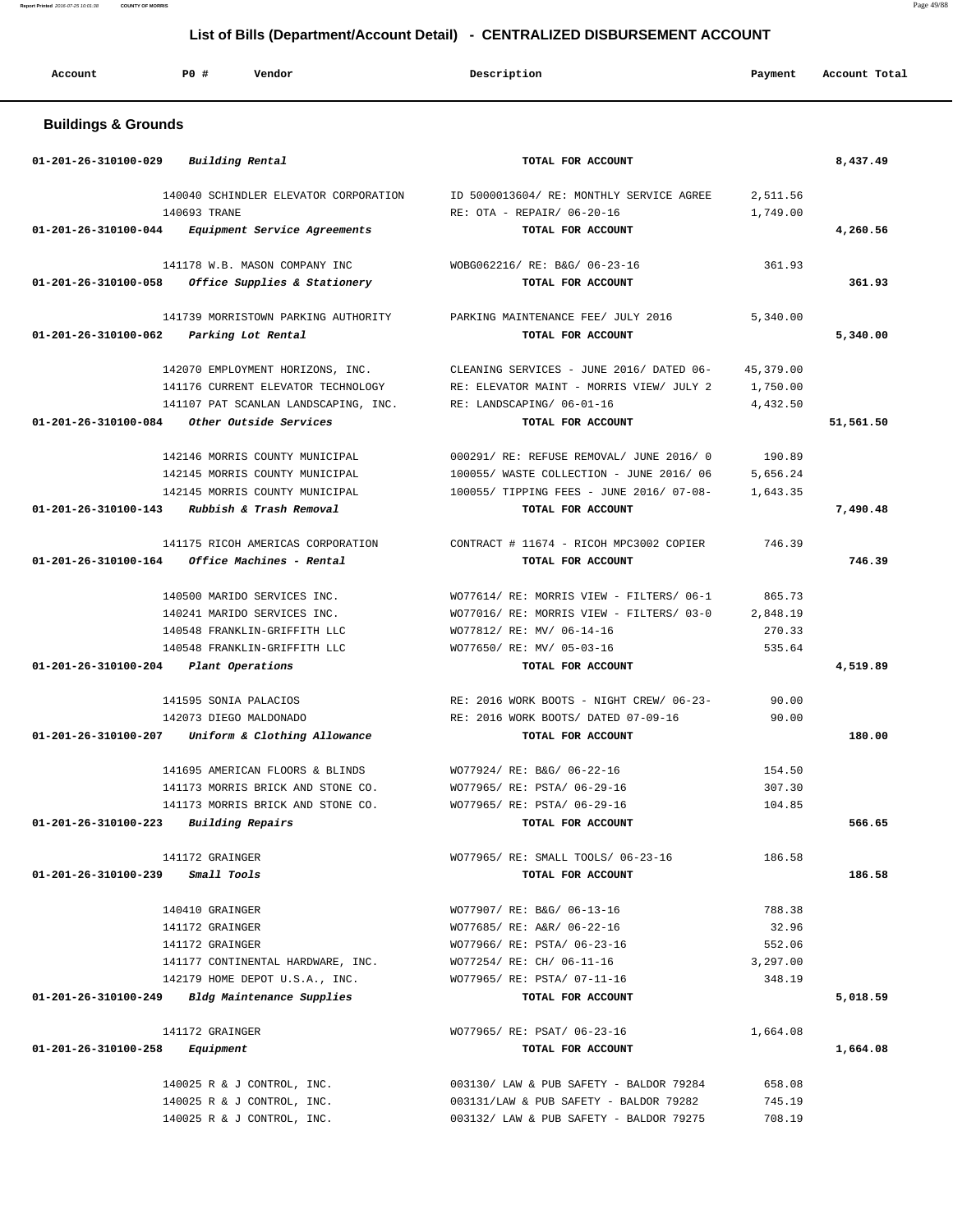## 139663 MSC INDUSTRIAL SUPPLY CO. HEX CAP SCREW 22.50 139663 MSC INDUSTRIAL SUPPLY CO. LYNCH PINS,FOIL BACKED REPAIR UNITS,SNAP 162.51 139663 MSC INDUSTRIAL SUPPLY CO. INGERSOLL RAND AUTOMOTIVE 81.22 139663 MSC INDUSTRIAL SUPPLY CO. SHACKLE SECURITY PADLOCK 63.60 139663 MSC INDUSTRIAL SUPPLY CO. PEARHEAD CHROME PROTO STD LENGTH RATCHET 70.79 139663 MSC INDUSTRIAL SUPPLY CO. OSBORN HD ECON SCRATCH BR 24.42 139663 MSC INDUSTRIAL SUPPLY CO. PARAMOUNT IMPACT SOCKET 20.19 139663 MSC INDUSTRIAL SUPPLY CO. AKROBINS SHELF BINS 36.90 139663 MSC INDUSTRIAL SUPPLY CO. AKROBINS SHELF BINS 104.09 139663 MSC INDUSTRIAL SUPPLY CO. PURELL INSTANT HAND SANITIZER 37.89 139663 MSC INDUSTRIAL SUPPLY CO. BRISTLE CHIP BRUSH,FINISHING TOOLS,WOOD 209.74 139663 MSC INDUSTRIAL SUPPLY CO. NYLON INSERT LOCKNUT,PREVAILING TORQUE L 150.97 139663 MSC INDUSTRIAL SUPPLY CO. CARRIAGE BOLT 269.00 139663 MSC INDUSTRIAL SUPPLY CO. FOAM PRO SOURCE GLASS CLEANER,KLEENEX FA 126.62 138924 HEWLETT-PACKARD COMPANY HP LASTERJET PRO MFP M426FDN (F6W14A#BGJ 413.08 138924 HEWLETT-PACKARD COMPANY HP LASERJET PRO SHEET FEEDER 550 PAGES ( 124.59  **01-201-26-315100-098 Other Operating&Repair Supply TOTAL FOR ACCOUNT 1,918.11** 142594 EDWARD SARTORIUS WORK BOOTS PER CONTRACT 49.76  **01-201-26-315100-207 Uniform & Clothing Allowance TOTAL FOR ACCOUNT 49.76**

 141992 W.B. MASON COMPANY INC TOWEL HRDWOUND 206.16  **01-201-26-315100-252 Janitorial Supplies TOTAL FOR ACCOUNT 206.16**

141328 AIR BRAKE & EQUIPMENT WIPER BLADE 123.75 141328 AIR BRAKE & EQUIPMENT WIPER BLADE 49.50  **01-201-26-315100-261 Spare Parts for Equipment TOTAL FOR ACCOUNT 173.25**

 141992 W.B. MASON COMPANY INC TAG,DIVIDER,INKCART,INK MAG,INK BLK,TONE 129.79  **01-201-26-315100-058 Office Supplies & Stationery TOTAL FOR ACCOUNT 129.79**

 **Motor Services Center** 

| Dunungo u Uruunuo                                            |                                                                    |          |          |
|--------------------------------------------------------------|--------------------------------------------------------------------|----------|----------|
| 140025 R & J CONTROL, INC.                                   | 003133/ LAW & PUB SAFETY - BALDOR 79283                            | 595.28   |          |
| 140025 R & J CONTROL, INC.                                   | 0002868/ WHARTON GRG/ GEN+ MONITORING/ J                           | 165.00   |          |
| 140642 R & J CONTROL, INC.                                   | RE: ID 003113 - CAC BLDG - REPAIR/ 06-16                           | 485.50   |          |
| 140642 R & J CONTROL, INC.                                   | RE: ID 002866 - YOUTH SHELTER - REPAIR/                            | 860.00   |          |
|                                                              | $140642$ R & J CONTROL, INC. RE: ID 002839 - A&R/ REPAIR/ 06-22-16 | 916.00   |          |
| 01-201-26-310100-262<br><i>Machinery Repairs &amp; Parts</i> | TOTAL FOR ACCOUNT                                                  |          | 6,046.58 |
| 140377 GRAINGER                                              | WO77698/ RE: MOSOUITO/ 05-10-16                                    | 659.46   |          |
| 140377 GRAINGER                                              | WO75039/ RE: B&G/ 05-31-16                                         | 214.20   |          |
| 140377 GRAINGER                                              | WO75039/ RE: B&G/ 05-31-16                                         | 1,119.77 |          |
| 140377 GRAINGER                                              | WO77685/ RE: A&R/ 06-03-16                                         | 561.60   |          |
| 140377 GRAINGER                                              | WO77740/ RE: HEALTH CENTER/ 06-09-16                               | 257.73   |          |
| 140377 GRAINGER                                              | WO77865/ RE: SCHUYLER/ 06-03-16                                    | 611.67   |          |
| 140410 GRAINGER                                              | WO77865/ RE: SCHUYLER/ 06-09-16                                    | 192.80   |          |
| 140381 FRANKLIN-GRIFFITH LLC                                 | WO77400/ RE: B&G/ 03-30-16                                         | 153.78   |          |
| 140381 FRANKLIN-GRIFFITH LLC                                 | WO76940/ RE: JDC/ 04-12-16                                         | 39.20    |          |
| Electrical<br>01-201-26-310100-265                           | TOTAL FOR ACCOUNT                                                  |          | 3,810.21 |

### **Buildings & Grounds**

# **List of Bills (Department/Account Detail) - CENTRALIZED DISBURSEMENT ACCOUNT**

 **Account P0 # Vendor Description Payment Account Total**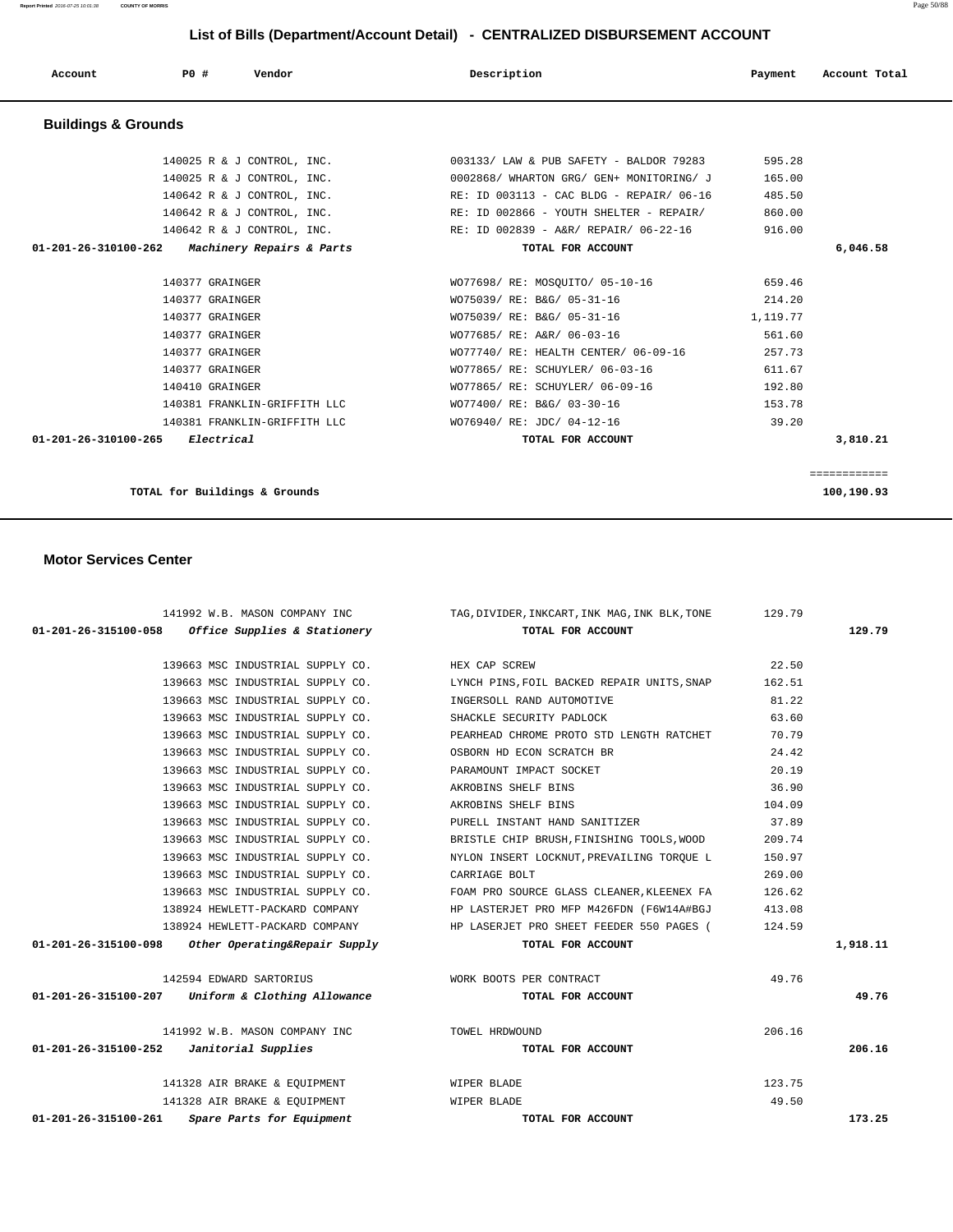| Account                        | PO# | Vendor                          | Description                                  | Payment  | Account Total |
|--------------------------------|-----|---------------------------------|----------------------------------------------|----------|---------------|
| <b>Motor Services Center</b>   |     |                                 |                                              |          |               |
|                                |     | 141985 PLAINSMAN AUTO SUPPLY    | RADIATOR, TIE ROD, PRESSURE HOSE, INTERMEDI  | 938.74   |               |
|                                |     | 141985 PLAINSMAN AUTO SUPPLY    | AIR FILTER, BRAKE CALIPER, BRAKE ROTOR, DIS  | 1,746.60 |               |
|                                |     | 141985 PLAINSMAN AUTO SUPPLY    | FLOW MUFFLER, COOLINE, UBOLT, RIVET, CABLE T | 177.01   |               |
|                                |     | 141985 PLAINSMAN AUTO SUPPLY    | SENSOR, MUFFLER, PIPE, OIL FILTER, SPARK PLU | 682.81   |               |
|                                |     | 141985 PLAINSMAN AUTO SUPPLY    | RADIATOR, GREASE GUN, GREASE CART, BULB, BRA | 624.06   |               |
|                                |     | 141985 PLAINSMAN AUTO SUPPLY    | GASKET SET, AIR FILTER, TRANSMISSION LINE,   | 333.91   |               |
|                                |     | 141985 PLAINSMAN AUTO SUPPLY    | GAS CAP, SENSOR, HALOGEN CAPSULE, BRAKE ROT  | 622.39   |               |
|                                |     | 141985 PLAINSMAN AUTO SUPPLY    | PWR STEERING FL, FLOW MUFFLER, ALARM, OIL F  | 470.64   |               |
|                                |     | 141985 PLAINSMAN AUTO SUPPLY    | AIR FILTER, ALTERNATOR, OUICK WAX            | 216.79   |               |
|                                |     | 141985 PLAINSMAN AUTO SUPPLY    | FLOW MUFFLER, COOLINE, UBOLT, RIVET, CABLE T | 169.45   |               |
| $01 - 201 - 26 - 315100 - 291$ |     | Vehicle Repairs                 | TOTAL FOR ACCOUNT                            |          | 6,268.61      |
|                                |     |                                 |                                              |          | ============  |
|                                |     | TOTAL for Motor Services Center |                                              |          | 8,745.68      |

## **Mosquito Extermination**

| 140712 KRISTIAN MCMORLAND                              | Reimbursement for mileage to attend a Zi | 31.15   |        |
|--------------------------------------------------------|------------------------------------------|---------|--------|
| 01-201-26-320100-021<br><i>Administrative Services</i> | TOTAL FOR ACCOUNT                        |         | 31.15  |
|                                                        |                                          |         |        |
| 142228 WILLIAM MOTT                                    | Reimbursement for Cell Phone April, May  | 60.00   |        |
| 142223 MICHAEL HENDERSON                               | Reimbursement for Cell Phone April, May  | 60.00   |        |
| 142226 MELISSA MARTIN                                  | Reimbursement for Cell Phone April, May  | 60.00   |        |
| 142224 WALTER JONES                                    | Reimbursement for Cell Phone April, May  | 60.00   |        |
| 142209 ROGER ARMSTRONG                                 | Reimbursement for Cell Phone April, May  | 60.00   |        |
| 142218 RONALD FOSTER                                   | Reimbursement for Cell Phone April, May  | 60.00   |        |
| 142210 JUSTIN CHUPLIS                                  | Reimbursement for Cell Phone April, May  | 60.00   |        |
| 142230 JASON VIVIAN                                    | Reimbursement for Cell Phone April, May  | 60.00   |        |
| 142231 JOHN ZEGERS                                     | Reimbursement for Cell Phone April, May  | 60.00   |        |
| 142217 JEFFREY DONNELLY                                | Reimbursement for Cell Phone April, May  | 60.00   |        |
| 142225 CHARLES MOORE                                   | Reimbursement for Cell Phone April, May  | 60.00   |        |
| 142215 SEAN DEL BENE                                   | Reimbursement for Cell Phone April, May  | 60.00   |        |
| 142229 THOMAS REMBIS                                   | Reimbursement for Cell Phone April, May  | 60.00   |        |
| 142232 KRISTIAN MCMORLAND                              | Reimbursement for Cell Phone April, May  | 60.00   |        |
| 142439 ERROL WOLLARY                                   | Reimbursement for Cell Phone April, May  | 60.00   |        |
| 142263 TERESA DUCKWORTH                                | Reimbursement for Cell Phone April, May  | 60.00   |        |
| $01-201-26-320100-031$ Cellular Phones/Pagers          | TOTAL FOR ACCOUNT                        |         | 960.00 |
|                                                        |                                          |         |        |
| 140013 GRAINGER                                        | Instant Canopy, 10' X 10' #5NY99         | 227.70  |        |
| 141701 W.B. MASON COMPANY INC                          | Table Cloth #ICE16521                    | 23.99   |        |
| $01-201-26-320100-039$ Education Schools & Training    | TOTAL FOR ACCOUNT                        |         | 251.69 |
|                                                        |                                          |         |        |
| 141688 DAILY RECORD                                    | ULV Spray Notice - Insertion Date 6-27-1 | 72.84   |        |
| 141957 NJ ADVANCE MEDIA, LLC                           | ULV Spray Notice - Insertion Date 6-27-1 | 132.02  |        |
| 01-201-26-320100-051<br>Legal                          | TOTAL FOR ACCOUNT                        |         | 204.86 |
| 140648 W.B. MASON COMPANY INC                          | Folder, Crls, File 1/3 C, MLA #PFX48420  | 25.58   |        |
| 140648 W.B. MASON COMPANY INC                          | Binder, D-Ring, NY 1.5" #AVE79805        | 8.09    |        |
| 140648 W.B. MASON COMPANY INC                          | Cable, USB2.0, A>B, 6FT #TRPU022006      | 4.39    |        |
| 01-201-26-320100-058 Office Supplies & Stationery      | TOTAL FOR ACCOUNT                        |         | 38.06  |
|                                                        |                                          |         |        |
| 141689 ALL COUNTY RENTAL CENTER                        | Bar and Chain #STIOIL                    | 55.00   |        |
| 141689 ALL COUNTY RENTAL CENTER                        | Case Discount #STIDISC                   | $-5.50$ |        |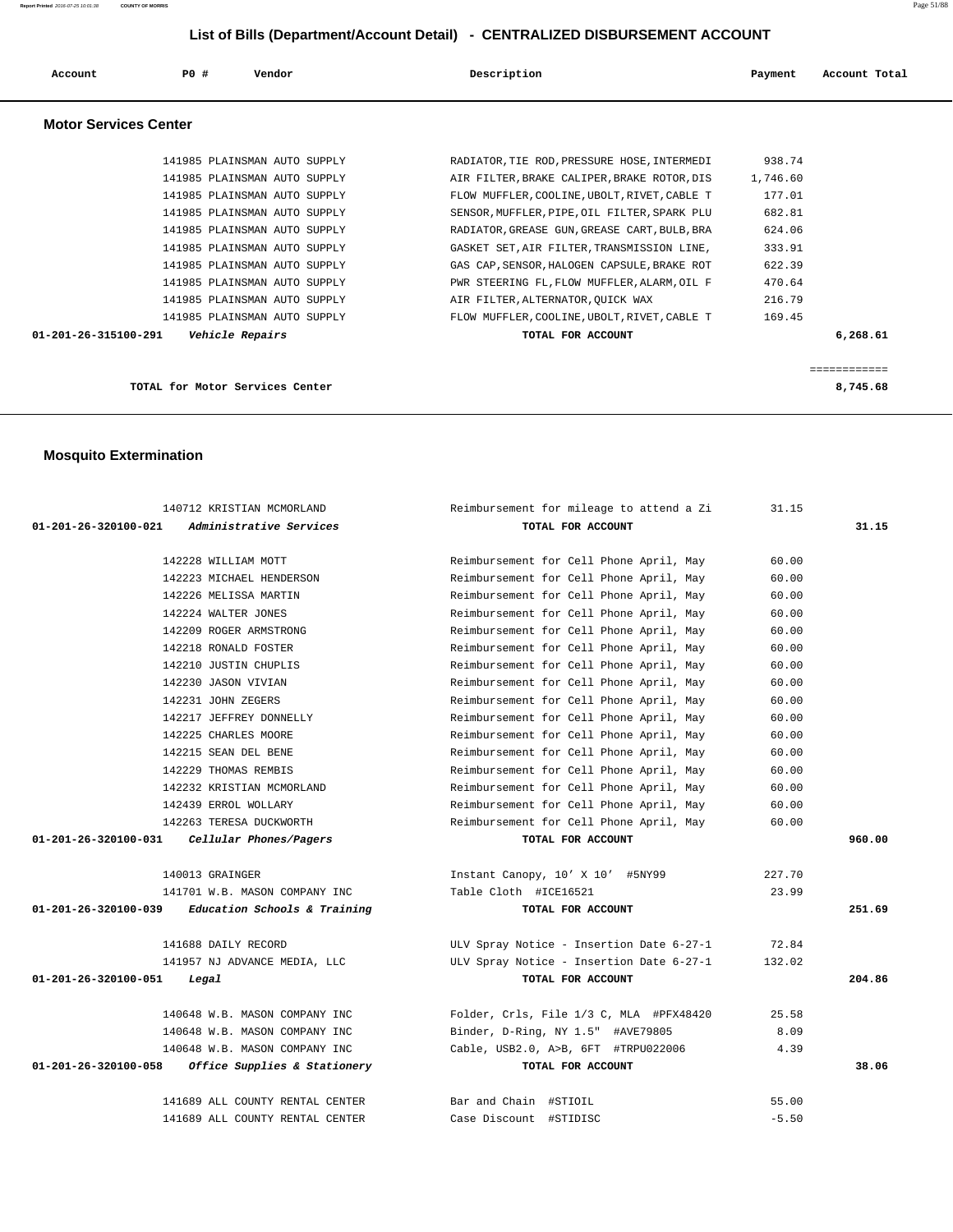**Report Printed** 2016-07-25 10:01:38 **COUNTY OF MORRIS** Page 52/88

| Account                       | <b>PO #</b>        | Vendor                                          | Description                                       | Payment | Account Total |
|-------------------------------|--------------------|-------------------------------------------------|---------------------------------------------------|---------|---------------|
| <b>Mosquito Extermination</b> |                    |                                                 |                                                   |         |               |
|                               |                    | 141689 ALL COUNTY RENTAL CENTER                 | Chain Saw Scrench #STI7010-871-0389               | 23.94   |               |
| 01-201-26-320100-098          |                    | Other Operating & Repair Supply                 | TOTAL FOR ACCOUNT                                 |         | 94.92         |
|                               |                    | 140383 MCMASTER-CARR SUPPLY CO                  | Continuous Use Rechage No Maint Large-Ce          | 134.82  |               |
|                               |                    | 140383 MCMASTER-CARR SUPPLY CO                  | Plastic Handle Paint Brush, with 2" Wide          | 30.00   |               |
|                               |                    | 140383 MCMASTER-CARR SUPPLY CO                  | Shipping & Handling                               | 9.22    |               |
| 01-201-26-320100-251          |                    | Ground Maintenance Supplies                     | TOTAL FOR ACCOUNT                                 |         | 174.04        |
|                               |                    | 140603 MCMASTER-CARR SUPPLY CO                  | Easy-Read outdoor Thermometer, with Plas          | 77.26   |               |
|                               |                    | 140603 MCMASTER-CARR SUPPLY CO                  | General Purpose Duct Tape, 2" Width X 60          | 34.11   |               |
|                               |                    | 140603 MCMASTER-CARR SUPPLY CO                  | Long Natural-Bristle Rough-Surface Push           | 39.88   |               |
|                               |                    | 140603 MCMASTER-CARR SUPPLY CO                  | Natural Bristle Whisk Broom, Corn Bristl          | 11.02   |               |
|                               |                    | 140603 MCMASTER-CARR SUPPLY CO                  | Long-Life Tin-Coated High-Speed-Steel Jo          | 10.92   |               |
|                               |                    | 140603 MCMASTER-CARR SUPPLY CO                  | Long-Life Tin-Coated High-Speed-Steel Jo          | 14.04   |               |
|                               |                    | 140603 MCMASTER-CARR SUPPLY CO                  | Long-Life Tin-Coated High-Speed-Steel Jo          | 9.51    |               |
|                               |                    | 140603 MCMASTER-CARR SUPPLY CO                  | Sandpaper for Wood, Tear Resistant, 100           | 11.33   |               |
|                               |                    | 140603 MCMASTER-CARR SUPPLY CO                  | Sandpaper for Wood, Tear Resistant, 150           | 11.33   |               |
|                               |                    | 140603 MCMASTER-CARR SUPPLY CO                  | Sandpaper for Wood, Flexible, 220 Grit,           | 8.43    |               |
|                               |                    | 140603 MCMASTER-CARR SUPPLY CO                  | Shipping & Handling                               | 9.31    |               |
|                               | 139745 BEN MEADOWS |                                                 | Bypass Lopper Compound Action #167945             | 135.00  |               |
|                               | 139745 BEN MEADOWS |                                                 | Insect Repellent, 6oz, 25 Percent DEET            | 12.50   |               |
|                               | 139745 BEN MEADOWS |                                                 | Type I Safety Can, 5 gal., Red, 13 1/2"           | 66.60   |               |
|                               | 139745 BEN MEADOWS |                                                 | Funnel, 9" X 1 1/8", Yellow #18218                | 11.70   |               |
|                               | 139745 BEN MEADOWS |                                                 | Safety Glasses, Reflective, Amber Lens            | 25.08   |               |
|                               | 139745 BEN MEADOWS |                                                 | Raincoat w/Detachable Hood, Yellow XL #           | 23.12   |               |
|                               | 139745 BEN MEADOWS |                                                 | Raincoat Detachable Hood, Yellow, 2XL #           | 23.12   |               |
|                               | 139745 BEN MEADOWS |                                                 | Shipping and Handling                             | 32.28   |               |
|                               | 139745 BEN MEADOWS |                                                 | Insect Repellant                                  | 180.18  |               |
|                               | 139745 BEN MEADOWS |                                                 | Shipping and Handling                             | 14.88   |               |
| 01-201-26-320100-258          | Equipment          |                                                 | TOTAL FOR ACCOUNT                                 |         | 761.60        |
|                               |                    | 140425 ONE SOURCE OF NEW JERSEY LLC             | 14-1/2 HD Nyl Cable Tie - Black Pkg. 50           | 22.76   |               |
|                               |                    | 140425 ONE SOURCE OF NEW JERSEY LLC             | 3/8 Split Lock Washer Pkg. 100 #00379             | 11.09   |               |
|                               |                    | 140425 ONE SOURCE OF NEW JERSEY LLC             | 3/8 SAE Flat Washer Pkg. 100, #00361              | 7.50    |               |
|                               |                    | 140425 ONE SOURCE OF NEW JERSEY LLC             | 22-18 GA Butt Heat Shrink Terminals Pkg           | 59.81   |               |
|                               |                    | 140425 ONE SOURCE OF NEW JERSEY LLC             | 12-10 GA 3/8 Ring Heat Shrink Terminals           | 64.68   |               |
|                               |                    | 140425 ONE SOURCE OF NEW JERSEY LLC             | Shipping and Handling                             | 12.90   |               |
|                               |                    | 140683 PLAINSMAN AUTO SUPPLY                    | Oil Filter Pro Select #21516                      | 4.56    |               |
|                               |                    | 140683 PLAINSMAN AUTO SUPPLY                    | Oil Filter Pro Select #27060                      | 4.10    |               |
|                               |                    | 140683 PLAINSMAN AUTO SUPPLY                    | Oil Filter Pro Select #21516                      | 4.56    |               |
|                               |                    | 140683 PLAINSMAN AUTO SUPPLY                    | Trailer Wire #755-1845                            | 28.30   |               |
|                               |                    | 140683 PLAINSMAN AUTO SUPPLY                    | Adapter Trailer Wire #755-2082                    | 21.20   |               |
| 01-201-26-320100-291          |                    | 140683 PLAINSMAN AUTO SUPPLY<br>Vehicle Repairs | NAPA EP Grease 4 Can #75-602<br>TOTAL FOR ACCOUNT | 11.29   | 252.75        |
|                               |                    |                                                 |                                                   |         |               |
|                               |                    |                                                 |                                                   |         | ============  |
|                               |                    | TOTAL for Mosquito Extermination                |                                                   |         | 2,769.07      |

 141310 VERIZON WIRELESS L&PS/Health Management 703.96  **01-201-27-330100-031 Cellular Phone/Pagers TOTAL FOR ACCOUNT 703.96**

 **Health Management**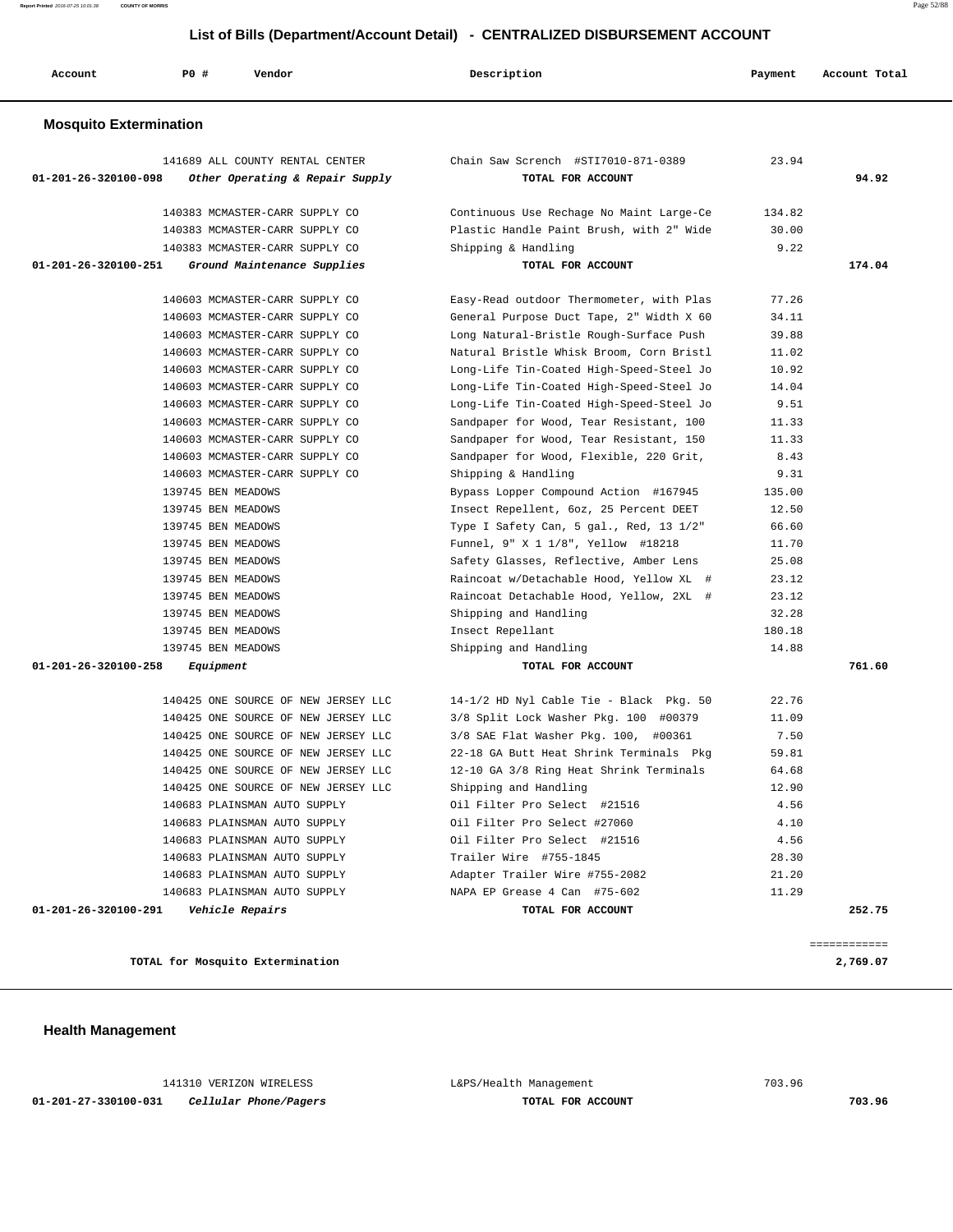### **Report Printed** 2016-07-25 10:01:38 **COUNTY OF MORRIS** Page 53/88

 **List of Bills (Department/Account Detail) - CENTRALIZED DISBURSEMENT ACCOUNT**

| Account                        | PO#                                       | Vendor                    | Description                                                                    | Payment         | Account Total |
|--------------------------------|-------------------------------------------|---------------------------|--------------------------------------------------------------------------------|-----------------|---------------|
| <b>Health Management</b>       |                                           |                           |                                                                                |                 |               |
| 01-201-27-330100-079           | Special Projects                          |                           | TOTAL FOR ACCOUNT                                                              |                 | 10,000.00     |
| $01 - 201 - 27 - 330100 - 082$ | 141360 STEPHANIE GORMAN<br>Travel Expense |                           | Reimbursement for travel<br>TOTAL FOR ACCOUNT                                  | 54.32           | 54.32         |
|                                | 142678 COUNTY OF MORRIS                   | 132394 RUTGERS BIOMEDICAL | Lead Refresher Course 7/15/2016-Scott Au<br>1ST HALF OF JULY 2016 METERED MAIL | 175.00<br>63.17 |               |
| 01-201-27-330100-210           |                                           | Environmental Compliance  | TOTAL FOR ACCOUNT                                                              |                 | 238.17        |

 141206 NESTLE WATERS NORTH AMERICA INC. 0434540191 billing period 5/15/16-6/14/1 52.34  **01-201-27-330100-258 Equipment TOTAL FOR ACCOUNT 52.34**

**TOTAL for Health Management 11,048.79**

### **Human Services**

| 140694 NESTLE WATERS NORTH AMERICA INC.                          | 2016 Dept. of Human Services C&BH Water  | 18.44  |              |
|------------------------------------------------------------------|------------------------------------------|--------|--------------|
| 142047 OFFICE CONCEPTS GROUP, INC.                               | Dept. of Human Services, Division of Com | 95.00  |              |
| 01-201-27-331100-058<br><i>Office Supplies &amp; Stationery</i>  | TOTAL FOR ACCOUNT                        |        | 113.44       |
| 142678 COUNTY OF MORRIS                                          | 1ST HALF OF JULY 2016 METERED MAIL       | 113.00 |              |
| 01-201-27-331100-068<br>Postage & Metered Mail                   | TOTAL FOR ACCOUNT                        |        | 113.00       |
|                                                                  |                                          |        |              |
| 142046 ELIZABETH A. JACOBSON                                     | Roundtrip Mileage                        | 148.40 |              |
| 142046 ELIZABETH A. JACOBSON                                     | Parking Fees                             | 16.00  |              |
| Travel Expense<br>01-201-27-331100-082                           | TOTAL FOR ACCOUNT                        |        | 164.40       |
|                                                                  |                                          |        |              |
| 141359 LONGFELLOWS SANDWICH DELI                                 | 2016 Dept. of Human Services, C&BH. Foo  | 137.99 |              |
| 142389 SODEXO INC & AFFILIATES                                   | Food for Joint Morris View Advisory Comm | 129.50 |              |
| 142389 SODEXO INC & AFFILIATES                                   | Food for Division Head Meeting on 6/29/1 | 40.80  |              |
| $01 - 201 - 27 - 331100 - 088$<br>Meeting Exp Advisory Board Etc | TOTAL FOR ACCOUNT                        |        | 308.29       |
|                                                                  |                                          |        | ============ |
| TOTAL for Human Services                                         |                                          |        | 699.13       |

============

### **Youth Shelter**

| 142274 JILL CERULLO                                  | Reimbursement for NJ Renewal BD of Social | 160.00   |        |
|------------------------------------------------------|-------------------------------------------|----------|--------|
| 142207 TARA L. LEGATES                               | Reimbursement for Tara Legates Prezioso   | 160.00   |        |
| Education Schools & Training<br>01-201-27-331110-039 | TOTAL FOR ACCOUNT                         |          | 320.00 |
| 140566 LIBERTY SCIENCE CENTER INC.                   | Family Membership for MC Youth Shelter f  | 265.00   |        |
| 01-201-27-331110-059<br>Other General Expenses       | TOTAL FOR ACCOUNT                         |          | 265.00 |
|                                                      |                                           |          |        |
| 142678 COUNTY OF MORRIS                              | 1ST HALF OF JULY 2016 METERED MAIL        | 11.92    |        |
| Postage and Metered Mail<br>01-201-27-331110-068     | TOTAL FOR ACCOUNT                         |          | 11.92  |
|                                                      |                                           |          |        |
| 141908 SODEXO INC & AFFILIATES                       | Dietary Services from 5/28/16 through 7/  | 3,719.50 |        |
| 141908 SODEXO INC & AFFILIATES                       | Congregate meals                          | 2,045.68 |        |
|                                                      |                                           |          |        |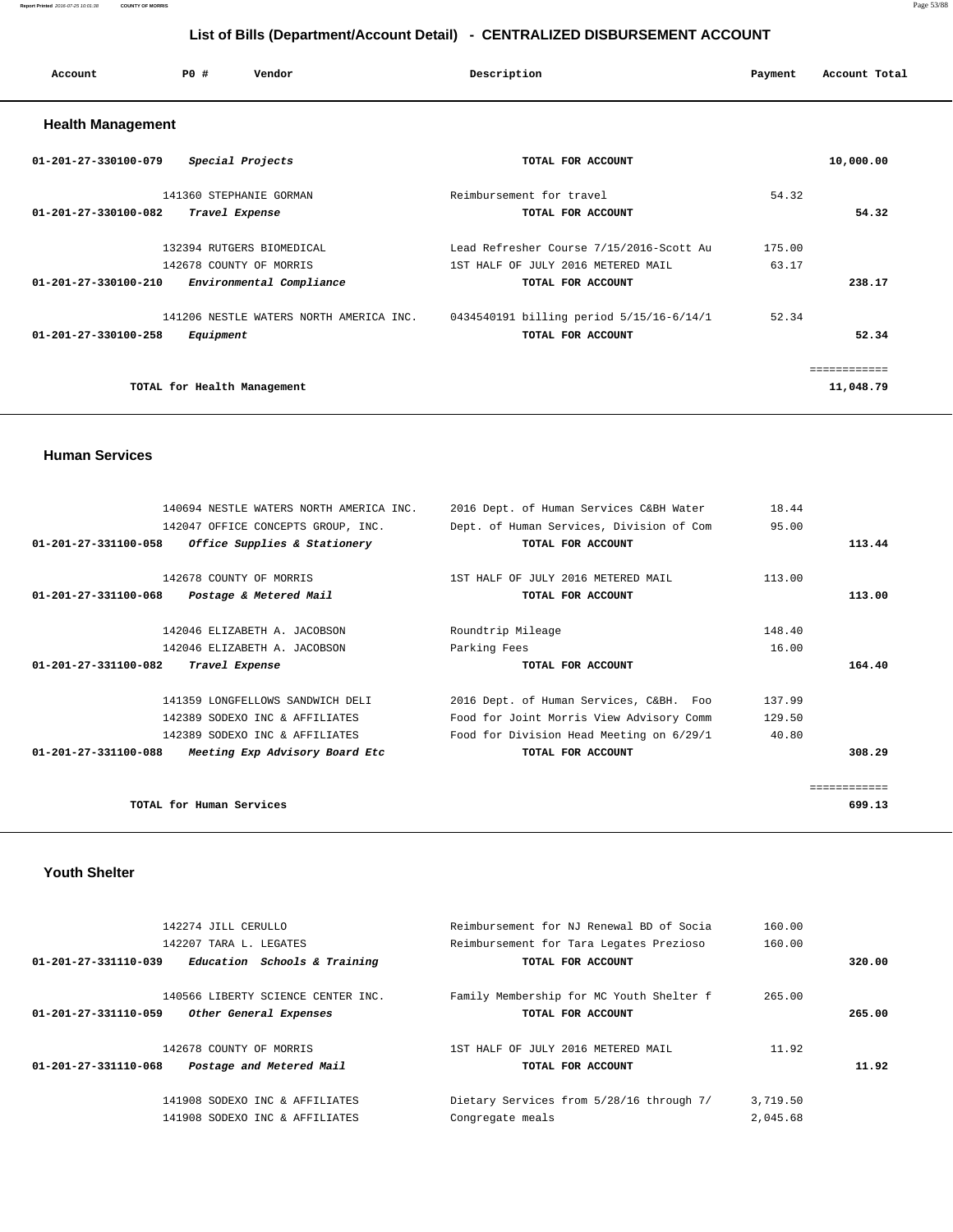### **Report Printed** 2016-07-25 10:01:38 **COUNTY OF MORRIS** Page 54/88

 **List of Bills (Department/Account Detail) - CENTRALIZED DISBURSEMENT ACCOUNT**

| Account              | PO#                     | Vendor                       | Description                              | Payment  | Account Total |
|----------------------|-------------------------|------------------------------|------------------------------------------|----------|---------------|
| <b>Youth Shelter</b> |                         |                              |                                          |          |               |
| 01-201-27-331110-185 | Food                    |                              | TOTAL FOR ACCOUNT                        |          | 8,779.66      |
|                      |                         | 141909 ATLANTIC CORPORATE    | Medical Services for Youth Shelter Juven | 8,533.00 |               |
| 01-201-27-331110-189 | Medical                 |                              | TOTAL FOR ACCOUNT                        |          | 8,533.00      |
|                      |                         | 142235 JERSEY PAPER PLUS INC | Coarse Paper & Household Supplies PRODUC | 136.14   |               |
|                      |                         | 142235 JERSEY PAPER PLUS INC | 680025 TOILET PAPER                      | 62.00    |               |
|                      |                         | 142235 JERSEY PAPER PLUS INC | LBI 2979267 ALL LAUNDRY DETERGENT        | 84.80    |               |
|                      |                         | 142235 JERSEY PAPER PLUS INC | 513705 10/12 OZ WHITE LAMINATED CLASSIC  | 175.92   |               |
| 01-201-27-331110-252 |                         | Janitorial Supplies          | TOTAL FOR ACCOUNT                        |          | 458.86        |
|                      |                         |                              |                                          |          | ============  |
|                      | TOTAL for Youth Shelter |                              |                                          |          | 18,368.44     |

# **Office on Aging**

|                                | 142003 NATL ASSOC OF AREA AGENCIES            | NJ4A 2017 Membership Renewal        | 820.00       |
|--------------------------------|-----------------------------------------------|-------------------------------------|--------------|
| $01 - 201 - 27 - 333100 - 023$ | Associations and Memberships                  | TOTAL FOR ACCOUNT                   | 820.00       |
|                                | 138189 RUTGERS THE STATE UNIVERSITY           | C. Stoltz 8/17/16 Ethical Dilem.    | 129.00       |
|                                | 138173 RUTGERS THE STATE UNIVERSITY           | Karen Webster 5/18/16 Elder Abuse   | 129.00       |
|                                | 140284 COUNTY COLLEGE OF MORRIS               | CCM Celebrates Seniors 2016 5/16/16 | 600.00       |
| 01-201-27-333100-039           | Education Schools & Training                  | TOTAL FOR ACCOUNT                   | 858.00       |
|                                | 142005 W.B. MASON COMPANY INC                 | 6/29/16 SO038762704                 | 28.48        |
| 01-201-27-333100-058           | Office Supplies & Stationery                  | TOTAL FOR ACCOUNT                   | 28.48        |
|                                | 141996 ST. FRANCIS RESIDENTIAL COMMUNITY      | Living Treasures Awards 2016        | 274.16       |
| 01-201-27-333100-059           | Other General Expenses                        | TOTAL FOR ACCOUNT                   | 274.16       |
|                                | 142678 COUNTY OF MORRIS                       | 1ST HALF OF JULY 2016 METERED MAIL  | 167.31       |
| 01-201-27-333100-068           | Postage & Metered Mail                        | TOTAL FOR ACCOUNT                   | 167.31       |
|                                | 141835 JUST JIM CLEANING SERVICE              | $6/22/16$ BM                        | 350.00       |
|                                | $01-201-27-333100-084$ Other Outside Services | TOTAL FOR ACCOUNT                   | 350.00       |
|                                |                                               |                                     | ============ |
|                                | TOTAL for Office on Aging                     |                                     | 2,497.95     |
|                                |                                               |                                     |              |

### **Grant in Aid**

|                                | 142397 MORRISTOWN NEIGHBORHOOD HOUSE |                                          |  | GIA1620 April through June 2016 Recreati | 9,950.00  |           |
|--------------------------------|--------------------------------------|------------------------------------------|--|------------------------------------------|-----------|-----------|
| $01 - 201 - 27 - 342000 - 457$ |                                      | Grant in Aid GIA: MORRISTOWN NGBHD HOUSE |  | TOTAL FOR ACCOUNT                        |           | 9,950.00  |
|                                | 142392 EL PRIMER PASO, LTD.          |                                          |  | GIA 1613 June 2016 ESL, preschool and af | 7,363.00  |           |
| $01 - 201 - 27 - 342000 - 459$ |                                      | Grant in Aid GIA: HISPANIC AFFAIRS       |  | TOTAL FOR ACCOUNT                        |           | 7,363,00  |
|                                | 142395 CORNERSTONE FAMILY PROGRAMS   |                                          |  | GIA 1606 April through June 2016 Crisis  | 15,097.00 |           |
| $01 - 201 - 27 - 342000 - 462$ |                                      | Grant in Aid GIA: FAMILY SERVICES        |  | TOTAL FOR ACCOUNT                        |           | 15,097.00 |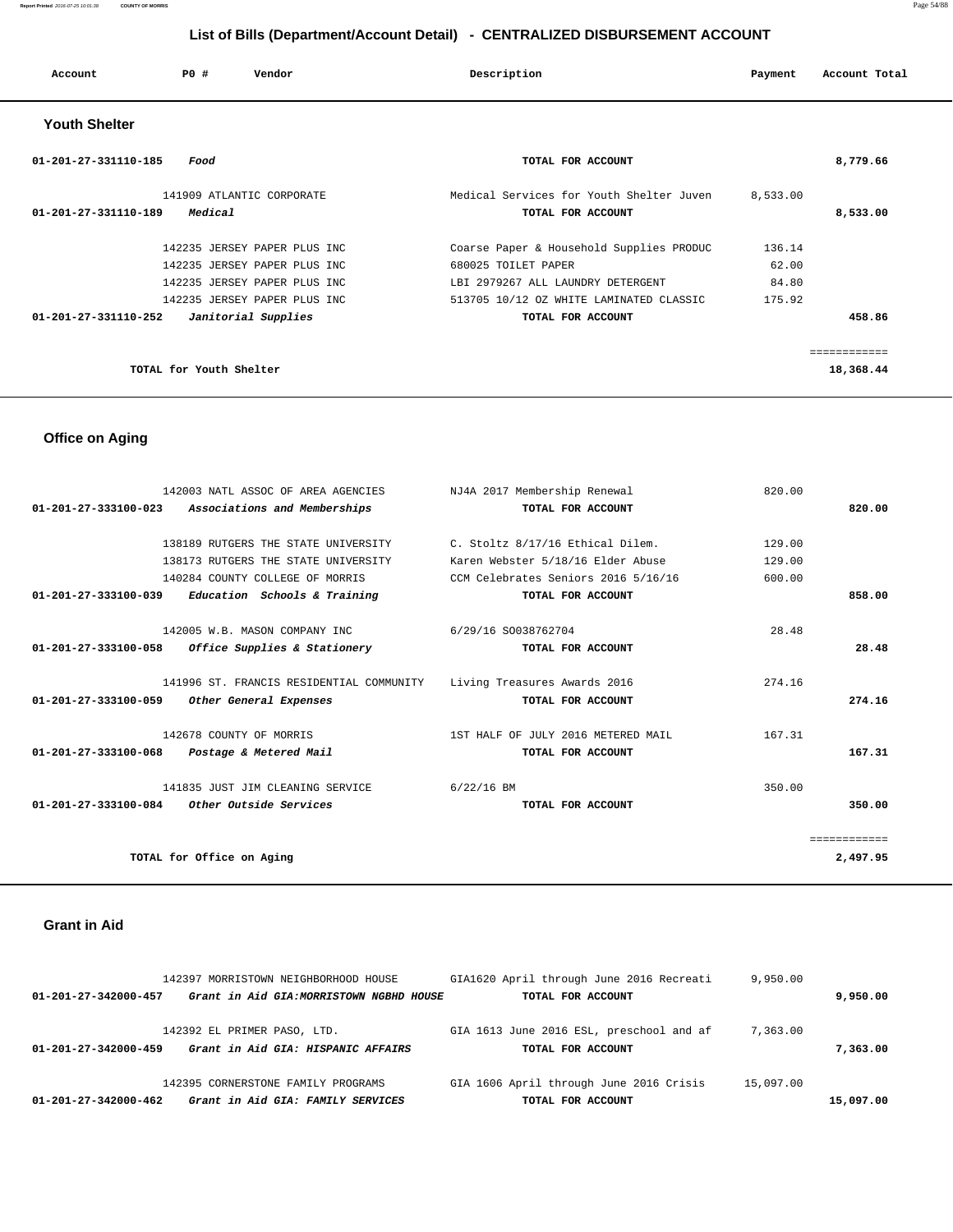**Report Printed** 2016-07-25 10:01:38 **COUNTY OF MORRIS** Page 55/88

## **List of Bills (Department/Account Detail) - CENTRALIZED DISBURSEMENT ACCOUNT**

| Account                                         | PO#                    | Vendor                                                                           | Description                                                   | Payment     | Account Total              |
|-------------------------------------------------|------------------------|----------------------------------------------------------------------------------|---------------------------------------------------------------|-------------|----------------------------|
| <b>Grant in Aid</b>                             |                        |                                                                                  |                                                               |             |                            |
|                                                 |                        | 142371 ATLANTIC HEALTH SYSTEM/MMH                                                | Aftercare                                                     | 100.00      |                            |
| 01-201-27-342000-464                            |                        | Grant in Aid GIA: MORR MEMOR. HOSPITAL                                           | TOTAL FOR ACCOUNT                                             |             | 680.00                     |
| 01-201-27-342000-467                            |                        | 142391 ROXBURY DAY CARE CENTER, INC.<br>Grant in Aid GIA: ROXBURY DAY CARE SCHOL | GIA 1634 Infant Toddler Program 2016 Q2<br>TOTAL FOR ACCOUNT  | 7,085.00    | 7,085.00                   |
|                                                 |                        | 142174 DAWN CENTER FOR INDEPENDENT                                               | GIA 1657 R&S 2ND q 4/1/16-6/30/16                             | 1,160.00    |                            |
|                                                 |                        | 142173 DAWN CENTER FOR INDEPENDENT                                               | GIA 1658 CM 2nd Q 4/1/16-6/30/16                              | 4,492.00    |                            |
| 01-201-27-342000-473                            |                        | Grant in Aid GIA: DAWN INC                                                       | TOTAL FOR ACCOUNT                                             |             | 5,652.00                   |
|                                                 |                        | 142394 FAMILY PROMISE OF                                                         | GIA 1651 2016 Q2 Tenant Based Rental Ass                      | 3,900.00    |                            |
|                                                 |                        | 142393 FAMILY PROMISE OF                                                         | GIA 1669- 2016 Q2 Our Promise Face-to-Fa                      | 5,559.20    |                            |
|                                                 |                        | 01-201-27-342000-475 Grant in Aid GIA: INTERFAITH COUNCIL                        | TOTAL FOR ACCOUNT                                             |             | 9,459.20                   |
| 01-201-27-342000-477 Grant in Aid GIA:NORWESCAP |                        | 142015 NORWESCAP INC                                                             | GIA-1653 Family Self-Sufficiency Program<br>TOTAL FOR ACCOUNT | 4,802.00    | 4,802.00                   |
|                                                 |                        |                                                                                  |                                                               |             |                            |
|                                                 |                        | 141999 CFCS - HOPE HOUSE                                                         | Grant in Aid 2016 - Operation Fix-It                          | 2,346.00    |                            |
|                                                 |                        | 141994 CFCS - HOPE HOUSE                                                         | GIA-1621 AIDS Center. Report period 5/1/                      | 3,062.00    |                            |
|                                                 |                        | 142002 CFCS - HOPE HOUSE                                                         | Grant in Aid Senior 2016 - Chore Program                      | 4,702.00    |                            |
|                                                 |                        | 141998 CFCS - HOPE HOUSE                                                         | Grant in Aid 2016 - Chore Program                             | 2,692.00    |                            |
|                                                 |                        | 142377 CFCS - HOPE HOUSE                                                         | Extended eval                                                 | 90.00       |                            |
|                                                 |                        | 142377 CFCS - HOPE HOUSE                                                         | Case Management                                               | 1,800.00    |                            |
|                                                 |                        | 142377 CFCS - HOPE HOUSE                                                         | Groups                                                        | 1,870.00    |                            |
|                                                 |                        | 142377 CFCS - HOPE HOUSE                                                         | Urine Screens                                                 | 100.00      |                            |
|                                                 |                        | 142396 CFCS - HOPE HOUSE                                                         | GIA 1621 June 2016 The AIDS Center                            | 6, 359.00   |                            |
| 01-201-27-342000-480                            |                        | Grant in Aid GIA: HOPEHOUSEOPERTNFIXIT                                           | TOTAL FOR ACCOUNT                                             |             | 23,021.00                  |
|                                                 |                        | 142368 FREEDOM HOUSE INC.                                                        | Halfway House bed days                                        | 4,558.00    |                            |
|                                                 |                        | 142368 FREEDOM HOUSE INC.                                                        | Minus client share                                            | $-398.00$   |                            |
|                                                 |                        | 01-201-27-342000-482 Grant in Aid: Freedom House                                 | TOTAL FOR ACCOUNT                                             |             | 4,160.00                   |
| 01-201-27-342000-486                            |                        | 142390 CHILD & FAMILY RESOURCES, INC.<br>Grant in Aid NJ Bureau of Chldrn Srvcs  | GIA 1627 Family Day Care, Resource and R<br>TOTAL FOR ACCOUNT | 19,385.90   | 19,385.90                  |
|                                                 |                        | 142373 NEW HOPE FOUNDATION INC.                                                  | Workshops                                                     | 1,750.00    |                            |
| 01-201-27-342000-491                            |                        | Grant in Aid: New Hope                                                           | TOTAL FOR ACCOUNT                                             |             | 1,750.00                   |
|                                                 |                        | 142049 HEAD START COMMUNITY                                                      | GIA-1670 Fatherhood Initiative Q2 2016                        | 1,950.00    |                            |
| 01-201-27-342000-496                            |                        | Grant in Aid: Head Start                                                         | TOTAL FOR ACCOUNT                                             |             | 1,950.00                   |
|                                                 |                        | 140596 COMMUNITY HOPE INC.                                                       | GIA-1535 Boonton Residential Services 7/                      | 20, 236.32  |                            |
|                                                 |                        | 140596 COMMUNITY HOPE INC.                                                       | GIA-1535 Boonton Residential Services 10                      | 13, 143. 42 |                            |
| $01 - 203 - 27 - 342000 - 468$                  |                        | (2015) Grant in Aid GIA: COMMUNITY HOPE                                          | TOTAL FOR ACCOUNT                                             |             | 33,379.74                  |
|                                                 | TOTAL for Grant in Aid |                                                                                  |                                                               |             | ============<br>143,734.84 |

 **County Board of Social Service**

140340 PAPER MART INC #10 Window Envelopes 1,965.00<br>58 Office Supplies a Stationary  **01-201-27-345100-058 Office Supplies & Stationery TOTAL FOR ACCOUNT 1,965.00**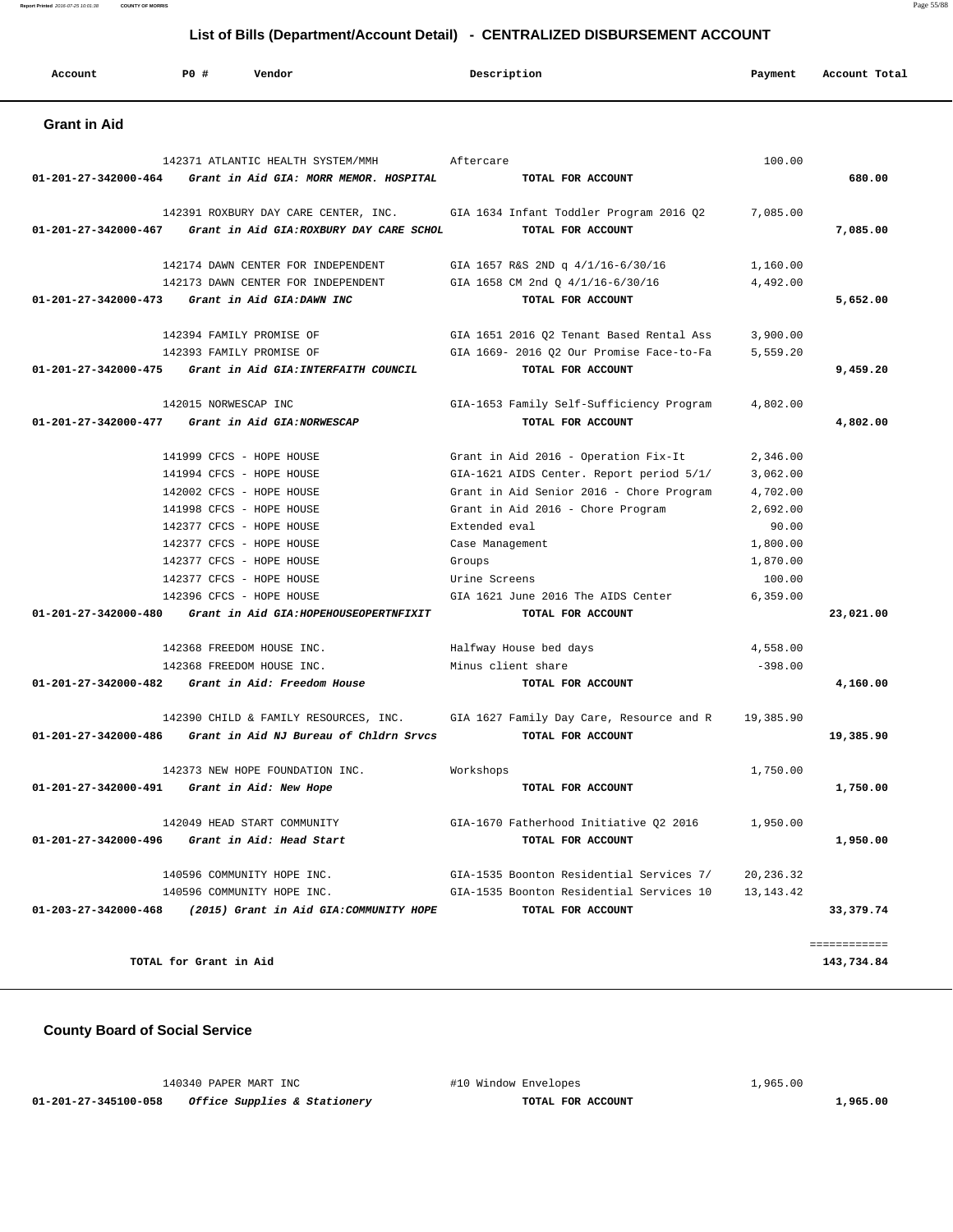**Report Printed** 2016-07-25 10:01:38 **COUNTY OF MORRIS** Page 56/88

## **List of Bills (Department/Account Detail) - CENTRALIZED DISBURSEMENT ACCOUNT**

| Account                        | PO#<br>Vendor                                                     | Description                                                       | Payment   | Account Total |
|--------------------------------|-------------------------------------------------------------------|-------------------------------------------------------------------|-----------|---------------|
|                                | <b>County Board of Social Service</b>                             |                                                                   |           |               |
| 01-201-27-345100-059           | 140663 NESTLE WATERS NORTH AMERICA INC.<br>Other General Expenses | Water for Morris Township - $5/15/16$ - $6/$<br>TOTAL FOR ACCOUNT | 449.51    | 599.57        |
| $01 - 201 - 27 - 345100 - 163$ | 140715 WHITAKER BROTHER BUSINESS<br>Office Machines               | Purchase of Model 4014/2SMC High Securit<br>TOTAL FOR ACCOUNT     | 4,950.00  | 4,950.00      |
|                                | 142143 HINDSIGHT, INC                                             | $4/1/16$ - $6/30/16$ - Support & Maintenance                      | 59,940.00 |               |
|                                | 140649 U.S. SECURITY ASSOCIATES, INC.                             | Payemnt for Security Officer - 06/03/16                           | 1,952.75  |               |
|                                | 140459 U.S. SECURITY ASSOCIATES, INC.                             | Payment for Security Officer - 5/27/16-0                          | 1,416.20  |               |
|                                | 140671 U.S. SECURITY ASSOCIATES, INC.                             | Security Officer - 06/10/16-06/16/16                              | 1,711.85  |               |
| 01-201-27-345100-325           | Special Services                                                  | TOTAL FOR ACCOUNT                                                 |           | 65,020.80     |
|                                | 142054 BARBARA KENNEDY                                            | MAP - Mileage reimb. for April to June 2                          | 11.55     |               |
|                                | 142056 LASZLO CSENGETO                                            | ADM - Mileage reimb. for June 2016                                | 30.80     |               |
|                                | 142169 THOMAS BLAZOVIC JR                                         | FSS - Mileage reimb. for April to July 2                          | 18.20     |               |
|                                | 142451 JULIO PORRAO                                               | FSS - Mi. reimb. for June 2016                                    | 17.50     |               |
|                                | 142485 KAITLYN HELLYER                                            | FSS - Mi. reimb. for April to July 2016                           | 41.65     |               |
| 01-201-27-345100-332           | Mileage                                                           | TOTAL FOR ACCOUNT                                                 |           | 119.70        |
|                                | 142054 BARBARA KENNEDY                                            | Insurance reimb. for July to December 20                          | 72.00     |               |
|                                | 142055 DIPALI PATEL                                               | FSS - Insurance reimb. for July to Decem                          | 72.00     |               |
|                                | 142167 STEVEN A. TOTH                                             | ADM - Insurance reimb. for July to Decem                          | 72.00     |               |
|                                | 142057 SUSAN KLEIN                                                | MAP - Insurance reimb. for July to Decem                          | 72.00     |               |
|                                | 142169 THOMAS BLAZOVIC JR                                         | Insurance reimb. for July to December 20                          | 72.00     |               |
|                                | 142067 AMY ARCHER                                                 | FSS - Insurance reimb. for January to Ju                          | 90.00     |               |
|                                | 142067 AMY ARCHER                                                 | July to December 2016                                             | 90.00     |               |
|                                | 142058 SUZANNE VOGLER                                             | FSS - Insurance reimb. for July to Decem                          | 90.00     |               |
|                                | 142450 JOANNE YOUNG                                               | ADM - Insurance reimb. for July to Decem                          | 72.00     |               |
|                                | 142451 JULIO PORRAO                                               | Insurance reimb. for July to December 20                          | 72.00     |               |
|                                | 142454 AMPAI STEBER                                               | ADM - Insurance reimb. for January to De                          | 144.00    |               |
|                                | 142459 ALEXANDRA ARCHETTI                                         | FSS - Insurance reimb. for January to De                          | 144.00    |               |
|                                | 142485 KAITLYN HELLYER                                            | Insurance reimb. for July to December 20                          | 72.00     |               |
|                                | 142487 ILA TALWAR                                                 | FSS - Insurance reimb. for July to Decem                          | 90.00     |               |
|                                | 142168 MAIRA ROGERS                                               | MAP - Insurance reimb. for July to Decem                          | 72.00     |               |
|                                |                                                                   |                                                                   |           |               |

**TOTAL for County Board of Social Service 73,951.07**

### **MV:Administration**

| 142638 TEODORA O. DELEON       | RN.7-3 thru 7-16-2016  | 611.61   |
|--------------------------------|------------------------|----------|
| 142637 SHELLEY REINER          | LPN.7-3 thru 7-16-2016 | 1,494.37 |
| 142636 ROSEMARY BATANE COBCOBO | RN.7-3 thru 7-16-2016  | 1,480.00 |
| 142635 ROSE DUMAPIT            | RN, 7-3 thru 7-16-2016 | 1,508.49 |
| 142634 MIRLENE ESTRIPLET       | RN, 7-3 thru 7-16-2016 | 4,060.01 |
| 142633 MICHELLE CAPILI         | RN.7-3 thru 7-16-2016  | 889.48   |
| 142632 MELOJANE CELESTINO      | RN, 7-3 thru 7-16-2016 | 1,193.25 |
| 142631 MARTHA YAGHI            | RN.7-3 thru 7-16-2016  | 737.23   |
| 142630 MARION ENNIS            | LPN.7-3 thru 7-16-2016 | 2,774.10 |
| 142629 MARIA CARMELITA OBLINA  | LPN.7-3 thru 7-16-2016 | 505.76   |
| 142627 LOUISE R. MACCHIA       | RN.7-3 thru 7-16-2016  | 2,891.18 |
| 142626 LOREEN RAFISURA         | RN, 7-3 thru 7-16-2016 | 1,487.77 |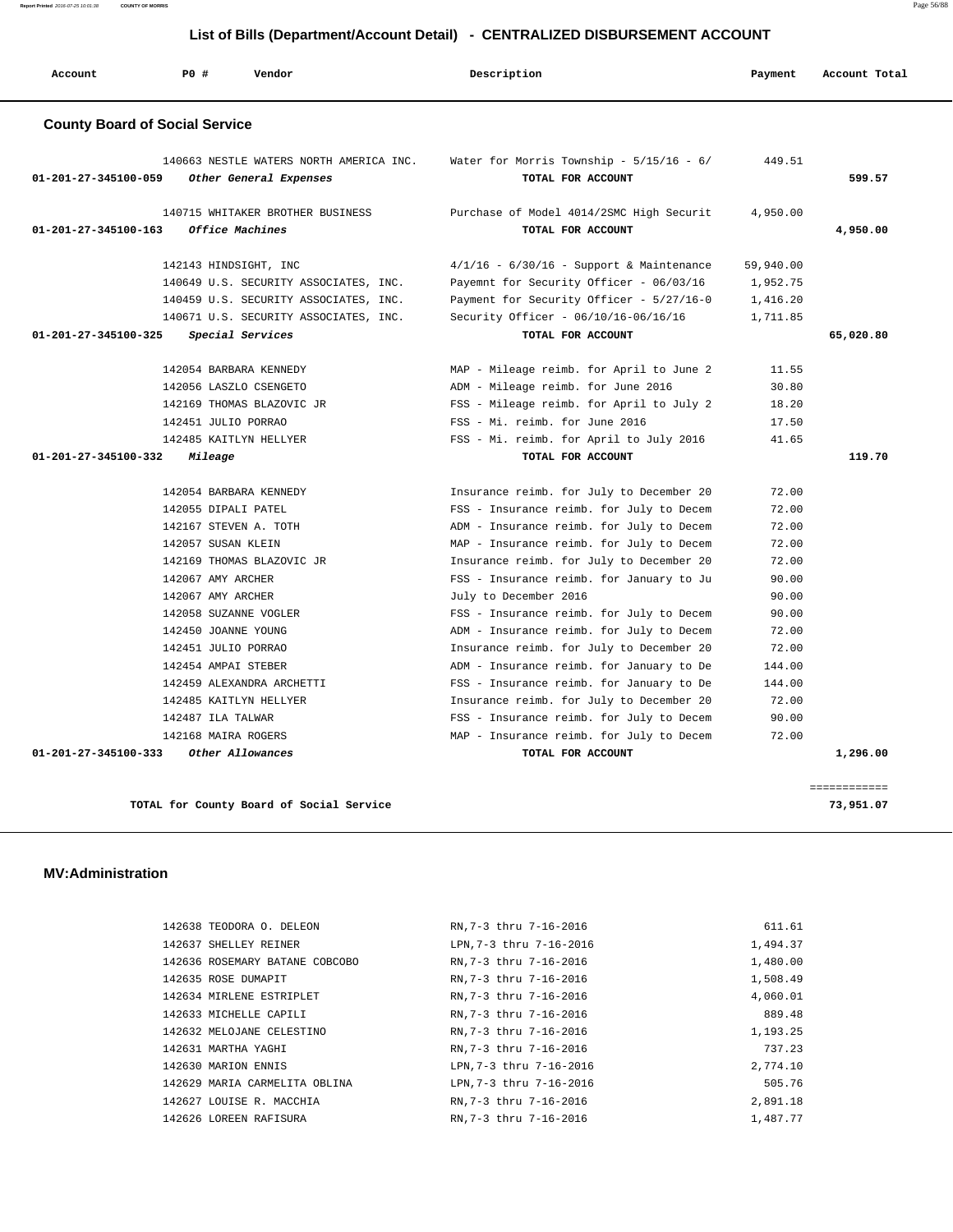| Account                        | PO#<br>Vendor                           | Description                                   | Payment   | Account Total |
|--------------------------------|-----------------------------------------|-----------------------------------------------|-----------|---------------|
| <b>MV:Administration</b>       |                                         |                                               |           |               |
|                                | 142624 HARRIET VALLECER RN              | RN.7-3 thru 7-16-2016                         | 1,480.00  |               |
|                                | 142623 GEORGINA GRAY-HORSLEY            | LPN, 7-3 thru 7-16-2016                       | 468.64    |               |
|                                | 142622 EVELYN TOLENTINO                 | RN, 7-3 thru 7-16-2016                        | 1,480.00  |               |
|                                | 142621 ELLEN M. NOLL                    | LPN.7-3 thru 7-16-2016                        | 1,198.28  |               |
|                                | 142620 EDITHA MARQUEZ                   | RN, 7-3 thru 7-16-2016                        | 1,628.00  |               |
|                                | 142619 DAVID JEAN-LOUIS                 | RN, 7-3 thru 7-16-2016                        | 1,862.96  |               |
|                                | 142618 DANILO LAPID                     | RN, 7-3 thru 7-16-2016                        | 1,184.74  |               |
|                                | 142617 DAMACINA L. OKE                  | LPN, 7-3 thru 7-16-2016                       | 1,325.88  |               |
|                                | 142616 CHERYL ANN HAYES                 | RN, 7-3 thru 7-16-2016                        | 320.79    |               |
|                                | 142615 CARRELLE L CALIXTE               | LPN, 7-3 thru 7-16-2016                       | 2,902.03  |               |
|                                | 142614 BARKEL FLEMMING                  | LPN, 7-3 thru 7-16-2016                       | 1,416.94  |               |
|                                | 142613 ARNEL P GARCIA                   | LPN, 7-3 thru 7-16-2016                       | 2,206.03  |               |
|                                | 142611 MARIA CARMELITA OBLINA           | LPN, 6-12 thru 7-2-2016                       | 938.73    |               |
| $01 - 201 - 27 - 350100 - 013$ | Temporary Help - Per Diem Nurses        | TOTAL FOR ACCOUNT                             |           | 41,569.04     |
|                                | 141576 AEQUOR HEALTHCARE SERVICES, LLC  | Agency Nursing, 5-29 thru 6-4-2016            | 15,052.50 |               |
|                                | 141576 AEQUOR HEALTHCARE SERVICES, LLC  | Agency Nursing, 6-5 thru 6-11-2016            | 21,142.60 |               |
|                                | 142268 AEQUOR HEALTHCARE SERVICES, LLC  | Agency Nursing, 6/12 thru 6/18/2016           | 20,560.92 |               |
|                                | 142268 AEQUOR HEALTHCARE SERVICES, LLC  | Agency Nursing, 6/19 thru 6/25/2016           | 15,767.48 |               |
| 01-201-27-350100-016           | Outside Salaries & Wages                | TOTAL FOR ACCOUNT                             |           | 72,523.50     |
|                                | 140091 BON VENTURE SERVICES LLC         | 622667, St. Andrews Bulletin, $5-8 > 10-30-2$ | 377.00    |               |
| 01-201-27-350100-022           | Advertising                             | TOTAL FOR ACCOUNT                             |           | 377.00        |
|                                | 142253 PREMIER HEALTHCARE               | Professional Management Services, July~20     | 91,558.96 |               |
| 01-201-27-350100-035           | Consultation Fee                        | TOTAL FOR ACCOUNT                             |           | 91,558.96     |
|                                | 141585 CORNERSTONE FAMILY               | Social Work Services for Morris View, May     | 25,700.00 |               |
|                                | 142272 CORNERSTONE FAMILY               | Social Work Services for Residents, June~     | 25,160.00 |               |
| 01-201-27-350100-036           | Contracted Services                     | TOTAL FOR ACCOUNT                             |           | 50,860.00     |
|                                | 141593 WESCOM SOLUTONS INC.             | morr-1, Training Database, June~2016          | 100.00    |               |
|                                | 141593 WESCOM SOLUTONS INC.             | morr-1, ADT/MDS/Patient Billing, June~2016    | 3,407.59  |               |
| 01-201-27-350100-040           | Electronic Data Processing              | TOTAL FOR ACCOUNT                             |           | 3,507.59      |
|                                | 141132 SODEXO INC & AFFILIATES          | 100005746, Food Establishment License, 6-1    | 200.00    |               |
|                                | 141347 NESTLE WATERS NORTH AMERICA INC. | 0435619937,5-15 thru 6-14-2016                | 14.95     |               |
|                                | 141570 JENNIFER CARPINTERI              | Resident Reimbursements, May > June, 2016     | 135.98    |               |
|                                | 142247 JENNIFER CARPINTERI              | Resident Reimbursement from Petty Cash, J     | 169.76    |               |
| 01-201-27-350100-046           | General Stores                          | TOTAL FOR ACCOUNT                             |           | 520.69        |
|                                | 140111 OFFICE CONCEPTS GROUP, INC.      | $17983, 6 - 3 - 2016$                         | 22.18     |               |
|                                | 140111 OFFICE CONCEPTS GROUP, INC.      | $17983, 6 - 3 - 2016$                         | 20.41     |               |
|                                | 140111 OFFICE CONCEPTS GROUP, INC.      | $17983, 6 - 9 - 2016$                         | 200.68    |               |
|                                | 139566 U-LINE SHIPPING SUPPLY           | 6576155,5-19-2016                             | 226.96    |               |
| 01-201-27-350100-058           | Office Supplies & Stationery            | TOTAL FOR ACCOUNT                             |           | 470.23        |
|                                | 142678 COUNTY OF MORRIS                 | 1ST HALF OF JULY 2016 METERED MAIL            | 188.62    |               |
| 01-201-27-350100-068           | Postage & Metered Mail                  | TOTAL FOR ACCOUNT                             |           | 188.62        |
|                                | 142259 VERIZON                          | 973 984 0357 078 33Y, 06-22 thru 07-21-       | 29.90     |               |
| 01-201-27-350100-146           | Telephone                               | TOTAL FOR ACCOUNT                             |           | 29.90         |
|                                | 140114 RICOH AMERICAS CORPORATION       | Contract#12281, 2nd Quarter 2016              | 5,328.20  |               |
|                                | 140114 RICOH AMERICAS CORPORATION       | Contract#12432, 2nd Quarter 2016              | 706.57    |               |
|                                | 142254 RICOH AMERICAS CORPORATION       | Ricoh Office Machine Lease, 3rd Qtr. 2016     | 3,030.80  |               |

**Report Printed** 2016-07-25 10:01:38 **COUNTY OF MORRIS** Page 57/88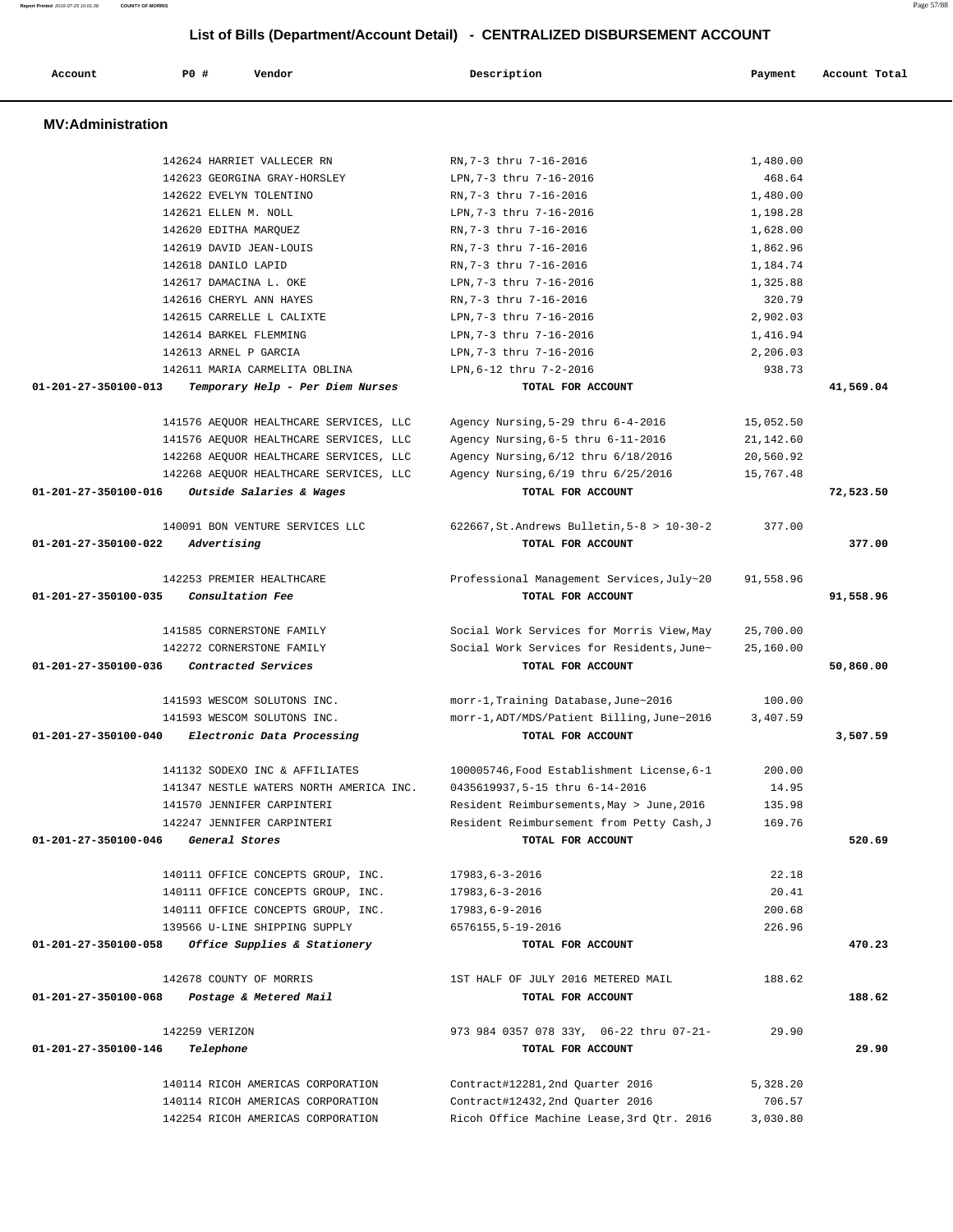**Report Printed** 2016-07-25 10:01:38 **COUNTY OF MORRIS** Page 58/88

### **List of Bills (Department/Account Detail) - CENTRALIZED DISBURSEMENT ACCOUNT**

| Account                  | PO#              | Vendor                                | Description                               | Payment  | Account Total |
|--------------------------|------------------|---------------------------------------|-------------------------------------------|----------|---------------|
| <b>MV:Administration</b> |                  |                                       |                                           |          |               |
|                          |                  | 142254 RICOH AMERICAS CORPORATION     | Ricoh Office Machine Lease, 3rd Otr. 2016 | 450.00   |               |
|                          |                  | 142254 RICOH AMERICAS CORPORATION     | Ricoh Office Machine Lease, 3rd Qtr. 2016 | 923.80   |               |
|                          |                  | 142254 RICOH AMERICAS CORPORATION     | Ricoh Office Machine Lease, 3rd Otr. 2016 | 2,640.75 |               |
| 01-201-27-350100-164     |                  | Office Machines - Rental              | TOTAL FOR ACCOUNT                         |          | 13,786.69     |
|                          |                  |                                       |                                           |          |               |
|                          |                  | 140113 R.D. SALES DOOR & HARDWARE LLC | Remote Video Clinet-Admin. Office, 2-1-20 | 315.00   |               |
|                          |                  | 140113 R.D. SALES DOOR & HARDWARE LLC | Door Maintenance/Repair 2D, 4-29-2016     | 484.00   |               |
|                          |                  | 140113 R.D. SALES DOOR & HARDWARE LLC | Repair/Maint.-Custodian/Elevator Doors, 5 | 1,065.00 |               |
|                          |                  | 139604 R.D. SALES DOOR & HARDWARE LLC | Main Exterior Doors/Awning Control, 4-22- | 1,086.36 |               |
|                          |                  | 139604 R.D. SALES DOOR & HARDWARE LLC | 2B & 3rd Floor Door Maintenance, 5-5-2016 | 1,365.00 |               |
|                          |                  | 139604 R.D. SALES DOOR & HARDWARE LLC | Repair of Operator Door Service, 5-6-2016 | 500.00   |               |
|                          | 139598 GRAINGER  |                                       | 806843231, 4-13-2016                      | 308.62   |               |
|                          | 136317 TABB INC. |                                       | First Phase of Background Checks, 4-1-201 | 2,545.00 |               |
|                          |                  | 139589 U.S. SECURITY ASSOCIATES, INC. | $27010, 5-6 > 5-12-2016$                  | 6,865.44 |               |
|                          |                  | 139589 U.S. SECURITY ASSOCIATES, INC. | $27010, 5 - 13 > 5 - 19 - 2016$           | 6,851.16 |               |
|                          |                  | 139589 U.S. SECURITY ASSOCIATES, INC. | 27010.2-25-2016                           | 185.64   |               |
| 01-201-27-350100-266     | Safety Items     |                                       | TOTAL FOR ACCOUNT                         |          | 21,571.22     |
|                          |                  |                                       |                                           |          |               |
|                          |                  |                                       |                                           |          | ============  |

**TOTAL for MV:Administration 296,963.44**

## **MV:Building Services**

| 142270 SODEXO INC & AFFILIATES                              | 100022833, Building Services for June~201 | 228, 377.54 |              |
|-------------------------------------------------------------|-------------------------------------------|-------------|--------------|
| 136874 SODEXO INC & AFFILIATES                              | 100022833, March~2016                     | 231,027.75  |              |
| Contracted Services<br>01-201-27-350110-036                 | TOTAL FOR ACCOUNT                         |             | 459,405.29   |
| 138785 SHERWIN WILLIAMS                                     | $6776 - 8278 - 3, 4 - 29 - 2016$          | 111.47      |              |
| 01-201-27-350110-204<br>Plant Operation                     | TOTAL FOR ACCOUNT                         |             | 111.47       |
| 139601 MILLER & CHITTY CO INC                               | 00014350000,5-13-2016                     | 2,985.00    |              |
| 139600 MILLER & CHITTY CO INC                               | 00014350000,5-23-2016                     | 4,013.40    |              |
| 139600 MILLER & CHITTY CO INC                               | 00014350000.5-23-2016                     | 3,480.00    |              |
| 139600 MILLER & CHITTY CO INC                               | 00014350000,5-25-2016                     | 970.00      |              |
| Machinery Repairs & Parts<br>$01 - 201 - 27 - 350110 - 262$ | TOTAL FOR ACCOUNT                         |             | 11,448.40    |
|                                                             |                                           |             | ============ |
| TOTAL for MV: Building Services                             |                                           |             | 470,965.16   |

## **MV:Dietary**

|                      | 142267 SODEXO INC & AFFILIATES | 100005746, Dietary Services for June~2016 | 350, 383.98 |            |
|----------------------|--------------------------------|-------------------------------------------|-------------|------------|
| 01-201-27-350115-036 | Contracted Services            | TOTAL FOR ACCOUNT                         |             | 350,383.98 |
|                      | 141136 STAR LEDGER             | 947758, Newspapers for w/e 6-11-2016      | 68.25       |            |
|                      | 141136 STAR LEDGER             | 947758, Newspapers for w/e 6-18-2016      | 68.25       |            |
|                      | 142258 STAR LEDGER             | 947758, w/e 7-2-2016                      | 68.25       |            |
| 01-201-27-350115-186 | Coffee / Gift Shop             | TOTAL FOR ACCOUNT                         |             | 204.75     |
|                      | 140109 RICHARD FARRELL INC.    | $7.117 - 5 - 31 - 2016$                   | 1,362.88    |            |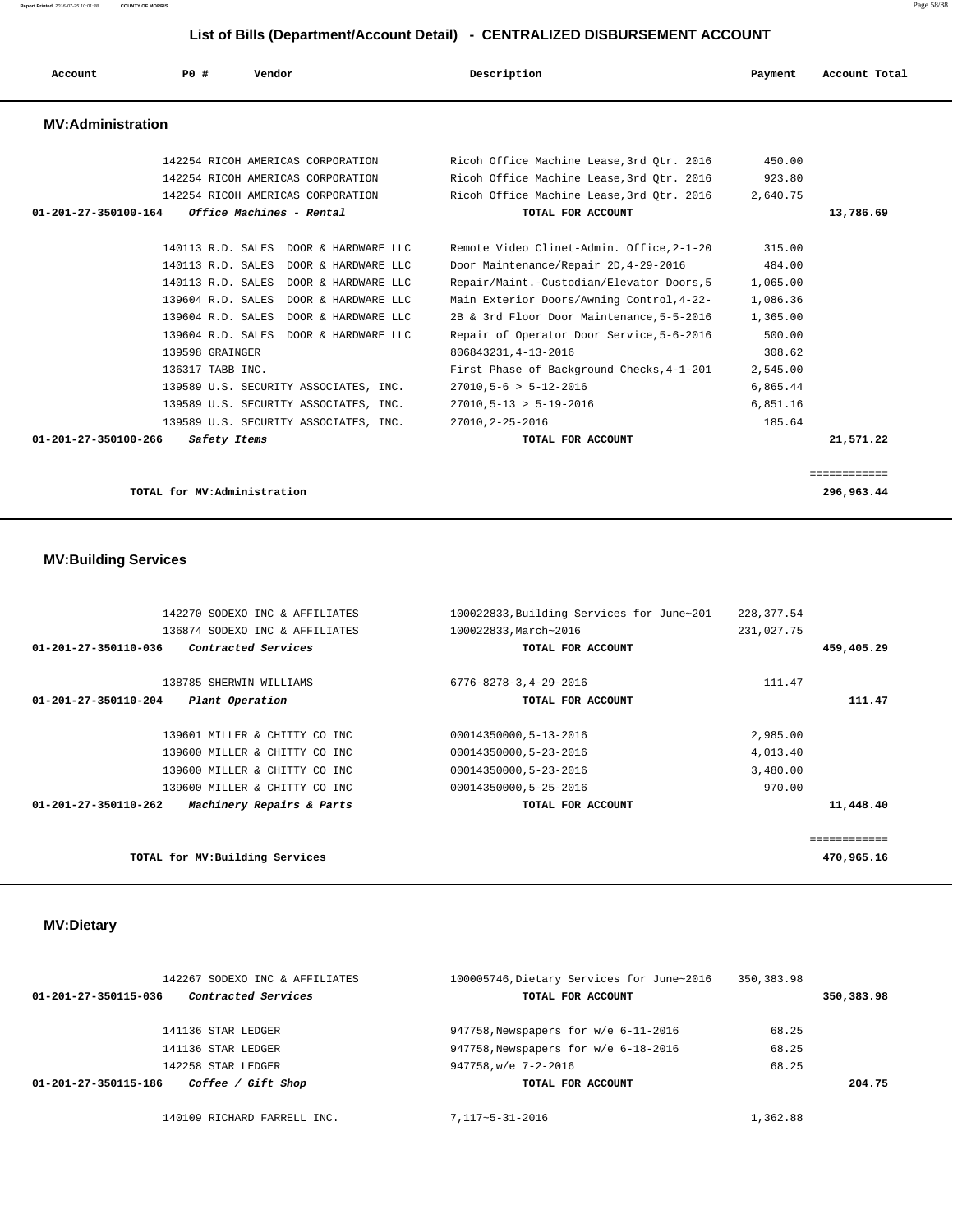### **Report Printed** 2016-07-25 10:01:38 **COUNTY OF MORRIS** Page 59/88

# **List of Bills (Department/Account Detail) - CENTRALIZED DISBURSEMENT ACCOUNT**

| Account              | PO#                   | Vendor                          | Description        | Account Total<br>Payment |
|----------------------|-----------------------|---------------------------------|--------------------|--------------------------|
| <b>MV:Dietary</b>    |                       |                                 |                    |                          |
|                      |                       | 139591 RICHARD FARRELL INC.     | 7,117~5-9-2016     | 72.00                    |
|                      |                       | 139591 RICHARD FARRELL INC.     | 7,117~5-10-2016    | 72.00                    |
|                      |                       | 138780 RICHARD FARRELL INC.     | 7,117~4/27/2016    | 160.20                   |
|                      |                       | 140115 UNITED REFRIGERATION INC | 1029723, 4-26-2016 | 29.98                    |
|                      |                       | 140115 UNITED REFRIGERATION INC | 1029723, 4-29-2016 | 238.42                   |
| 01-201-27-350115-262 |                       | Machinery Repairs & Parts       | TOTAL FOR ACCOUNT  | 2,007.48                 |
|                      |                       |                                 |                    | ============             |
|                      | TOTAL for MV: Dietary |                                 |                    | 352,596.21               |

# **MV:Laundry**

| 142257 SODEXO INC & AFFILIATES                   | 100005746, Laundry Services for June~2016 | 93,507.30 |            |
|--------------------------------------------------|-------------------------------------------|-----------|------------|
| Contracted Services<br>01-201-27-350125-036      | TOTAL FOR ACCOUNT                         |           | 93,507.30  |
|                                                  |                                           |           |            |
| 141090 JML MEDICAL INC.                          | 5MOC02, 5-31-2016                         | 323.04    |            |
| 141090 JML MEDICAL INC.                          | 5MOC02, 5-23-2016                         | 2,907.36  |            |
| 141090 JML MEDICAL INC.                          | 5MOC02, 6-13-2016                         | 3,230.40  |            |
| 141090 JML MEDICAL INC.                          | 5MOC02, 6-15-2016                         | 13,423.90 |            |
| 140949 MEDLINE INDUSTRIES INC                    | 1183053,5-11-2016                         | 4,029.40  |            |
| 140949 MEDLINE INDUSTRIES INC                    | 1183053,5-9-2016                          | 2,698.64  |            |
| 140949 MEDLINE INDUSTRIES INC                    | 1183053, Credit Memo, 6-16-2016           | $-52.80$  |            |
| $01 - 201 - 27 - 350125 - 182$<br><i>Diapers</i> | TOTAL FOR ACCOUNT                         |           | 26,559.94  |
|                                                  |                                           |           |            |
|                                                  |                                           |           | ========== |
| TOTAL for MV:Laundry                             |                                           |           | 120,067.24 |

## **MV:Nursing**

| 141571 PHARMA CARE INC<br>$01 - 201 - 27 - 350130 - 035$ Consultation Fee | MORR02, Pharmaceutical Consultation, May~2 3,869.48<br>TOTAL FOR ACCOUNT                                    |          | 3,869,48 |
|---------------------------------------------------------------------------|-------------------------------------------------------------------------------------------------------------|----------|----------|
| Contracted Services<br>01-201-27-350130-036                               | 141590 IPC HOSPITALIST PHYSICIANS NJ Medical Director~6/9, 6/13, 6/16, 6/20 & 2,725.50<br>TOTAL FOR ACCOUNT |          | 2,725.50 |
| 139616 ASSOCIATED SALES AND BAG CO.                                       | 314307,5-9-2016                                                                                             | 992.94   |          |
| 140092 MCKESSON MEDICAL SURGICAL                                          | 1225058, Insulin Syringes, 5-31-2016                                                                        | 248.41   |          |
| 141569 JML MEDICAL INC.                                                   | 5MOC02, MorPay Monthly Invoice, May~2016                                                                    | 7,249.77 |          |
| 141569 JML MEDICAL INC.                                                   | 5MOC02, 6-16-2016                                                                                           | 771.29   |          |
| 141569 JML MEDICAL INC.                                                   | 5MOC02, 5-31-2016                                                                                           | 424.29   |          |
| 141569 JML MEDICAL INC.                                                   | 5MOC02, 5-31-2016                                                                                           | 526.97   |          |
| 141569 JML MEDICAL INC.                                                   | 5MOC02,6-02-2016                                                                                            | 8,107.30 |          |
| 141569 JML MEDICAL INC.                                                   | 5MOC02,6-02-2016                                                                                            | 1,985.00 |          |
| 141569 JML MEDICAL INC.                                                   | 5MOC02, 6-13-2016                                                                                           | 1,990.56 |          |
| 141569 JML MEDICAL INC.                                                   | 5MOC02, 6-13-2016                                                                                           | 1,088.70 |          |
| 141569 JML MEDICAL INC.                                                   | 5MOC02, 6-16-2016                                                                                           | 642.85   |          |
| 142265 JML MEDICAL INC.                                                   | 5MOC02, 6-27-2016                                                                                           | 8,125.35 |          |
| 142265 JML MEDICAL INC.                                                   | 5MOC02, 6-27-2016                                                                                           | 424.29   |          |
| 142265 JML MEDICAL INC.                                                   | 5MOC02, 6-16-2016                                                                                           | 254.28   |          |
| 142265 JML MEDICAL INC.                                                   | 5MOC02, 6-20-2016                                                                                           | 254.28   |          |
|                                                                           |                                                                                                             |          |          |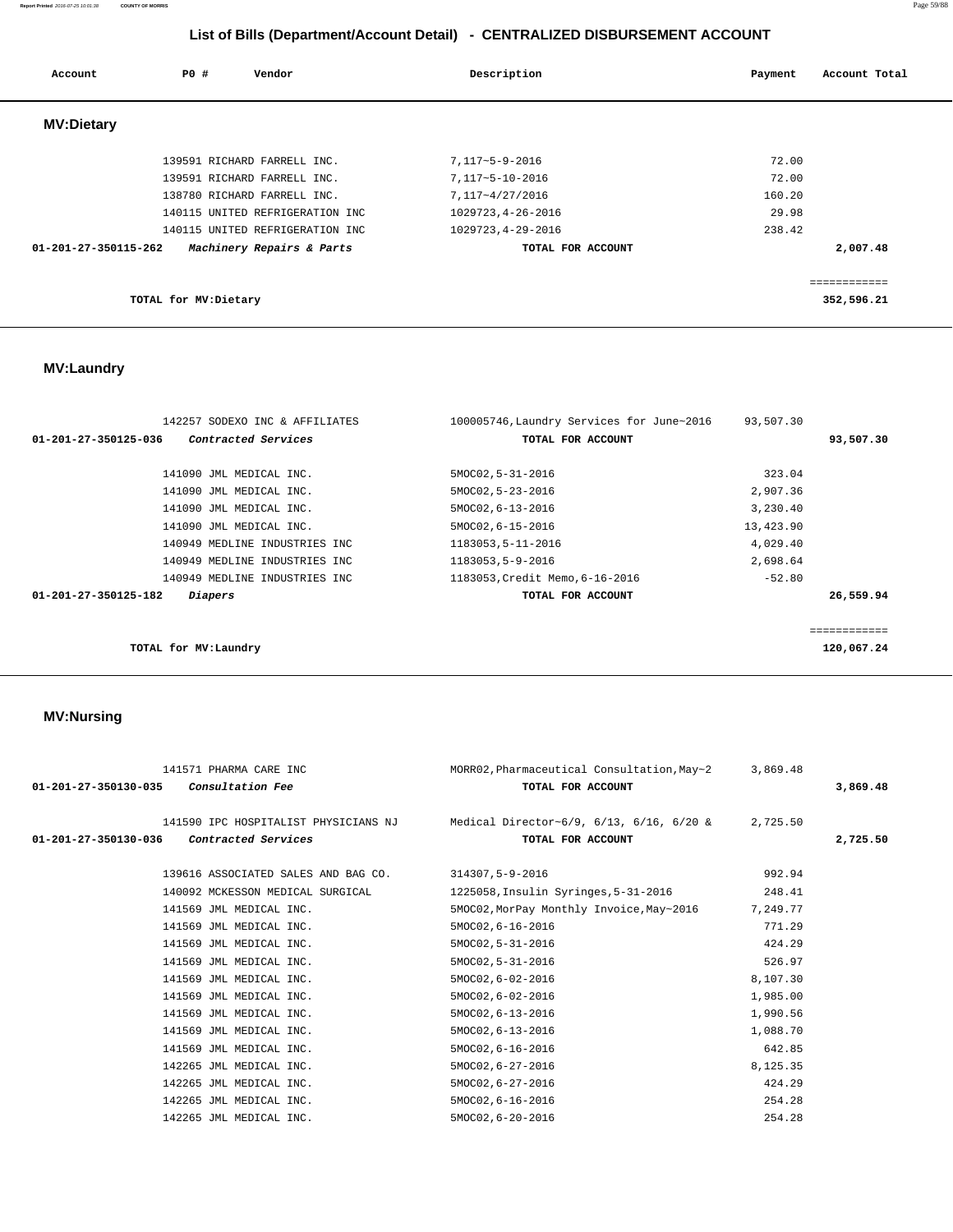**Report Printed** 2016-07-25 10:01:38 **COUNTY OF MORRIS** Page 60/88

# **List of Bills (Department/Account Detail) - CENTRALIZED DISBURSEMENT ACCOUNT**

| Account                        | P0#                     | Vendor                                  | Description                               | Payment   | Account Total |
|--------------------------------|-------------------------|-----------------------------------------|-------------------------------------------|-----------|---------------|
| <b>MV:Nursing</b>              |                         |                                         |                                           |           |               |
|                                | 142265 JML MEDICAL INC. |                                         | 5MOC02, 6-13-2016                         | 2.237.20  |               |
|                                | 142265 JML MEDICAL INC. |                                         | $5MOC02, 6-20-2016$                       | 50.00     |               |
|                                | 142265 JML MEDICAL INC. |                                         | $5MOC02, 6-23-2016$                       | 1,372.80  |               |
|                                | 142265 JML MEDICAL INC. |                                         | $5MOC02, 6-27-2016$                       | 261.58    |               |
|                                | 142265 JML MEDICAL INC. |                                         | 5MOC02, 6-27-2016                         | 182.50    |               |
| 01-201-27-350130-046           | General Stores          |                                         | TOTAL FOR ACCOUNT                         |           | 37,698.92     |
|                                |                         | 139617 BIO-REFERENCE LABORATORIES, INC. | M8049EG, MED PARTA Testing~April, 2016    | 1,029.38  |               |
|                                |                         | 139617 BIO-REFERENCE LABORATORIES, INC. | M8049EG, HMO Testing~April, 2016          | 185.59    |               |
| $01 - 201 - 27 - 350130 - 049$ |                         | Laboratory Services                     | TOTAL FOR ACCOUNT                         |           | 1,214.97      |
|                                |                         | 142269 GERISCRIPT PHARMACY              | Medicare.June~2016                        | 29,692.86 |               |
| 01-201-27-350130-171           |                         | Legend Drugs (Prescription)             | TOTAL FOR ACCOUNT                         |           | 29,692.86     |
|                                |                         | 142269 GERISCRIPT PHARMACY              | IV Stock Supply & OTC Pharmacy, June~2016 | 7,167.10  |               |
| 01-201-27-350130-172           |                         | Non-Legend Drugs (OTC)                  | TOTAL FOR ACCOUNT                         |           | 7,167.10      |
|                                | 138631 ADVOCARE, LLC    |                                         | 03EC14656104, Stella D., DOS-2/29/2016    | 28.80     |               |
| 01-201-27-350130-189           | Medical                 |                                         | TOTAL FOR ACCOUNT                         |           | 28.80         |
|                                |                         | 142246 SHIRLEY ANN GRANT                | CNA Re-Certification, 6-8-2016            | 30.00     |               |
|                                | 142240 VELMA MCLEAN     |                                         | CNA Re-Certification.6-21-2016            | 30.00     |               |
|                                |                         | 142239 LORRAINN N GORDON                | CNA Re-Certification, 6-9-2016            | 30.00     |               |
| 01-201-27-350130-191           | Nursing                 |                                         | TOTAL FOR ACCOUNT                         |           | 90.00         |
|                                |                         | 139597 FRIENDLY CARE MEDICAL            | Medical Transport, Patricia H., 5-6-2016  | 256.00    |               |
|                                |                         | 139597 FRIENDLY CARE MEDICAL            | Medical Transport, Patricia H., 5-13-2016 | 250.00    |               |
| $01 - 201 - 27 - 350130 - 340$ |                         | Transportation Services                 | TOTAL FOR ACCOUNT                         |           | 506.00        |
|                                |                         |                                         |                                           |           | ============  |
|                                | TOTAL for MV: Nursing   |                                         |                                           |           | 82,993.63     |

### **MV:Recreation/Volunteer Svc**

| 141575 JOAN SANDERS                         | NJACA Seminar, June 14, 2016              | 50.00    |          |
|---------------------------------------------|-------------------------------------------|----------|----------|
| 141574 KAREN HOGAN                          | NJACA Seminar, June 14, 2016              | 50.00    |          |
| 01-201-27-350135-034<br>Conference Expenses | TOTAL FOR ACCOUNT                         |          | 100.00   |
|                                             |                                           |          |          |
| 141584 CABLEVISION                          | 76-630379-1,6/1/2016 thru 5/31/2017       | 719.40   |          |
| 141584 CABLEVISION                          | 76-529177-1,6/1/2016 thru 5/31/2017       | 528.00   |          |
| 141583 CABLEVISION                          | 07876-533982-01-2, July~2016              | 3,634.54 |          |
| 01-201-27-350135-036<br>Contracted Services | TOTAL FOR ACCOUNT                         |          | 4,881.94 |
|                                             |                                           |          |          |
| 141582 ARTISTIC AQUARIA INC                 | Fish Tank Maintenance & Supplies, June-20 | 625.00   |          |
| 141092 MORRIS COUNTY FARMS<br>TNC           | Supplies for Resident Patio Garden, 6-22- | 84.00    |          |
| 141094 MOONLIGHT DESIGNS                    | Art Class, 5-25-2016                      | 165.00   |          |
| 141589 GREEN ' ERGY LLC                     | Garden Club Class, 5-5-2016               | 200.00   |          |
| 141589 GREEN ' ERGY LLC                     | June Patio Plantings, 6-7-2016            | 200.00   |          |
| 141589 GREEN ' ERGY LLC                     | June Patio Plantings, 6-14-2016           | 200.00   |          |
| 141093 JOHANNA'S BOUTIQUE                   | "Evening in Paris" Fashion Show, 6-6-2016 | 150.00   |          |
| 141091 LISA PROKOPOWITZ                     | Mending Music Worship, 6-25-2016          | 150.00   |          |
| 142242 ARTISTIC AQUARIA INC                 | Fish Tank Maintenance, July~2016          | 575.00   |          |
| 142241 AFI FOODSERVICE DISTRIBUTORS         | 185674, July~2016                         | 258.05   |          |
|                                             |                                           |          |          |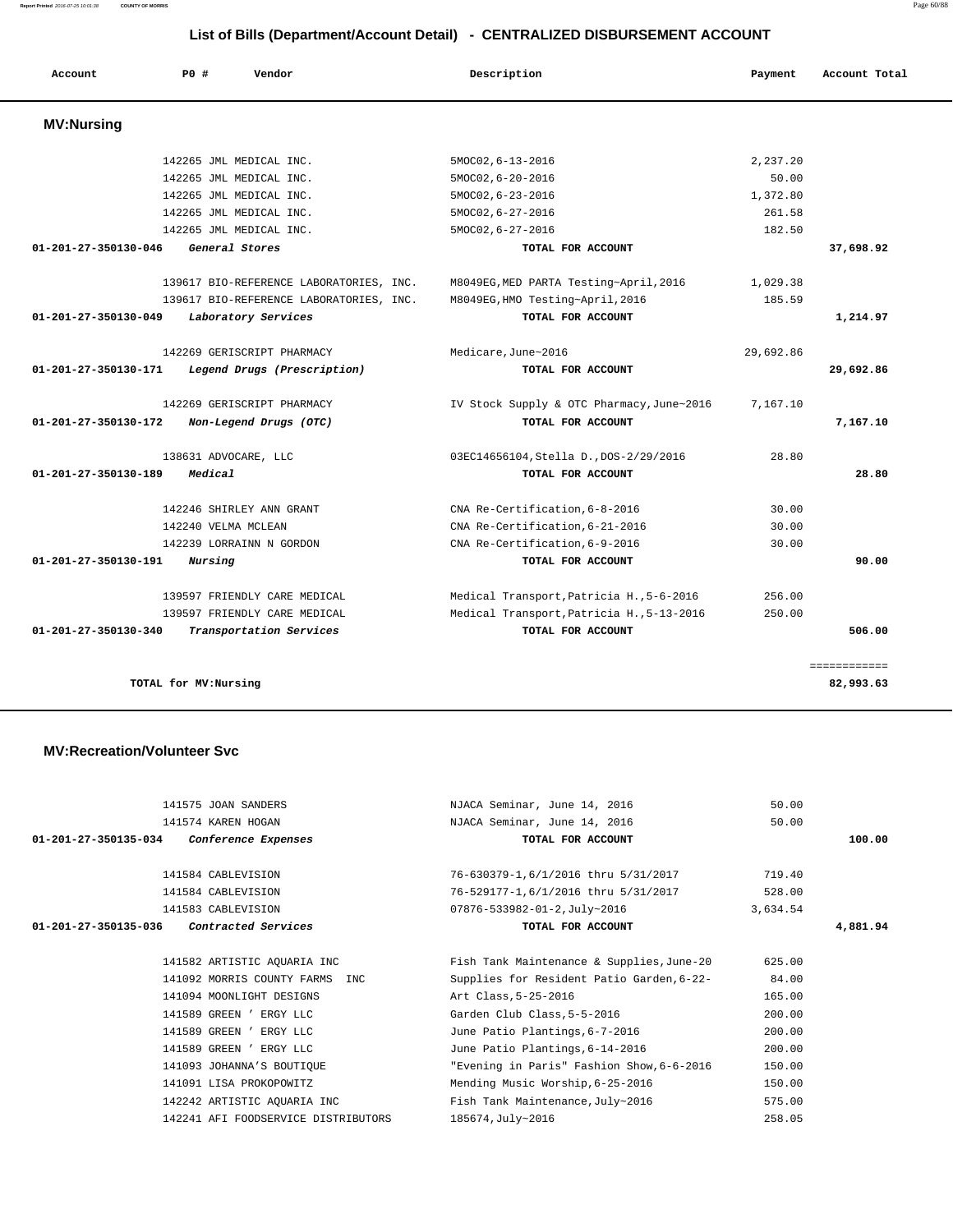| Account | P0 # | Vendor | Description | Payment | Account Total |
|---------|------|--------|-------------|---------|---------------|
|         |      |        |             |         |               |

### **MV:Recreation/Volunteer Svc**

| 141588 DENNIS GRAU                                          | Music Therapy on 2D, 6-14-2016            | 150.00   |
|-------------------------------------------------------------|-------------------------------------------|----------|
| 141588 DENNIS GRAU                                          | Music Therapy in Atrium, 6-14-2016        | 150.00   |
| 137613 SIKORA'S                                             | P00026, Easter Palms, 4-14-2016           | 39.25    |
| 139587 SENTIMENTAL PRODUCTIONS                              | $56916, 5 - 9 - 2016$                     | 120.00   |
| 141592 SODEXO INC & AFFILIATES                              | 100005746, Resident Picnic/BBO, 6-10-2016 | 264.79   |
| 141095 NICHOLAS L. ROCCAFORTE                               | Music Program on 2D, 6-13-2017            | 75.00    |
| 139603 OFFICE CONCEPTS GROUP, INC.                          | 17983,5-18-2016                           | 46.07    |
| 139603 OFFICE CONCEPTS GROUP, INC.                          | 17983,5-18-2016                           | 107.74   |
| 141131 PRECIOUS GEMS MUSIC, LLC                             | Music Program on 2D, 6-23-2016            | 125.00   |
| 141570 JENNIFER CARPINTERI                                  | Resident Activities, May > June, 2016     | 41.22    |
| 142247 JENNIFER CARPINTERI                                  | Petty Cash Disbursement for Resident Act  | 32.16    |
| 142248 KERRY KUBER                                          | Stretching w/Kerry~Exercise Class on 1B   | 100.00   |
| 142248 KERRY KUBER                                          | Stretching w/Kerry~Exercise Class on 1D   | 100.00   |
| 142248 KERRY KUBER                                          | Stretching w/Kerry~Exercise Class on 2D   | 100.00   |
| 142250 MOONLIGHT DESIGNS                                    | Art Class for 15 Residents, 6-28-2016     | 165.00   |
| 142249 LISA PROKOPOWITZ                                     | Music Worship Program, 7-9-2016           | 150.00   |
| $01 - 201 - 27 - 350135 - 194$<br><i>Patient Activities</i> | TOTAL FOR ACCOUNT                         | 4,473.28 |
|                                                             |                                           |          |

**TOTAL for MV:Recreation/Volunteer Svc 9,455.22**

============

### **MV:Rehabilitation**

| 141587 CURRENT THERAPEUTICS, INC.           | MORRISV102.5-27-2016                      | 354.95      |
|---------------------------------------------|-------------------------------------------|-------------|
| 142255 SELECT REHABILITATION INC.           | 850, Rehabilitation Services for June~201 | 184,102.90  |
| Contracted Services<br>01-201-27-350140-036 | TOTAL FOR ACCOUNT                         | 184,457.85  |
|                                             |                                           |             |
| 139599 HB & HS, INC.                        | Actuator Cover, 5-12-2016                 | 493.95      |
| 140111 OFFICE CONCEPTS GROUP, INC.          | 17983,6-9-2016                            | 262.08      |
| 140110 MEDLINE INDUSTRIES INC               | 1183053,5-25-2016                         | 116.12      |
| General Stores<br>01-201-27-350140-046      | TOTAL FOR ACCOUNT                         | 872.15      |
|                                             |                                           |             |
|                                             |                                           | eeeeeeeeeee |
| TOTAL for MV: Rehabilitation                |                                           | 185,330.00  |

### **Assistance Dep Child:Local Shr**

|                      | 142452 OFFICE OF TEMPORARY ASSISTANCE     |                                           | For estimated Co. Share of TANF Recipien |                   | 10,000.00 |           |
|----------------------|-------------------------------------------|-------------------------------------------|------------------------------------------|-------------------|-----------|-----------|
| 01-201-27-354100-091 |                                           | Assistance Dep Child: Local Shr Program E |                                          | TOTAL FOR ACCOUNT |           | 10,000.00 |
|                      |                                           |                                           |                                          |                   |           |           |
|                      |                                           |                                           |                                          |                   |           |           |
|                      | TOTAL for Assistance Dep Child: Local Shr |                                           |                                          |                   |           | 10,000.00 |
|                      |                                           |                                           |                                          |                   |           |           |

### **Assistance SSI Income Recipien**

 142453 OFFICE OF TEMPORARY ASSISTANCE For estimated Co. Share of ASSIR for the 40,000.00  **01-201-27-355100-090 Assistance SSI Income Recipien Expenditu TOTAL FOR ACCOUNT 40,000.00**

============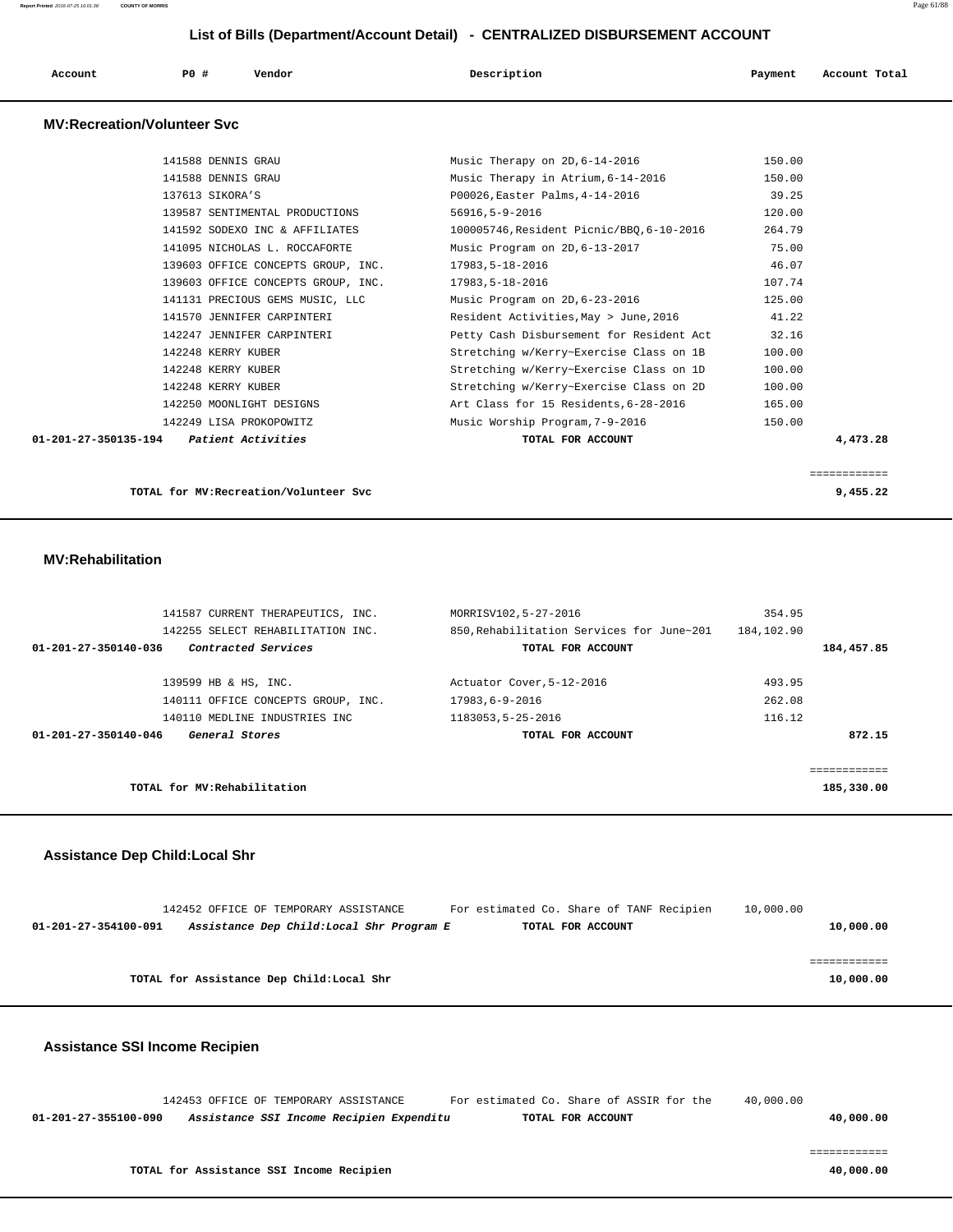| $P0$ $\#$<br>Payment<br>Account<br>Vendor<br>Account Total<br>Description<br>$\sim$ $\sim$<br>.<br>. |  |  |  |  |  |  |
|------------------------------------------------------------------------------------------------------|--|--|--|--|--|--|
|------------------------------------------------------------------------------------------------------|--|--|--|--|--|--|

# **County Adjuster**

|                                                            | 140723 SHACHIHATA INC. (U.S.A.) 1014, Xstamper "FINAL NOTICE" for Adjust 7.74   |         |        |
|------------------------------------------------------------|---------------------------------------------------------------------------------|---------|--------|
| 140723 SHACHIHATA INC. (U.S.A.) Freight                    |                                                                                 | 2.60    |        |
|                                                            | 142182 W.B. MASON COMPANY INC Label, Adrss, 260/RL, WE                          | 35.22   |        |
| $01-201-27-357100-058$ Office Supplies & Stationery        | TOTAL FOR ACCOUNT                                                               |         | 45.56  |
|                                                            |                                                                                 |         |        |
|                                                            | 142678 COUNTY OF MORRIS THALF OF JULY 2016 METERED MAIL 276.95                  |         |        |
| 01-201-27-357100-068  Postage & Metered Mail               | TOTAL FOR ACCOUNT                                                               |         | 276.95 |
|                                                            |                                                                                 |         |        |
|                                                            | 139870 STAPLES ADVANTAGE <b>EXECUTE:</b> PRINTED PLASTIC DIVIDERS JAN-DEC 12.34 |         |        |
| 139870 STAPLES ADVANTAGE                                   | STAPLES RECYCLED LETTER LARGE BOX 12/PK                                         | 23.52   |        |
| 139870 STAPLES ADVANTAGE                                   | HP C7115A BLACK TONER                                                           | 89.54   |        |
| 139870 STAPLES ADVANTAGE                                   | READY INDEX JAN-DEC COLOR 1 PK                                                  | $-2.56$ |        |
| 139870 STAPLES ADVANTAGE                                   | READY INDEX 1-31 TAB MULTI CLR                                                  | $-8.02$ |        |
| 139870 STAPLES ADVANTAGE                                   | SEB REMAN TONER BRO TN-430 FOR FAX MACHI                                        | 30.47   |        |
| 139870 STAPLES ADVANTAGE                                   | SEB REMAN TONER BRO TN-430 (OVERCHARGED                                         | 53.82   |        |
| 139870 STAPLES ADVANTAGE                                   | STAPLES YELLO #2 PENCIL 72                                                      | 4.34    |        |
| 139870 STAPLES ADVANTAGE                                   | REFUND PRICE GUARANTEE ITEM FOR ABOVE TO                                        | $-7.12$ |        |
| 139870 STAPLES ADVANTAGE                                   | READY INDEX JAN-DEC COLOR 1 PK (SEE ABOV 2.56                                   |         |        |
| 139870 STAPLES ADVANTAGE                                   | READY INDEX 1-31 TAB MULTI CLR (SEE ABOV 8.02                                   |         |        |
| 139858 STAPLES ADVANTAGE                                   | Lysol Wipes, Spray and Pens. 35.03                                              |         |        |
| 139858 STAPLES ADVANTAGE                                   | Mesh Wall File Hanging Black. 65.38                                             |         |        |
| 139858 STAPLES ADVANTAGE                                   | Mesh Wall File Hanging Black, Lip Chair 61.47                                   |         |        |
| 139858 STAPLES ADVANTAGE                                   | HP 80A Black Toner for A. King's printer                                        | 164.76  |        |
| $01-203-27-357100-058$ (2015) Office Supplies & Stationery | TOTAL FOR ACCOUNT                                                               |         | 533.55 |
|                                                            |                                                                                 |         |        |

**TOTAL for County Adjuster 856.06**

============

# **County Library**

|                                                       | 140342 BAKER & TAYLOR BOOKS 321652 L044405 3 B00000 dated 05/27/16 | 21.15     |
|-------------------------------------------------------|--------------------------------------------------------------------|-----------|
| 140404 BERNAN                                         | 0782711 dated 05/23/16                                             | 76.00     |
| 140344 GALE                                           | 116418 dated 05/18/16                                              | 55.18     |
| 140344 GALE                                           | 116418 dated 05/19/16                                              | 24.79     |
| 140344 GALE                                           | 116418 dated 05/25/16                                              | 60.78     |
| 140344 GALE                                           | 116418 dated 06/08/16                                              | 355.08    |
| 140354 THOMSON REUTERS-WEST                           | 1003308031 dated 06/01/16                                          | 1,499.40  |
| 140405 INFORMATION TODAY INC                          | American Library Directory dated 05/25/1 404.05                    |           |
| 140355 INGRAM LIBRARY SERVICES                        | 20C0083 dated 05/18/16                                             | 75.53     |
| 140355 INGRAM LIBRARY SERVICES                        | 20C0083 dated 05/19/16                                             | 25.18     |
| 140355 INGRAM LIBRARY SERVICES                        | 20C0083 dated 05/20/16                                             | 194.76    |
| 140355 INGRAM LIBRARY SERVICES                        | 20C0083 dated 05/20/16                                             | 16.24     |
| 140355 INGRAM LIBRARY SERVICES                        | 20C0083 dated 05/20/16                                             | 168.23    |
| 140355 INGRAM LIBRARY SERVICES 20C0083 dated 05/23/16 |                                                                    | 17.24     |
| 140355 INGRAM LIBRARY SERVICES                        | 20C0083 dated 05/23/16                                             | 554.99    |
| 140355 INGRAM LIBRARY SERVICES                        | 20C0083 dated 05/24/16                                             | 170.60    |
| 140355 INGRAM LIBRARY SERVICES                        | 20C0083 dated 05/26/16                                             | 103.11    |
| 140355 INGRAM LIBRARY SERVICES                        | 20C0083 dated 05/27/16                                             | 121.41    |
| 140356 INGRAM LIBRARY SERVICES                        | 20C0083 dated 06/01/16                                             | 3,199.08  |
| 140356 INGRAM LIBRARY SERVICES                        | 20C0083 dated 06/1/16                                              | 3, 441.76 |
| 140408 INGRAM LIBRARY SERVICES                        | 20C0083 dated 05/31/16                                             | 367.98    |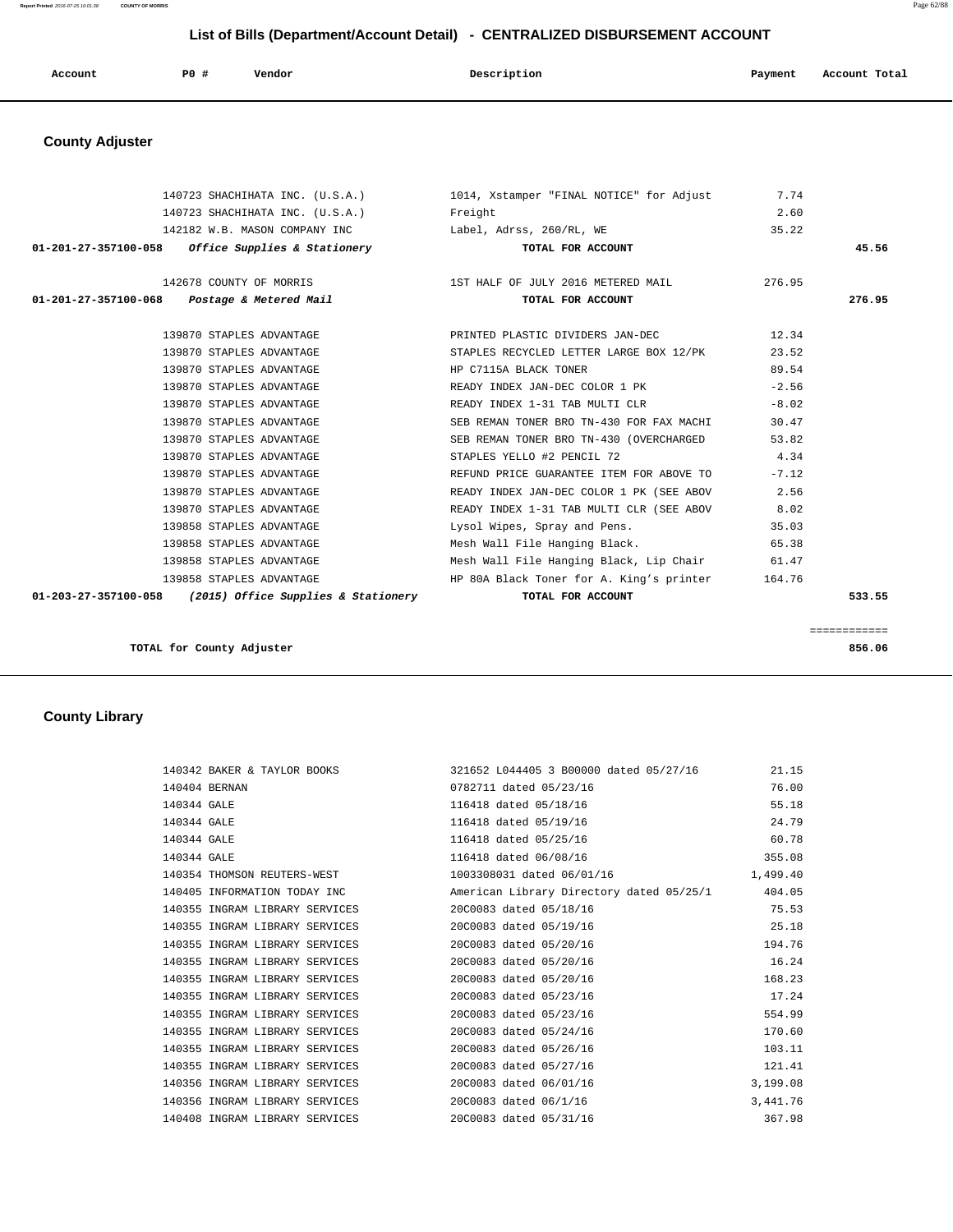|                      | 140408 INGRAM LIBRARY SERVICES                                   | 20C0083 dated 05/31/16                           | 154.04           |           |
|----------------------|------------------------------------------------------------------|--------------------------------------------------|------------------|-----------|
|                      | 140408 INGRAM LIBRARY SERVICES                                   | 20C0083 dated 06/03/16                           | 785.49           |           |
|                      | 140408 INGRAM LIBRARY SERVICES                                   | 20C0083 dated 06/06/16                           | 952.44           |           |
|                      | 140348 LEXIS NEXIS                                               | 150KMG dated 05/31/16                            | 174.00           |           |
|                      | 140406 L D A PUBLISHERS                                          | Official Directory of NJ Libraries & Med         | 164.90           |           |
|                      | 140659 INGRAM LIBRARY SERVICES                                   | 20C0083 dated 06/27/16                           | 1,747.36         |           |
|                      | 140658 INGRAM LIBRARY SERVICES                                   | 20C0083 dated 06/27/16                           | 163.75           |           |
|                      | 140658 INGRAM LIBRARY SERVICES                                   | 20C0083 dated 06/27/16                           | 90.77            |           |
|                      | 140655 INGRAM LIBRARY SERVICES                                   | 20C0083 dated 06/22/16                           | 15.90            |           |
|                      | 140653 INGRAM LIBRARY SERVICES                                   | 20C0083 dated 06/20/16                           | 886.78           |           |
|                      | 140653 INGRAM LIBRARY SERVICES                                   | 20C0083 dated 06/20/16                           | 112.49           |           |
|                      | 140696 INGRAM LIBRARY SERVICES                                   | 20C0083 dated 05/31/16                           | 22.04            |           |
|                      | 140696 INGRAM LIBRARY SERVICES                                   | 20C0083 dated 06/06/16                           | 227.34<br>116.68 |           |
|                      | 140696 INGRAM LIBRARY SERVICES                                   | 20C0083 dated 06/06/16<br>20C0083 dated 06/09/16 | 12.90            |           |
|                      | 140696 INGRAM LIBRARY SERVICES                                   |                                                  |                  |           |
|                      | 140657 INGRAM LIBRARY SERVICES<br>140657 INGRAM LIBRARY SERVICES | 20C0083 dated 06/23/16<br>20C0083 dated 06/23/16 | 434.48<br>54.12  |           |
|                      | 140657 INGRAM LIBRARY SERVICES                                   | 20C0083 dated 06/24/16                           | 553.01           |           |
|                      | 140654 INGRAM LIBRARY SERVICES                                   | 20C0083 dated 06/21/16                           | 1,126.94         |           |
|                      | 140654 INGRAM LIBRARY SERVICES                                   | 20C0083 dated 06/21/16                           | 45.66            |           |
|                      | 140652 INGRAM LIBRARY SERVICES                                   | 20C0083 dated 05/31/16                           | 30.48            |           |
|                      | 140652 INGRAM LIBRARY SERVICES                                   | 20C0083 dated 06/02/16                           | 17.99            |           |
|                      | 140652 INGRAM LIBRARY SERVICES                                   | 20C0083 dated 06/10/16                           | 11.90            |           |
|                      | 140652 INGRAM LIBRARY SERVICES 20C0083 dated 06/17/16            |                                                  | 315.34           |           |
|                      | 01-201-29-390100-028 Books & Periodicals                         | TOTAL FOR ACCOUNT                                |                  | 19,186.58 |
|                      | 140343 BRODART CO                                                | 290667 dated 5/05/16                             | 123.80           |           |
|                      | 140343 BRODART CO                                                | 290667 dated 04/27/16                            | 383.84           |           |
|                      | $01-201-29-390100-058$ Office Supplies & Stationery              | TOTAL FOR ACCOUNT                                |                  | 507.64    |
|                      | 142678 COUNTY OF MORRIS                                          | 1ST HALF OF JULY 2016 METERED MAIL               | 1,054.99         |           |
|                      |                                                                  |                                                  |                  |           |
|                      | 01-201-29-390100-068 Postage & Metered Mail                      | TOTAL FOR ACCOUNT                                |                  | 1,054.99  |
|                      | 141833 MARY SANDERS                                              | MCL to Monroe Township Public Library to         | 4.40             |           |
|                      | 141833 MARY SANDERS                                              | Mileage (50 each way) $100 * $0.35$              | 35.00            |           |
|                      | 141833 MARY SANDERS                                              | MCL to Monroe Township Public Library to         | 4.40             |           |
|                      | 141833 MARY SANDERS                                              | Mileage (50 each way) 100 * \$0.35               | 35.00            |           |
|                      | 141833 MARY SANDERS                                              | MCL to Monroe Township Public Library to         | 4.40             |           |
|                      | 141833 MARY SANDERS                                              | Mileage (50 each way) $100 * $0.35$              | 35.00            |           |
|                      | 141833 MARY SANDERS                                              | MCL to Monroe Township Public Library to         | 4.40             |           |
|                      | 141833 MARY SANDERS                                              | Mileage (50 each way) $100 * $0.35$              | 35.00            |           |
|                      | Travel Expense                                                   | TOTAL FOR ACCOUNT                                |                  |           |
|                      | 140349 MIDWEST TAPE LLC                                          | 2000001148 dated 05/27/16                        | 22.99            |           |
|                      | 140349 MIDWEST TAPE LLC                                          | 2000001148 dated 06/06/16                        | 295.46           |           |
|                      | 140341 ARKIV MUSIC                                               | Order#5920047 (v20s-51216 dated 05/27/16         | 358.75           |           |
|                      | 140341 ARKIV MUSIC                                               | Order#5927768 dated 05/27/16                     | 507.58           | 157.60    |
|                      | 01-201-29-390100-083 $Video & Film Materials$                    | TOTAL FOR ACCOUNT                                |                  |           |
| 01-201-29-390100-082 | 140350 OCLC ONLINE COMPUTER                                      | 010CLC00009592 dated 05/31/16                    | 2,101.86         | 1,184.78  |
|                      | Other Outside Services                                           | TOTAL FOR ACCOUNT                                |                  |           |
| 01-201-29-390100-084 | 140347 KARL'S SALES AND SERVICE CO LLC                           | Replace Old Microwave                            | 188.00           |           |
|                      | 140351 OFFICE CONCEPTS GROUP, INC.                               | 16868 Dept#LIB dated 05/25/16                    | 700.13           | 2,101.86  |

 **Account P0 # Vendor Description Payment Account Total**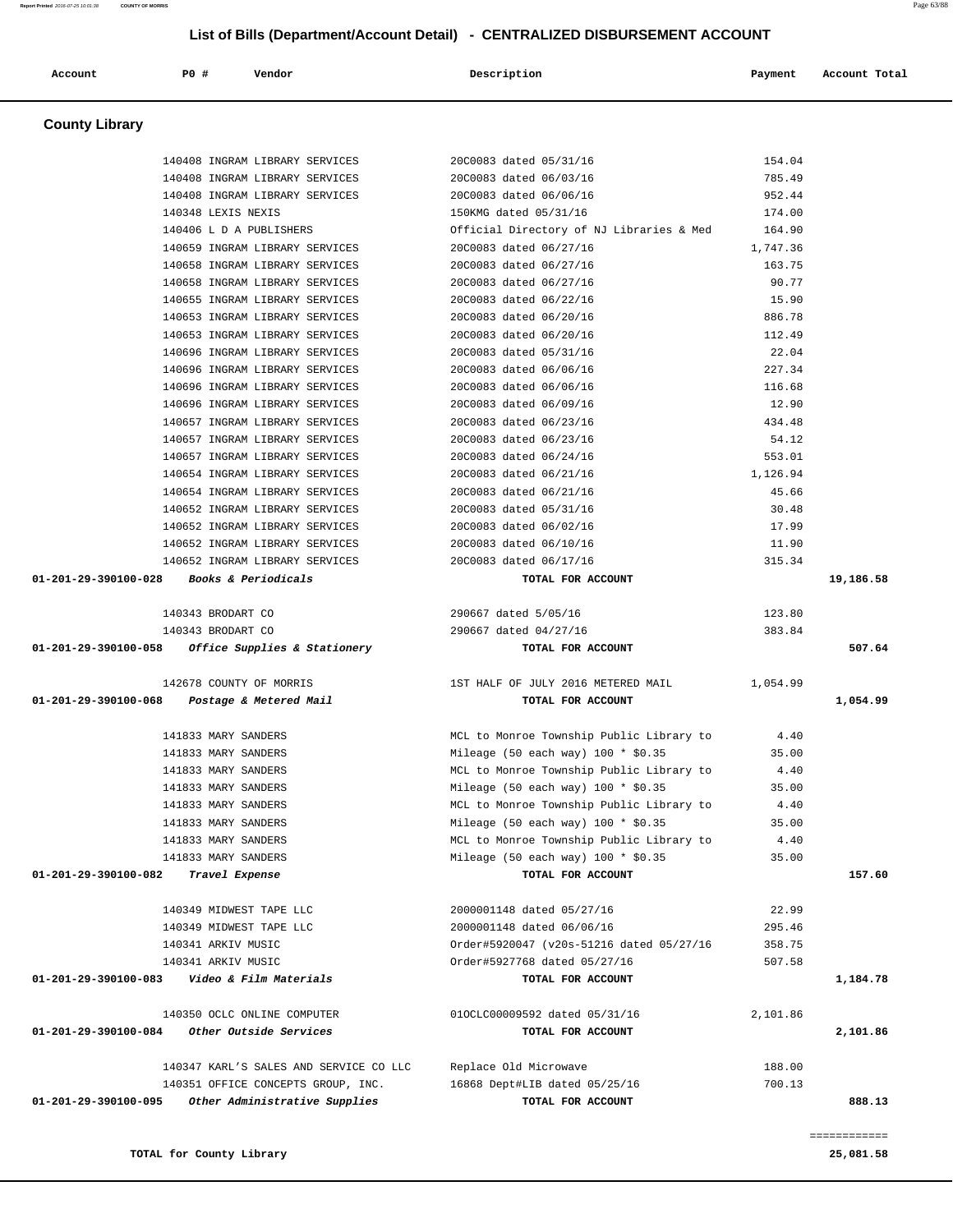**Report Printed** 2016-07-25 10:01:38 **COUNTY OF MORRIS** Page 64/88

## **List of Bills (Department/Account Detail) - CENTRALIZED DISBURSEMENT ACCOUNT**

| Account | P0 # | Vendor | Description<br>$\sim$ $\sim$ | Payment | Account Total<br>.<br>. |
|---------|------|--------|------------------------------|---------|-------------------------|
|         |      |        |                              |         |                         |

## **County Superintendent of Schoo**

|              | 55.43  | CELL PHONE CHARGES FROM 03/29/16-04/28/1                                       | 141309 ROGER JINKS                       |                                |
|--------------|--------|--------------------------------------------------------------------------------|------------------------------------------|--------------------------------|
|              | 55.43  | CELL PHONE CHARGES FROM 04/29/16-05/28/1                                       | 141309 ROGER JINKS                       |                                |
| 110.86       |        | TOTAL FOR ACCOUNT                                                              | Cellular Phones/Pagers                   | 01-201-29-392100-031           |
|              |        |                                                                                |                                          |                                |
|              | 250.00 | 140292 NJ COUNTY SUPERINTENDENT ASSOC NJ COUNTY SUPERINTENDENTS ASSOCIATION, A |                                          |                                |
| 250.00       |        | TOTAL FOR ACCOUNT                                                              | Education Schools & Training             | 01-201-29-392100-039           |
|              |        |                                                                                |                                          |                                |
|              | 198.22 | 17885 MISC. OFFICE SUPPLIES                                                    | 140293 OFFICE CONCEPTS GROUP, INC.       |                                |
| 198.22       |        | TOTAL FOR ACCOUNT                                                              | Office Supplies & Stationery             | 01-201-29-392100-058           |
|              |        |                                                                                |                                          |                                |
|              | 86.40  | 1ST HALF OF JULY 2016 METERED MAIL                                             | 142678 COUNTY OF MORRIS                  |                                |
| 86.40        |        | TOTAL FOR ACCOUNT                                                              | Postage & Metered Mail                   | $01 - 201 - 29 - 392100 - 068$ |
|              |        |                                                                                |                                          |                                |
|              | 7.97   | 04/15/16-05/14/16<br>0434565933                                                | 140291 NESTLE WATERS NORTH AMERICA INC.  |                                |
| 7.97         |        | TOTAL FOR ACCOUNT                                                              | <i>Furniture &amp; Fixtures</i>          | 01-201-29-392100-162           |
|              |        |                                                                                |                                          |                                |
| ============ |        |                                                                                |                                          |                                |
| 653.45       |        |                                                                                | TOTAL for County Superintendent of Schoo |                                |
|              |        |                                                                                |                                          |                                |

## **Rutgers Extension Service**

| 142678 COUNTY OF MORRIS                        | 1ST HALF OF JULY 2016 METERED MAIL | 25.52     |
|------------------------------------------------|------------------------------------|-----------|
| Postage & Metered Mail<br>01-201-29-396100-068 | TOTAL FOR ACCOUNT                  | 25.52     |
| 140590 M.C. SOIL CONSERVATION DISTRICT         | soil services                      | 12,500.00 |
| Special Projects<br>01-201-29-396100-079       | TOTAL FOR ACCOUNT                  | 12,500.00 |
|                                                |                                    |           |
| TOTAL for Rutgers Extension Service            |                                    | 12,525.52 |

## **Fire and Police Academy**

| 140447 COACHING SYSTEMS, LLC                                     | CEVO 3 Books                       | 153.00 |          |
|------------------------------------------------------------------|------------------------------------|--------|----------|
| $01 - 201 - 29 - 407100 - 028$<br><b>Books &amp; Periodicals</b> | TOTAL FOR ACCOUNT                  |        | 153.00   |
|                                                                  |                                    |        |          |
| 140449 PAPER MART INC                                            | White Copy paper                   | 427.50 |          |
| 140449 PAPER MART INC                                            | Color Copy Paper                   | 585.75 |          |
| Office Supplies & Stationery<br>01-201-29-407100-058             | TOTAL FOR ACCOUNT                  |        | 1,013.25 |
|                                                                  |                                    |        |          |
| 140358 MORRIS COUNTY ENGRAVING LLC                               | Academic Award                     | 70.20  |          |
| 140358 MORRIS COUNTY ENGRAVING LLC                               | PT & Firearms Awards               | 237.60 |          |
| 140358 MORRIS COUNTY ENGRAVING LLC                               | Certificate Holder                 | 40.50  |          |
| 140357 ONE SOURCE COMMUNICATIONS SOLUTIONS                       | White Binders                      | 382.08 |          |
| 140357 ONE SOURCE COMMUNICATIONS SOLUTIONS                       | Shipping                           | 28.00  |          |
| 01-201-29-407100-059<br>Other General Expenses                   | TOTAL FOR ACCOUNT                  |        | 758.38   |
| 142678 COUNTY OF MORRIS                                          | 1ST HALF OF JULY 2016 METERED MAIL | 80.91  |          |
| 01-201-29-407100-068<br>Postage & Metered Mail                   | TOTAL FOR ACCOUNT                  |        | 80.91    |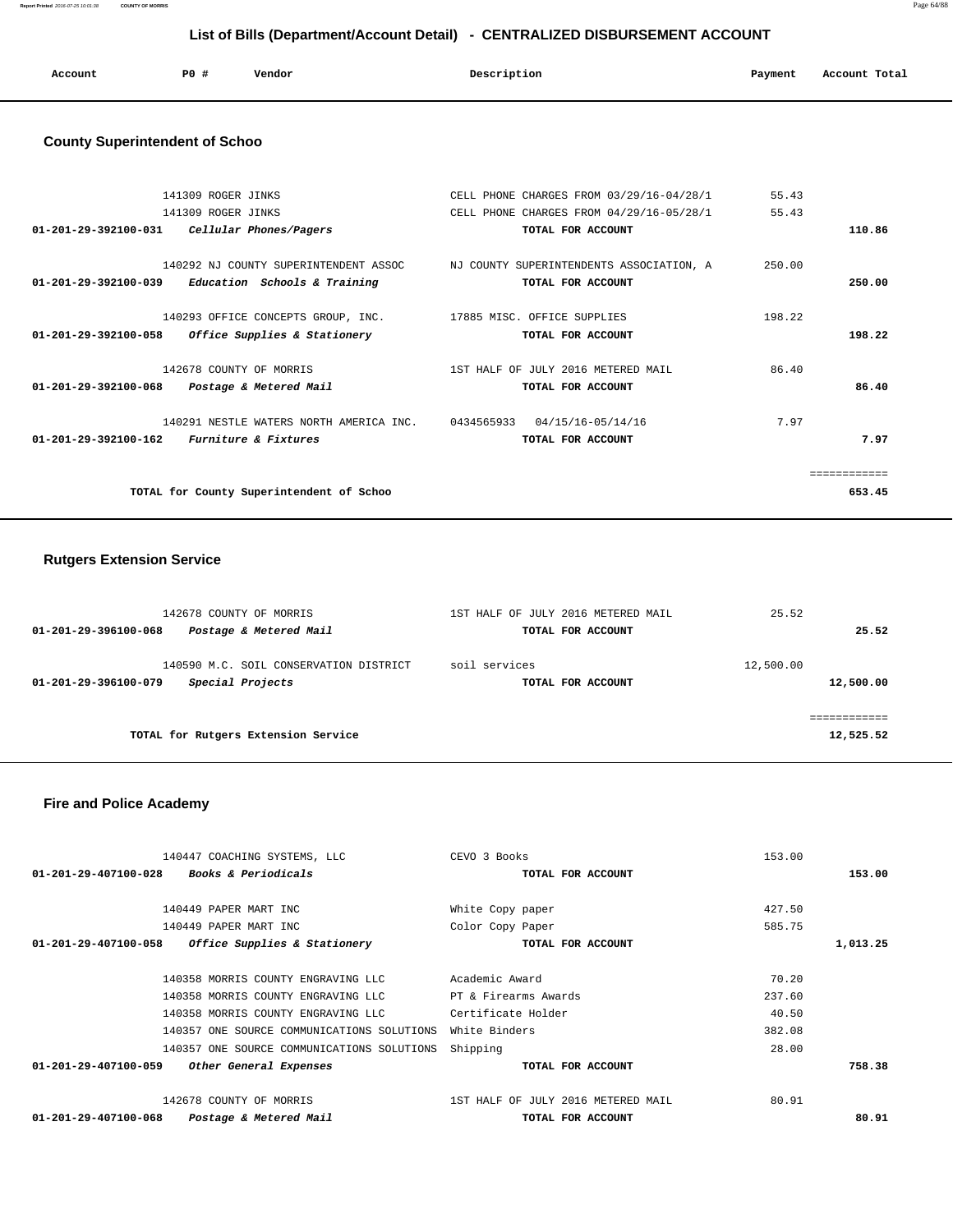| Account                        | PO#       | Vendor                             | Description                            | Payment | Account Total |
|--------------------------------|-----------|------------------------------------|----------------------------------------|---------|---------------|
| <b>Fire and Police Academy</b> |           |                                    |                                        |         |               |
|                                |           | 140359 MORRIS COUNTY M.U.A         | Tipping Fees - May 17, 2016            | 395.95  |               |
|                                |           | 140359 MORRIS COUNTY M.U.A         | Tipping Fees - May 27, 2016            | 375.17  |               |
| 01-201-29-407100-143           |           | Rubbish & Trash Removal            | TOTAL FOR ACCOUNT                      |         | 1,310.72      |
|                                |           | 140360 AIRPOWER INTERNATIONAL INC. | Purification Replacement Kit           | 321.15  |               |
|                                |           | 140360 AIRPOWER INTERNATIONAL INC. | Large Solberg Filter                   | 42.00   |               |
|                                |           | 140360 AIRPOWER INTERNATIONAL INC. | Gal 427 Oil                            | 79.50   |               |
|                                |           | 140360 AIRPOWER INTERNATIONAL INC. | Oil Filter                             | 50.82   |               |
|                                |           | 140360 AIRPOWER INTERNATIONAL INC. | Waste Oil Disposal Charge              | 5.00    |               |
|                                |           | 140360 AIRPOWER INTERNATIONAL INC. | Tri Airtest Kit                        | 150.00  |               |
|                                |           | 140360 AIRPOWER INTERNATIONAL INC. | Labor                                  | 190.00  |               |
| $01 - 201 - 29 - 407100 - 223$ |           | <b>Building Repairs</b>            | TOTAL FOR ACCOUNT                      |         | 838.47        |
|                                |           | 140457 ALL COUNTY RENTAL CENTER    | 20 LB Propane Fill                     | 24.00   |               |
|                                |           | 140457 ALL COUNTY RENTAL CENTER    | 30 LB Refill                           | 36.00   |               |
|                                |           | 140457 ALL COUNTY RENTAL CENTER    | 1 Bottle 10 GAL Mix                    | 10.95   |               |
|                                |           | 140457 ALL COUNTY RENTAL CENTER    | 1 GAL Mix                              | 3.98    |               |
|                                |           | 142296 ALL COUNTY RENTAL CENTER    | Hand Guard per attached invoice 7/1/16 | 22.18   |               |
| 01-201-29-407100-258           | Equipment |                                    | TOTAL FOR ACCOUNT                      |         | 97.11         |
|                                |           |                                    |                                        |         | ============  |
|                                |           | TOTAL for Fire and Police Academy  |                                        |         | 4,251.84      |

 141325 NATIONAL TERMINAL INC. 4370.0 GAL DIESEL FUEL FOR COUNT GARAGE 6,872.70 141325 NATIONAL TERMINAL INC. 4400.0 GAL DIESEL FUEL FOR THE HILL 6,919.88 141325 NATIONAL TERMINAL INC. 3763.0 GAL DIESEL FUEL FOR WHARTON 6,093.05  **01-201-31-430100-136 Diesel Fuel TOTAL FOR ACCOUNT 19,885.63**

> 141738 BOROUGH OF BUTLER 8496-0 Rt 23 & Decker Ave 47.29 141738 BOROUGH OF BUTLER 8495-1 Rt 23 Traffic Light 98.64 141738 BOROUGH OF BUTLER 8495-0 Rt 23 South Light Pole #144 75.19 141740 BOROUGH OF BUTLER 8496-0 Rt 23 & Decker Ave. 45.28 141740 BOROUGH OF BUTLER 8495-1 Rt 23 Traffic Light 106.11 141740 BOROUGH OF BUTLER 8495-0 Rt 23 So Light Pole #144 71.45 135166 TIOGA SOLAR MORRIS COUNTY 1 LLC 136242003/ RE: VOTING TECH 462.47 135166 TIOGA SOLAR MORRIS COUNTY 1 LLC 136242003/ RE: SCHUYLER BUILDING 208.00 135166 TIOGA SOLAR MORRIS COUNTY 1 LLC 136242003/ RE: SCHYULER GARAGE 311.99 140320 TIOGA SOLAR MORRIS COUNTY 1 LLC 136242003/ RE: VOTING TECH 1,036.50 140320 TIOGA SOLAR MORRIS COUNTY 1 LLC 136242003/ RE: SCHUYLER BUILDING 454.93 140320 TIOGA SOLAR MORRIS COUNTY 1 LLC 136242003/ RE: SCHYULER GARAGE 682.40 141862 MORRISTOWN PARKING AUTHORITY JCP & L/ SCHUYLER ANNEX PARKING 2,748.12 141927 JERSEY CENTRAL POWER & LIGHT 20-00-00-0539-3-0 120 E Hanover Ave Mast 520.27 142195 JERSEY CENTRAL POWER & LIGHT 200-000-971-008 - RUTH DAVIS DRIVE 7/5/1 388.30 141346 JERSEY CENTRAL POWER & LIGHT 10-00-89-1397-3-5 Rt 206 Chester 6-27-20 105.60 141361 JERSEY CENTRAL POWER & LIGHT 10-00-28-8978-6-4 Rt 80 Mt Arlington 6-2 49.91 141705 JERSEY CENTRAL POWER & LIGHT 100 004 885 628- MOSQUITO CONTROL 5/26/1 908.77 141700 JERSEY CENTRAL POWER & LIGHT 20-00-00-0528-1-7 MASTER ACCOUNT DATED 6 40,488.30 142154 JERSEY CENTRAL POWER & LIGHT 10-00-59-9968-9-0 Rt 15 & Dewey Ave 7-8- 56.95 142040 JERSEY CENTRAL POWER & LIGHT 10-00-64-2465-3-9 Rt 53 & Diamond Spring 32.34 140536 JERSEY CENTRAL POWER & LIGHT 100 105 119 190 Rt 10 & Hillside Ave-Led 41.64 142646 JERSEY CENTRAL POWER & LIGHT 20 00 00 0537 8 1 - MASTER ACCT - HILL 6 82,790.07

 **Utilities** 

**Report Printed** 2016-07-25 10:01:38 **COUNTY OF MORRIS** Page 65/88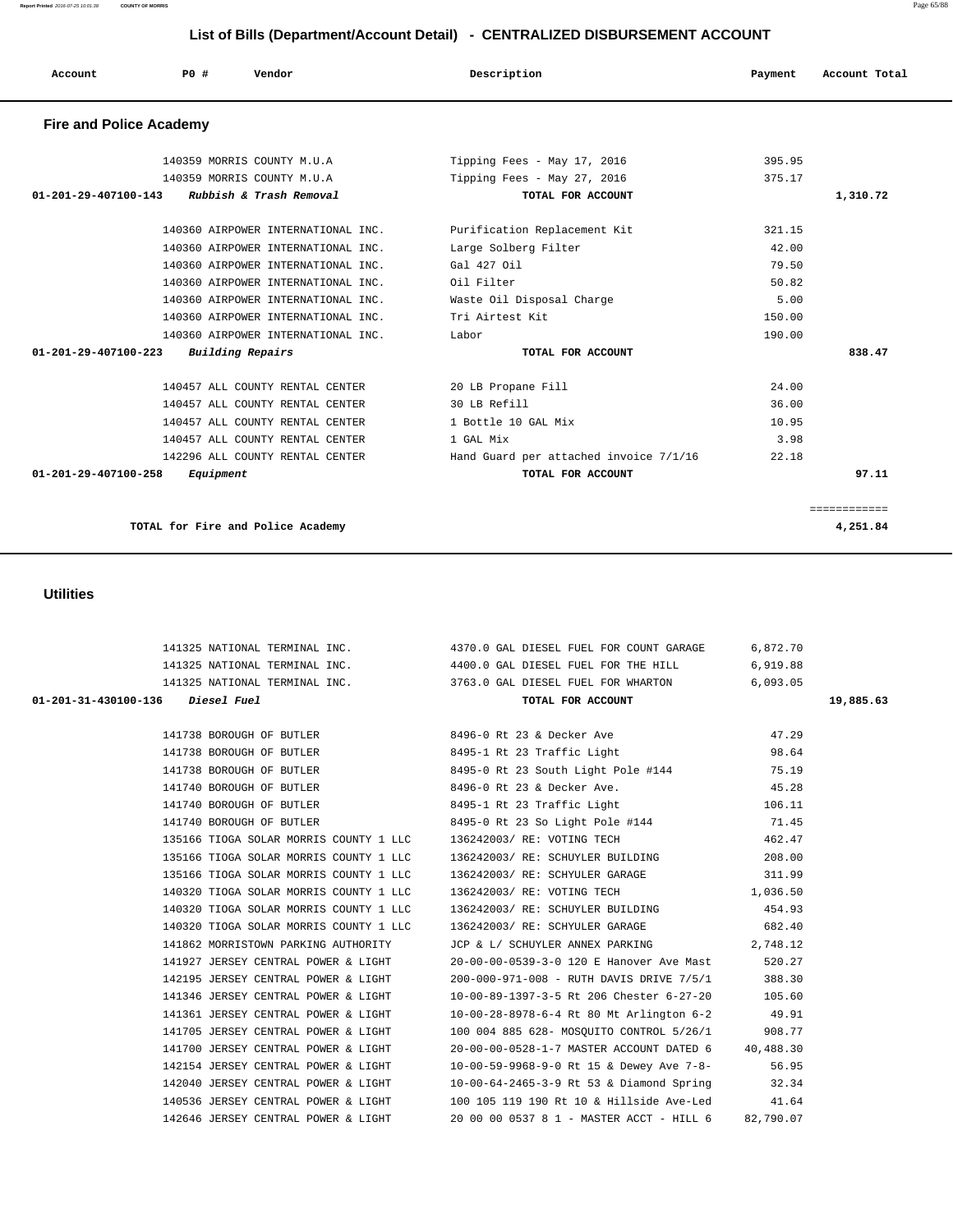**Report Printed** 2016-07-25 10:01:38 **COUNTY OF MORRIS** Page 66/88

### **List of Bills (Department/Account Detail) - CENTRALIZED DISBURSEMENT ACCOUNT**

| Account                    | <b>PO #</b><br>Vendor                            | Description                                        | Payment            | Account Total |
|----------------------------|--------------------------------------------------|----------------------------------------------------|--------------------|---------------|
| <b>Utilities</b>           |                                                  |                                                    |                    |               |
|                            |                                                  |                                                    |                    |               |
|                            | 142244 JERSEY CENTRAL POWER & LIGHT              | 100 004 803 738, June~2016                         | 51,075.92          |               |
|                            | $01 - 201 - 31 - 430100 - 137$ Electricity       | TOTAL FOR ACCOUNT                                  |                    | 186,220.11    |
|                            | 142541 NATIONAL FUEL OIL INC.                    | FUEL CHARGES 6/16                                  | 37,541.54          |               |
| 01-201-31-430100-140       | Gas Purchases                                    | TOTAL FOR ACCOUNT                                  |                    | 37,541.54     |
|                            | 140446 SUBURBAN PROPANE -2347                    |                                                    | 322.52             |               |
|                            | 140446 SUBURBAN PROPANE -2347                    | Propane<br>Rounding                                | 0.01               |               |
|                            | 140446 SUBURBAN PROPANE -2347                    | Safety P&T Fee                                     | 9.92               |               |
|                            | 141699 DIRECT ENERGY BUSINESS MARKETING          | $706982$ $5/25/16$ - $6/23/16$                     | 263.06             |               |
|                            | 141699 DIRECT ENERGY BUSINESS MARKETING          | $706983$ $5/25/16$ - $6/23/16$                     | 154.90             |               |
|                            | 142187 DIRECT ENERGY BUSINESS MARKETING          | 706980 - 16 HIGHIVEW AVE                           | 2.83               |               |
|                            | 142187 DIRECT ENERGY BUSINESS MARKETING          | 706981 CAC COMPLEX 6/2/1                           | 104.96             |               |
|                            | 141867 N.J. NATURAL GAS COMPANY                  | 12-1157-4515-09/ RE: DOVER PROBATION 6/3           | 32.50              |               |
|                            | 141866 N.J. NATURAL GAS COMPANY                  | 22-0009-8231-77 WHARTON BRIDGE GEN 6/3/1           | 25.94              |               |
|                            | 141864 N.J. NATURAL GAS COMPANY                  | 06-1126-4355-14 WHARTON BRIDGES 6/3/16             | 266.02             |               |
|                            | 141865 N.J. NATURAL GAS COMPANY                  | 06-1126-4370-18 - WHARTON ROADS 6/3/16 -           | 188.74             |               |
|                            | 141863 N.J. NATURAL GAS COMPANY                  | 06-1126-4174-12 WHARTON OFFICES 6/3/16 -           | 27.78              |               |
|                            | 142252 PSE&G CO                                  | 66 472 055 00, June~2016                           | 192.05             |               |
|                            | 142251 PSE&G CO                                  | 65 858 068 08, June~2016                           | 1,623.69           |               |
|                            | 142189 PSE&G CO                                  | REF # MOMBAG/ 66-254-142-04 - 18 HIGHVIE           | 77.74              |               |
|                            | 142188 PSE&G CO                                  | REF # MOMBAG/ COUNTY OF MORRIS - MUNICIP           | 2,281.71           |               |
|                            | 142641 ELIZABETHTOWN GAS COMPANY                 | 3333344641 - LONG VALLEY 6/8/16 - 7/8/1            | 61.74              |               |
|                            | 142261 WOODRUFF ENERGY<br>142261 WOODRUFF ENERGY | $508 - 579$ , June~2016<br>$508 - 584$ , June~2016 | 4,184.18<br>229.49 |               |
| 01-201-31-430100-141       | Natural Gas                                      | TOTAL FOR ACCOUNT                                  |                    | 10,049.78     |
|                            |                                                  |                                                    |                    |               |
|                            | 141337 MORRIS COUNTY MUNICIPAL                   | 100041, Tipping Fees, May~2016                     | 3,501.21           |               |
|                            | 141337 MORRIS COUNTY MUNICIPAL                   | MORRIS55,Roll-Offs,May~2016                        | 3,569.00           |               |
| 01-201-31-430100-143       | Rubbish & Trash Removal                          | TOTAL FOR ACCOUNT                                  |                    | 7,070.21      |
|                            | 142075 BOROUGH OF WHARTON                        | 18128 / BLOCK 601 / LOT 4                          | 221.25             |               |
|                            | 142074 WASHINGTON TOWNSHIP M.U.A.                | 000321/ RE: LONG VALLEY GRG - SEWER                | 291.38             |               |
| 01-201-31-430100-144 Sewer |                                                  | TOTAL FOR ACCOUNT                                  |                    | 512.63        |
|                            | 141141 STERICYCLE INC.                           | 8074425, July~2016                                 | 1,340.77           |               |
| 01-201-31-430100-145       | Solid Waste Cost                                 | TOTAL FOR ACCOUNT                                  |                    | 1,340.77      |
|                            | 139095 CDW GOVERNMENT LLC                        | PLANTRONICS CS540 WIRELESS HEADSET                 | 697.05             |               |
|                            | 139095 CDW GOVERNMENT LLC                        | PLANTRONICS APC-42 EHS CABLE F/PHONE               | 189.75             |               |
|                            | 139095 CDW GOVERNMENT LLC                        | PLANTRONICS SPARE BATTERY FOR CS540                | 178.14             |               |
|                            | 140436 DATA NETWORK SOLUTIONS                    | Monthly Centrex/POTS Services                      | 19,084.60          |               |
|                            | 139701 GRAYBAR ELECTRIC COMPANY                  | Horiz Wire Mgr                                     | 29.20              |               |
|                            | 139701 GRAYBAR ELECTRIC COMPANY                  | Networking Cables/Supplies                         | 4,469.31           |               |
|                            | 140430 AT&T                                      | - PRI Circuits                                     | 110.97             |               |
|                            | 140430 AT&T                                      | - Centrex/POTS Circu                               | 24.69              |               |
|                            | 140433 AT&T MOBILITY                             |                                                    | 298.93             |               |
|                            | 140495 VERIZON                                   | 973 682-4152 547 11Y 06/2016                       | 558.75             |               |
|                            | 140494 VERIZON                                   | 973 682-4353 854 87Y 06/2016                       | 2,356.66           |               |
|                            | 140432 VERIZON BUSINESS                          | Bill Payer ID Y2206770                             | 5,929.77           |               |
|                            | 140434 VERIZON BUSINESS                          | Account 6000083582X26                              | 99.51              |               |
|                            | 140435 VERIZON                                   | 201 Z43-6526 999 90Y 06/2016                       | 7,003.58           |               |
|                            | 140431 VERIZON                                   | 201 V63-2073 999 44Y 06/2016                       | 795.22             |               |
|                            | 140729 VERIZON                                   | 973-539-7933 842 07Y, 6/16/16, Randolph            | 29.90              |               |
|                            | 140729 VERIZON                                   | 973-697-0879 521 94Y, 6/22/16, Jefferson           | 29.90              |               |
|                            | 140569 VERIZON                                   | 973-299-6835 828 04Y, 6/10/16, Boonton T           | 34.15              |               |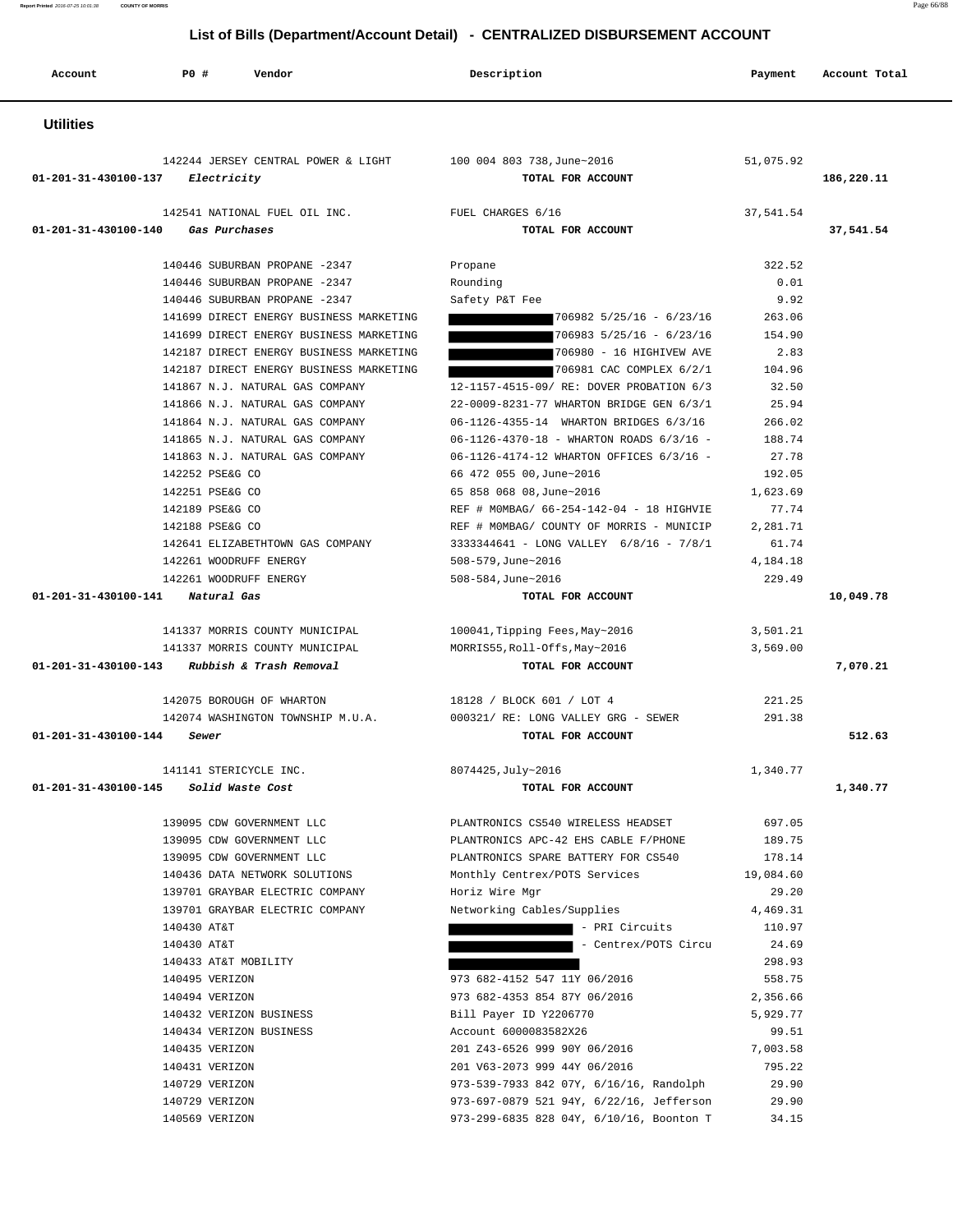|                                | 140080 VERIZON CABS                                         | 201 M55-4914 825, 5/25/16, T1 American T 1,101.99                       |          |           |
|--------------------------------|-------------------------------------------------------------|-------------------------------------------------------------------------|----------|-----------|
|                                | 140079 VERIZON CABS                                         | 201 M55-5534 968, 5/25/16, E911 fiber li 1,584.58                       |          |           |
|                                |                                                             | 140318 VERIZON BUSINESS 6000057810 X26, 6/2/16, Mthly charge (au 300.00 |          |           |
|                                | 141310 VERIZON WIRELESS County Wide Mobile Service          |                                                                         | 7,743.21 |           |
|                                | 142072 VERIZON                                              | 973-455-0378 979 71Y / RE: PENTHOUSE- A                                 | 67.22    |           |
|                                | 138997 CABLEVISION                                          | Account 07876-542998-01-8                                               | 2,460.00 |           |
| 01-201-31-430100-146 Telephone |                                                             | TOTAL FOR ACCOUNT                                                       |          | 55,206.98 |
|                                |                                                             |                                                                         |          |           |
|                                | 141703 SOUTHEAST MORRIS COUNTY 7721001924.00/ H/S-MV1       |                                                                         | 1,015.55 |           |
|                                | 141703 SOUTHEAST MORRIS COUNTY 7721000080.00/ SCHUYLER      |                                                                         | 767.83   |           |
|                                | 141703 SOUTHEAST MORRIS COUNTY 7721001827.00/ LIBRARY       |                                                                         | 708.04   |           |
|                                | 141703 SOUTHEAST MORRIS COUNTY 7721000127.00/ SEU           |                                                                         | 182.70   |           |
|                                | 141703 SOUTHEAST MORRIS COUNTY                              | 7721000131.00/ YOUTH SHELTER                                            | 319.38   |           |
|                                | 141704 SOUTHEAST MORRIS COUNTY                              | 7721000133.00/ CENTRAL AVE                                              | 767.65   |           |
|                                | 141742 SOUTHEAST MORRIS COUNTY                              | 763510858000/ 21 HIGHVIEW                                               | 233.86   |           |
|                                | 141742 SOUTHEAST MORRIS COUNTY 763510758000/JDC             |                                                                         | 233.86   |           |
|                                |                                                             | 141742 SOUTHEAST MORRIS COUNTY 763510668000/ CORRECTION FACILITY        | 392.00   |           |
|                                | 141742 SOUTHEAST MORRIS COUNTY 763510330000/ SCHUYLER       |                                                                         | 392.00   |           |
|                                | 141742 SOUTHEAST MORRIS COUNTY 763510104000/ A & R BLDG     |                                                                         | 141.43   |           |
|                                | 141742 SOUTHEAST MORRIS COUNTY                              | 763510091000/ CT ST GRG                                                 | 233.86   |           |
|                                | 141742 SOUTHEAST MORRIS COUNTY                              | 762510372000 / LIBRARY                                                  | 91.32    |           |
|                                | 141742 SOUTHEAST MORRIS COUNTY                              | 763510750000/ LIBRARY                                                   | 392.00   |           |
|                                | 141742 SOUTHEAST MORRIS COUNTY                              | 762510070000/ MORRIS CLINIC                                             | 91.32    |           |
|                                | 141742 SOUTHEAST MORRIS COUNTY 763510590000/ MORRIS SHELTER |                                                                         | 392.00   |           |
|                                | 141742 SOUTHEAST MORRIS COUNTY 763510586000/ MV2            |                                                                         | 233.86   |           |
|                                | 141742 SOUTHEAST MORRIS COUNTY 762510236000/SEU             |                                                                         | 91.32    |           |
|                                | 141742 SOUTHEAST MORRIS COUNTY 763510404000/ CT ST          |                                                                         | 141.43   |           |
|                                | 141742 SOUTHEAST MORRIS COUNTY                              | 763510406000/ CT ST                                                     | 141.43   |           |
|                                | 141742 SOUTHEAST MORRIS COUNTY                              | 763510478000/ SEU                                                       | 392.00   |           |
|                                | 141742 SOUTHEAST MORRIS COUNTY                              | 763510155000/ CTY GRG                                                   | 141.43   |           |
|                                | 141742 SOUTHEAST MORRIS COUNTY                              | 762510055001/ MV3                                                       | 365.28   |           |
|                                | 141742 SOUTHEAST MORRIS COUNTY 762510395000/ H/S-MV1        |                                                                         | 182.64   |           |
|                                | 141742 SOUTHEAST MORRIS COUNTY 763510809000/H/S-MV1         |                                                                         | 392.00   |           |
|                                | 141742 SOUTHEAST MORRIS COUNTY 762510397000/JDC             |                                                                         | 91.32    |           |
|                                | 141742 SOUTHEAST MORRIS COUNTY                              | 762510401000/ YOUTH SHELTER                                             | 91.32    |           |
|                                | 141742 SOUTHEAST MORRIS COUNTY                              | 763510828000/ YOUTH SHELTER                                             | 233.86   |           |
|                                | 141742 SOUTHEAST MORRIS COUNTY                              | 763510886500/ CENTRAL AVE                                               | 392.00   |           |
|                                | 141742 SOUTHEAST MORRIS COUNTY                              | 762510423000/ CENTRAL AVE                                               | 913.20   |           |
|                                | 141743 SOUTHEAST MORRIS COUNTY 691220165000/ VOTING MACHINE |                                                                         | 47.72    |           |
|                                | 141743 SOUTHEAST MORRIS COUNTY                              | 691220133000/ CNTY GRG                                                  | 491.16   |           |
|                                | 141743 SOUTHEAST MORRIS COUNTY                              | 691220167002/ 16 HIGHVIEW                                               | 29.88    |           |
|                                | 141743 SOUTHEAST MORRIS COUNTY                              | 691220161000/ MOSOUITO - HIGHVIEW                                       | 190.30   |           |
|                                | 142074 WASHINGTON TOWNSHIP M.U.A.                           | 000321/ RE: LONG VALLEY GRG - WATER                                     | 73.55    |           |
|                                | 142256 SOUTHEAST MORRIS COUNTY                              | 7635107060.00, Bldg#3B, 2nd Otr. 2016                                   | 233.86   |           |
|                                | 142256 SOUTHEAST MORRIS COUNTY                              | 7635106200.00, Bldg#3A, 2nd Qtr. 2016                                   | 392.00   |           |
|                                | 142256 SOUTHEAST MORRIS COUNTY                              | 7625100690.00, Morris View#3, 2nd Qtr. 201                              | 365.28   |           |
|                                | 142256 SOUTHEAST MORRIS COUNTY                              | 2120000537.00, Morris View Bldg#3, 5-11 th                              | 6,505.97 |           |
| 01-201-31-430100-147           | Water                                                       | TOTAL FOR ACCOUNT                                                       |          | 18,487.61 |
|                                |                                                             |                                                                         |          |           |

============

**TOTAL for Utilities 336,315.26**

 **List of Bills (Department/Account Detail) - CENTRALIZED DISBURSEMENT ACCOUNT Account P0 # Vendor Description Payment Account Total Utilities**  140080 VERIZON CABS 201 M55-4914 825, 5/25/16, T1 American T 1,101.99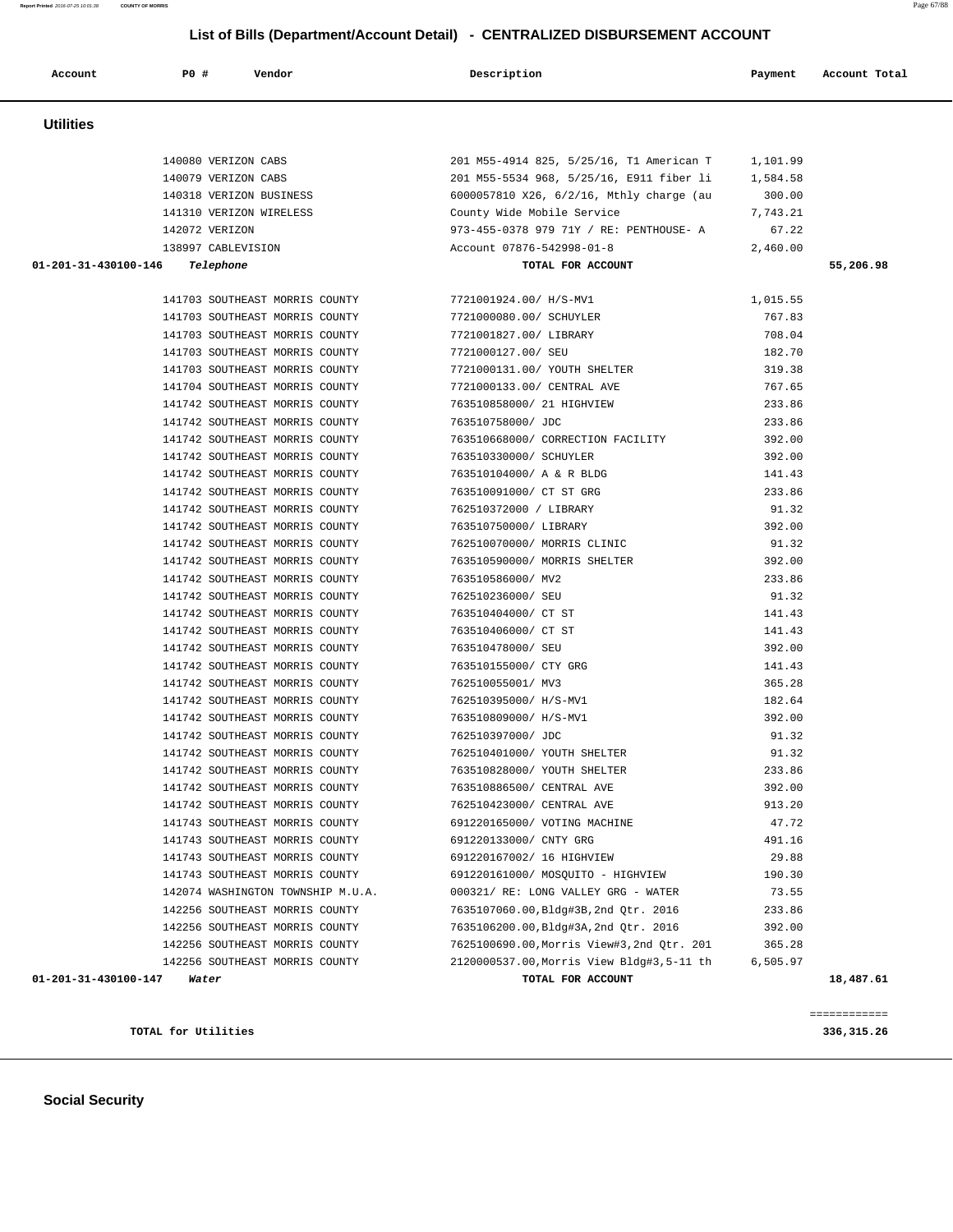**Report Printed** 2016-07-25 10:01:38 **COUNTY OF MORRIS** Page 68/88

## **List of Bills (Department/Account Detail) - CENTRALIZED DISBURSEMENT ACCOUNT**

| Account                | PO#                       | Vendor                       | Description |                   | Payment | Account Total         |
|------------------------|---------------------------|------------------------------|-------------|-------------------|---------|-----------------------|
| <b>Social Security</b> |                           |                              |             |                   |         |                       |
| 01-201-36-472100-090   |                           | Social Security Expenditures |             | TOTAL FOR ACCOUNT |         | 63.11                 |
|                        | TOTAL for Social Security |                              |             |                   |         | eessessesses<br>63.11 |

### **Nutrition**

|                                | 141995 EDWIN GUEVARA          | Roxbury Site Mothers Day Supplies          | 59.57     |              |
|--------------------------------|-------------------------------|--------------------------------------------|-----------|--------------|
|                                | 142004 TAMMI BROWN            | June 2016 Travel Exp                       | 36.05     |              |
| $01 - 201 - 41 - 716100 - 059$ | Other General Expenses        | TOTAL FOR ACCOUNT                          |           | 95.62        |
|                                | 136642 JML MEDICAL INC.       | INV.# 74433 2/25/16                        | 26.80     |              |
| $01 - 201 - 41 - 716100 - 098$ | Other Operating&Repair Supply | TOTAL FOR ACCOUNT                          |           | 26.80        |
|                                | 142541 NATIONAL FUEL OIL INC. | FUEL CHARGES 6/16                          | 3, 254.93 |              |
| $01 - 201 - 41 - 716100 - 140$ | Gas Purchases                 | TOTAL FOR ACCOUNT                          |           | 3,254.93     |
|                                | 136639 CENTURYLINK            | Service 3/19/16-4/16/16 Acct 30951826290   | 44.56     |              |
| $01 - 201 - 41 - 716100 - 146$ | Telephone                     | TOTAL FOR ACCOUNT                          |           | 44.56        |
|                                | 135047 CENTURYLINK            | Service Nov. 19-Dec. 18 2015Acct. # 309518 | 44.66     |              |
| $01 - 203 - 41 - 716100 - 146$ | (2015) Telephone              | TOTAL FOR ACCOUNT                          |           | 44.66        |
|                                |                               |                                            |           | ============ |
|                                | TOTAL for Nutrition           |                                            |           | 3,466.57     |
|                                |                               |                                            |           |              |

### **Area Plan Grant**

| 142001 CFCS - HOPE HOUSE             | Older Americans Act - Fix-It Program | 3,327.00   |
|--------------------------------------|--------------------------------------|------------|
| 142000 CFCS - HOPE HOUSE             | Older Americans Act - Chore Program  | 3,552.00   |
| 01-201-41-716110-090<br>Expenditures | TOTAL FOR ACCOUNT                    | 6,879.00   |
|                                      |                                      |            |
|                                      |                                      | ---------- |
| TOTAL for Area Plan Grant            |                                      | 6,879.00   |
|                                      |                                      |            |

 **ALPN** 

| 142175 DAWN CENTER FOR INDEPENDENT         | CM GIASS 1620 2Q 4/1/16-6/30/16 | 4,610.00 |
|--------------------------------------------|---------------------------------|----------|
| 01-201-41-759000-063<br>ALPN Peer Grouping | TOTAL FOR ACCOUNT               | 4,610.00 |
| TOTAL for ALPN                             |                                 | 4,610.00 |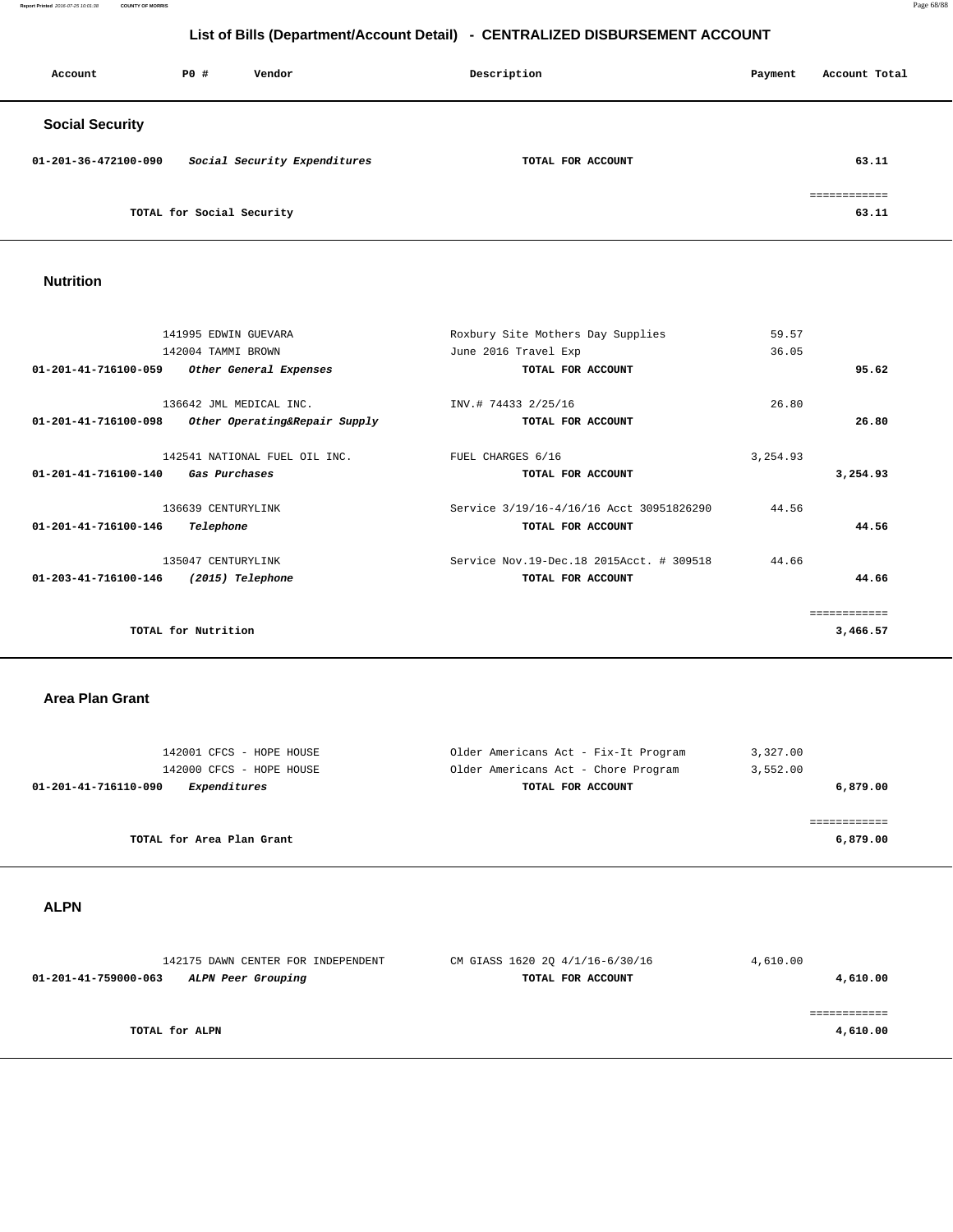**Report Printed** 2016-07-25 10:01:38 **COUNTY OF MORRIS** Page 69/88

## **List of Bills (Department/Account Detail) - CENTRALIZED DISBURSEMENT ACCOUNT**

| Account              | PO#                         | Vendor                                                                 | Description                                                                                         | Payment         | Account Total          |
|----------------------|-----------------------------|------------------------------------------------------------------------|-----------------------------------------------------------------------------------------------------|-----------------|------------------------|
| DEPARTMENT 718710    |                             |                                                                        | <b>Grant Fund</b>                                                                                   |                 |                        |
| 02-213-41-718710-391 | 142412 CABLEVISION          | 142679 COUNTY OF MORRIS<br>Public Health Emer Grant $(7/1/16-6/30/17)$ | 1ST HALF OF JULY 2016 METERED MAIL<br>07876 616465 01 8 Billing period 7/1/201<br>TOTAL FOR ACCOUNT | 35.79<br>242.49 | 278.28                 |
|                      | TOTAL for DEPARTMENT 718710 |                                                                        |                                                                                                     |                 | ------------<br>278.28 |

### **DEPARTMENT 741615**

|                      | 141798 EDWARDS LEARNING CENTER          |                                              | 1,825.12 |              |
|----------------------|-----------------------------------------|----------------------------------------------|----------|--------------|
|                      | 142311 AEROFUND FINANCIAL INC.          | Transportation from $6/20/16$ to $6/24/16$ . | 3,730.20 |              |
|                      | 141795 AEROFUND FINANCIAL INC.          | Transportation from $5/31/16$ to $6/3/16$ .  | 3,335.78 |              |
|                      | 141794 AEROFUND FINANCIAL INC.          | Transportation from $5/23/16$ to $5/29/16$ . | 3,837.05 |              |
|                      | 141796 AEROFUND FINANCIAL INC.          | Transportation from $6/6/16$ to $6/10/16$ .  | 4,516.98 |              |
|                      | 140666 TELESEARCH INC                   |                                              | 11.33    |              |
|                      | 140666 TELESEARCH INC                   | Karen I., W/E 6/5/16.                        | 424.90   |              |
|                      | 140666 TELESEARCH INC                   |                                              | 7.02     |              |
|                      | 140666 TELESEARCH INC                   | Julie G., W/E 6/5/16.                        | 812.84   |              |
| 140001 AT&T          |                                         |                                              | 0.91     |              |
|                      | 140667 TELESEARCH INC                   |                                              | 12.12    |              |
|                      | 140667 TELESEARCH INC                   | Karen I., W/E 6/12/16.                       | 1,062.25 |              |
|                      | 140667 TELESEARCH INC                   |                                              | 9.65     |              |
|                      | 140667 TELESEARCH INC                   | Julie G., W/E 6/12/16.                       | 1,016.05 |              |
|                      | 140669 NESTLE WATERS NORTH AMERICA INC. |                                              | 1.10     |              |
|                      | 140673 TELESEARCH INC                   |                                              | 12.29    |              |
|                      | 140673 TELESEARCH INC                   | Karen I., W/E 6/19/16.                       | 849.80   |              |
|                      | 140673 TELESEARCH INC                   |                                              | 12.29    |              |
|                      | 140673 TELESEARCH INC                   | Julie G., W/E 6/19/16.                       | 1,016.05 |              |
|                      | 140665 VERIZON                          |                                              | 5.81     |              |
|                      | 142281 WARREN COUNTY COMMUNITY COLL.    | Amy S.                                       | 1,037.00 |              |
|                      | 142285 PROJECT SELF SUFFICIENCY         | Shaneeka S.                                  | 208.00   |              |
|                      | 141818 JANE A. ARMSTRONG                |                                              | 3.60     |              |
|                      | 141791 JOHN PATTEN                      |                                              | 3.96     |              |
|                      | 142116 JASON DUCCINI                    | Travel from 5/10/16 to 6/30/16.              | 65.03    |              |
|                      | 141594 SARA A. SULLIVAN                 |                                              | 0.59     |              |
|                      | 141737 DONNA BUCHANAN                   |                                              | 7.42     |              |
|                      | 140664 RICOH AMERICAS CORPORATION       |                                              | 22.53    |              |
|                      | 140664 RICOH AMERICAS CORPORATION       |                                              | 22.53    |              |
| 02-213-41-741615-392 | WFNJ-TANF (7/1/15-12/31/16)             | TOTAL FOR ACCOUNT                            |          | 23,870.20    |
|                      |                                         |                                              |          | ============ |
|                      | TOTAL for DEPARTMENT 741615             |                                              |          | 23,870.20    |

| 141798 EDWARDS LEARNING CENTER | May Reimbursable Expenses. | 2,737.68 |
|--------------------------------|----------------------------|----------|
| 142310 EDWARDS LEARNING CENTER | Samantha G., plcmt         | 453.00   |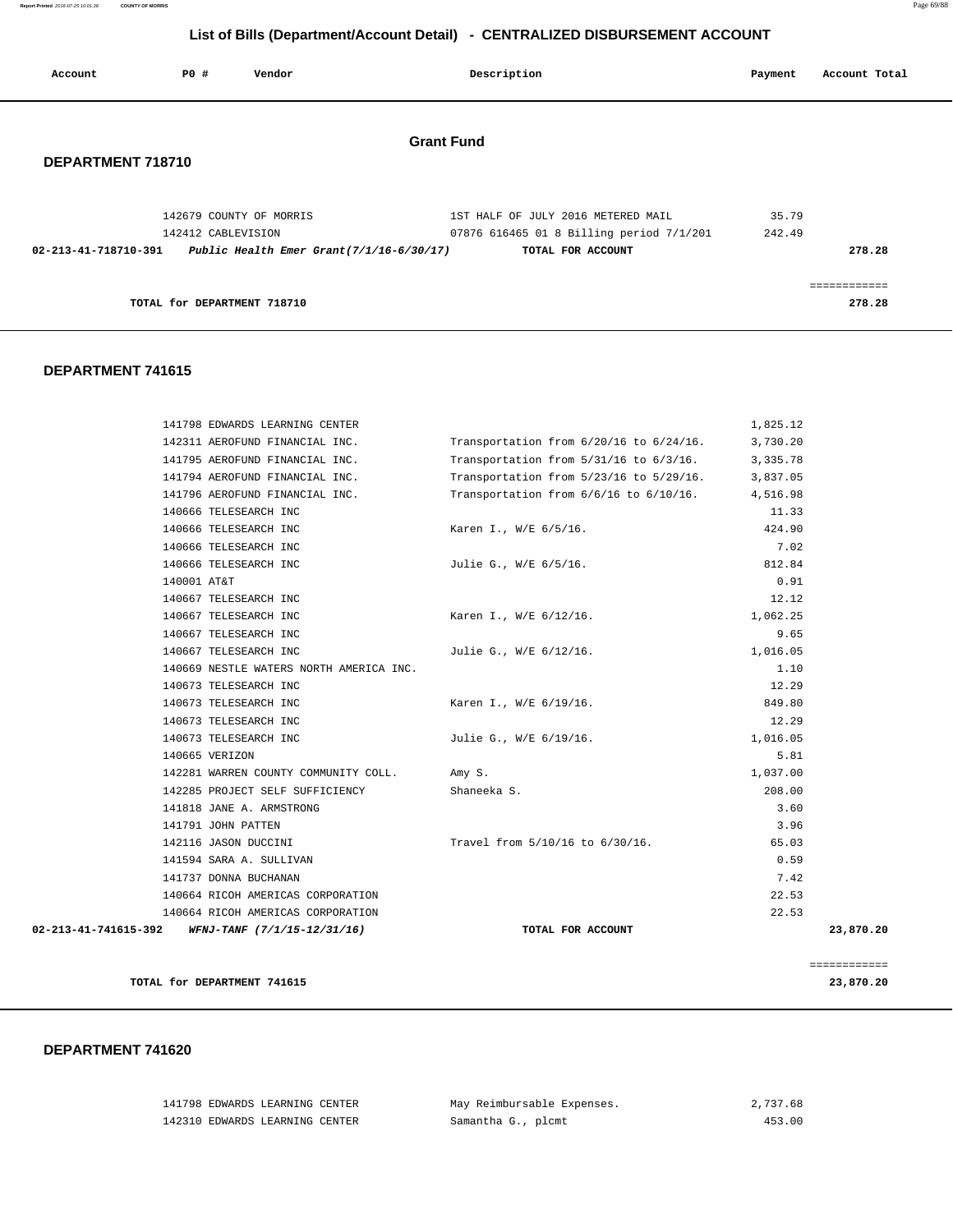| Account<br>. | P0# | Vendor<br>. | Description<br>$\sim$ $\sim$<br>. | Payment<br>$\sim$ $\sim$ | Account Total<br>. |
|--------------|-----|-------------|-----------------------------------|--------------------------|--------------------|
|              |     |             |                                   |                          |                    |

### **DEPARTMENT 741620**

|             | 142310 EDWARDS LEARNING CENTER                                                  | Eric M., plcmnt | 453.00   |              |
|-------------|---------------------------------------------------------------------------------|-----------------|----------|--------------|
|             | 142311 AEROFUND FINANCIAL INC.                                                  |                 | 860.81   |              |
|             | 141795 AEROFUND FINANCIAL INC.                                                  |                 | 769.80   |              |
|             | 141794 AEROFUND FINANCIAL INC.                                                  |                 | 885.47   |              |
|             | 141796 AEROFUND FINANCIAL INC.                                                  |                 | 1,042.38 |              |
|             | 140666 TELESEARCH INC                                                           |                 | 5.66     |              |
|             | 140666 TELESEARCH INC                                                           |                 | 3.51     |              |
| 140001 AT&T |                                                                                 |                 | 0.46     |              |
|             | 140667 TELESEARCH INC                                                           |                 | 6.05     |              |
|             | 140667 TELESEARCH INC                                                           |                 | 4.82     |              |
|             | 140669 NESTLE WATERS NORTH AMERICA INC.                                         |                 | 0.55     |              |
|             | 140673 TELESEARCH INC                                                           |                 | 6.14     |              |
|             | 140673 TELESEARCH INC                                                           |                 | 6.14     |              |
|             | 140665 VERIZON                                                                  |                 | 2.90     |              |
|             | 142277 WARREN COUNTY COMMUNITY COLL. Safaa O.                                   |                 | 1,540.00 |              |
|             | 141818 JANE A. ARMSTRONG                                                        |                 | 1.80     |              |
|             | 141791 JOHN PATTEN                                                              |                 | 1.98     |              |
|             | 142116 JASON DUCCINI                                                            |                 | 49.05    |              |
|             | 141594 SARA A. SULLIVAN                                                         |                 | 0.30     |              |
|             | 141737 DONNA BUCHANAN                                                           |                 | 3.71     |              |
|             | 140664 RICOH AMERICAS CORPORATION                                               |                 | 11.26    |              |
|             | 140664 RICOH AMERICAS CORPORATION                                               |                 | 11.26    |              |
|             | 02-213-41-741620-392 WFNJ-General Assistance(7/1/15-12/31/16) TOTAL FOR ACCOUNT |                 |          | 9,310.73     |
|             |                                                                                 |                 |          |              |
|             |                                                                                 |                 |          | ============ |
|             | TOTAL for DEPARTMENT 741620                                                     |                 |          | 9,310.73     |
|             |                                                                                 |                 |          |              |

### **DEPARTMENT 741635**

|                      | TOTAL for DEPARTMENT 741635          |                   | 14,754.15 |
|----------------------|--------------------------------------|-------------------|-----------|
|                      |                                      |                   |           |
| 02-213-41-741635-392 | WDPP-DW (7/1/15-12/31/16)            | TOTAL FOR ACCOUNT | 14,754.15 |
|                      | 142128 BTII INSTITUTE, LLC           | Paul C.           | 2,528.00  |
|                      | 142125 BTII INSTITUTE, LLC           | Michele M.        | 1,280.00  |
|                      | 142124 JERSEY TRACTOR TRAILER        | Amir Z.           | 3,200.00  |
|                      | 142317 RUTGERS CENTER FOR CONTINUING | Macio T.          | 2,188.00  |
|                      | 141754 WILLIAM PATERSON UNIVERSITY   | Tracey 0.         | 1,149.45  |
|                      | 141757 WILLIAM PATERSON UNIVERSITY   | Adrienne M.       | 1,208.70  |
|                      | 141815 RUTGERS, THE STATE UNIVERSITY | Lynn S.           | 3,200.00  |
|                      |                                      |                   |           |

| 141752 EZ WHEELS DRIVING SCHOOL    | Peter C.     | 1,069.80 |
|------------------------------------|--------------|----------|
| 141810 EZ WHEELS DRIVING SCHOOL    | Ludwin E. L. | 793.20   |
| 141766 AVTECH INSTITUTE            | Bryan B.     | 800.00   |
| 141771 M.C. SCHOOL OF TECHNOLOGY   | Jennifer W.  | 367.67   |
| 141770 M.C. SCHOOL OF TECHNOLOGY   | Jennifer W.  | 239.85   |
| 141762 M.C. SCHOOL OF TECHNOLOGY   | Shinu T.     | 725.00   |
| 141748 WILLIAM PATERSON UNIVERSITY | Kathleen C.  | 792.58   |
|                                    |              |          |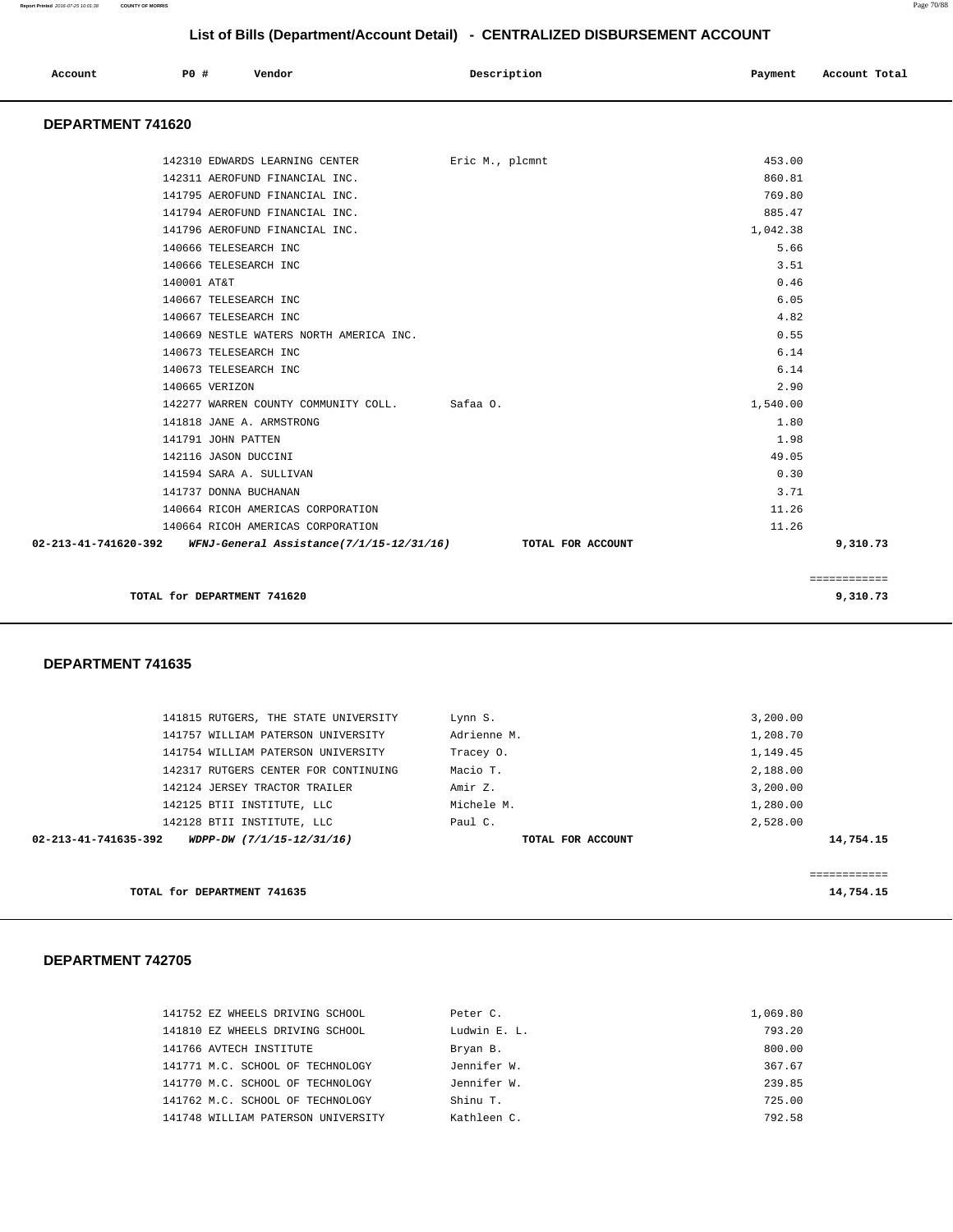| Account<br>. | $P0$ $\pm$ | Vendor | Description | Payment | Account Total<br>. |
|--------------|------------|--------|-------------|---------|--------------------|
|              |            |        |             |         |                    |

| 142329 AVTECH INSTITUTE                                                  | Rajndra S.                            | 1,020.00 |
|--------------------------------------------------------------------------|---------------------------------------|----------|
| 142327 AVTECH INSTITUTE                                                  | Lyudmila, Kirschenbaum                | 896.00   |
| 142325 AVTECH INSTITUTE                                                  | Kevin M.                              | 1,568.00 |
| 142324 AVTECH INSTITUTE                                                  | Keri S.                               | 1,226.67 |
| 142287 AVTECH INSTITUTE                                                  | Milagros A.                           | 1,296.00 |
| 142286 AVTECH INSTITUTE                                                  | Michelina D.                          | 1,624.00 |
| 142331 AVTECH INSTITUTE                                                  | Bridlee P.                            | 773.34   |
| 142320 AVTECH INSTITUTE                                                  | Ronald M.                             | 1,168.00 |
| 142332 AVTECH INSTITUTE                                                  | Richard R.                            | 1,680.00 |
| 141801 CONVERTECH, INC.                                                  | Jeremy B., Dates: 4/24/16 to 5/27/16. | 2,082.94 |
| 141802 CONVERTECH, INC.                                                  | Jose 0., Dates: 4/24/16 to 5/13/16.   | 1,323.00 |
| 142132 INFORMATION & TECHNOLOGY                                          | Joseph P.                             | 1,573.00 |
| 142133 INFORMATION & TECHNOLOGY                                          | Peter G.                              | 1,706.00 |
| 141745 INFORMATION & TECHNOLOGY                                          | Olga D.                               | 780.00   |
| 141789 INFORMATION & TECHNOLOGY                                          | Jacqueline H.                         | 1,170.00 |
| 142137 NORTHAMPTON COMMUNITY COLLEGE                                     | Elizabeth S.                          | 3,200.00 |
| 141787 INFORMATION & TECHNOLOGY                                          | Gloria A.                             | 1,170.00 |
| 141783 INFORMATION & TECHNOLOGY                                          | Sima P.                               | 1,170.00 |
| 141777 INFORMATION & TECHNOLOGY                                          | Monica G.                             | 1,140.00 |
| 141772 INFORMATION & TECHNOLOGY                                          | Yesenia 0.                            | 1,110.00 |
| 141781 INFORMATION & TECHNOLOGY                                          | Yolanda M.                            | 1,110.00 |
| 141780 INFORMATION & TECHNOLOGY                                          | Julia F.                              | 1,140.00 |
| 141779 INFORMATION & TECHNOLOGY                                          | Katerine V.                           | 1,170.00 |
| 141786 INFORMATION & TECHNOLOGY                                          | Ghada A.                              | 1,140.00 |
| 141784 INFORMATION & TECHNOLOGY                                          | Aleida M.                             | 1,140.00 |
| 141782 INFORMATION & TECHNOLOGY                                          | Selenia M.                            | 1,140.00 |
| 141785 INFORMATION & TECHNOLOGY                                          | Juana L.                              | 540.00   |
| 141790 INFORMATION & TECHNOLOGY                                          | Perla R.                              | 1,140.00 |
| 142085 SUSSEX COUNTY COMMUNITY COLLEGE                                   | Lisa D.                               | 1,202.00 |
| 142284 WARREN COUNTY COMMUNITY COLL.                                     | Darlene B.                            | 1,037.00 |
| 142282 WARREN COUNTY COMMUNITY COLL.                                     | Courtney F.                           | 1,037.00 |
| 142429 WARREN COUNTY COMMUNITY COLL.                                     | Robert M.                             | 905.22   |
| 142290 RUTGERS CENTER FOR CONTINUING                                     | Elisabeth C.                          | 1,649.20 |
| 142314 RUTGERS OCPE                                                      | Manuel W.                             | 1,139.95 |
| 142087 SUSSEX COUNTY COMMUNITY COLLEGE                                   | Ashley G.                             | 1,477.00 |
| 142096 SUSSEX COUNTY COMMUNITY COLLEGE                                   | Cassandra D.                          | 1,978.40 |
| 142118 SUSSEX COUNTY COMMUNITY COLLEGE                                   | Sherrill E.                           | 1,202.00 |
| 141814 SUSSEX COUNTY COMMUNITY COLLEGE                                   | Nicole W.                             | 384.80   |
| 142121 SUSSEX COUNTY COMMUNITY COLLEGE                                   | Mary C.                               | 1,120.55 |
| 142129 INFORMATION & TECHNOLOGY                                          | Melissa W.                            | 1,493.00 |
| 140666 TELESEARCH INC                                                    |                                       | 158.59   |
| 140666 TELESEARCH INC                                                    |                                       | 98.28    |
| 140001 AT&T                                                              |                                       | 12.79    |
| 140667 TELESEARCH INC                                                    |                                       | 169.53   |
| 140667 TELESEARCH INC                                                    |                                       | 135.14   |
| 140669 NESTLE WATERS NORTH AMERICA INC.                                  |                                       | 15.40    |
| 140673 TELESEARCH INC                                                    |                                       | 171.99   |
| 140673 TELESEARCH INC                                                    |                                       | 171.99   |
| 140665 VERIZON                                                           |                                       | 81.33    |
| 141804 TRANSCOPE TRUCK SALES INC. Nicholas V.; Dates: 4/7/16 to 6/10/16. |                                       | 4,995.00 |
| 142541 NATIONAL FUEL OIL INC.                                            | FUEL CHARGES 6/16                     | 40.81    |
| 142280 WARREN COUNTY COMMUNITY COLL.                                     | Marice V.                             | 1,540.00 |
| 142279 WARREN COUNTY COMMUNITY COLL.                                     | Karina C.                             | 1,540.00 |
| 142346 KAREN GOTTSHALL                                                   |                                       | 84.91    |
| 141818 JANE A. ARMSTRONG                                                 |                                       | 50.34    |
| 141791 JOHN PATTEN                                                       |                                       | 55.41    |
|                                                                          |                                       |          |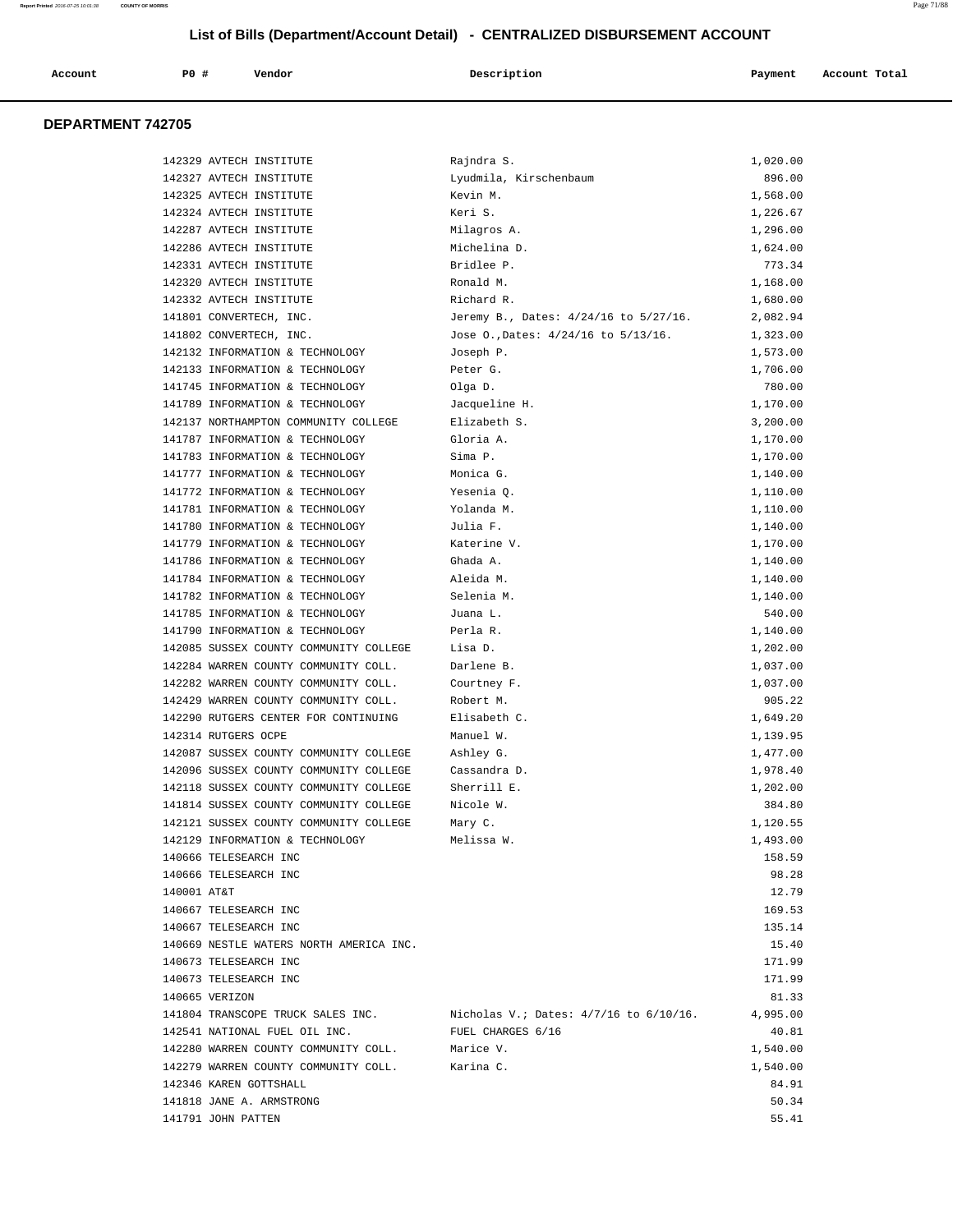### **Report Printed** 2016-07-25 10:01:38 **COUNTY OF MORRIS** Page 72/88

# **List of Bills (Department/Account Detail) - CENTRALIZED DISBURSEMENT ACCOUNT**

| Account                  | PO#<br>Vendor                     | Description       | Account Total<br>Payment |
|--------------------------|-----------------------------------|-------------------|--------------------------|
| <b>DEPARTMENT 742705</b> |                                   |                   |                          |
|                          | 141803 JOAN STREHL                |                   | 33.83                    |
|                          | 141819 MADELEINE LACZHAZY         |                   | 139.42                   |
|                          | 141820 KIMBERLY JOHNSON           |                   | 11.95                    |
|                          | 141800 KELLY O'NEILL-MCGUIRE      |                   | 77.06                    |
|                          | 141594 SARA A. SULLIVAN           |                   | 8.30                     |
|                          | 142134 M.C. SCHOOL OF TECHNOLOGY  | Nicholas C.       | 799.20                   |
|                          | 142135 M.C. SCHOOL OF TECHNOLOGY  | Anthony W.        | 888.00                   |
|                          | 141737 DONNA BUCHANAN             |                   | 103.88                   |
|                          | 140664 RICOH AMERICAS CORPORATION |                   | 315.44                   |
|                          | 140664 RICOH AMERICAS CORPORATION |                   | 315.44                   |
| 02-213-41-742705-391     | WIOA Adult (7/1/15-6/30/17)       | TOTAL FOR ACCOUNT | 68,634.30                |
|                          |                                   |                   | ============             |
|                          | TOTAL for DEPARTMENT 742705       |                   | 68,634.30                |

| 141793 RE:SOURCE NEW JERSEY, INC.    | John L., Dates: 3/14/16 to 5/8/16.   | 4,994.31 |
|--------------------------------------|--------------------------------------|----------|
| 141765 RUTGERS, THE STATE UNIVERSITY | Paul R.                              | 800.00   |
| 141769 RUTGERS SCHOOL OF BUSINESS    | Thomas D.                            | 800.00   |
| 141764 ROBOTECH CAD SOLUTIONS        | Steve K.                             | 1,100.00 |
| 141760 RAMAPO COLLEGE OF NJ          | Mark C.                              | 800.00   |
| 141758 RUTGERS, THE STATE UNIVERSITY | Gina M.                              | 3,196.00 |
| 141812 RUTGERS CENTER FOR CONTINUING | Stacy M.                             | 2,476.00 |
| 141811 BTII INSTITUTE, LLC           | Amanda P.                            | 1,208.00 |
| 141753 EZ WHEELS DRIVING SCHOOL      | Gregory R.                           | 950.84   |
| 141778 EZ WHEELS DRIVING SCHOOL      | Chad V.                              | 1,126.00 |
| 141767 AVTECH INSTITUTE              | Denise M.                            | 800.00   |
| 141744 ASHLEY NORTON, INC.           | George L.                            | 4,999.95 |
| 141768 AVTECH INSTITUTE              | Bruce P.                             | 800.00   |
| 141746 MASTER DRIVING SCHOOL INC.    | Kenneth S.                           | 3,192.00 |
| 141747 MASTER DRIVING SCHOOL INC.    | Jeremiah C.                          | 3,192.00 |
| 141792 MURPHY AND NOLAN, INC.        | Daniel S. Dates: 2/15/16 to 3/12/16. | 4,997.52 |
| 141805 MASTER DRIVING SCHOOL INC.    | Gabriel G.                           | 3,192.00 |
| 141759 WARREN COUNTY COMMUNITY COLL. | Lorna T.                             | 800.00   |
| 141821 LINCOLN TECHNICAL INSTITUTE   | Dolores S.                           | 800.00   |
| 141763 LASCOMP INSTITUTE             | Ronald D.                            | 3,200.00 |
| 142308 AMERICAN INSTITUTE            | Pamela Z.                            | 458.80   |
| 142330 AVTECH INSTITUTE              | Kathleen W.                          | 1,525.34 |
| 142328 AVTECH INSTITUTE              | Lucy K.                              | 1,244.44 |
| 142326 AVTECH INSTITUTE              | Karen S.                             | 952.00   |
| 142322 AVTECH INSTITUTE              | Carole D.                            | 1,064.00 |
| 142321 AVTECH INSTITUTE              | Daniela D.                           | 1,845.33 |
| 142309 AMERICAN INSTITUTE            | Melissa M.                           | 932.40   |
| 142335 AVTECH INSTITUTE              | Judith M.                            | 1,057.77 |
| 142288 AVTECH INSTITUTE              | Teresia S.                           | 1,528.00 |
| 142334 AVTECH INSTITUTE              | Ingrid D.                            | 376.00   |
| 142333 AVTECH INSTITUTE              | Flor S.                              | 522.67   |
| 142323 AVTECH INSTITUTE              | Lisa K.                              | 968.89   |
| 142312 CHRISTINE VALMY INTERNATIONAL | Agnieszka G.                         | 937.17   |
| 141761 CHIRON TRAINING CENTER        | Alexander Y.                         | 785.00   |
| 142319 EZ WHEELS DRIVING SCHOOL      | Wilson S.                            | 799.80   |
| 142318 HEALTH INFORMATION TECHNOLOGY | Paul B.                              | 3,199.00 |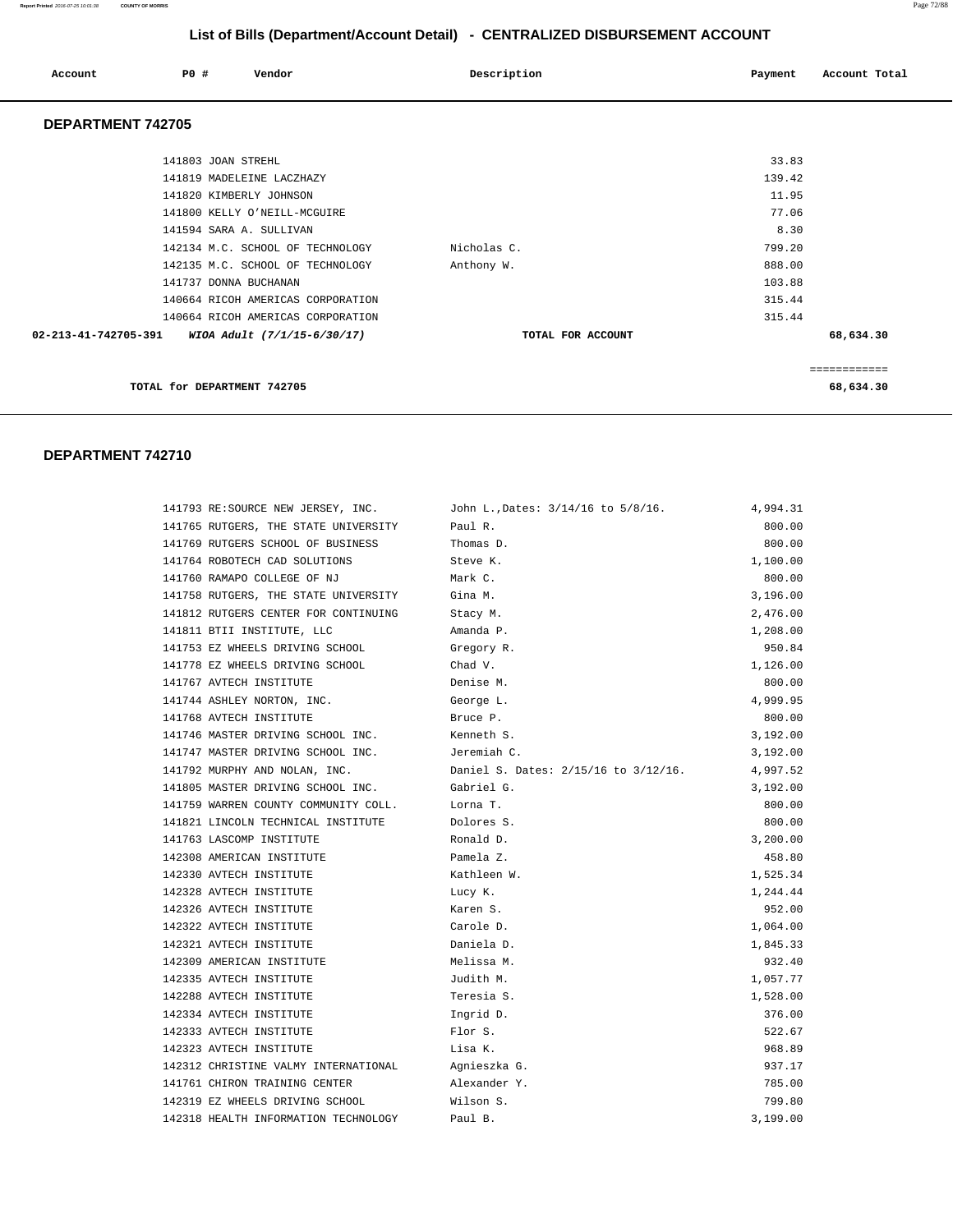|                      |                           | Vendor                                    | Description                              |          | Account Total |
|----------------------|---------------------------|-------------------------------------------|------------------------------------------|----------|---------------|
| Account              | P0 #                      |                                           |                                          | Payment  |               |
| DEPARTMENT 742710    |                           |                                           |                                          |          |               |
|                      |                           | 141788 INFORMATION & TECHNOLOGY           | Gloria E.                                | 1,110.00 |               |
|                      |                           | 142086 SUSSEX COUNTY COMMUNITY COLLEGE    | Zachary W.                               | 1,922.40 |               |
|                      |                           | 142289 M.C. SCHOOL OF TECHNOLOGY          | Nicola C.                                | 710.40   |               |
|                      |                           | 142305 RUTGERS CENTER FOR CONTINUING      | Kelly C.                                 | 2,156.00 |               |
|                      |                           | 142117 SUSSEX COUNTY COMMUNITY COLLEGE    | Jewell H.                                | 1,922.40 |               |
|                      | 141756 CRAA               |                                           | Tanzilia K.                              | 3,200.00 |               |
|                      | 142122 AVTECH INSTITUTE   |                                           | Roger A.                                 | 800.00   |               |
|                      |                           | 142123 AMERICAN INSTITUTE OF MEDICAL      | Lourdes L.                               | 1,600.00 |               |
|                      |                           | 142126 BTII INSTITUTE, LLC                | Tina S.                                  | 704.00   |               |
|                      |                           | 142127 BTII INSTITUTE, LLC                | Timothy B.                               | 896.00   |               |
|                      | 140666 TELESEARCH INC     |                                           | Lilly H., W/E 6/5/16.                    | 294.53   |               |
|                      | 140666 TELESEARCH INC     |                                           | Ivellisse R., $W/E$ 6/5/16.              | 182.52   |               |
|                      | 140001 AT&T               |                                           | 973-383-1048. Bill dated 5/27/16.        | 23.75    |               |
|                      | 140667 TELESEARCH INC     |                                           | Lilly H., W/E 6/12/16.                   | 314.85   |               |
|                      | 140667 TELESEARCH INC     |                                           | Ivellisse R., W/E 6/12/16.               | 250.97   |               |
|                      |                           | 140669 NESTLE WATERS NORTH AMERICA INC.   | (11) 5 gallon bottles of drinking water. | 28.59    |               |
|                      | 140673 TELESEARCH INC     |                                           | Lilly H., W/E 6/19/16.                   | 319.41   |               |
|                      | 140673 TELESEARCH INC     |                                           | Ivellisse R., $W/E$ 6/19/16.             | 319.41   |               |
|                      | 140665 VERIZON            |                                           | 908-859-3220; bill dated $6/4/16$ .      | 151.04   |               |
|                      |                           | 142130 INFORMATION & TECHNOLOGY           | Kirk D.                                  | 1,760.00 |               |
|                      |                           | 142131 INFORMATION & TECHNOLOGY           | Michael C.                               | 1,440.00 |               |
|                      |                           | 142313 MASTER DRIVING SCHOOL INC.         | Juan C.                                  | 2,686.60 |               |
|                      |                           | 142283 MASTER DRIVING SCHOOL INC.         | Juan M.                                  | 3,192.00 |               |
|                      |                           | 142307 MASTER DRIVING SCHOOL INC.         | Jeremiah C.                              | 798.00   |               |
|                      |                           | 142306 MASTER DRIVING SCHOOL INC.         | Gabriel G.                               | 798.00   |               |
|                      | 142679 COUNTY OF MORRIS   |                                           | 1ST HALF OF JULY 2016 METERED MAIL       | 139.92   |               |
|                      |                           | 142278 WARREN COUNTY COMMUNITY COLL.      | Trisha C.                                | 800.00   |               |
|                      | 142292 AVTECH INSTITUTE   |                                           | Keith P.                                 | 1,034.67 |               |
|                      |                           | 142291 ROBOTECH CAD SOLUTIONS             | John D.                                  | 1,600.00 |               |
|                      | 142346 KAREN GOTTSHALL    |                                           | Travel from 2/17/16 to 6/30/16.          | 164.84   |               |
|                      | 141818 JANE A. ARMSTRONG  |                                           | Travel from 5/31/16 to 6/28/16.          | 93.50    |               |
|                      | 141791 JOHN PATTEN        |                                           | Travel from 3/822/16 to 6/13/16.         | 102.90   |               |
|                      | 141797 MAGGIE FLEMING     |                                           | Travel from 6/16/16 to 6/20/16.          | 26.58    |               |
|                      | 141803 JOAN STREHL        |                                           | Travel from 5/6/16 to 6/24/16.           | 65.68    |               |
|                      | 141819 MADELEINE LACZHAZY |                                           | Travel from 7/30/15 to 6/29/16.          | 270.65   |               |
|                      | 141820 KIMBERLY JOHNSON   |                                           | Travel from $4/8/16$ to $6/29/16$ .      | 22.62    |               |
|                      |                           | 141800 KELLY O'NEILL-MCGUIRE              | Travel from 1/13/16 to 6/30/16.          | 145.87   |               |
|                      | 141816 STACY EMMA         |                                           | Travel from 5/26/16 to 6/23/16.          | 35.94    |               |
|                      | 141594 SARA A. SULLIVAN   |                                           | Travel from $4/14/16$ to $4/29/16$ .     | 15.41    |               |
|                      | 141737 DONNA BUCHANAN     |                                           | Travel from 6/6/16 to 6/23/16.           | 192.85   |               |
|                      |                           | 140664 RICOH AMERICAS CORPORATION         | Feb., Mar., April 2016                   | 585.82   |               |
|                      |                           | 140664 RICOH AMERICAS CORPORATION         | May, June & July 2016.                   | 585.82   |               |
| 02-213-41-742710-391 |                           | WIOA Dislocated Worker $(7/1/15-6/30/17)$ | TOTAL FOR ACCOUNT                        |          | 98,285.17     |

**TOTAL for DEPARTMENT 742710** 98,285.17

============

|                                  | 141813 LINCOLN TECHNICAL INSTITUTE | Cristian T. | 476.16 |
|----------------------------------|------------------------------------|-------------|--------|
|                                  | 142315 LINCOLN TECHNICAL INSTITUTE | Cristian T. | 368.64 |
|                                  | 142316 LINCOLN TECHNICAL INSTITUTE | Samuel V.   | 886.28 |
| 141751 PHILLIPSBURG SCHOOL BASED |                                    | Angelica M. | 92.00  |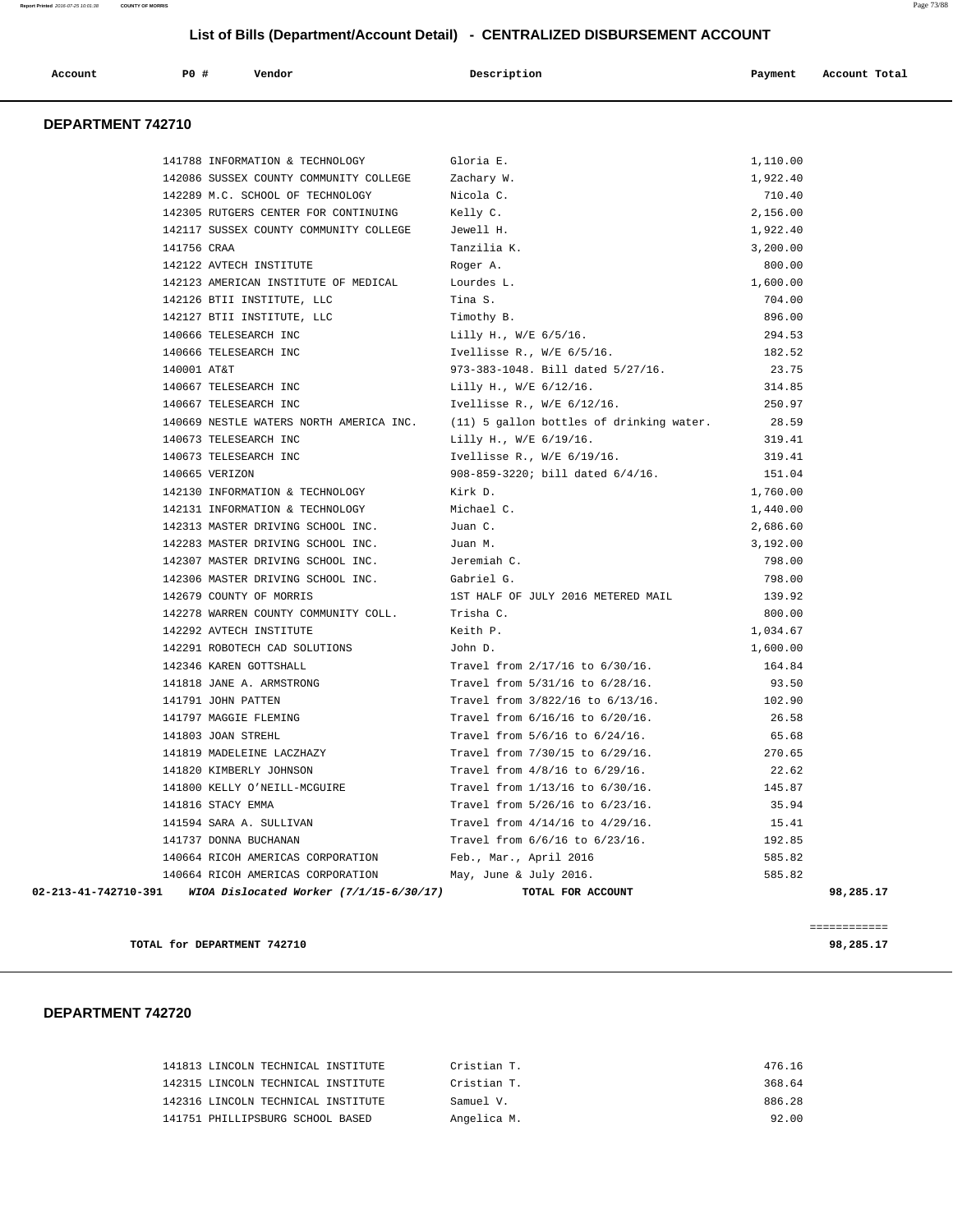| Account           | P0 #               | Vendor                                                  | Description                                     | Payment         | Account Total |
|-------------------|--------------------|---------------------------------------------------------|-------------------------------------------------|-----------------|---------------|
|                   |                    |                                                         |                                                 |                 |               |
| DEPARTMENT 742720 |                    |                                                         |                                                 |                 |               |
|                   |                    | 141751 PHILLIPSBURG SCHOOL BASED                        | Miasia G.                                       | 92.00           |               |
|                   |                    | 141750 PHILLIPSBURG SCHOOL BASED                        | Zachary W.                                      | 92.00           |               |
|                   |                    | 141750 PHILLIPSBURG SCHOOL BASED                        | Anthony T.                                      | 92.00           |               |
|                   |                    | 141750 PHILLIPSBURG SCHOOL BASED                        | Melissa P.                                      | 92.00           |               |
|                   |                    | 141749 PHILLIPSBURG SCHOOL BASED                        | Baili W.,                                       | 600.00          |               |
|                   |                    | 141749 PHILLIPSBURG SCHOOL BASED                        | Miassi G.                                       | 486.00          |               |
|                   |                    | 141749 PHILLIPSBURG SCHOOL BASED                        | Jeremy D.                                       | 2,056.00        |               |
|                   |                    | 141749 PHILLIPSBURG SCHOOL BASED                        | Emily F.                                        | 2,962.00        |               |
|                   |                    | 142119 SUSSEX COUNTY COMMUNITY COLLEGE                  | Samantha V.                                     | 1,364.19        |               |
|                   |                    | 142120 SUSSEX COUNTY COMMUNITY COLLEGE                  | Edward R.                                       | 1,426.11        |               |
|                   |                    | 140666 TELESEARCH INC                                   |                                                 | 96.29           |               |
|                   |                    | 140666 TELESEARCH INC                                   |                                                 | 59.67           |               |
|                   | 140001 AT&T        |                                                         |                                                 | 7.77            |               |
|                   |                    | 140667 TELESEARCH INC                                   |                                                 | 102.93          |               |
|                   |                    | 140667 TELESEARCH INC                                   |                                                 | 82.05           |               |
|                   |                    | 140669 NESTLE WATERS NORTH AMERICA INC.                 |                                                 | 9.35            |               |
|                   | 140188 MANPOWER    |                                                         | Samantha P., W/E 5/22/16.                       | 918.40          |               |
|                   | 140220 MANPOWER    |                                                         | Samantha P., W/E 6/5/16.                        | 734.72          |               |
|                   | 140189 MANPOWER    |                                                         | Samantha P., W/E 5/29/16.                       | 918.40          |               |
|                   |                    | 140673 TELESEARCH INC                                   |                                                 | 104.42          |               |
|                   |                    | 140673 TELESEARCH INC                                   |                                                 | 104.42<br>49.38 |               |
|                   | 140665 VERIZON     | 141808 NEWBRIDGE SERVICES INC                           | $3/2/16$ - 22 associates                        | 77.45           |               |
|                   |                    | 141808 NEWBRIDGE SERVICES INC                           | $3/8/16$ - 22 associates.                       | 37.36           |               |
|                   |                    | 141808 NEWBRIDGE SERVICES INC                           | $4/20/16$ - 22 associatees                      | 73.90           |               |
|                   |                    | 141807 NEWBRIDGE SERVICES INC                           | Alice H.                                        | 2,130.00        |               |
|                   |                    | 141807 NEWBRIDGE SERVICES INC                           | Tatiana P.                                      | 365.00          |               |
|                   |                    | 141807 NEWBRIDGE SERVICES INC                           | Mario S.                                        | 4,015.00        |               |
|                   |                    | 141807 NEWBRIDGE SERVICES INC                           | Okir R.                                         | 350.00          |               |
|                   |                    | 141807 NEWBRIDGE SERVICES INC                           | Jeremy C.                                       | 510.00          |               |
|                   |                    | 141807 NEWBRIDGE SERVICES INC                           | Cheyenne C.                                     | 510.00          |               |
|                   |                    | 141809 NEWBRIDGE SERVICES INC                           | Alyssa W.                                       | 2,640.00        |               |
|                   |                    | 141809 NEWBRIDGE SERVICES INC                           | Shannon V.                                      | 3,650.00        |               |
|                   |                    | 141809 NEWBRIDGE SERVICES INC                           | Sahar R.                                        | 2,130.00        |               |
|                   |                    | 141809 NEWBRIDGE SERVICES INC                           | Troy R.                                         | 2,640.00        |               |
|                   |                    | 141809 NEWBRIDGE SERVICES INC                           | Abigail P.                                      | 4,160.00        |               |
|                   |                    | 141806 NEWBRIDGE SERVICES INC                           | March 2016-22 Associates                        | 327.35          |               |
|                   |                    | 141806 NEWBRIDGE SERVICES INC                           | April 2016 - 22 Associates                      | 312.70          |               |
|                   |                    | 141806 NEWBRIDGE SERVICES INC                           | May 2016-22 Associates                          | 127.09          |               |
|                   |                    | 142276 NEWBRIDGE SERVICES INC                           | Brittany B., Follow-up Q1                       | 227.25          |               |
|                   |                    | 142276 NEWBRIDGE SERVICES INC                           | Anthony J., Follow-up, Q1                       | 227.25          |               |
|                   |                    | 142276 NEWBRIDGE SERVICES INC                           | Tristano M., Follow-up, Q1                      | 227.25          |               |
|                   |                    | 142276 NEWBRIDGE SERVICES INC                           | Alyce H., Pre-employment, life skills. 1,010.00 |                 |               |
|                   |                    | 142276 NEWBRIDGE SERVICES INC                           | Rachel A. TASC Fee.                             | 92.00           |               |
|                   |                    | 142276 NEWBRIDGE SERVICES INC                           | Jaquorah M., TASC Fee.                          | 92.00           |               |
|                   |                    | 142276 NEWBRIDGE SERVICES INC                           | Troy R., TASC Fee.                              | 92.00           |               |
|                   |                    | 142276 NEWBRIDGE SERVICES INC                           | Destiny D., TASC Fee.                           | 92.00           |               |
|                   |                    | 142276 NEWBRIDGE SERVICES INC                           | Ramon M., TASC Fee.                             | 92.00           |               |
|                   |                    | 142276 NEWBRIDGE SERVICES INC                           | Leroy H., TASC Fee.                             | 92.00           |               |
|                   |                    | 141818 JANE A. ARMSTRONG                                |                                                 | 30.56           |               |
|                   | 141791 JOHN PATTEN |                                                         |                                                 | 33.64<br>8.10   |               |
|                   |                    | 141820 KIMBERLY JOHNSON<br>141800 KELLY O'NEILL-MCGUIRE |                                                 | 52.30           |               |
|                   |                    | 141594 SARA A. SULLIVAN                                 |                                                 | 5.04            |               |
|                   |                    | 141737 DONNA BUCHANAN                                   |                                                 | 63.05           |               |
|                   |                    | 140664 RICOH AMERICAS CORPORATION                       |                                                 | 191.52          |               |
|                   |                    |                                                         |                                                 |                 |               |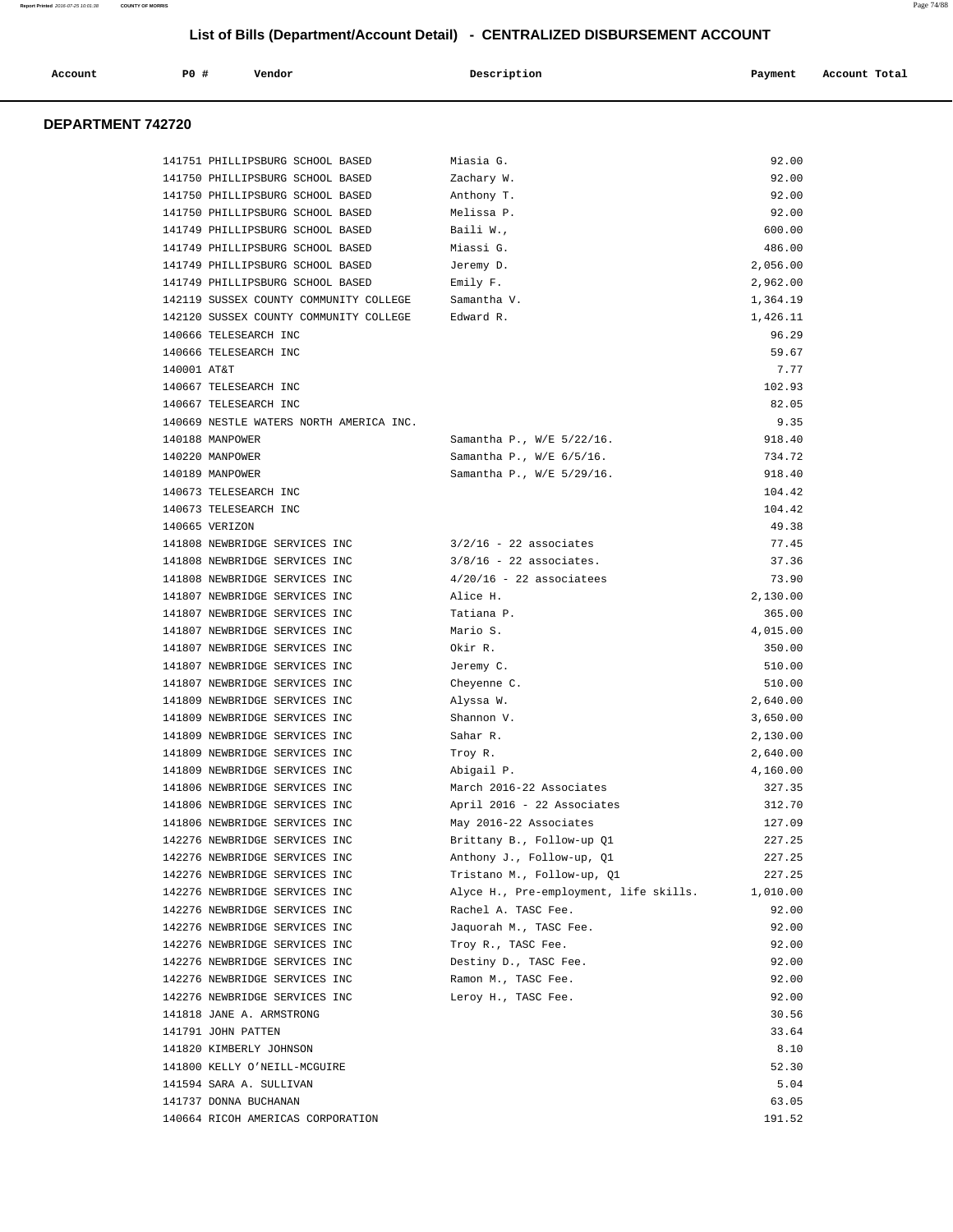**Report Printed** 2016-07-25 10:01:38 **COUNTY OF MORRIS** Page 75/88

# **List of Bills (Department/Account Detail) - CENTRALIZED DISBURSEMENT ACCOUNT**

| Account              | PO#                         | Vendor                      | Description       | Payment | Account Total            |
|----------------------|-----------------------------|-----------------------------|-------------------|---------|--------------------------|
| DEPARTMENT 742720    |                             |                             |                   |         |                          |
| 02-213-41-742720-391 |                             | WIOA Youth (7/1/15-6/30/17) | TOTAL FOR ACCOUNT |         | 41,240.51                |
|                      | TOTAL for DEPARTMENT 742720 |                             |                   |         | eeeeeeeeeee<br>41,240.51 |

### **DEPARTMENT 752620**

| TOTAL for DEPARTMENT 752620                                        |                                          | 30,149.00 |
|--------------------------------------------------------------------|------------------------------------------|-----------|
|                                                                    |                                          |           |
| $SCP-Program$ Services $(1/1/16-12/31/16)$<br>02-213-41-752620-392 | TOTAL FOR ACCOUNT                        | 30,149.00 |
| 142386 MORRISTOWN NEIGHBORHOOD HOUSE                               | 2nd quarter 2016 1 youth @ \$556         | 556.00    |
| 142387 MORRISTOWN NEIGHBORHOOD HOUSE                               | 2nd quarter 2016 15 youth @ \$1096       | 16,420.00 |
| 142382 MORRIS COUNTY PREVENTION                                    | 1 completed TCBAM program at the shelter | 2,250.00  |
| 142381 STORY TELLING ARTS INC                                      | 4 storytelling sessions at the youth she | 2,536.00  |
| 142379 MORRIS ARTS                                                 | 8 Girls Surviving workshops for the 2nd  | 3,200.00  |
| 142378 BIG BROTHERS BIG SISTERS OF                                 | 14 matches for the 2nd quarter           | 2,189.00  |
| 142385 MORRISTOWN NEIGHBORHOOD HOUSE                               | 2nd quarter 2016 187 youth at \$16.06    | 2,998.00  |
|                                                                    |                                          |           |

## **DEPARTMENT 752625**

|                      | 142384 LONGFELLOWS SANDWICH DELI |                                          |                   | January - June YSAC Refreshements coffee | 32.50 |             |
|----------------------|----------------------------------|------------------------------------------|-------------------|------------------------------------------|-------|-------------|
|                      | 142384 LONGFELLOWS SANDWICH DELI |                                          |                   |                                          | 32.50 |             |
|                      | 142384 LONGFELLOWS SANDWICH DELI |                                          |                   |                                          | 32.50 |             |
|                      | 142384 LONGFELLOWS SANDWICH DELI |                                          |                   |                                          | 32.50 |             |
|                      | 142384 LONGFELLOWS SANDWICH DELI |                                          |                   |                                          | 32.50 |             |
|                      | 142384 LONGFELLOWS SANDWICH DELI |                                          |                   |                                          | 32.50 |             |
|                      | 142383 NJACYSC                   |                                          | 2016 NJACYSC Dues |                                          | 50.00 |             |
| 02-213-41-752625-392 |                                  | SCP-Program Management (1/1/16-12/31/16) |                   | TOTAL FOR ACCOUNT                        |       | 245.00      |
|                      |                                  |                                          |                   |                                          |       |             |
|                      |                                  |                                          |                   |                                          |       | =========== |
|                      | TOTAL for DEPARTMENT 752625      |                                          |                   |                                          |       | 245.00      |

|           | 14,960.00 | May 2016 Expenses, Contract hours 115.33 | 142380 FAMILY INTERVENTION                                 |
|-----------|-----------|------------------------------------------|------------------------------------------------------------|
|           | 27,429.00 | June 2016 Expenses, Contract hours 210.1 | 142380 FAMILY INTERVENTION                                 |
| 42,389.00 |           | TOTAL FOR ACCOUNT                        | SCP-Family Court (1/1/16-12/31/16)<br>02-213-41-752635-392 |
|           |           |                                          |                                                            |
|           |           |                                          |                                                            |
| 42,389.00 |           |                                          | TOTAL for DEPARTMENT 752635                                |
|           |           |                                          |                                                            |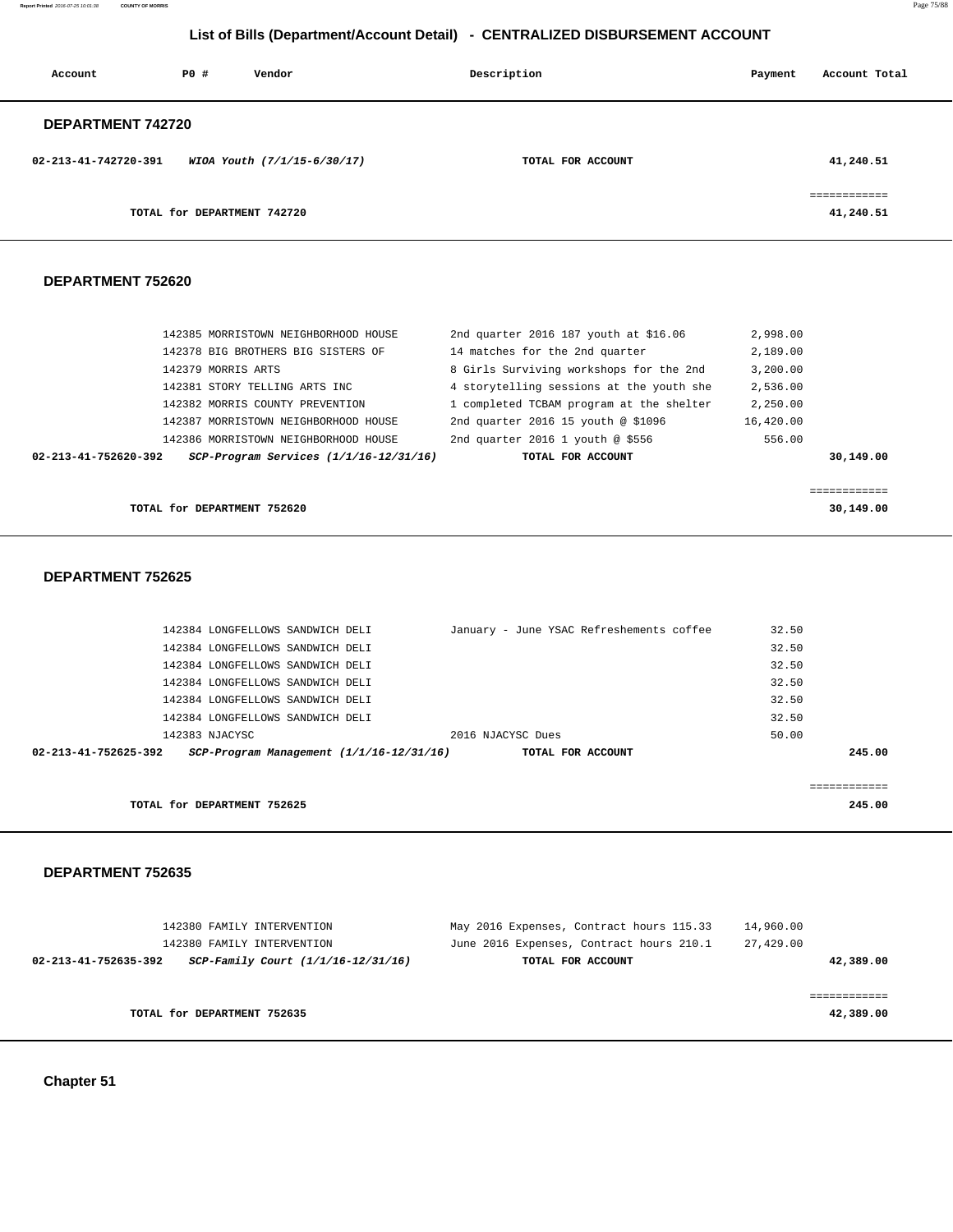| Account    | PO#                      | Vendor                                            | Description                        | Payment  | Account Total |
|------------|--------------------------|---------------------------------------------------|------------------------------------|----------|---------------|
| Chapter 51 |                          |                                                   |                                    |          |               |
|            |                          | 142370 DAYTOP VILLAGE OF NJ, INC.                 | IOP Adult                          | 2,340.00 |               |
|            |                          | 142370 DAYTOP VILLAGE OF NJ, INC.                 | Urine screens                      | 300.00   |               |
|            |                          | 142370 DAYTOP VILLAGE OF NJ, INC.                 | Eval and Urine Screens - IOP Adult | 170.00   |               |
|            |                          | 142370 DAYTOP VILLAGE OF NJ, INC.                 | OP Adult                           | 7,104.00 |               |
|            |                          | 142370 DAYTOP VILLAGE OF NJ, INC.                 | Urines - OP Adult                  | 220.00   |               |
|            |                          | 142370 DAYTOP VILLAGE OF NJ, INC.                 | Med Monitoring                     | 60.00    |               |
|            |                          | 142372 NEW HOPE FOUNDATION INC.                   | Bed days                           | 816.00   |               |
|            |                          | 142374 NEW HOPE FOUNDATION INC.                   | Bed days                           | 1,764.00 |               |
|            | 142375 ALFRE INC.        |                                                   | Bed days                           | 8,460.00 |               |
|            | 142376 CFCS - HOPE HOUSE |                                                   | Individual Sessions                | 1,350.00 |               |
|            | 142376 CFCS - HOPE HOUSE |                                                   | Group Sessions                     | 850.00   |               |
|            | 142376 CFCS - HOPE HOUSE |                                                   | Case mgmt.                         | 1,700.00 |               |
|            | 142376 CFCS - HOPE HOUSE |                                                   | Urine Screens                      | 475.00   |               |
|            | 142376 CFCS - HOPE HOUSE |                                                   | Evaluations                        | 600.00   |               |
|            |                          | 02-213-41-757605-392 Chapter 51 (1/1/16-12/31/16) | TOTAL FOR ACCOUNT                  |          | 27,399.00     |
|            |                          |                                                   |                                    |          | ============  |
|            | TOTAL for Chapter 51     |                                                   |                                    |          | 27,399.00     |

### **DEPARTMENT 758610**

| 02-213-41-758610-392 | Municipal Alliance $(7/1/15-6/30/16)$ | TOTAL FOR ACCOUNT                        |           | 39,154.71 |
|----------------------|---------------------------------------|------------------------------------------|-----------|-----------|
|                      | 142664 TOWNSHIP OF ROCKAWAY           | Rockaway Township Municipal Alliance Fis | 9,884.76  |           |
|                      | 142663 M.O.M.A.C                      | Mt. Olive Municipal Alliance Fiscal Year | 10,352.86 |           |
|                      | 142036 TOWNSHIP OF WASHINGTON         | Washington Township Municipal Alliance F | 10,689.79 |           |
|                      | 141981 WATCHUNG / LONG HILL           | Watchung/Long Hill Municipal Alliance Fi | 2,000.00  |           |
|                      | 141980 WATCHUNG / LONG HILL           | Watchung/Long Hill Municipal Alliance Fi | 350.00    |           |
|                      | 141979 HANOVER TWP MUNICIPAL ALLIANCE | Hanover Township Municipal Alliance Fisc | 425.37    |           |
|                      | 141272 KINNELON MUNICIPAL ALLIANCE    | Fiscal Year 2016 03 Kinnelon Municipal A | 1,240.00  |           |
|                      | 141271 TOWNSHIP OF EAST HANOVER       | Fiscal Year 2016 04 East Hanover Municip | 3,406.84  |           |
|                      | 142019 NETCONG MUNICIPAL ALLIANCE     | Netcong Municipal Alliance Fiscal Year 2 | 305.10    |           |
|                      | 142018 NETCONG MUNICIPAL ALLIANCE     | Netcong Municipal Alliance Fiscal Year 2 | 499.99    |           |

**TOTAL for DEPARTMENT 758610** 39,154.71

## **DEPARTMENT 771610**

| 134754 LAWMEN SUPPLY CO OF NJ, INC. |                                          | PARACLETE - SOHPC Carrier only with "POL | 2,100.00 |
|-------------------------------------|------------------------------------------|------------------------------------------|----------|
| 134754 LAWMEN SUPPLY CO OF NJ, INC. |                                          | PARACLETE-10079-01 Level IV Plate in Sho | 5,200.00 |
| 02-213-41-771610-391                | Multi-Juriscd Task Force(7/1/15-6/30/16) | TOTAL FOR ACCOUNT                        | 7,300.00 |
|                                     |                                          |                                          |          |
|                                     |                                          |                                          |          |
| TOTAL for DEPARTMENT 771610         |                                          |                                          | 7,300,00 |
|                                     |                                          |                                          |          |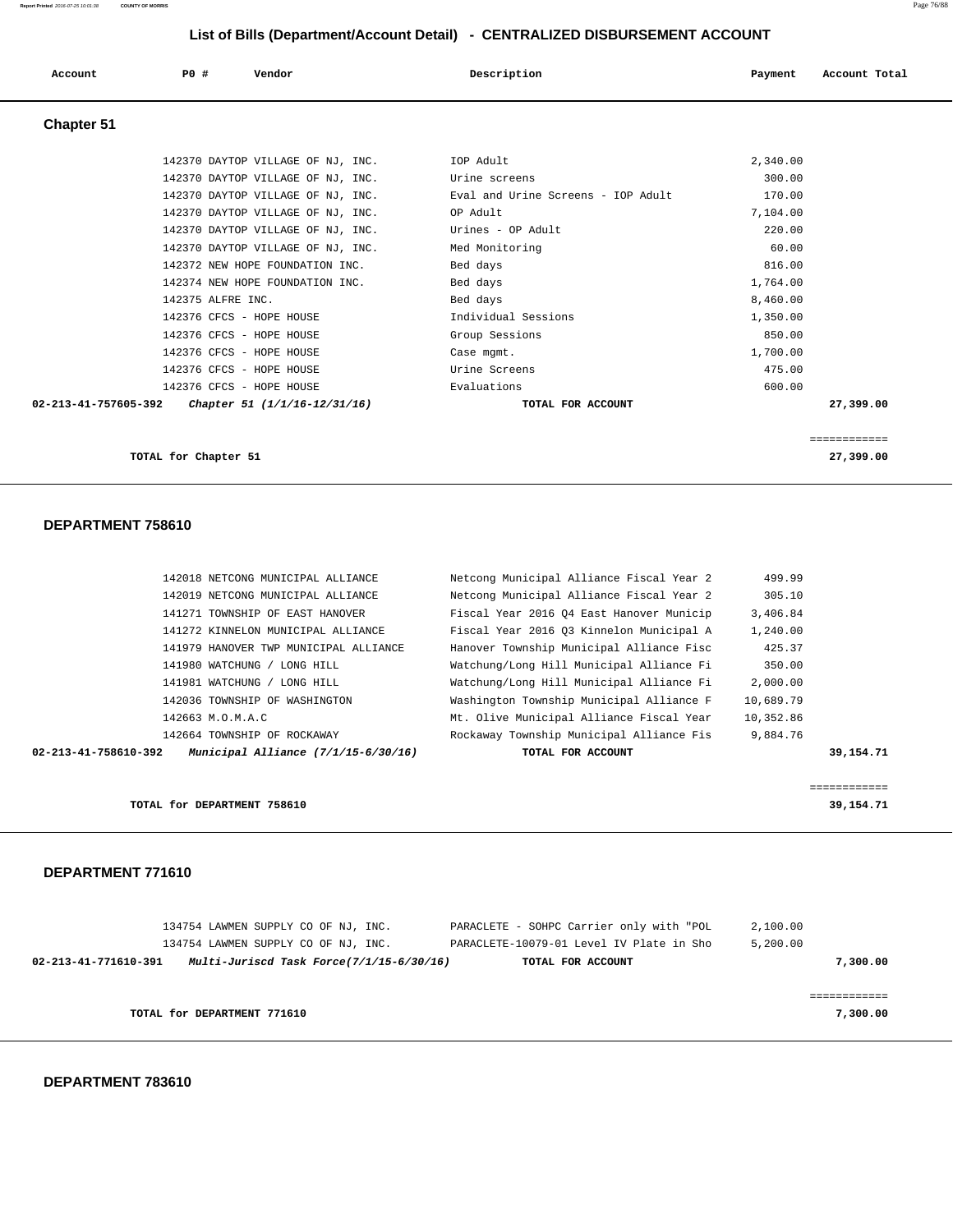**Report Printed** 2016-07-25 10:01:38 **COUNTY OF MORRIS** Page 77/88

# **List of Bills (Department/Account Detail) - CENTRALIZED DISBURSEMENT ACCOUNT**

| Account              | PO#                         | Vendor                            | Description                                                  | Payment | Account Total |
|----------------------|-----------------------------|-----------------------------------|--------------------------------------------------------------|---------|---------------|
| DEPARTMENT 783610    |                             |                                   |                                                              |         |               |
| 02-213-41-783610-391 | 141893 SANDRA HOYER         | SART/SANE Program 10/1/15-9/30/16 | Total Round Trip Miles to Willow Grove,<br>TOTAL FOR ACCOUNT | 55.12   | 80.12         |
|                      |                             |                                   |                                                              |         |               |
|                      | TOTAL for DEPARTMENT 783610 |                                   |                                                              |         | 80.12         |
|                      |                             |                                   |                                                              |         |               |

## **Urban Areas Security Initiativ**

| 141955 TETRA TECH INC<br>138488 TACTICAL MEDICAL SOLUTIONS INC. | Partial payment of RO PO 128313 dated 11<br>Equipment order per attached Ouote #5153 | 9,450.00<br>23,782.55 |
|-----------------------------------------------------------------|--------------------------------------------------------------------------------------|-----------------------|
| FFY14 UASI (9/1/14-8/31/16)<br>02-213-41-784630-391             | TOTAL FOR ACCOUNT                                                                    | 33,232.55             |
|                                                                 |                                                                                      |                       |
| TOTAL for Urban Areas Security Initiativ                        |                                                                                      | 33,232.55             |

## **DEPARTMENT 784820**

| 140516 ACTIVU CORPORATION                           | System Maintenance 8/9/16-8/8/17 per att | 12,000.00 |
|-----------------------------------------------------|------------------------------------------|-----------|
| 139081 ACES HOLDINGS LLC                            | Equipment for MAB per attached estimate  | 185.28    |
| 142427 TECHLINE TECHNOLOGIES, INC.                  | $6/10/16$ B-Con - Section 19782          | 1,600.00  |
| 142427 TECHLINE TECHNOLOGIES, INC.                  | $6/10/16$ B-Con - Section 19783          | 1,600.00  |
| 142427 TECHLINE TECHNOLOGIES, INC.                  | $6/22/16$ B-Con - Section 19784          | 1,600.00  |
| 142427 TECHLINE TECHNOLOGIES, INC.                  | $6/22/16$ B-Con - Section 19785          | 1,600.00  |
| 142427 TECHLINE TECHNOLOGIES, INC.                  | 6/13-14/16 TECC - Section 19730          | 14,000.00 |
| FFY15 UASI (9/1/15-8/31/18)<br>02-213-41-784820-391 | TOTAL FOR ACCOUNT                        | 32,585.28 |
|                                                     |                                          |           |
|                                                     |                                          |           |

**TOTAL for DEPARTMENT 784820 32,585.28**

#### **DEPARTMENT 786615**

|                      | 142541 NATIONAL FUEL OIL INC.       | FUEL CHARGES 6/16 | 1,025.73  |
|----------------------|-------------------------------------|-------------------|-----------|
| 02-213-41-786615-391 | MAPS Section 5311 (7/1/15-12/31/16) | TOTAL FOR ACCOUNT | 1,025.73  |
|                      | 142541 NATIONAL FUEL OIL INC.       | FUEL CHARGES 6/16 | 512.87    |
| 02-213-41-786615-392 | MAPS Section 5311 (7/1/15-12/31/16) | TOTAL FOR ACCOUNT | 512.87    |
|                      |                                     |                   | --------- |
|                      | TOTAL for DEPARTMENT 786615         |                   | 1,538.60  |
|                      |                                     |                   |           |

|                      | 142541 NATIONAL FUEL OIL INC. | FUEL CHARGES 6/16 | 7,910.82 |
|----------------------|-------------------------------|-------------------|----------|
| 02-213-41-786625-392 | MAPS (1/1/16-12/31/16)        | TOTAL FOR ACCOUNT | 7,910.82 |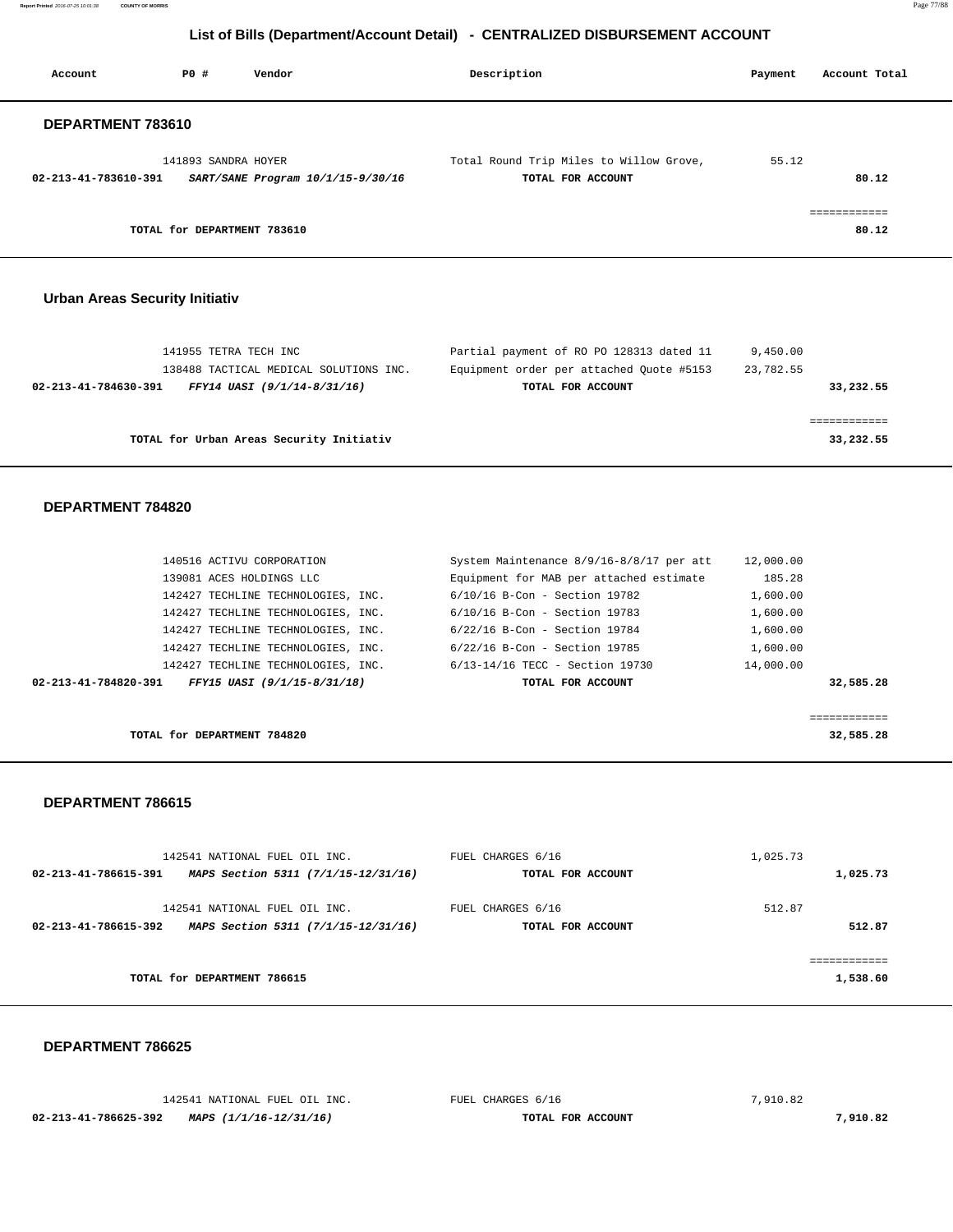**Report Printed** 2016-07-25 10:01:38 **COUNTY OF MORRIS** Page 78/88

# **List of Bills (Department/Account Detail) - CENTRALIZED DISBURSEMENT ACCOUNT**

| Account              | PO#                         | Vendor                 | Description       | Payment | Account Total            |
|----------------------|-----------------------------|------------------------|-------------------|---------|--------------------------|
| DEPARTMENT 786625    |                             |                        |                   |         |                          |
| 02-213-41-786625-394 |                             | MAPS (1/1/16-12/31/16) | TOTAL FOR ACCOUNT |         | 512.87                   |
|                      | TOTAL for DEPARTMENT 786625 |                        |                   |         | ============<br>8,423.69 |

## **NYS&W Bicycle/Pedestrian Path**

|                      | 142050 THE RBA GROUP INC.                | Professional Services Rendered concernin | 13,178.36 |
|----------------------|------------------------------------------|------------------------------------------|-----------|
| 02-213-41-790015-391 | NYS&W Bicycle/Ped Path 9/16/09-xt6/30/17 | TOTAL FOR ACCOUNT                        | 13,178.36 |
|                      |                                          |                                          |           |
|                      |                                          |                                          |           |
|                      | TOTAL for NYS&W Bicycle/Pedestrian Path  |                                          | 13,178.36 |
|                      |                                          |                                          |           |

## **DEPARTMENT 808605**

| 134409 DELL MARKETING L.P.                                      | Dell Venue Pro 2 - Ouote #723533446 ( wi | 2,767.42 |
|-----------------------------------------------------------------|------------------------------------------|----------|
| 02-213-41-808605-391<br>Megan's Law & LLEA $(3/1/15 - 2/29/16)$ | TOTAL FOR ACCOUNT                        | 2,767.42 |
|                                                                 |                                          |          |
|                                                                 |                                          |          |
| TOTAL for DEPARTMENT 808605                                     |                                          | 2,767.42 |
|                                                                 |                                          |          |

# **NACCHO Grant**

| 140519 PERFORMANCE TRAILERS INC.                   | Trailer maintenance per attached quote d | 750.00 |
|----------------------------------------------------|------------------------------------------|--------|
| NACCHO Grant Federal Share<br>02-213-41-862705-391 | TOTAL FOR ACCOUNT                        | 750.00 |
|                                                    |                                          |        |
|                                                    |                                          |        |
| TOTAL for NACCHO Grant                             |                                          | 750.00 |

### **DEPARTMENT 864603**

|                      | 141694 KONKUS CORPORATION                | Replacement of Bridge No. 1400-121 on Ri | 81,541.50 |
|----------------------|------------------------------------------|------------------------------------------|-----------|
| 02-213-41-864603-392 | Rdgdl AveBrg1400-121 (12/19/14-12/18/16) | TOTAL FOR ACCOUNT                        | 81,541.50 |
|                      |                                          |                                          |           |
|                      |                                          |                                          |           |
|                      | TOTAL for DEPARTMENT 864603              |                                          | 81,541.50 |
|                      |                                          |                                          |           |

| 02-213-41-864607-391          | Sussex(CR617)STP-0350(107)(9/8/14-9/8/16 |  | TOTAL FOR ACCOUNT                        |            | 469,477.01 |
|-------------------------------|------------------------------------------|--|------------------------------------------|------------|------------|
|                               | 142343 CONCRETE CONSTRUCTION CORP.       |  | Labor, Materials and Services for Sussex | 435,114.66 |            |
| 142198 T.Y. LIN INTERNATIONAL |                                          |  | Construction Support services for Sussex | 5,049.11   |            |
| 141639 GREENMAN PEDERSEN INC  |                                          |  | Construction Inspection Services for Sus | 29,313.24  |            |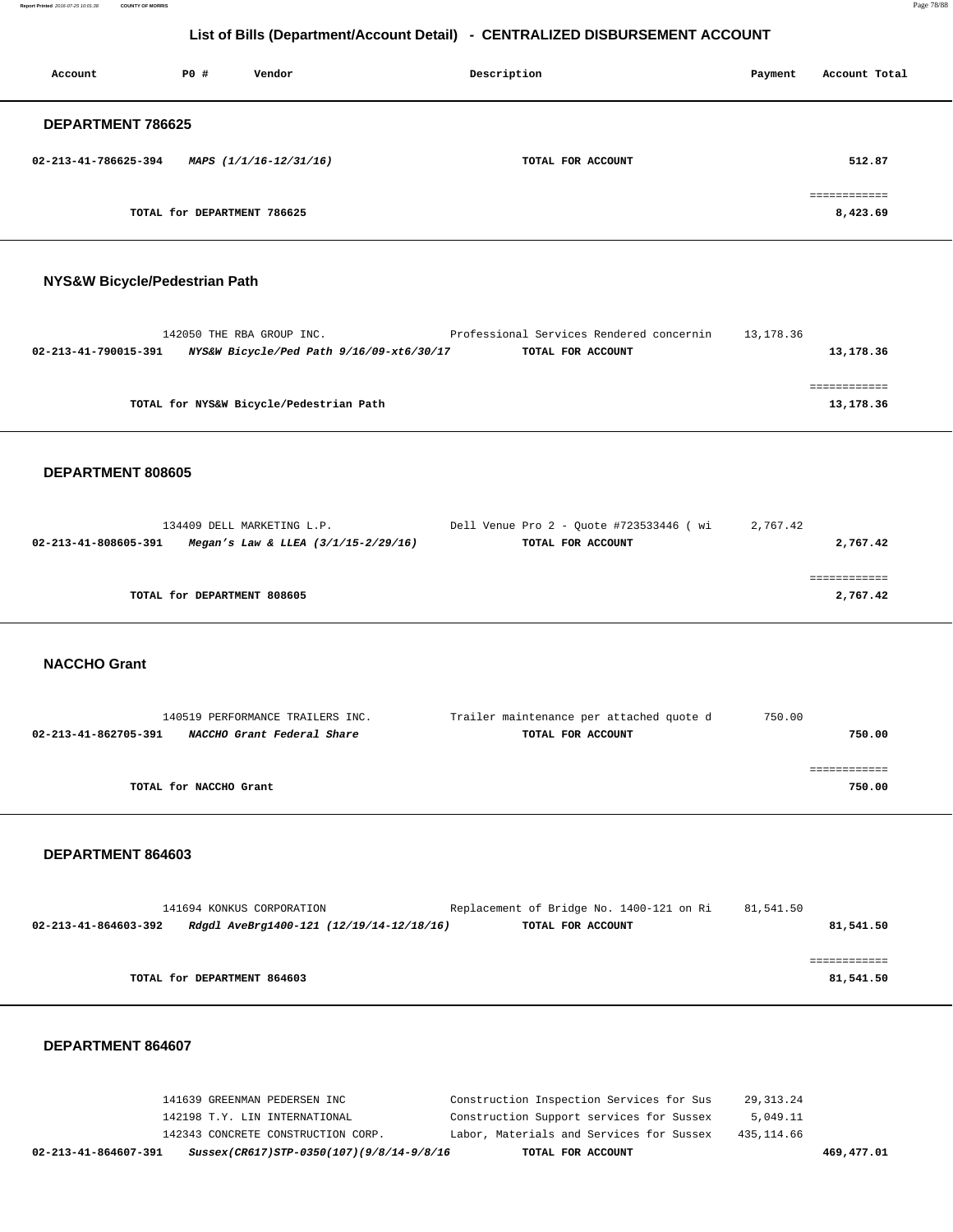| Account           | <b>PO #</b>                 | Vendor | Description | Account Total<br>Payment   |
|-------------------|-----------------------------|--------|-------------|----------------------------|
| DEPARTMENT 864607 |                             |        |             |                            |
|                   | TOTAL for DEPARTMENT 864607 |        |             | ============<br>469,477.01 |
|                   |                             |        |             |                            |

| 140899 T.Y. LIN INTERNATIONAL                              | Bi County Waterloo Road Bridge No. 1038 | 16,774.74 |
|------------------------------------------------------------|-----------------------------------------|-----------|
| 142044 T.Y. LIN INTERNATIONAL                              | Waterloo Road Bridge No. 1401-038 Final | 70,506.46 |
| Waterloo Rd Brdg (6/23/14-6/23/17)<br>02-213-41-864701-392 | TOTAL FOR ACCOUNT                       | 87,281.20 |
|                                                            |                                         |           |
|                                                            |                                         |           |
| TOTAL for DEPARTMENT 864701                                |                                         | 87,281.20 |
|                                                            |                                         |           |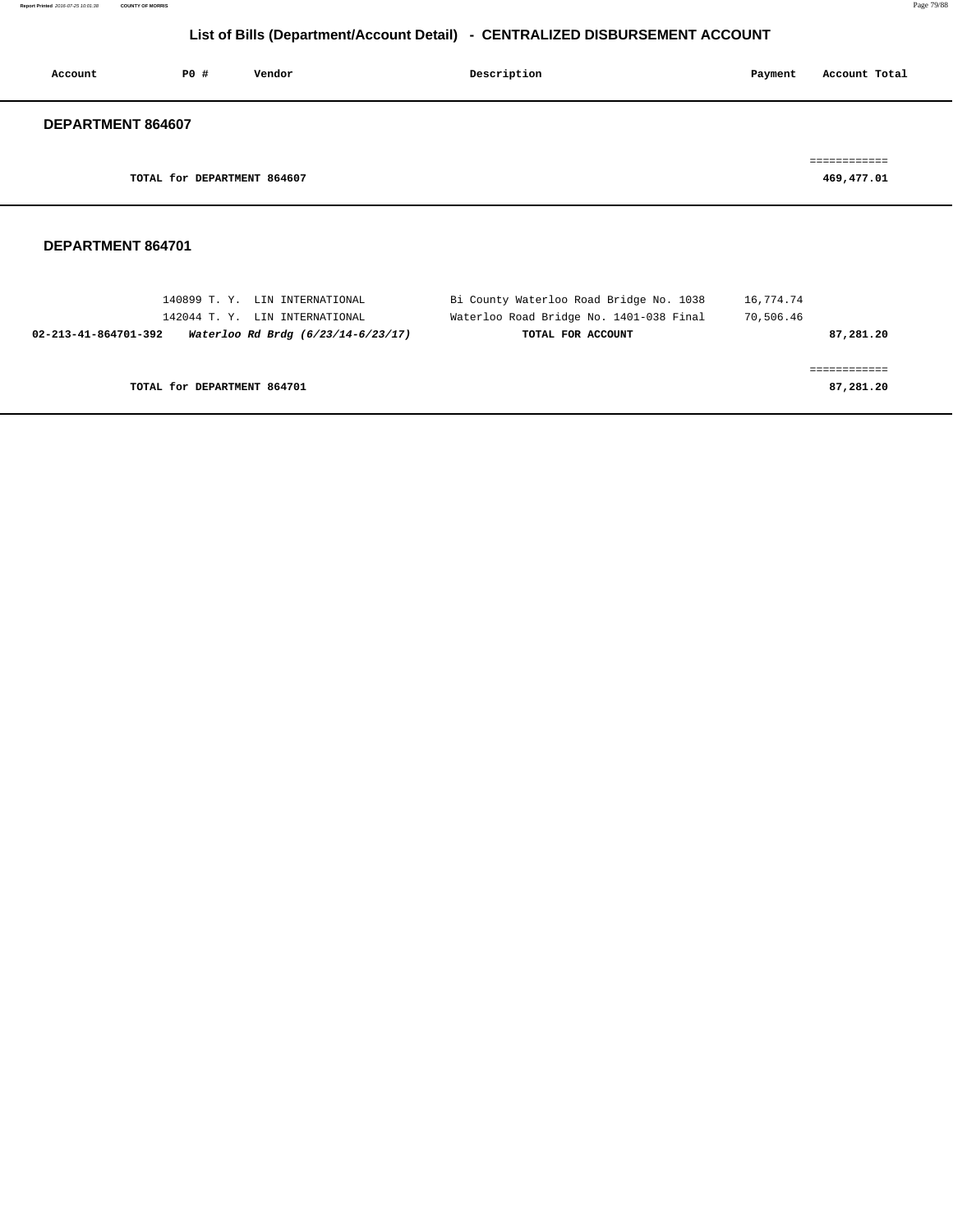| Report Printed 2016-07-25 10:01:38 | <b>COUNTY OF MORRIS</b> |                                                                              | Page 80/88 |
|------------------------------------|-------------------------|------------------------------------------------------------------------------|------------|
|                                    |                         |                                                                              |            |
|                                    |                         | List of Bills (Department/Account Detail) - CENTRALIZED DISBURSEMENT ACCOUNT |            |
|                                    |                         |                                                                              |            |
|                                    |                         |                                                                              |            |

| Account                               | P0 # | Vendor                                                        | Description                                         | Payment  | Account Total            |
|---------------------------------------|------|---------------------------------------------------------------|-----------------------------------------------------|----------|--------------------------|
| Abatmnt/demol-Fac on Greystone        |      |                                                               | <b>County Capital</b>                               |          |                          |
| 04-216-55-953087-909                  |      | 142419 DECOTIIS, FITZPATRICK &<br>Miscellaneous - Other       | Greystone Psychiatric Hospital<br>TOTAL FOR ACCOUNT | 7,866.50 | 7,866.50                 |
|                                       |      | TOTAL for Abatmnt/demol-Fac on Greystone                      |                                                     |          | ============<br>7,866.50 |
| <b>InstallCty Roadway Drain Imprv</b> |      |                                                               |                                                     |          |                          |
| 04-216-55-953141-951                  |      | 141852 JC LANDSCAPE CONSTRUCTION &<br>Building & Improvements | EROSION CONTROL ANN ST.<br>TOTAL FOR ACCOUNT        | 7,823.80 | 7,823.80                 |
|                                       |      | TOTAL for InstallCty Roadway Drain Imprv                      |                                                     |          | ============<br>7,823.80 |
| <b>Road Design/Construction</b>       |      |                                                               |                                                     |          |                          |
|                                       |      |                                                               |                                                     |          |                          |

| 141625 THE RBA GROUP INC.                     | Professional Services rendered concernin | 482.48 |
|-----------------------------------------------|------------------------------------------|--------|
| Miscellaneous - Other<br>04-216-55-953165-909 | TOTAL FOR ACCOUNT                        | 482.48 |
|                                               |                                          |        |
|                                               |                                          |        |
| TOTAL for Road Design/Construction            |                                          | 482.48 |

# **Bridge DesignConst varCty Loc**

| 141694 KONKUS CORPORATION                       |                   | 25,187.22 |
|-------------------------------------------------|-------------------|-----------|
| Building & Improvements<br>04-216-55-953184-951 | TOTAL FOR ACCOUNT | 25,187.22 |
|                                                 |                   |           |
|                                                 |                   |           |
| TOTAL for Bridge DesignConst varCty Loc         |                   | 25,187.22 |

| 141625 THE RBA GROUP INC.<br>Road Resurfacing/Construction/Imprvments<br>04-216-55-953202-909          | 1,397.02<br>TOTAL FOR ACCOUNT    | 1,397.02                 |
|--------------------------------------------------------------------------------------------------------|----------------------------------|--------------------------|
| 142303 CONCRETE CONSTRUCTION CORP.<br>Road Resurfacing/Construction/Imprvments<br>04-216-55-953202-951 | 327, 252.70<br>TOTAL FOR ACCOUNT | 327,252.70               |
| TOTAL for DEPARTMENT 953202                                                                            |                                  | ==========<br>328,649.72 |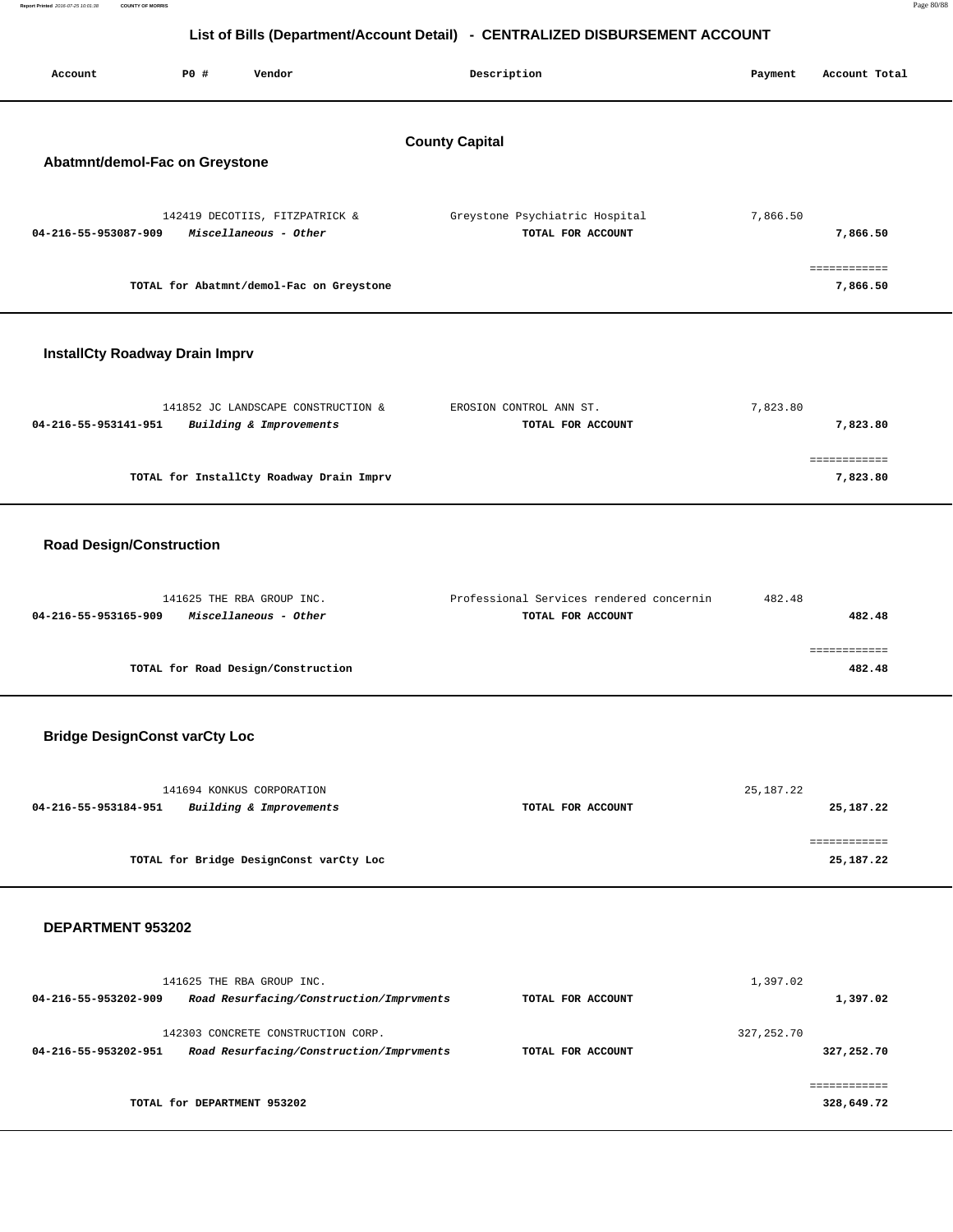| Account              | PO#                         | Vendor                                   | Description                              | Payment    | Account Total |
|----------------------|-----------------------------|------------------------------------------|------------------------------------------|------------|---------------|
|                      |                             |                                          |                                          |            |               |
|                      | 141692 KONKUS CORPORATION   |                                          | Rubble Wall Replacement Along the ROckaw | 552,988.95 |               |
| 04-216-55-953257-951 |                             | Hurricane Irene -Bridge Rd& Facil Improv | TOTAL FOR ACCOUNT                        |            | 552,988.95    |
|                      |                             |                                          |                                          |            |               |
|                      |                             |                                          |                                          |            | ============  |
|                      | TOTAL for DEPARTMENT 953257 |                                          |                                          |            | 552,988.95    |

### **DEPARTMENT 953259**

|                      | 142045 FINE WALL CORPORATION             | Labor, Materials & Services for the Cent | 28,866.42 |
|----------------------|------------------------------------------|------------------------------------------|-----------|
| 04-216-55-953259-951 | RenovCentrlAveComplx-StClare/NonprofMall | TOTAL FOR ACCOUNT                        | 28,866.42 |
|                      |                                          |                                          |           |
|                      |                                          |                                          |           |
|                      | TOTAL for DEPARTMENT 953259              |                                          | 28,866.42 |
|                      |                                          |                                          |           |

#### **DEPARTMENT 953269**

| 142233 CHERRY WEBER & ASSOC. PC                              | Clerk of the Works for the Construction  | 9,328.00  |
|--------------------------------------------------------------|------------------------------------------|-----------|
| 142199 KELLER & KIRKPATRICK                                  | Construction Inspection-Clerk of the Wor | 2,158.00  |
| Bridge Design/Constr - var locations<br>04-216-55-953269-909 | TOTAL FOR ACCOUNT                        | 11,486.00 |
|                                                              |                                          |           |
|                                                              |                                          |           |
| TOTAL for DEPARTMENT 953269                                  |                                          | 11,486.00 |
|                                                              |                                          |           |

#### **DEPARTMENT 953314**

|                      | 142643 PROFESSIONAL CONSULTING, INC.     |  | Design and Constr Admin for Replacement | 983.00 |
|----------------------|------------------------------------------|--|-----------------------------------------|--------|
| 04-216-55-953314-909 | Repair/Rplcment/Upgrd VarEquip-BldgGrnds |  | TOTAL FOR ACCOUNT                       | 983.00 |
|                      |                                          |  |                                         |        |
|                      |                                          |  |                                         |        |
|                      | TOTAL for DEPARTMENT 953314              |  |                                         | 983.00 |

#### **DEPARTMENT 953323**

|                      | 142416 KONKUS CORPORATION                | Replacement of Bridge No. 1400-604 on Me 1,125,011.13 |  |              |
|----------------------|------------------------------------------|-------------------------------------------------------|--|--------------|
| 04-216-55-953323-951 | Bridge Design/Constr VarLoc-Public Works | TOTAL FOR ACCOUNT                                     |  | 1,125,011.13 |
|                      |                                          |                                                       |  |              |
|                      |                                          |                                                       |  |              |
|                      | TOTAL for DEPARTMENT 953323              |                                                       |  | 1,125,011.13 |
|                      |                                          |                                                       |  |              |

## **DEPARTMENT 953329**

 142266 MICHAEL BAKER INTERNATIONAL, INC. Morris County Data Collection and Paveme 50,600.00  **04-216-55-953329-909 Design,Building,Rehab of Roads-PublWorks TOTAL FOR ACCOUNT 50,600.00**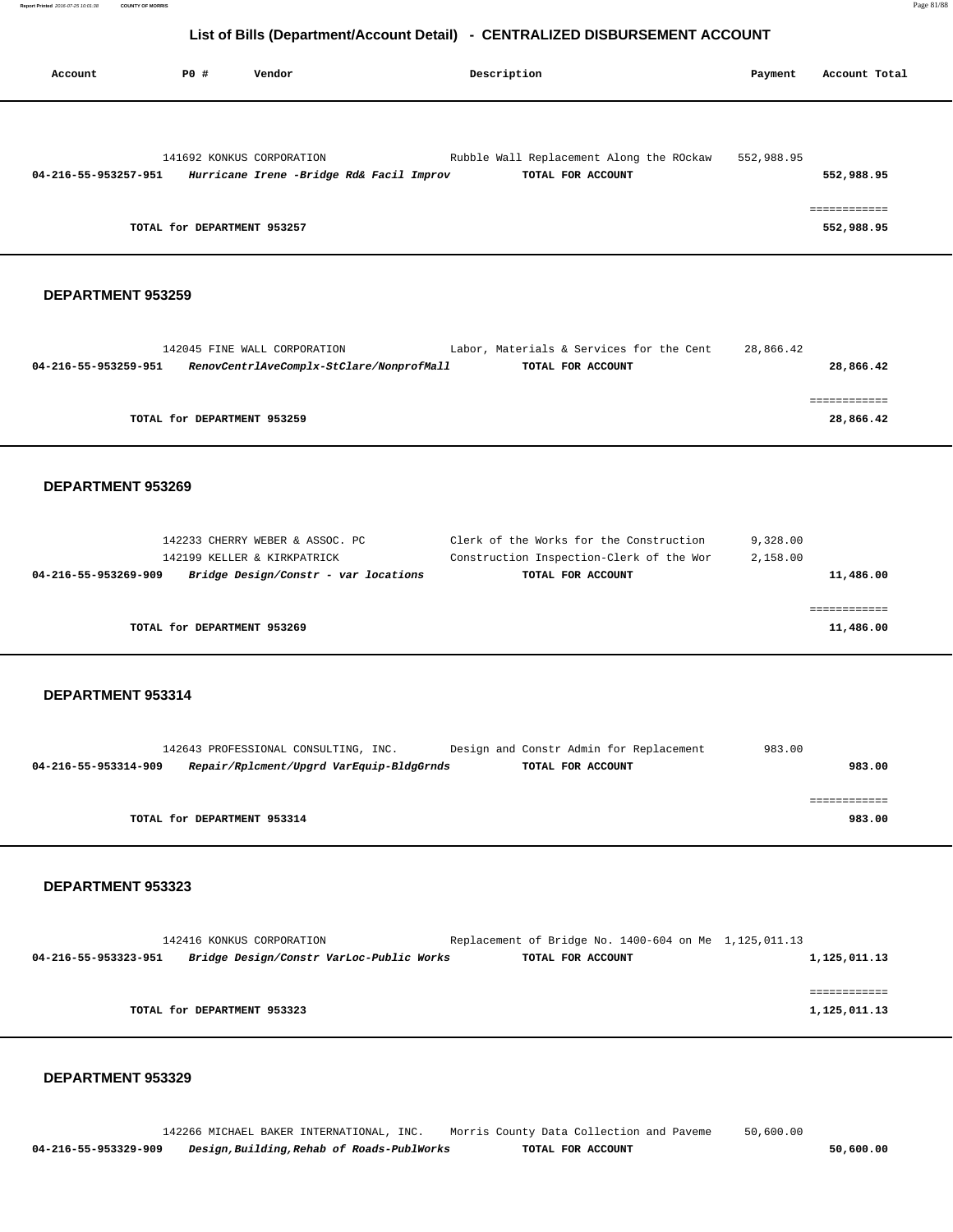**Report Printed** 2016-07-25 10:01:38 **COUNTY OF MORRIS** Page 82/88

# **List of Bills (Department/Account Detail) - CENTRALIZED DISBURSEMENT ACCOUNT**

| PO#<br>Vendor<br>Account                                                                                                                  | Description                                                                                               | Payment                | Account Total              |
|-------------------------------------------------------------------------------------------------------------------------------------------|-----------------------------------------------------------------------------------------------------------|------------------------|----------------------------|
| <b>DEPARTMENT 953329</b>                                                                                                                  |                                                                                                           |                        |                            |
| 142303 CONCRETE CONSTRUCTION CORP.<br>04-216-55-953329-951<br>Design, Building, Rehab of Roads-PublWorks                                  | Labor, Materials and Improvements for th<br>TOTAL FOR ACCOUNT                                             | 75,009.07              | 75,009.07                  |
| TOTAL for DEPARTMENT 953329                                                                                                               |                                                                                                           |                        | ============<br>125,609.07 |
| DEPARTMENT 953335                                                                                                                         |                                                                                                           |                        |                            |
| 142300 DESMAN ASSOCIATES<br>142301 DESMAN ASSOCIATES<br>04-216-55-953335-909<br>Demo Des, Demo&Feasibility Des-AnnStGar                   | Prof Svcs for the Ann Street Garage Prof<br>Prof. Svcs for the Ann Street Garage Pro<br>TOTAL FOR ACCOUNT | 66,285.00<br>33,650.00 | 99,935.00                  |
| TOTAL for DEPARTMENT 953335                                                                                                               |                                                                                                           |                        | ============<br>99,935.00  |
| DEPARTMENT 953348                                                                                                                         |                                                                                                           |                        |                            |
| 140505 BUILD RITE LLC<br>04-216-55-953348-951<br>Various Roof Replace - County Wide                                                       | ROOF REPLACEMENT AT PUBLIC SAFETY TRAINI<br>TOTAL FOR ACCOUNT                                             | 25,605.00              | 25,605.00                  |
| TOTAL for DEPARTMENT 953348                                                                                                               |                                                                                                           |                        | ============<br>25,605.00  |
| <b>DEPARTMENT 953349</b>                                                                                                                  |                                                                                                           |                        |                            |
| 140489 R.D. SALES DOOR & HARDWARE LLC<br>141850 REDMANN ELECTRIC CO., INC.<br>Various Bldging Repairs-County Wide<br>04-216-55-953349-956 | RE: INTERFAITH FOOD PANTRY - DOOR REPAIR<br>ADMIN BUILDING - UPS PANEL PROJECT AS PE<br>TOTAL FOR ACCOUNT | 210.00<br>38,818.25    | 39,028.25                  |
| TOTAL for DEPARTMENT 953349                                                                                                               |                                                                                                           |                        | ============<br>39,028.25  |
| DEPARTMENT 953351                                                                                                                         |                                                                                                           |                        |                            |
| 140506 HANDI-LIFT SERVICE CO., INC.<br>140507 HANDI-LIFT SERVICE CO., INC.<br>Elevator Upgrades Various Cty Bldgs<br>04-216-55-953351-951 | FURNISH AND INSTALL HANDICAP LIFTS FOR T<br>FURNISH AND INSTALL HANDICAP LIFTS FOR T<br>TOTAL FOR ACCOUNT | 16,929.00<br>5,643.00  | 22,572.00                  |
| TOTAL for DEPARTMENT 953351                                                                                                               |                                                                                                           |                        | ============<br>22,572.00  |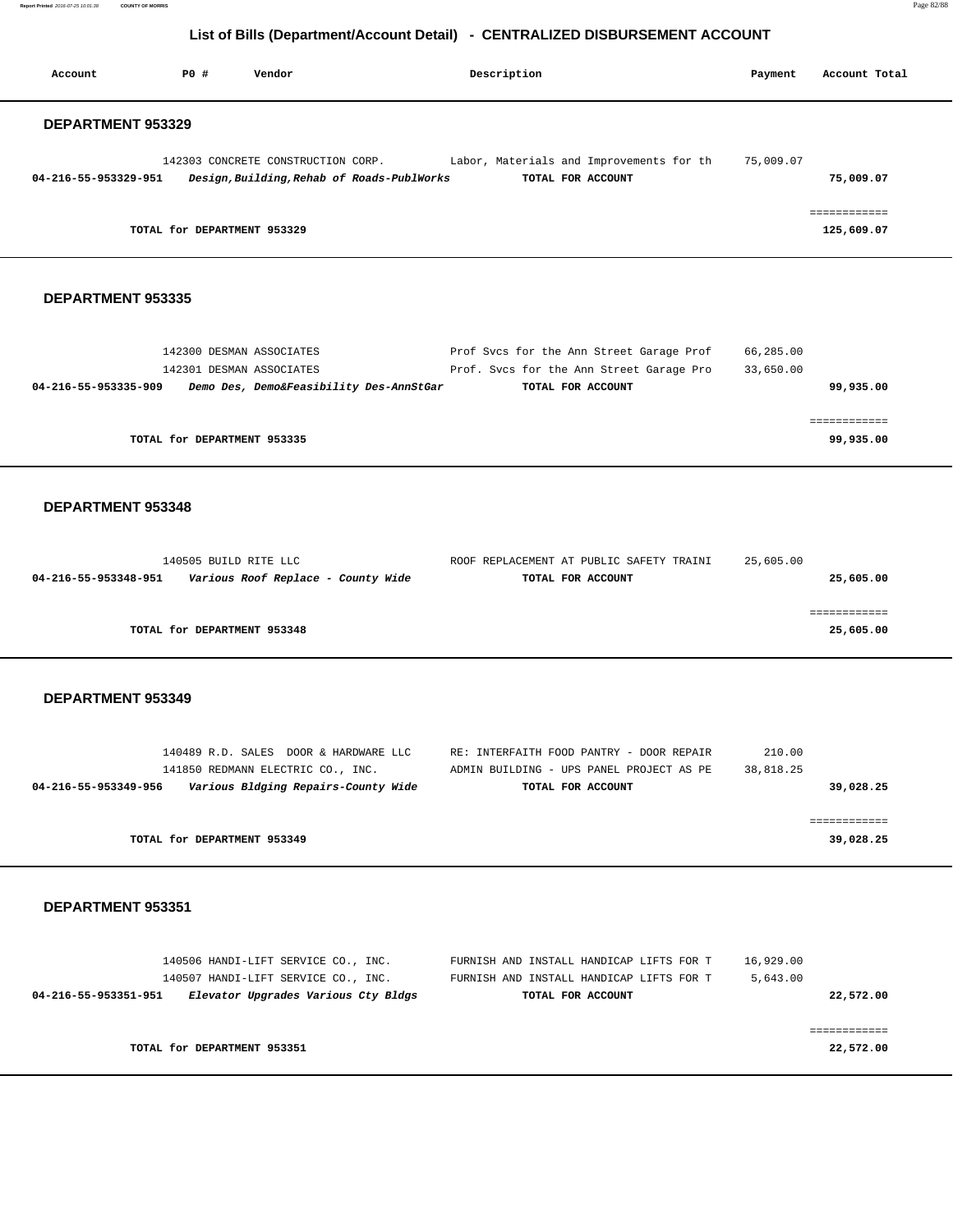| Account              | P0 # | Vendor                                                                                                  | Description                                                                                               | Payment          | Account Total              |
|----------------------|------|---------------------------------------------------------------------------------------------------------|-----------------------------------------------------------------------------------------------------------|------------------|----------------------------|
| 04-216-55-953353-909 |      | 141851 USA ARCHITECTS PLANNERS &<br>Various Improvements at Courthouse                                  | COURTHOUSE - DESIGN & CONSTRUCTION, SERV<br>TOTAL FOR ACCOUNT                                             | 662.20           | 662.20                     |
|                      |      | TOTAL for DEPARTMENT 953353                                                                             |                                                                                                           |                  | ============<br>662.20     |
| DEPARTMENT 953356    |      |                                                                                                         |                                                                                                           |                  |                            |
| 04-216-55-953356-909 |      | 142417 BOSWELL ENGINEERING INC<br>142418 BOSWELL ENGINEERING INC<br>Various Road-Designs & Construction | Professional Services for MC-10Reconstru<br>Professional Engineering Services for MC<br>TOTAL FOR ACCOUNT | 269.59<br>311.50 | 581.09                     |
| 04-216-55-953356-940 |      | 141691 KONKUS CORPORATION<br>Various Road-Designs & Construction                                        | Milling & Resurfacing of Main Street in<br>TOTAL FOR ACCOUNT                                              | 365, 542.47      | 365,542.47                 |
|                      |      | TOTAL for DEPARTMENT 953356                                                                             |                                                                                                           |                  | ============<br>366,123.56 |
| DEPARTMENT 953357    |      |                                                                                                         |                                                                                                           |                  |                            |
| 04-216-55-953357-940 |      | 141486 RON-JON CONSTRUCTION CORP.<br>Replace & Upgrade Various Bridges                                  | Replacement of Bridge No. 1400-323 on Co<br>TOTAL FOR ACCOUNT                                             | 91,327.81        | 91,327.81                  |
|                      |      | TOTAL for DEPARTMENT 953357                                                                             |                                                                                                           |                  | ============<br>91,327.81  |

## **DEPARTMENT 953358**

| 136565 MALICK AND SCHERER PC                               | Engineering Design Services for Drainage | 14,295.00 |
|------------------------------------------------------------|------------------------------------------|-----------|
| Replace & Upgrade Various Culverts<br>04-216-55-953358-909 | TOTAL FOR ACCOUNT                        | 14,295.00 |
| 141486 RON-JON CONSTRUCTION CORP.                          |                                          | 75,452.51 |
| Replace & Upgrade Various Culverts<br>04-216-55-953358-940 | TOTAL FOR ACCOUNT                        | 75,452.51 |
|                                                            |                                          |           |
| TOTAL for DEPARTMENT 953358                                |                                          | 89,747.51 |

|                      |                             | 140324 COMPLETE SECURITY SYSTEMS, INC. |                                         | RE: A&R - STAIRWAY READERS/ 08-13-15     |                   |  | 2,360.00 |          |
|----------------------|-----------------------------|----------------------------------------|-----------------------------------------|------------------------------------------|-------------------|--|----------|----------|
|                      |                             | 138151 COMPLETE SECURITY SYSTEMS, INC. |                                         | PLEASE SUPPLY AND INSTALL CAMERAS TO REP |                   |  | 3,370.00 |          |
| 04-216-55-953362-951 |                             |                                        | Security Improvement AR Bldg/Courthouse |                                          | TOTAL FOR ACCOUNT |  |          | 5,730.00 |
|                      |                             |                                        |                                         |                                          |                   |  |          |          |
|                      |                             |                                        |                                         |                                          |                   |  |          |          |
|                      | TOTAL for DEPARTMENT 953362 |                                        |                                         |                                          |                   |  |          | 5,730.00 |
|                      |                             |                                        |                                         |                                          |                   |  |          |          |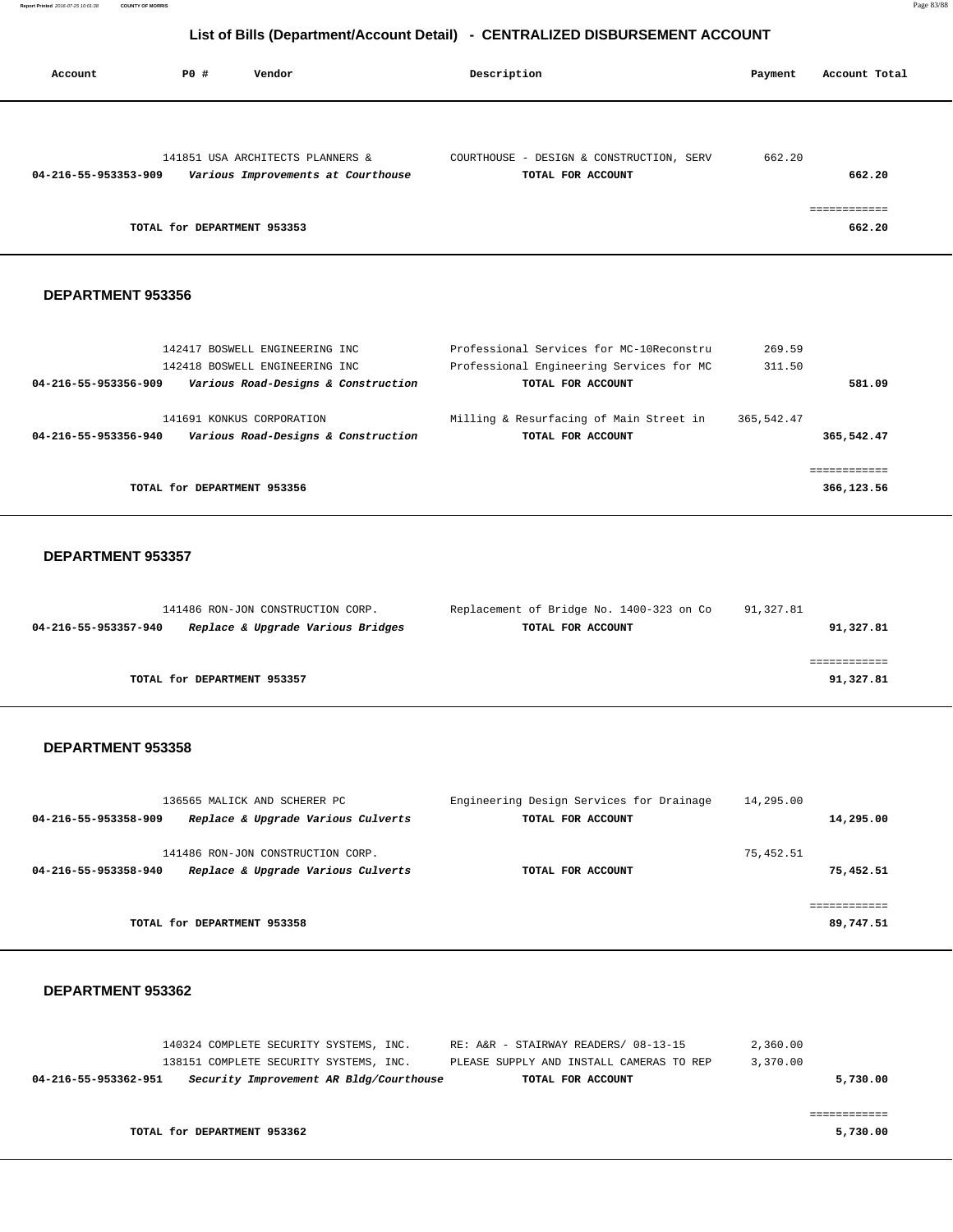**Report Printed** 2016-07-25 10:01:38 **COUNTY OF MORRIS** Page 84/88

# **List of Bills (Department/Account Detail) - CENTRALIZED DISBURSEMENT ACCOUNT**

| Account              | PO#                         | Vendor                                                                                                                              | Description                                                                                                                                                                 | Payment                                      | Account Total             |
|----------------------|-----------------------------|-------------------------------------------------------------------------------------------------------------------------------------|-----------------------------------------------------------------------------------------------------------------------------------------------------------------------------|----------------------------------------------|---------------------------|
| DEPARTMENT 953363    |                             |                                                                                                                                     |                                                                                                                                                                             |                                              |                           |
|                      |                             | 142009 HATCH MOTT MACDONALD LLC<br>142236 BOSWELL ENGINEERING INC<br>142424 KELLER & KIRKPATRICK<br>142234 HATCH MOTT MACDONALD LLC | Professional Engineering Svcs. rendered<br>MC-108A/Group C RoadwayImprovement Proje<br>Group B (4 Roadway Improvement Projects)<br>Professional Engineering Services render | 5,008.52<br>9,810.00<br>4,451.90<br>2,276.60 |                           |
| 04-216-55-953363-909 |                             | Paving & Resurfacing Various Roads                                                                                                  | TOTAL FOR ACCOUNT                                                                                                                                                           |                                              | 21,547.02                 |
|                      | TOTAL for DEPARTMENT 953363 |                                                                                                                                     |                                                                                                                                                                             |                                              | ------------<br>21,547.02 |

## **DEPARTMENT 953382**

|                      | 141691 KONKUS CORPORATION               | Milling & Resurfacing of Main Street in | 2,003.08 |          |
|----------------------|-----------------------------------------|-----------------------------------------|----------|----------|
| 04-216-55-953382-940 | Road Resurfacing, MV arking lot, Railrd | TOTAL FOR ACCOUNT                       |          | 2,003.08 |
|                      |                                         |                                         |          |          |
|                      |                                         |                                         |          |          |
|                      | TOTAL for DEPARTMENT 953382             |                                         |          | 2,003.08 |

# **DEPARTMENT 953383**

|                      | 142347 BILLY CONTRACTING & RESTORATION INC WINDOW REPLACEMENT AT MORRIS COUNTY COUR |                                          | 118,275.00 |
|----------------------|-------------------------------------------------------------------------------------|------------------------------------------|------------|
|                      | 142066 RFS COMMERCIAL, INC.                                                         | WO77267/ RE: PSTA - PISTOL RANGE STAIRWE | 14,789.00  |
|                      | 142066 RFS COMMERCIAL, INC.                                                         | WO77267/ PSTA - AUDITORIUM STAIRWELL/ 07 | 9,305.00   |
| 04-216-55-953383-940 | B&G Interior Building Improvements                                                  | TOTAL FOR ACCOUNT                        | 142,369.00 |
|                      |                                                                                     |                                          |            |
|                      |                                                                                     |                                          |            |
|                      | TOTAL for DEPARTMENT 953383                                                         |                                          | 142,369.00 |

#### **DEPARTMENT 953387**

| 142425 CHERRY WEBER & ASSOC. PC                    | Engineering Design Services for Bridge N | 7,181.96 |
|----------------------------------------------------|------------------------------------------|----------|
| Various Bridge Replacement<br>04-216-55-953387-909 | TOTAL FOR ACCOUNT                        | 7,181.96 |
|                                                    |                                          |          |
|                                                    |                                          |          |
| TOTAL for DEPARTMENT 953387                        |                                          | 7,181.96 |

| 142227 HATCH MOTT MACDONALD LLC                          | FOR PROFESSIONAL SERVICES RENDERED IN CO | 2,012.80 |
|----------------------------------------------------------|------------------------------------------|----------|
| B&G - Exterior Building Projects<br>04-216-55-953416-909 | TOTAL FOR ACCOUNT                        | 2,012.80 |
|                                                          |                                          |          |
|                                                          |                                          |          |
| TOTAL for DEPARTMENT 953416                              |                                          | 2,012.80 |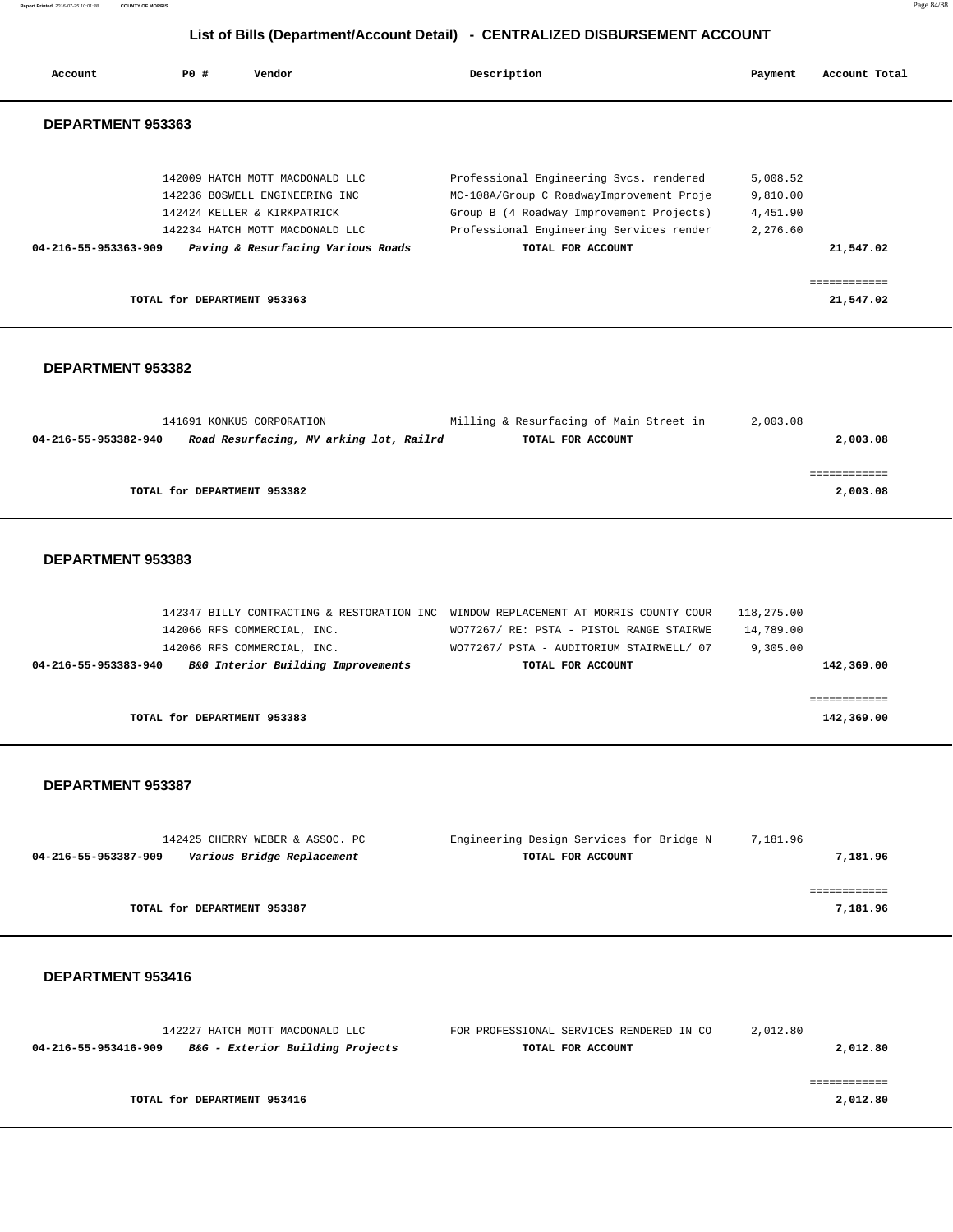| Account              | PO#                         | Vendor                                                                             | Description                                                   | Payment  | Account Total            |
|----------------------|-----------------------------|------------------------------------------------------------------------------------|---------------------------------------------------------------|----------|--------------------------|
| 04-216-55-953421-951 |                             | 140392 OLIVER FIRE PROTECTION & SECURITY<br>B&G-Constrc, Upgrd&Equip CrimnlJustRef | SPRINKLER MODIFICATIONS FOR MORRIS COUNT<br>TOTAL FOR ACCOUNT | 1,795.00 | 1,795.00                 |
|                      | TOTAL for DEPARTMENT 953421 |                                                                                    |                                                               |          | ------------<br>1,795.00 |

# **Brdg Design & Constr Var Local**

| 142038 HATCH MOTT MACDONALD LLC               | Morris County Drainage Design Survey/Mee | 9,900.50 |
|-----------------------------------------------|------------------------------------------|----------|
| Miscellaneous - Other<br>04-216-55-953862-909 | TOTAL FOR ACCOUNT                        | 9,900.50 |
|                                               |                                          |          |
|                                               |                                          |          |
| TOTAL for Brdg Design & Constr Var Local      |                                          | 9,900.50 |
|                                               |                                          |          |

### **DEPARTMENT 954394**

|                      | 136177 LAWMEN SUPPLY CO OF NJ, INC. |  |                                         | Jackets - ITEM #TRU-2454-BLACK-LARGE-REG | 1,520.00 |          |
|----------------------|-------------------------------------|--|-----------------------------------------|------------------------------------------|----------|----------|
|                      | 136177 LAWMEN SUPPLY CO OF NJ, INC. |  |                                         | Shipping & Handling                      | 20.00    |          |
| 04-216-55-954394-956 |                                     |  | Sheriff-Purchase Night Equip & PP Equip | TOTAL FOR ACCOUNT                        |          | 1,540.00 |
|                      |                                     |  |                                         |                                          |          |          |
|                      |                                     |  |                                         |                                          |          |          |
|                      | TOTAL for DEPARTMENT 954394         |  |                                         |                                          |          | 1,540.00 |
|                      |                                     |  |                                         |                                          |          |          |

# **DEPARTMENT 955306**

| 141591 THE RBA GROUP INC.                                    | Professional Engineering Services, 6-13-2 | 1,083.16 |
|--------------------------------------------------------------|-------------------------------------------|----------|
| Renovate Resident Tub/Shower Area-MV<br>04-216-55-955306-909 | TOTAL FOR ACCOUNT                         | 1,083.16 |
|                                                              |                                           |          |
|                                                              |                                           |          |
| TOTAL for DEPARTMENT 955306                                  |                                           | 1,083.16 |
|                                                              |                                           |          |

#### **DEPARTMENT 955345**

| 139588 STANLEY HEALTHCARE<br>140160 STANLEY HEALTHCARE | MOR750,5-6-2016<br>MOR750,5-19-2016 | 202.25<br>237.50 |
|--------------------------------------------------------|-------------------------------------|------------------|
| Various Projects - Morris View<br>04-216-55-955345-940 | TOTAL FOR ACCOUNT                   | 439.75           |
| TOTAL for DEPARTMENT 955345                            |                                     | 439.75           |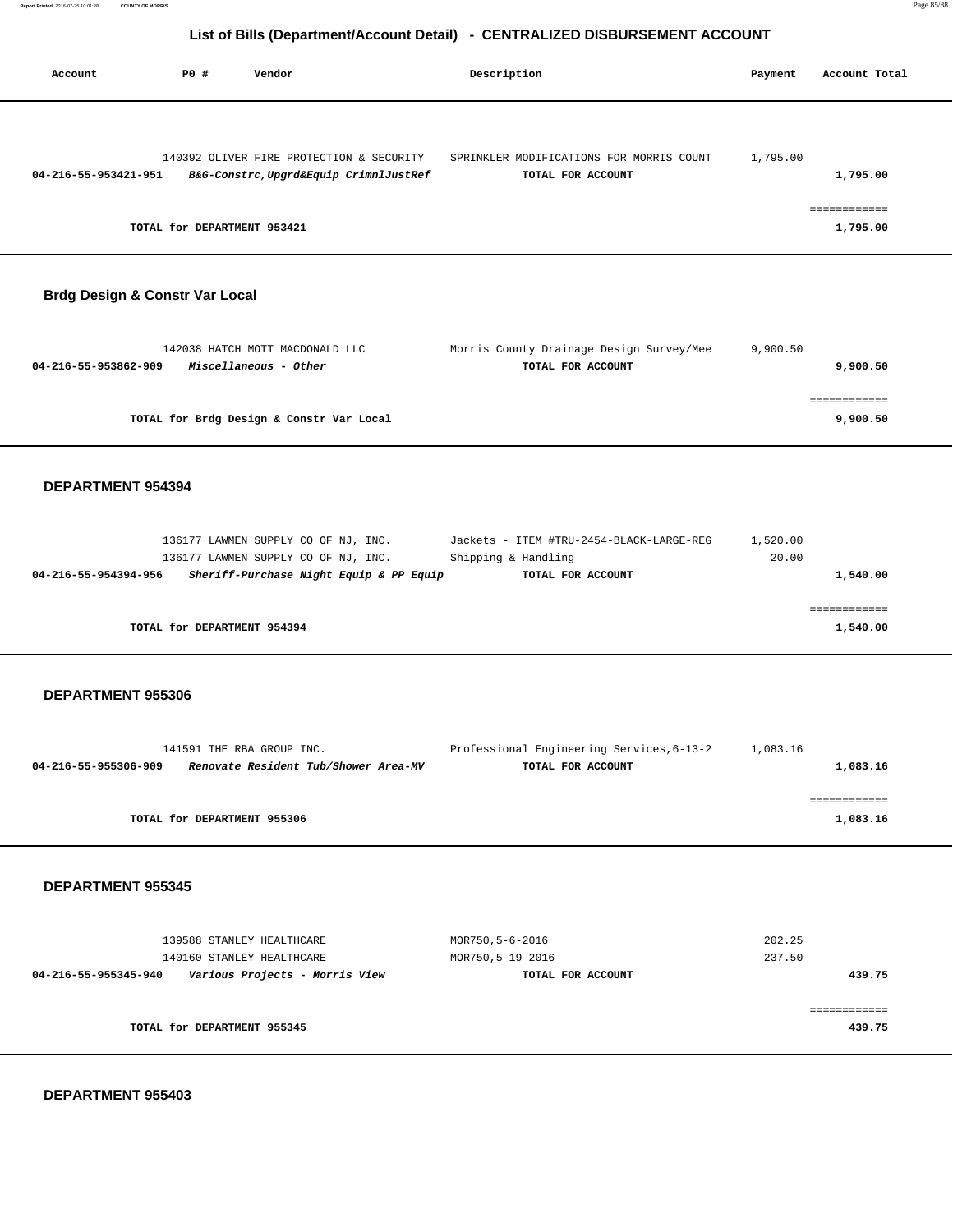**Report Printed** 2016-07-25 10:01:38 **COUNTY OF MORRIS** Page 86/88

# **List of Bills (Department/Account Detail) - CENTRALIZED DISBURSEMENT ACCOUNT**

| Account                                                                                                                         | PO#                         | Vendor                                                           | Description                                                  | Payment   | Account Total             |  |  |
|---------------------------------------------------------------------------------------------------------------------------------|-----------------------------|------------------------------------------------------------------|--------------------------------------------------------------|-----------|---------------------------|--|--|
| DEPARTMENT 955403                                                                                                               |                             |                                                                  |                                                              |           |                           |  |  |
| 268.38<br>140938 MEDLINE INDUSTRIES INC<br>04-216-55-955403-951<br>MV-Long Term Health Center Improvements<br>TOTAL FOR ACCOUNT |                             |                                                                  |                                                              |           |                           |  |  |
|                                                                                                                                 |                             |                                                                  |                                                              |           | 7,468.38<br>============  |  |  |
|                                                                                                                                 | TOTAL for DEPARTMENT 955403 |                                                                  |                                                              |           | 7,468.38                  |  |  |
| DEPARTMENT 962398                                                                                                               |                             |                                                                  |                                                              |           |                           |  |  |
|                                                                                                                                 |                             | 134446 COMPLETE SECURITY SYSTEMS, INC.                           | Door Access Control Install                                  | 2,650.00  |                           |  |  |
| 04-216-55-962398-955                                                                                                            |                             | ITD-Computer & Newtork Upgrades                                  | TOTAL FOR ACCOUNT                                            |           | 2,650.00                  |  |  |
|                                                                                                                                 | TOTAL for DEPARTMENT 962398 |                                                                  |                                                              |           | ============<br>2,650.00  |  |  |
| DEPARTMENT 969412                                                                                                               |                             |                                                                  |                                                              |           |                           |  |  |
|                                                                                                                                 |                             |                                                                  |                                                              |           |                           |  |  |
| 04-216-55-969412-909                                                                                                            |                             | 141825 COUNTY COLLEGE OF MORRIS<br>CCM-Water Penetration Repairs | RBA Group<br>TOTAL FOR ACCOUNT                               | 2,940.00  | 2,940.00                  |  |  |
|                                                                                                                                 | TOTAL for DEPARTMENT 969412 |                                                                  |                                                              |           | ============<br>2,940.00  |  |  |
|                                                                                                                                 |                             |                                                                  |                                                              |           |                           |  |  |
| DEPARTMENT 969424                                                                                                               |                             |                                                                  |                                                              |           |                           |  |  |
|                                                                                                                                 |                             | 142814 MOODY'S INVESTORS SERVICE                                 | COUNTY OF MORRIS - PROFESSIONAL FEES IN                      | 11,000.00 |                           |  |  |
|                                                                                                                                 | 142810 SOURCEMEDIA LLC      |                                                                  | COUNTY OF MORRIS-PROFESSIONAL FEES FOR W                     | 1,260.00  |                           |  |  |
|                                                                                                                                 |                             | 142815 STANDARD & POOR'S RATING SERVICES                         | COUNTY OF MORRIS - PROFESSIONAL FEES IN                      | 10,212.00 |                           |  |  |
|                                                                                                                                 |                             | 142816 MCELWEE & QUINN LLC                                       | COUNTY OF MORRIS - PROFESSIONAL FEES IN                      | 1,100.00  |                           |  |  |
| 04-216-55-969424-909                                                                                                            | 142818 IPREO LLC            | CCM - Building Improvements & Upgrades                           | COUNTY OF MORRIS - PROFESSIONAL FEES IN<br>TOTAL FOR ACCOUNT | 1,500.00  | 25,072.00                 |  |  |
|                                                                                                                                 |                             |                                                                  |                                                              |           |                           |  |  |
|                                                                                                                                 | TOTAL for DEPARTMENT 969424 |                                                                  |                                                              |           | ============<br>25,072.00 |  |  |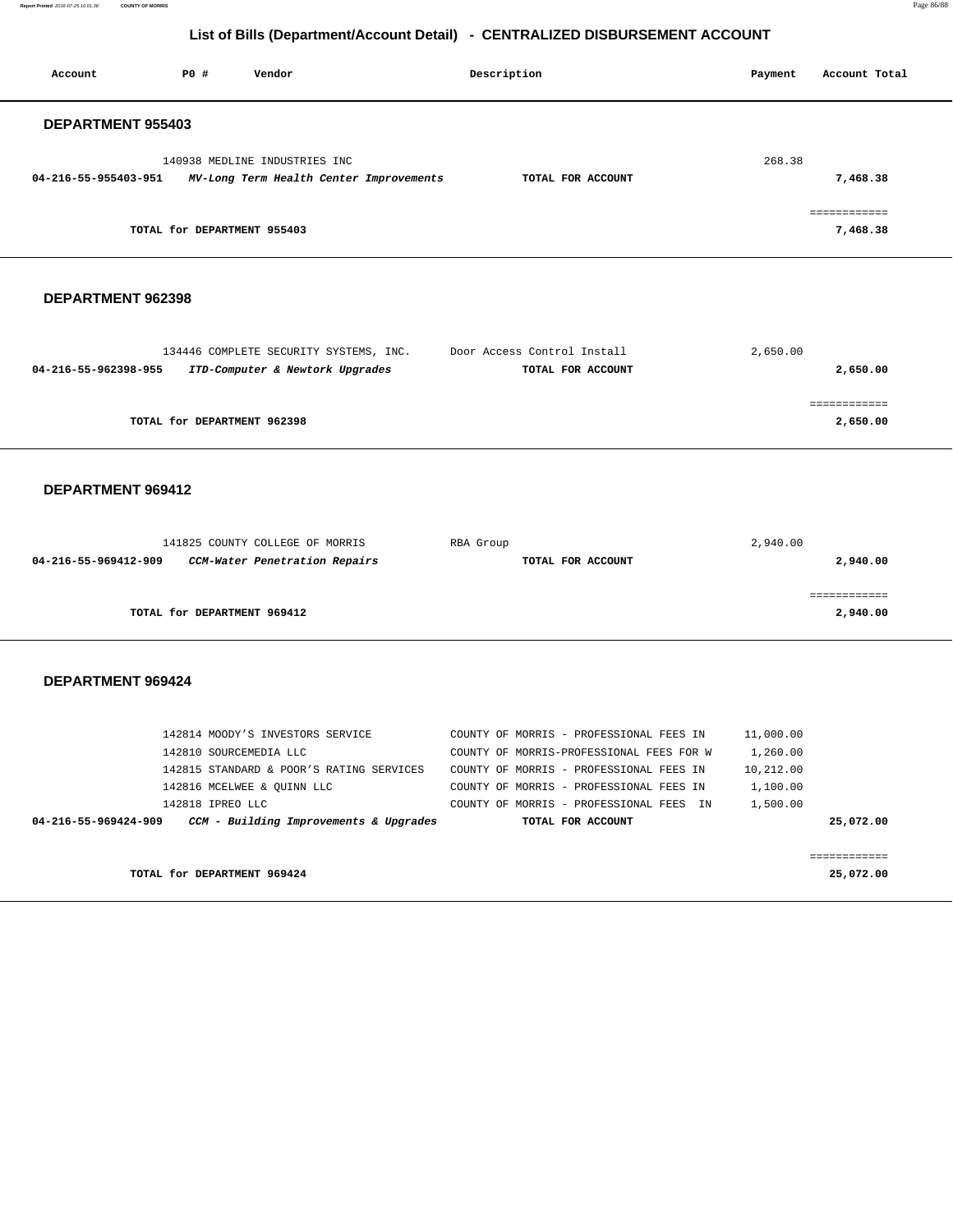**Report Printed** 2016-07-25 10:01:38 **COUNTY OF MORRIS** Page 87/88

# **List of Bills (Department/Account Detail) - CENTRALIZED DISBURSEMENT ACCOUNT**

| Account                                  | <b>PO #</b> | Vendor                                                                                                       | Description                                                                                                      | Payment                        | Account Total            |
|------------------------------------------|-------------|--------------------------------------------------------------------------------------------------------------|------------------------------------------------------------------------------------------------------------------|--------------------------------|--------------------------|
| <b>County Sheriff- \$2 Fund</b>          |             |                                                                                                              | <b>Dedicated Trust</b>                                                                                           |                                |                          |
| 13-290-56-578801-888                     |             | 140136 THE MASON COMPANY<br>140136 THE MASON COMPANY<br>140136 THE MASON COMPANY<br>County Sheriff- \$2 Fund | Pickwick dog operated door w/shims (Mode<br>Nelson Automatic Waterer<br>SHIPPING & HANDLING<br>TOTAL FOR ACCOUNT | 2,506.00<br>2,324.00<br>184.26 | 5,014.26                 |
| TOTAL for County Sheriff-\$2 Fund        |             |                                                                                                              |                                                                                                                  |                                | ============<br>5,014.26 |
| <b>Environ Quality &amp; Enforcement</b> |             |                                                                                                              |                                                                                                                  |                                |                          |

| TOTAL for Environ Quality & Enforcement               |                           |           |
|-------------------------------------------------------|---------------------------|-----------|
| Environ Quality & Enforcement<br>13-290-56-578901-888 | TOTAL FOR ACCOUNT         | 16,354.70 |
| 141310 VERIZON WIRELESS                               | L&PS/Environment Services | 390.47    |
| 141953 COUNTY OF MORRIS                               | M Kane                    | 5,293.80  |
| 141953 COUNTY OF MORRIS                               | D Vreeland                | 9,581.59  |
| 141952 COUNTY OF MORRIS                               | Aue, Deacon, Gorman       | 1,088.84  |

 **Farmland Application Fees**

| 142682 JUDY M HANNA                               | REFUND OF EASEMENT PURCHASE APPLICATION | 1,000.00 |
|---------------------------------------------------|-----------------------------------------|----------|
| Farmland Application Fees<br>13-290-56-580301-888 | TOTAL FOR ACCOUNT                       | 1,000.00 |
|                                                   |                                         |          |
|                                                   |                                         |          |
| TOTAL for Farmland Application Fees               |                                         | 1,000.00 |
|                                                   |                                         |          |

| 140513 KENNON SURVEYING SERVICES, INC                | Resolution # 19-16, effective $5/31/16$ . J | 410.00 |             |
|------------------------------------------------------|---------------------------------------------|--------|-------------|
| 140513 KENNON SURVEYING SERVICES, INC                | Resolution # 19-16, effective $6/15/16$ . J | 460.00 |             |
| 141706 MORRIS COUNTY PARK COMMISSION                 | PO#30935 Parr Property - Morris Township    | 446.90 |             |
| 141706 MORRIS COUNTY PARK COMMISSION                 | $PO#30935$ Platt - Lot 41 - House - 6/8/    | 359.86 |             |
| 141706 MORRIS COUNTY PARK COMMISSION                 | $PO#30935$ From Kontis - $6/8/16$ - May SS  | 310.45 |             |
| 141706 MORRIS COUNTY PARK COMMISSION                 | PO#30935 Passaic River Coalition - 6/8      | 35.67  |             |
| Open Space - Park Commission<br>13-290-56-580554-888 | TOTAL FOR ACCOUNT                           |        | 2,022.88    |
|                                                      |                                             |        |             |
|                                                      |                                             |        | :========== |
| TOTAL for DEPARTMENT 580554                          |                                             |        | 2,022.88    |
|                                                      |                                             |        |             |